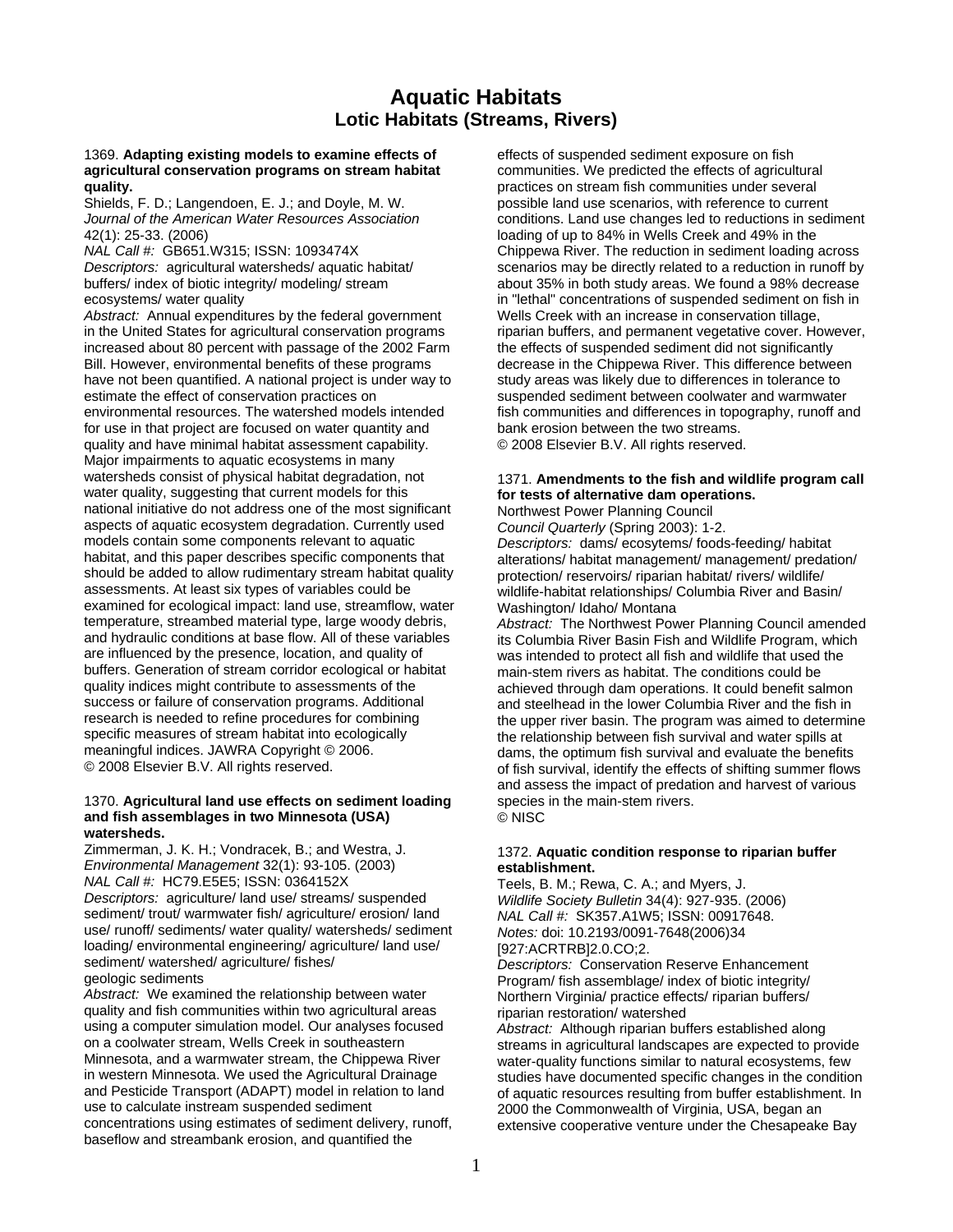Initiative to establish riparian buffers on agricultural lands, streams. Furthermore, use and movement through culverts primarily through United States Department of Agriculture's appears to vary with culvert type (for example, pipe vs. half Conservation Reserve Enhancement Program (CREP). pipe with stream bottom). Integrated analysis of range of Prior to CREP implementation, the Natural Resources movement, directionality, and movement frequency through Conservation Service (NRCS) developed a regionally culvert type will contribute to regional dialogue on culvert tailored fish Index of Biotic Integrity (IBI) for use as a design for effective passage. watershed assessment technique in Northern Virginia. © NISC Using this regional IBI framework, we evaluated the effects of recently established riparian buffers on aquatic condition. of recently established riparian buffers on aquatic condition. 1374. **Beaver herbivory of willow under two flow**  evaluated all buffer segments planned between 2000 and **Rivers.**  2003. Cumulatively during this period, we assessed stream Andersen, D. C.; Wilson, K. R.; and Breck, S.W.<br>
physical condition on 36 buffer sites and 12 reference sites Western North American Naturalist 63(4): 463-47 using the NRCS Stream Visual Assessment Protocol *NAL Call #:* QH1.G7; ISSN: 1527-0904 (SVAP); we also assessed the aquatic community at these *Descriptors:* beavers/ behavior/ cottonwood/ Flaming sites using the IBI. Improvements in stream condition were Gorge Dam [map]/ flow/ flow regimes/ foraging/ Green<br>Clearly demonstrated at certain sites within one year of River/ herbivory/ Little Snake River/ regulated flow/ clearly demonstrated at certain sites within one year of River/ herbivory/ Little Snake River/ regulated flow/ studies/<br>buffer establishment. Although not all buffer projects willow/ Yampa River/ forestry/ agriculture/ riv responded with positive trends, mean SVAP and IBI scores Colorado/ Insertae and Sedis/ Castor canadensis/ for buffered sites increased over the course of the study,<br>whereas the trend on reference sites was level or slightly<br>Abstract: The effect of flow requistion on whereas the trend on reference sites was level or slightly *Abstract:* The effect of flow regulation on plant-herbivore downward. We observed positive IBI response at sites with **and any property only and property** despite downward. We observed positive IBI response at sites with ecology has received very little attention, despite the fact<br>highly disturbed local conditions prior to buffer the fact that flow requilation can alter both plant a establishment combined with small, relatively undisturbed abundance and environmental factors that mediate<br>watersheds above. Simple solutions such as buffer interactions between them. To determine how requ watersheds above. Simple solutions such as buffer interactions between them. To determine how regulated<br>establishment alone cannot be expected to protect streams flows have impacted beaver (Castor canadensis) and establishment alone cannot be expected to protect streams flows have impacted beaver (Castor canadensis) and<br>from adverse human impacts that occur at a broader scale.<br>sandbar willow (Salix exiqua) ecology we first quantifi from adverse human impacts that occur at a broader scale. Sandbar willow (Salix exigua) ecology, we first quantified<br>Therefore, riparian restoration should be planned and the abundance and mapped the spatial distribution o Therefore, riparian restoration should be planned and the abundance and mapped the spatial distribution of carried out in concert with other conservation practices at a sandbar willow on alluvial sections of the flow-requi carried out in concert with other conservation practices at a sandbar willow on alluvial sections of the flow-regulated<br>
Green River and free-flowing Yampa River in northweste watershed scale in a way that maximizes buffer Green Green River and free-flowing Yampa River in northwestern<br>Golorado We then established 16 and 15 plots (1m x

Sagar, Jina P.; Olson, Deanna H.; Schmitz, Richard A.; and Guetterman, John **Report Communist Communist Communist Communist Communist Communist Communist Communist Communist Communist Communist Communist Communist Communist Communist Communist Communist Communist Communist Communi** 

*Northwestern Naturalist* 84(2): 113-114. (2003) more numerous. Beavers cut more stems during fall and *NAL Call #:* QL671.M8; ISSN: 1051-1733 winter than spring and summer and cut over 6 times more *Descriptors:* stream culverts/ Pacific giant salamanders/ stems (percentage basis) on the green River than on the Dicamptodon tenebrosus/ movement/ spatial isolation/ Yampa River. We attribute the between-river difference in genetic isolation/ abundance/ habitat management herbivory to higher availability of willow, greater beaver can increase the genetic and spatial isolation of (Populus deltoids subsp. Wislizenii; an alternative food populations. Focus on culvert passage issues has source) on the Green River. Flow regulation increased increased as federal agencies attempt to inventory and willow availability to beaver by promoting the formation of replace road-crossing stream culverts that are barriers to island patches that are continuously adjacent to water and the movement of anadromous fishes. The effect of stream feature a perimeter with a relatively high proportion of crossing culverts on the movement of other aquatic willow interfacing with water. organisms, however, is not known. In a mark-recapture © NISC study on 15 3rd- and 4th-order streams in the Oregon Coast Range, we examined monthly movements of larval 1375. **Benthic macroinvertebrate fauna in small**<br>
Pacific giant salamanders (Dicamptodon tenebrosus) in **the streams used by cattle in the Blue Ridge Mount** streams with and without culverts. Salamander **Virginia.** abundances ranged from 0.3 to 3.2 larvae/m. From June to Braccia, Amy and Voshell, J. Reese August 2002, a total of 2227 D. tenebrosus were captured. *Northeastern Naturalist* 13(2): 269-286. (2006) Recapture rates ranged from 31 to 69%. The mean *NAL Call #:* QH105.M2M36; ISSN: 1092-6194<br>movement distance for salamanders caught on consecutive *Descriptors: commercial activities/ conservation* visits was 2.5 m, with a maximum distance of 51 m.<br>
Preliminary results indicate a barrier effect (limited Macroinvertebrata: farming and agriculture Preliminary results indicate a barrier effect (limited Macroinvertebrata: farming and agriculture/ benthic fauna/<br>Macroinvertebrata: movement between stream reaches above and below small montane streams/ cattle/ babitat ma culverts) on culvert streams when compared with reference Virginia/ Blue Ridge Mountains/ invertebrates

movement, directionality, and movement frequency through

# regimes: A comparative study on the Green and Yampa

physical condition on 36 buffer sites and 12 reference sites *Western North American Naturalist* 63(4): 463-471. (2003) willow/ Yampa River/ forestry/ agriculture/ rivers/ lakes/ that flow regulation can alter both plant and animal effectiveness.<br>© 2008 Elsevier B.V. All rights reserved. The Colorado. We then established 16 and 15 plots (1m x 2.7m) in patches of willow on the Green and Yampa Rivers, respectively, to determine whether rates of beaver 1373. **Are stream crossing culverts a barrier to the** herbivory of willow differed between rivers (Green versus **movement of the Pacific giant salamander The Vampa River, seasons (fall-winter versus spring-summer), (Dicamptodon tenebrosus)?**<br>4 and years (spring 1998 - spring 1999 versus spring 1999 and years (spring 1998 - spring 1999 versus spring 1999 - spring 1999 - spring 2000). Areal extent of willow was similar on each *Abstract:* Barriers to the movement of aquatic organisms density, and lower availability of young Fremont cottonwood

# streams used by cattle in the Blue Ridge Mountains,

Descriptors: commercial activities/ conservation measures/ small montane streams/ cattle/ habitat management/ *Abstract:* Cattle production is a common land use, and the adverse effects of cattle grazing on stream habitat and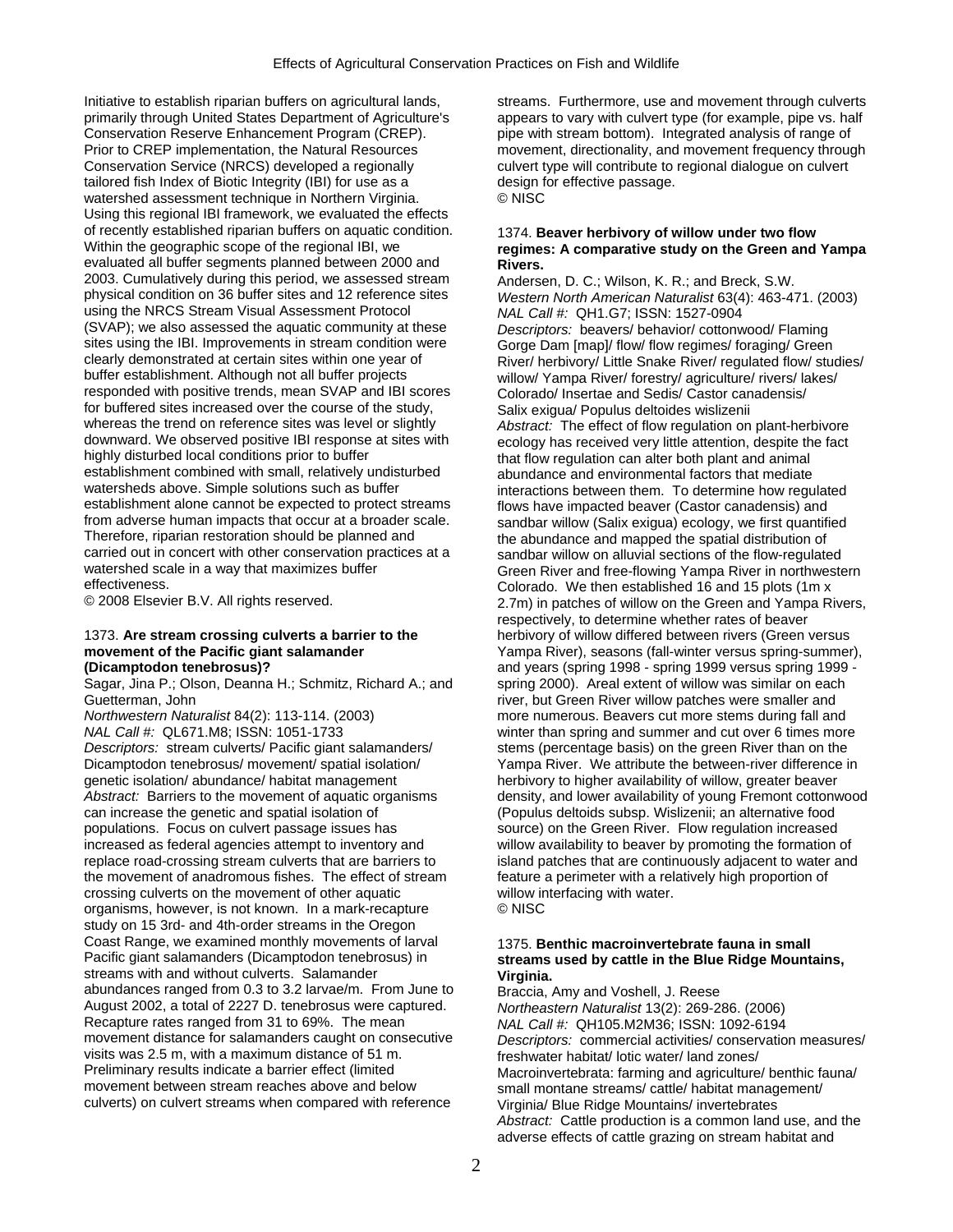purpose of our study was to provide a list of taxa that can levels. "Lethal" fish events from suspended sediments in be expected to occur in small streams impacted by cattle in the cool water watershed decreased by 60 percent as the southern Blue Ridge Mountains and to demonstrate conservation tillage and riparian buffers increased. Despite how taxon-specific natural history information can be used reducing suspended sediments by 25 percent, BMPs in the to gain insight about benthic habitat condition. We identified warm water watershed did not reduce the negative 97 benthic macro invertebrate taxa from five cattle- response of the fisheries. Differences in responses impacted streams that differed in cattle grazing intensity. (physical and biological) between watersheds highlight Our findings suggest that some macroinvertebrate taxa can potential gains in economic efficiency by targeting BMPs or sustain low levels of cattle grazing and that sedimentation by offering performance based "green payments." is a major stressor to the macroinvertebrate fauna. JAWRA Copyright © 2005 © Thomson Reuters Scientific © 2008 Elsevier B.V. All rights reserved.

## **fish: The effects of land use and hydrology on environment. community composition.** Wood, Paul J. and Armitage, Patrick D.

water quality/ water chemistry/ freshwater fish/ population fine sediment/ habitat quality/ lotic environment/ river structure/ Impact of forestry or agriculture/ freshwater fish sedimentation/ soil science/ transport/ fish/ invertebrate/ Abstract: Fish communities within the Green River Basin Invertebrata/ Pisces/ animals/ chordates/ are affected by a number of land use and hydrological nonhuman vertebrates/ vertebrates factors. We present results from qualitative sampling of 75 *Abstract:* Although sedimentation is a naturally occurring sites within the Green River Basin. Agricultural runoff, silt, phenomenon in rivers, land-use changes have resulted in and mining operations affect water quality throughout the an increase in anthropogenically induced fine sediment basin and increase inter-drainage similarity. Important deposition. Poorly managed agricultural practices, mineral chemical and habitat factors affecting fish diversity and extraction, and construction can result in an increase in<br>
evenness include substrate embeddedness, habitat suspended solids and sedimentation in rivers and streat diversity and pH. Similarity between communities in areas of low perturbation is primarily affected by stream size and origins of fine sediments in the lotic environment are connectivity between sites. Sites in these drainages should reviewed in relation to channel and nonchannel sources exhibit a higher intra-drainage to inter-drainage similarity and the impact of human activity. Fine sediment transport ratio than drainages with lower water quality.  $\qquad \qquad \qquad$  and deposition are outlined in relation to variations in © NISC streamflow and particle size characteristics. A holistic

Westra, J. V.; Zimmerman, J. K. H.; and Vondracek, B. 41(2): 309-322. (2005) macroinvertebrates, and fisheries are identified and

*Descriptors:* agricultural drainage and pesticide transport material. The restoration of rivers with fine sediment<br>model/ ADAPT/ best management practices/ BMPs/ problems are discussed in relation to a holistic model/ ADAPT/ best management practices/ BMPs/ problems are discussed in relation to a holistic<br>economics/ fish/ ecosystems/ mathematical models/ runoff/ management framework to aid in the planning and economics/ fish/ ecosystems/ mathematical models/ runoff/ management framework to aid in the planning and<br>farmers/ land management/ wildlife habitat/ soils/ says undertaking of mitigation measures within both the river farmers/ land management/ wildlife habitat/ soils/ undertaking of mitigation measures within<br>
agricultural catchment/ fishery management/ nonpoint channel and surrounding catchment area. agricultural catchment/ fishery management/ nonpoint channel and surrounding catch<br>source pollution/ soil erosion/ suspended sediments/ riparia © Thomson Reuters Scientific source pollution/ soil erosion/ suspended sediments/ riparia *Abstract:* Farmers can generate environmental benefits (improved water quality and fisheries and wildlife habitat), 1379. **Biological response of aquatic communities to**  but they may not be able to quantify them. Furthermore, **streambank fencing in selected streams impacted by**  farmers may reduce their incomes from managing lands to **agricultural grazing.** produce these positive externalities but receive little Argent, D. G. and Lenig, A. monetary compensation in return. This study simulated the In: Proceedings of the 2005 Watershed Management relationship between agricultural practices, water quality, Conference: Managing Watersheds for Human and Natural fish responses to suspended sediment and farm income **Impacts: Engineering, Ecological, and Economic** within two small watersheds, one of a cool water stream Challenges. Williamsburg, VA; pp. 967-978; 2005. and one of a warm water stream. Using the Agricultural *Descriptors:* grazing/ livestock/ streams/ streambanks/ Drainage and Pesticide Transport (ADAPT) model, this fencing/ aquatic habitat/ aquatic life study related best management practices (BMPs) to *Abstract:* Streams impacted by agricultural grazing calculated instream suspended sediment concentrations by experience compromised functioning because of physical estimating sediment delivery, runoff, base flow, and degradation and various pollutants (e.g., nitrates and fecal streambank erosion to quantify the effects of suspended coliforms). The objective of this study was to determine if sediment exposure on fish communities. By implementing stream functioning could be significantly improved with the selected BMPs in each watershed, annual net farm income removal of livestock from the adjacent corridor. In 1999,

macroinvertebrates has been well documented. The declined \$18,000 to \$28,000 (1 to 3 percent) from previous

## 1376. **Bioassessment of the Green River Basin using** 1378. **Biological effects of fine sediment in the lotic**

Lewis, B. E. and Grubbs, S. A. *Environmental Management* 21(2): 203-217. (1997) *Southeastern Biology* (2002) *NAL Call #:* HC79.E5E5; ISSN: 0364-152X *Descriptors:* biological effects/ conservation/ deposition/ suspended solids and sedimentation in rivers and streams, leading to a decline in habitat quality. The nature and approach to the problems associated with fine sediment is 1377. **Bioeconomic analysis of selected conservation** outlined to aid in the identification of sediment sources, **practices on soil erosion and freshwater fisheries.** Transport, and deposition processes in the river catchment.<br>Westra J. V.: Zimmerman, J. K. H.: and Vondracek, B. The multiple causes and deleterious impacts associated *Journal of the American Water Resources Association* with fine sediments on riverine habitats, primary producers, *NAL Call #:* GB651.W315; ISSN: 1093474X reviewed to provide river managers with a guide to source<br>Descriptors: agricultural drainage and pesticide transport material. The restoration of rivers with fine sediment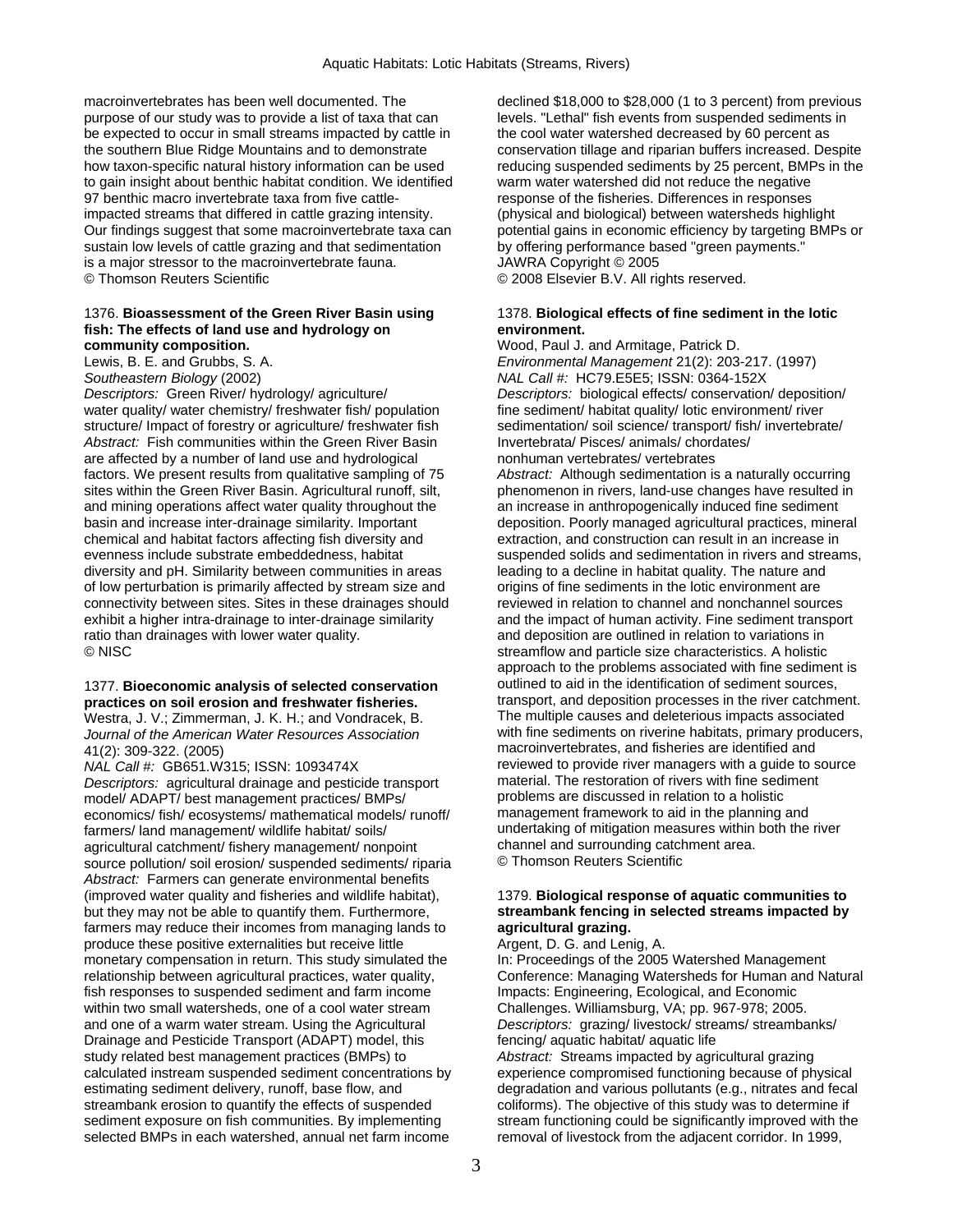four grazed pastures that contained meadow streams variables significantly correlated with drainage area were fit received streambank fencing through the Partners for Fish to regression models and the resulting residuals used in the and Wildlife Program (treatment sites). These streams analyses. Multivariate analyses included factor and exhibited unstable streambanks and elevated nitrate and discriminant analysis. The first six stressor factors exhibited unstable streambanks and elevated nitrate and fecal coliform levels as a direct result of cattle impacts on explained 69% of the variation. Discriminant functions the stream. Concurrent with streambank fencing, we formed using the response variables significantly separated established monitoring stations that were 100-m long within site clusters classified into high, medium, and low<br>each stream. In addition, several control streams were categories along stressor gradients. Both fish and each stream. In addition, several control streams were categories along stressor gradients. Both fish and in monitored that had (a) no history of grazing and no fencing macroinvertebrate variables were important in monitored that had (a) no history of grazing and no fencing (control streams) or (b) a history of grazing and no fencing distinguishing site categories. For example, percentage (control farms). At each station seasonal collections were Tanytarsini midges and percentage Glyptotendipes were made for benthic macroinvertebrates and fishes; and important in distinguishing sites having high and low BOD. various water chemistry parameters (TKN, nitrates, Percentage darters was associated with sites having high ammonia, phosphates, fecal coliforms, and turbidity). Over scores for stream corridor structure and low concentrations the course of this study, nitrates have remained reasonably of inorganic nutrients, and percentage roundbodied suckers constant during the spring season and declined significantly was associated with sites having low BOD and low<br>
during the summer and fall seasons; TKN, and phosphorus concentrations of zinc and lead. These results indicate during the summer and fall seasons; TKN, and phosphorus concentrations of zinc and lead. These results indicate that have not changed appreciably during the spring collection diagnostic models may be developed that will be have not changed appreciably during the spring collection periods at treatment sites, but were slightly elevated during site-specific and regional assessments. the summer sampling period. Turbidity has declined © ProQuest significantly during the spring sampling period, but remains elevated during the summer and fall periods. Fecal coliform 1381. **Can warmwater streams be rehabilitated using**  streams, but fluctuate, seasonally. Treatment sites contain **alone.**  a good diversity and abundance of macroinvertebrates and Shields, F. Douglas; Knight, Scott S.; and fish that are comparable to those found in control streams. Cooper, Charles M.<br>Our findings to date suggest that streams impacted by Environmental Manu agricultural grazing may require appreciable periods of time *NAL Call #:* HC79.E5E5<br>to experience improved stream functioning. *Descriptors: fish/ monito* 

**types of stress? A case study from the Eastern Corn** landscapes is a pervasive problem, and reports of

Norton, S. B.; Cormier, S. M.; Smith, M.; and Jones, R. C. Described is the outcome of rehabilitation of two deeply *Environmental Toxicology and Chemistry* 19 (4, Part 2): incised, unstable sand-and-gravel-bed streams. Channel

*Descriptors:* agricultural ecosystem/ aquatic organisms/ long reaches of each stream were further treated by assessments/ benthic fauna/ benthos/ biochemical oxygen addition of instream structures and planting woody demand/ bioindicators/ case studies/ community structure/ vegetation on banks (habitat rehabilitation). Fish and their ecology/ ecosystem disturbance/ environmental impact/ habitats were sampled semiannually during 1-2 years environmental monitoring/ environmental stress/ freshwater before rehabilitation, 3-4 years after rehabilitation, and 10 fish/ macroinvertebrates/ midges/ models/ multivariate 11 years after rehabilitation. Reaches with only erosion analysis/ nutrient concentrations/ pollution effects/ pollution control measures located upstream from the habitat indicators/ regional analysis/ regional planning/ risk measure reaches and in similar streams in adjacent assessment/ streams/ zoobenthos/ Pisces/ Zea mays/ Ohio watersheds were sampled concurrently. Sediment *Abstract:* We investigated the feasibility of using the concentrations declined steeply throughout both structure of fish and benthic macroinvertebrate watersheds, with means >=40% lower during the postcommunities to distinguish among major types of stressors rehabilitation period than before. Physical effects of habitat (e.g., siltation, nutrient enrichment, and stream structural rehabilitation were persistent through time, with pool habitat degradation) using spatially and temporally matched data availability much higher in rehabilitated reaches than on stressors and responses. The 19 stressor variables elsewhere.<br>
addressed stream chemistry and in-stream habitat and This citation is from AGRICOLA. addressed stream chemistry and in-stream habitat and included biological oxygen demand (BOD), total suspended solids, nitrogen, phosphorus, and components of the 1382. **Changes in fish assemblage structure of the Red**  Qualitative Habitat Evaluation Index. The 42 response **River of the North.**<br>
variables addressed fish and invertebrate community **Andland.** Luther P.: structure and included many of the component metrics of Stewart, Kenneth W.; and Nelson, Patrick<br>
the Index of Biological Integrity and the Invertebrate In: American Fisheries Society Symposium the Index of Biological Integrity and the Invertebrate In: American Fisheries Society Symposium, 45; Bethesda,<br>Community Index as well as variables specifically Integrational MD: American Fisheries Society, 2005, 293-321, calculated for this project. All data were collected between *Notes:* Symposium on Changes in Fish Community Agency in the Eastern Corn Belt Plains ecoregion. Prior to 1888569727 (ISBN); No. 45. analysis, variables were transformed to near normality, and

# watershed-scale standard erosion control measures

Environmental Management 40(1): 62-79. (July 2007)

to experience improved stream functioning.<br>
© 2008 Elsevier B.V. All rights reserved. The manner of the stress assessment/ ecosystem rehabilitation/ instream structures assessment/ ecosystem rehabilitation/ instream structures/ channel incision

1380. **Can biological assessments discriminate among** *Abstract:* Degradation of warmwater streams in agricultural **Belt Plains ecoregion. respectively** restoration effectiveness based on monitoring data are rare. 1113-1119. (2000) networks of both watersheds were treated using standard *NAL Call #:* QH545.A1E58 erosion control measures, and aquatic habitats within 1-km-

Aadland, Luther P.; Koel, Todd M.; Franzin, William G.; MD: American Fisheries Society, 2005. 293-321. Structures in Large USA Rivers, Phoenix, AZ, USA;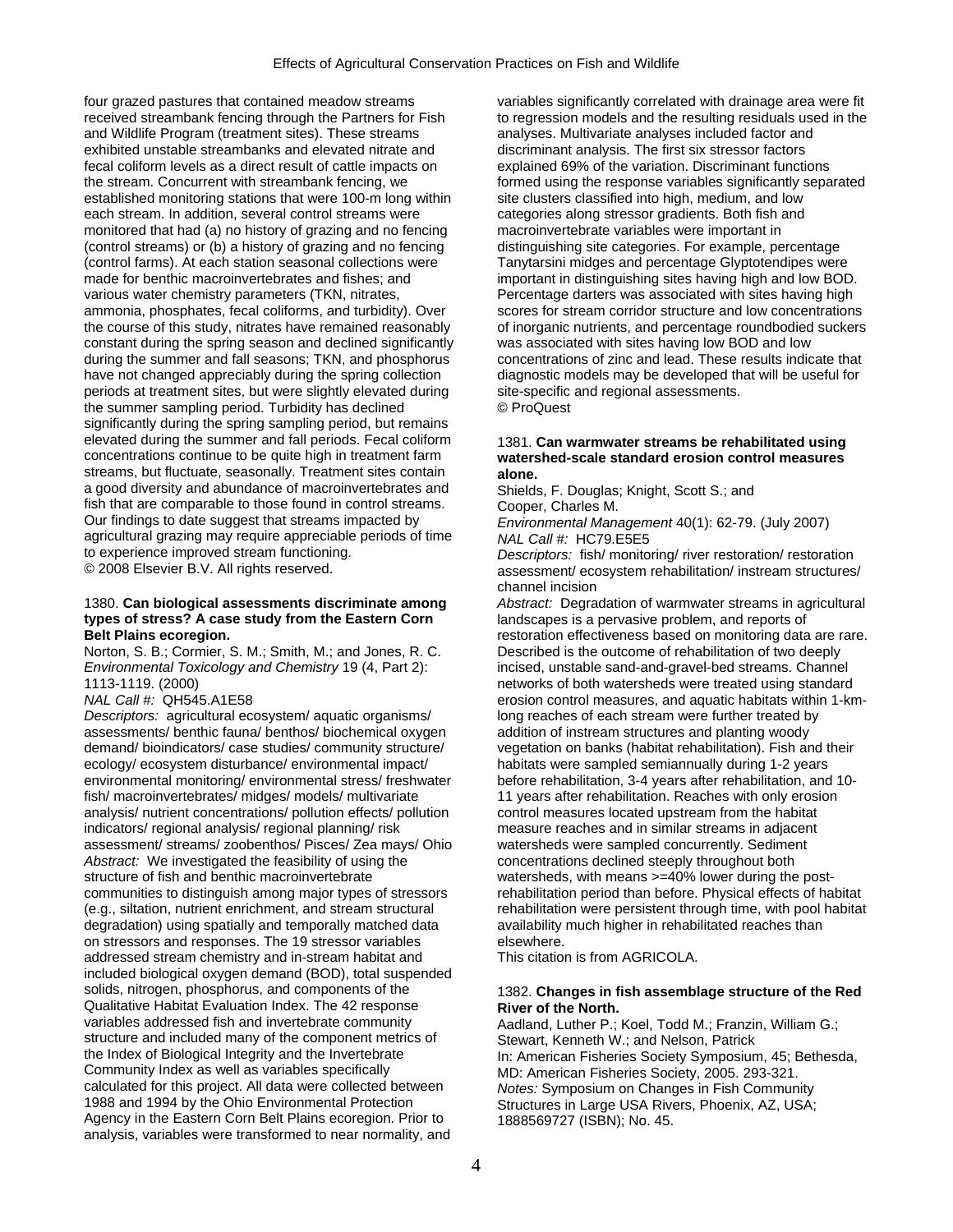*Descriptors:* freshwater ecology: ecology, environmental upstream of impoundments, while 11 were tributaries of sciences/ biogeography: population studies/ wildlife free-flowing rivers. We tested the hypothesis that fish management: conservation/ reintroduction/ applied and assemblages upstream of impoundments would differ from field techniques/ agriculture/ assemblage structure/ those found in streams without impoundments. Using channelization/ dam construction/ wetland drainage multiple regression and canonical correspondence analysis, *Abstract:* The Red River of the North basin (RRNB) has an we partitioned the variation in species distributions into that area of about 287,000 square kilometers of the upper explained by in-stream habitat, reach-level factors,<br>Midwestern United States and south-central Canada. The drainage features, and temporal variation. Spatial por river forms the North Dakota-Minnesota boundary and flows into Lake Winnipeg, Manitoba, and then, via the Nelson effects of impoundment, fragmentation being the single River, into Hudson Bay. While the Red River main stem largest predictor of species distributions. Mean fluvial remains a sinuous stream similar to early descriptions, the specialist richness was significantly greater in river's watershed has been altered dramatically by intensive unfragmented (6 species/reach) than in fragmented agriculture, wetland drainage, channelization of tributary streams (3 species/reach), whereas mean fluvial generalist streams, and dam construction. Early land surveys richness was significantly greater in fragmented (12 described a landscape largely covered by prairie and species/reach) than unfragmented streams (8 wetlands. However, thousands of kilometers of ditches species/reach). A shift in piscivore abundance and<br>have been excavated to drain wetlands for agriculture in the composition was also observed, with smallmouth bass have been excavated to drain wetlands for agriculture in the United States in the late 1800s to the 1920s, and Micropterus dolomieu and redfin pickerel Esox americanus continuing, in Canada, to the present. Over 500 dams have replaced by largemouth bass M. salmoides and white bass blocked access to critical spawning habitat in the basin Morone chrysops in the streams fragmented by starting in the late 1800s. Also, during the mid-1900s, many impoundments. Additionally, greater total richness and of the tributaries were channelized, causing the loss of piscivore abundance was observed in tributaries upstream several thousand stream kilometers. While much of RRNBs of impoundments. Unfragmented streams showed a fish assemblage remains similar to earliest historical significantly lower total abundance of piscivores (7 records, the loss of the lake sturgeon Acipenser fulvescens fish/reach) than upstream tributaries of impoundments (14 is a notable change resulting from habitat loss and fish/reach). The downstream presence of an impoundment fragmentation, and overfishing. Additional localized led to significant homogenization of fish assemblages extirpations of channel catfish Ictalurus punctatus, several through a significant increase in generalist richness and redhorse Moxostoma species, sauger Sander canadensis, abundance in fragmented streams and a shift in the and other migratory fishes have occurred upstream of dams abundance and type of piscivores. on several tributaries. Presently, efforts are underway to © Thomson Reuters Scientific restore migratory pathways through dam removal, conversion of dams to rapids, and construction of naturelike fishways. Concurrently, lake sturgeon is being **River, New York.**<br> **River, New York. Right** restored access to historic **Rightan Concels R** A : Lim spawning areas will allow reestablishment of the species.<br>Proposed construction of new flood control dams may undermine these efforts.<br>
© Thomson Reuters Scientific and the contract of the contract of the Chescriptors: clim

## 1383. **Changes in fish assemblage structure upstream** impact/ estuaries/ freshwater fish/ harvesting/ introduced **of impoundments within the upper Wabash River** species/ rivers/ urbanization/ watersheds/ Microgadus<br> **Basin, Indiana.** Microgadus tomood/ Morone saxatilis/ Notronis hudsonius/ Osmeru

Guenther, Cameron B. and Spacie, Anne mordax/ New Jersey/ Hudson R.

*Descriptors:* commercial activities/ ecology/ freshwater an important navigational, commercial, and recreational habitat/ lotic water/ land zones/ Pisces: Industry/ Dams and system. Since the arrival of European settlers over 400<br>impoundments/ distribution and trophic structure effects/<br>years and it has undergone numerous environment impoundments/ distribution and trophic structure effects/ years ago, it has undergone numerous environmental<br>streams/ trophic structure/ Dams and impoundments<br>changes. These changes have included channel streams/ trophic structure/ Dams and impoundments changes. These changes have included channel<br>effects/ community structure/ distribution within habitat/ maintenance by dredging, wholesale dumping of effects/ community structure/ distribution within habitat/ maintenance by dredging, wholesale dumping of industrial<br>stream/ distribution and trophic structure/ Indiana/ Upper and domestic wastes, scattered in-basin urbaniz stream/ distribution and trophic structure/ Indiana/ Upper and domestic wastes, scattered in-basin urbanization and<br>Wabash River Basin/ Pisces/ chordates/ fish/ vertebrates shoreline development deforestation of the waters Wabash River Basin/ Pisces/ chordates/ fish/ vertebrates shoreline development, deforestation of the watershed and<br>Abstract: The effects of dams and impoundments on some an increase in agriculture, and water removal for Abstract: The effects of dams and impoundments on an increase in agriculture, and water removal for<br>downstream fish assemblages have been well documented, and commercial, industrial, and agricultural needs. In but changes in fish assemblages in upstream tributaries the biota of the river has supported commercial and have received little attention. We compared changes in recreational harvesting, exotic species have become abundance and composition in fish assemblages in streams abundance and composition in fish assemblages in streams established, and habitats have become fragmented,<br>fragmented by impoundments with those found in nearby entity replaced changed in extent or isolated. The tidal fragmented by impoundments with those found in nearby replaced, changed in extent, or isolated. The tidal portion of unfragmented streams by sampling fish, in-stream habitat, the Hudson River is among the most-studied wate unfragmented streams by sampling fish, in-stream habitat, the Hudson River is among the most-studied water bodies<br>physicochemical factors, and drainage features in 22 on Farth. We use data from surveys conducted in 1936, t physicochemical factors, and drainage features in 22 on Earth. We use data from surveys conducted in 1936, the<br>agriculturally dominated streams during the summers of 1970s, the 1980s, and the 1990s to examine changes in agriculturally dominated streams during the summers of 1970s, the 1980s, and the 1990s to examine changes in a<br>1970s and 2003. Eleven sampling sites were tributaries the fish assemblages and from other sources dating back

drainage features, and temporal variation. Spatial patterns of species distributions indicated significant upstream

## 1384. Changes in fish assemblages in the tidal Hudson

Daniels, R. A.; Limburg, K. E.; Schmidt, R. E.; Strayer, D. L.; and Chambers, R. C. **American Fisheries Society Symposium 45:** 

Descriptors: climatic changes/ commercial fishing/ deforestation/ domestic wastes/ dredging/ environmental **Basin, Indiana.** tomcod/ Morone saxatilis/ Notropis hudsonius/ Osmerus

*Transactions of the American Fisheries Society* 135(3): *Abstract:* The main channel of the Hudson River is a tidal 570-583. ( 2006) estuary from its mouth in New York Harbor to Troy, New NAL Call #: 414.9-Am3; ISSN: 0002-8487 York, 247 km upstream. It drains about 35,000 km<sup>2</sup> and is commercial, industrial, and agricultural needs. In addition, fish assemblages and from other sources dating back to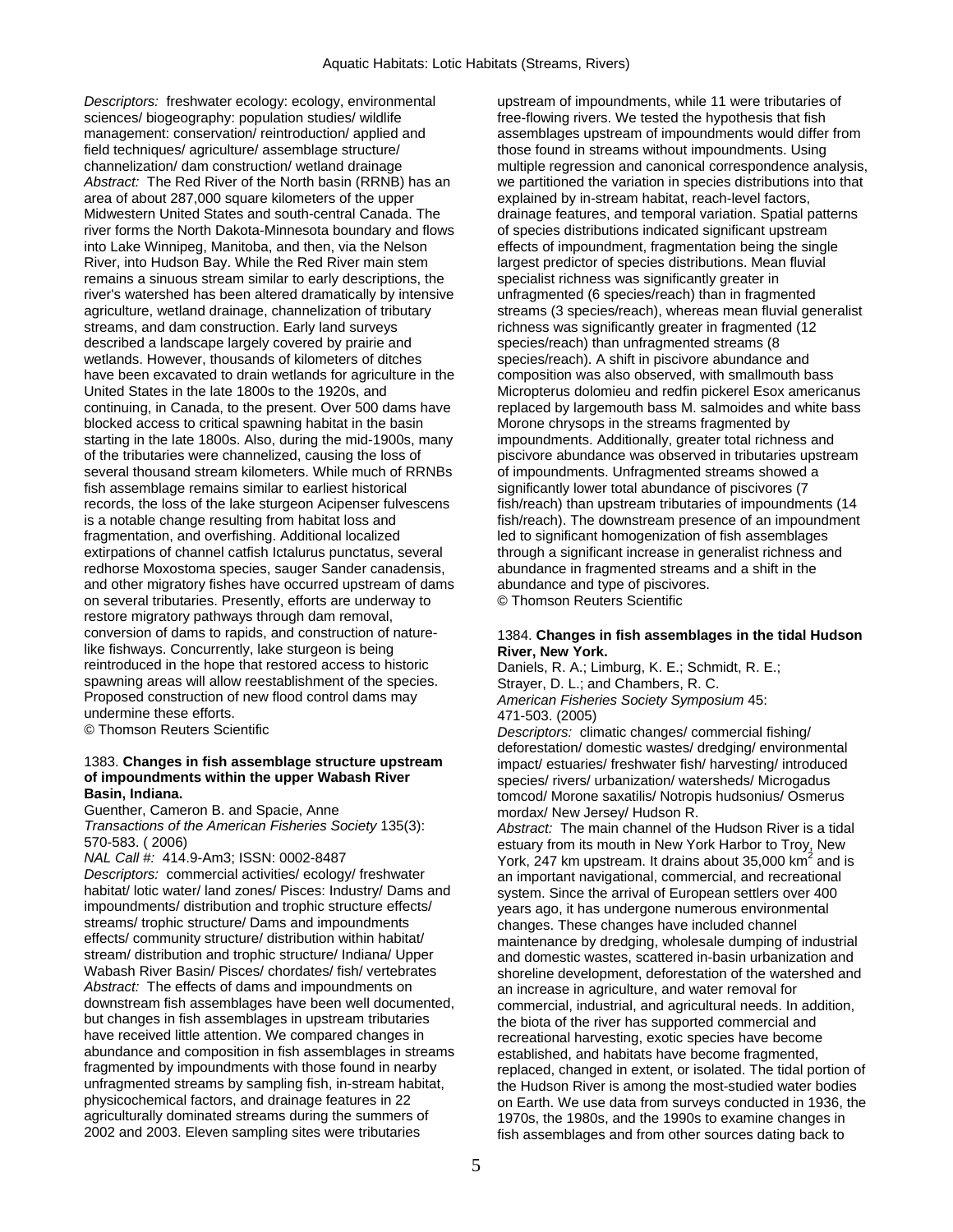1842. The surveys are synoptic but use a variety of gears single-barrel culvert to both a single-cell model, and a and techniques and were conducted by different multicell design to compare outlet scour and flow depths researchers with different study goals. The scale of our within the culvert. The results provide designers and<br>assessment is necessarily coarse. Over 200 species of fish planners with evidence of the benefits of multicell assessment is necessarily coarse. Over 200 species of fish are reported from the drainage, including freshwater and to justify the higher cost of installation compared to singlediadromous species, estuarine forms, certain life history barrel culverts. stages of primarily marine species, and marine strays. The  $\degree$  2008 Elsevier B.V. All rights reserved. tidal Hudson River fish assemblages have responded to the environmental changes of the last century in several ways. Several important native species appear to be in decline **gains and losses associated with selected** (e.g., rainbow smelt Osmerus mordax and Atlantic tomcod (e.g., rainbow smelt Osmerus mordax and Atlantic tomcod **compensation projects in Car**<br>Microgadus tomcod), others, once in decline, have **France Compensation projects in Car** Microgadus tomcod), others, once in decline, have rebounded (e.g., striped bass Morone saxatilis), and *Fisheries* 30(2): 18-25. (2005) populations of some species seem stable (e.g., spottail *NAL Call #:* SH1.F54; ISSN: 03632415<br> *NAL Call #:* SH1.F54; ISSN: 03632415<br> *Descriptors: aquatic habitat/ fish/ no ne* 

## 1385. **Channelization and livestock impacts on** the effectiveness of fish habitat compensation projects in

*NAL Call #: 414.9-Am3; ISSN: 0002-8487* management/ research: rivers and streams/ riparian riverine in-channel habitats. Forestry and urban

## 1386. **Comparative effects of sheep and cattle grazing** area:impacted area) of less than 1:1. The small number o<br>**on an anadromous fish stream in central Idaho.** Studies found in the literature suggests that performance on an anadromous fish stream in central Idaho.

Association of Fish and Wildlife Agencies. Las Vegas,

*NAL Call #:* SK351.W47<br>*Descriptors:* habitat alterations/ grazing/ management/ <sup>©</sup> 2008 Elsevier B.V. All rights reserved. *Descriptors:* habitat alterations/ grazing/ management/ research: rivers and streams/ riparian habitat/ Idaho © NISC 1389. **Comparison of two methods of habitat** 

## 1387. A comparison of single-cell and multicell culverts stream.<br> **for stream crossings.** Thorn, V **for stream crossings. Thorn, W. C. and Anderson, C. S. Wargo, R. S.** Manuscription C. S. Wargo, R. S. and Weisman, R. N.

*Journal of the American Water Resources Association* 42(4): 989-995. (2006) [Unpublished Fish Report].

*Descriptors:* aggradation/ backwater/ bankfull/ culverts/ rehabilitation/ streams/ techniques/ cover/ shores and erosion/ fish passage/ floodplain/ perching/ rivers/ streams/ banks/ habitat changes/ size/ abundance/ sta<br>scour/ sediment transport/ stream restoration Minnesota/ Salmo/ Salmonidae/ Salmo trutta scour/ sediment transport/ stream restoration Minnesota/ Salmo/ Salmonidae/ Salmo trutta<br>Abstract: Single-barrel culverts are a common means of Abstract: Habitat rehabilitation with overhead bank cover *Abstract:* Single-barrel culverts are a common means of *Abstract:* Habitat rehabilitation with overhead bank cover roadway crossings for smaller streams. While this culvert and woody debris for brown trout under a no-<br>design provides an economical solution for a crossing the was evaluated in two reaches of Hay Creek. design provides an economical solution for a crossing, the was evaluated in the stream through a single  $\bullet$  NISC adverse effects of conveying the stream through a single opening can be far reaching. The single-barrel culvert is typically sized for a design storm much greater than the 1390. **Concentrations of faecal coliform bacteria in**<br> **Prince Edward Island headwater streams: An interim**<br> **Prince Edward Island headwater streams: An interim** channel forming discharge. This oversizing causes an interruption of the normal flow patterns and sediment **report.**  transport for the system. Shallow depths at low flow in the Adams, J. D. pipe and perching at the outlet can impede fish passage. In: Effects of land use practices on fish, shellfish, and their Multicell culverts (where the main culvert at the channel habitats on Prince Edward Island., Canadian Manuscript invert is sized for bankfull discharge, and additional pipes Report of Fisheries and Aquatic Sciences 2408; are placed at the floodplain elevation to convey overbank Charlottetown, Prince Edward Island: Canadian flow up to the design discharge) have been recommended Department of Fisheries and Oceans, 2002. 121-141. as a best management practice to minimize erosion and *Descriptors:* agricultural pollution/ bacteria/ excretory improve fish passage. This flume study scaled a prototype

# 1388. A comparison of the areal extent of fish habitat

shiner Notropis hudsonius). *Descriptors:* aquatic habitat/ fish/ no net loss/ performance/ policy tools/ Canada

*Abstract:* We conducted a review of studies that evaluated **salmonid habitat and biomass in western Washington.** achieving the conservation goal of no net loss of productive Chapman, D. W. and Knudsen, E. capacity of fish habitat in Canada. Combined, the 103 *American Fisheries Society: Transactions* 109(4): compensation projects assessed in the 10 studies created 357-363. (1980) and/or restored 493,205 m 2 of fish habitat to offset habitat impacts totalling  $1,142,648$  m<sup>2</sup>. Most of the compensation *Descriptors:* channelization/ grazing/ habitat alterations/ projects assessed were a result of impacts to estuarine and habitat/ fish/ ecology/ flowing waters/ rivers/ streams/ development activities resulted in the greatest percentage<br>salmonids/ Washington/ Salmonidae of compensation projects. Overall, 64% of the projects were salmonids/ Washington/ Salmonidae of compensation projects. Overall, 64% of the projects were<br>
© NISC<br>
© NISC deemed to have achieved no net loss. Fifty percent of the projects had a compensation ratio (compensation<br>area:impacted area) of less than 1:1. The small number of May, B. E. and Somes, W. L.<br>In: Proceedings of the Annual Conference of the Western practice adaptive management. We advocate that a In: Proceedings of the Annual Conference of the Western expansive adaptive management. We advocate that a<br>Association of Fish and Wildlife Agencies, Las Vegas. That in a mational monitoring program be developed through whi Nevada; Vol. 62; pp. 490-500; 1982.<br>
NAL Call #: SK351.W47<br>
ongoing basis.<br>
ongoing basis.

# **rehabilitation for brown trout in a southeast Minnesota**

*Minnesota Department of Natural Resources*(488)(2001).<br>Notes: Project Number: MN F-026-R/Study 689

*NAL Call #:* GB651.W315; ISSN: 1093474X *Descriptors:* habitat management for fish/ trout, brown/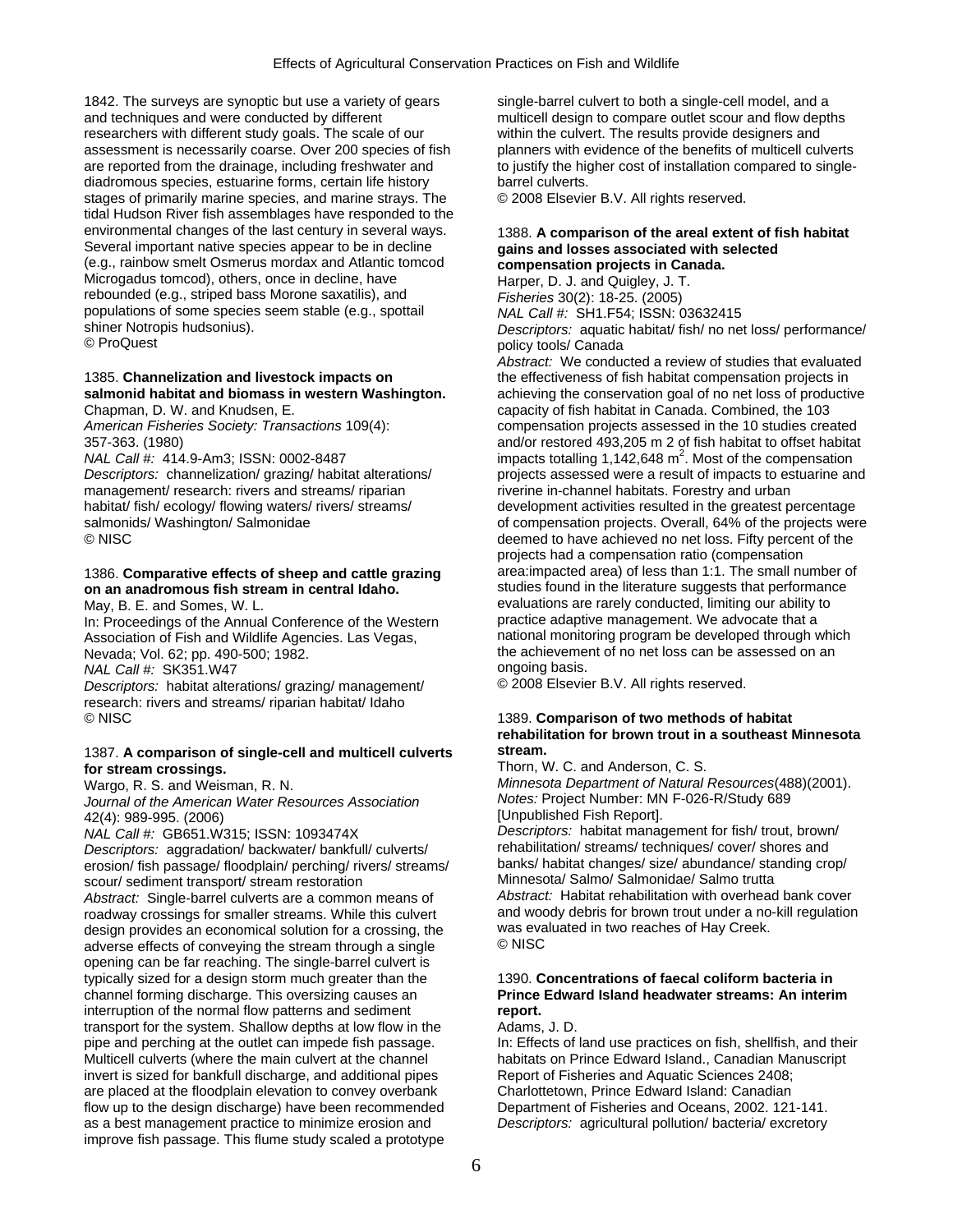products/ organic wastes/ water pollution/ Canada, Prince watersheds. Increasing human settlement throughout the Edward Island past century has led to unprecedented demands for water

Abstract: This project measured faecal coliform (FC) levels for industrial, agricultural and domestic purposes. Indeed, it in headwater streams of Prince Edward Island in July- is the opinion of various fisheries professionals that the November 1998 and May-October 1999. Potential FC over-abstraction of water may have contributed to the geese, and humans. Water and sediment (1998 only) point that they have now been listed by the Committee on samples were taken upstream and downstream of potential the Status of Endangered Wildlife in Canada. The FC contributors. There was a significant positive correlation withdrawal of water for an array of purposes has also between wet-days and FC concentrations in water, and the subversely affected some east-coast Vancouver Island suggesting that runoff or resuspension contributes to steelhead populations that were already in a crisis state. increased FC levels. All the cattle and sheep access sites © ProQuest showed a significant increase of FC downstream from the livestock. The site with a forested buffer zone which had 1392. **Cost effectiveness of vegetative filter strips and**  cattle fenced out of the stream showed no difference in FC **instream half-logs for ecological restoration.**  concentrations between upstream and downstream Frimpong, E. A.; Lee, J. G.; and Sutton, T. M. sampling points. The waterfowl site, consisting of a stream *Journal of the American Water Resources Association* that runs through two ponds, provided evidence that high 42(5): 1349-1361. (Oct. 2006) numbers of geese had a significant effect on FC *NAL Call #: GB651.W315*<br>concentrations. Results from this site also suggested that *Descriptors: ecological res* concentrations. Results from this site also suggested that *Descriptors:* ecological restoration/ cost effectiveness/ cost ponds can act as filters or buffers for FC concentrations.<br>Water samples from the stream exiting the upper pond<br>water pollution/ pollution/ pollution control/ wildlife habitats/ Water samples from the stream exiting the upper pond water pollution/ pollution control/ wildlife habitats/<br>showed significantly lower FC concentrations than water agricultural watersheds/ watershed management/ samples taken upstream of the pond. Additional sites were pollution/ land resources/ forestry related sampled in the 1999 field season. The two 1999 cattle *Abstract:* This paper presents the results of cost access sites showed significant increases in FC effectiveness (CF) analysis of vegetative filter stri access sites showed significant increases in FC effectiveness (CE) analysis of vegetative filter strips (VFS)<br>concentrations at downstream sampling sites, and the 1999 and instream half-logs as tools for recovering scores concentrations at downstream sampling sites, and the 1999 and instream half-logs as tools for recovering scores on a<br>cattle fenced site showed no change in bacteria levels fish Index of Biotic Integrity (IBI) in the upper cattle fenced site showed no change in bacteria levels fish Index of Biotic Integrity (IBI) in the upper Wabash River<br>between upstream and downstream points. A site added in watershed (UW) in Indiana. Three assumptions wer between upstream and downstream points. A site added in watershed (UW) in Indiana. Three assumptions were made<br>the 1999 field season provided a reference on what levels about recovery time for IBI scores (5, 15, and 30 yea primarily in a forested area without other influences.<br>Several upstream locations in which there was no<br>Fffectiveness of VFS was estimated using fish Several upstream locations in which there was no<br>Betectiveness of VFS was estimated using fish IBIs and agricultural or antiopy end agricultural or anthropogenic activity also showed low FC agricultural or anthropogenic activity also showed low FC riparian forest cover from 49 first-order to fifth-order stream<br>reaches Half-log structures had been installed for

## 1391. **Conflicts between people and fish for water: Two** Cost effectiveness ratios for VFS decreased from \$387 to **British Columbia salmon and steelhead rearing <b>\$277** per 100 m for a 1 percent increase in IBI scores from **streams** with 3 percent discount and 30-<br>**first- to fifth-order streams** with 3 percent discount and 30-

*Descriptors:* environmental effects/ habitat/ habitat would be a cost-effective supplement to VFS in low order<br>improvement/ legislation/ salmon fisheries/ water/<br>streams if they can be proven to recover IBI scores faster improvement/ legislation/ salmon fisheries/ water/ streams if they can be proven to recover IBI scores faster<br>Oncorhynchus/ Canada, British Columbia/ Canada, British streams if they can be provides baseline data and a Oncorhynchus/ Canada, British Columbia/ Canada, British than VFS do. This study provides baseline data and a<br>Columbia, Englishman R./ Canada, British Columbia, than the framework for planning and determining the cost of st Nicola R./ Canada, British Columbia, Thompson R. restoration. Abstract: The amount of water flowing in a stream during This citation is from AGRICOLA. the spawning, incubation and early life stages of salmon and steelhead is crucial to their health and survival. The 1393. The development and historic use of habitat<br>
freshwater rearing phase for all species of salmon requires structures in channel restoration in the United Stat the maintenance of the quality and quantity of water in<br>
terms of temperature, nutrition and spatial requirements<br>
and these parameters are affected by flow. Low flows can<br>
impact on salmon and steelhead earing by reducing

bacteria contributors at study sites included cattle, sheep, decline of some southern-interior coho salmon stocks to the

agricultural watersheds/ watershed management/ Indiana/ the 1999 field season provided a reference on what levels about recovery time for IBI scores (5, 15, and 30 years) and<br>of FC to expect naturally since the stream occurred social discount rates (1, 3, and 5 percent), which social discount rates (1, 3, and 5 percent), which were levels.<br>Community of the structures had been installed for the structures had been installed for the structures of the<br>Community two years in the LIW prior to the structure of the LIW prior to the structure of the structur approximately two years in the UW prior to the study and provided a basis for estimates of cost and maintenance. **streams in need of flows.** first- to fifth-order streams with 3 percent discount and 30 year recovery. This cost weighted by proportion of stream Vancouver, BC: Pacific Fisheries Resource Conservation orders was \$360. The ratio decreased with decreasing time<br>Council, 2003. Council 2003. Council, 2003.<br>http://www.fish.bc.ca/files/ConflictsPeopleFish\_2003\_0\_ of recovery and discount rate. Based on installation costs http://www.fish.bc.ca/files/ConflictsPeopleFish\_2003\_0\_ and an assumption of equal recovery rates, half-logs were Complete.pdf<br>Descriptors: environmental effects/ habitat/ habitat<br>Mould be a cost-effective supplement to VES in low order framework for planning and determining the cost of stream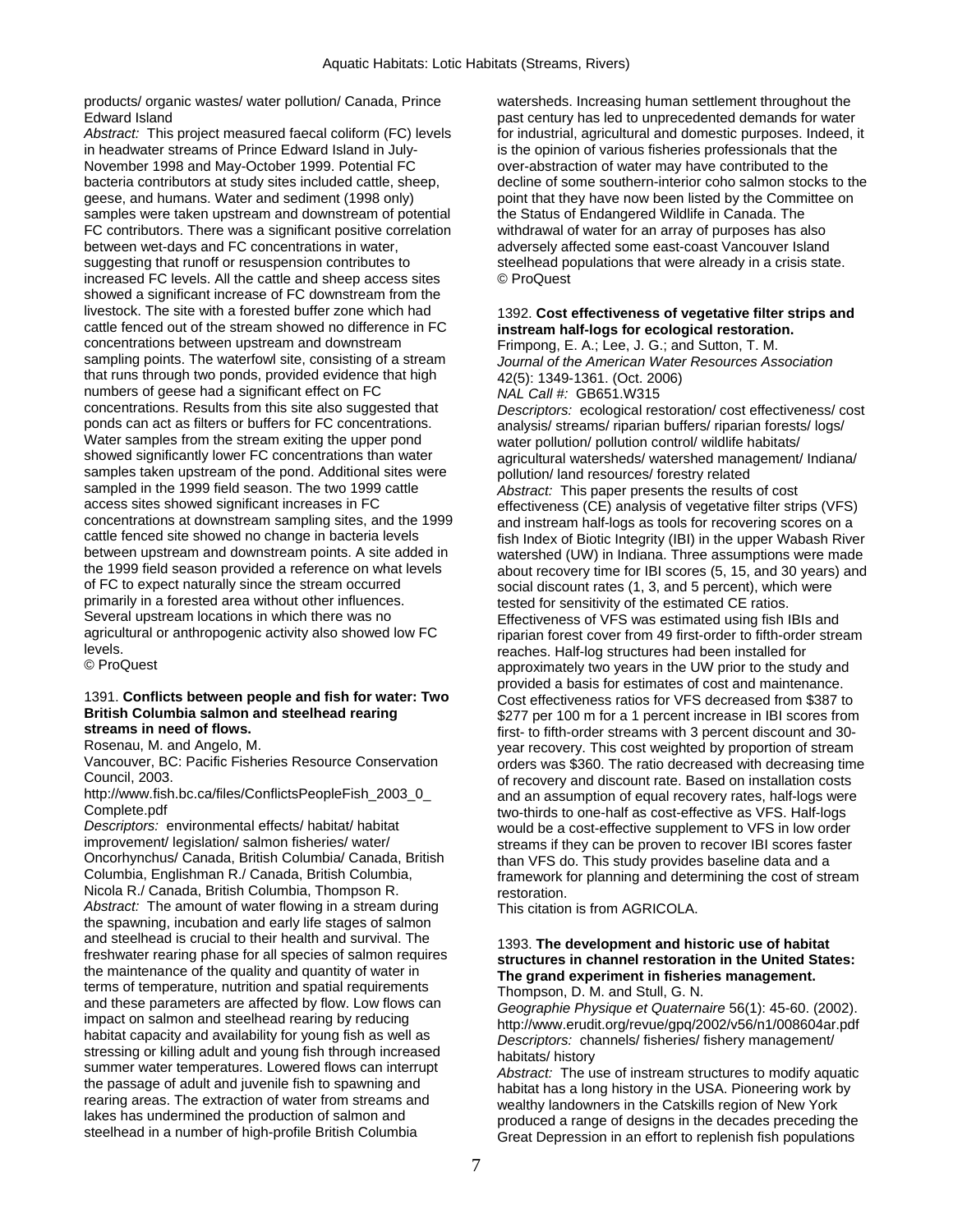depleted from overfishing. The scientific evaluation of objectives were to determine if the habitat improvement structures began in 1930. Within two years, a Michigan increased trout abundances and enhanced other ecological research team claimed improved fish populations. Cheap variables (overall habitat quality, organic matter retention, labour and government-sponsored conservation projects seston concentration, periphyton abundance, sediment spearheaded by the Civilian Conservation Corps allowed organic matter content, and macroinvertebrate abundance the widespread adoption of the techniques in the 1930s, and diversity) following rehabilitation. The addition of before adequate testing of the long-term impact of the skybooms (underbank cover structures) and k-dams (pool-<br>devices. The start of World War II temporarily ended the creating structures) increased the relative abundance devices. The start of World War II temporarily ended the government conservation efforts and prevented the continued evaluation of structures. During the 1940s, 1950s not overall trout abundances. Both rehabilitation techniques and 1960s, designs of instream structures remained also increased maximum channel depth and organic matter essentially unchanged. Meanwhile, the small number of retention, but only k-dams increased overall habitat quality. evaluations of the impact of the structures often were Neither approach significantly affected other ecological flawed. The continued use of early designs of instream variables. The modest ecological response to this habitat structures helped instill a false belief that instream improvement likely occurred because the system was not structures were proven to be a benefit to fish. Even modern severely degraded beforehand, and thus small, local use of instream structures continues to rely on the basic changes in habitat did not measurably affect most physical<br>blueprints developed in the Catskills, despite documented and ecological variables measured. However, inc problems with the use of these designs. habitat volume and in organic matter retention may © CABI enhance stream biota in the long term.

## 1394. **Do conservation practices and programs benefit the intended resource concern?** 1396. **Effect of animal grazing on water quality of**

Westra, J. V.; Zimmerman, J. K. H.; and Vondracek, B. **nonpoint runoff in the Pacific Northwest.** 105-120. (2004) and Fortier, D. H.

*Descriptors:* agricultural drainage and pesticide transport Research and Development, 1983. 7 p. model (ADAPT)/ Conservation Reserve Program (CRP)/  $N$  *Notes:* EPA 600/S2-83/071. model (ADAPT)/ Conservation Reserve Program (CRP)/ Conservation Security Program (CSP)/ fisheries/ *NAL Call #:* TD223.7.E442 1983 green payments/ water quality *Descriptors:* Pacific Northwest/ freshwater environment/

*Abstract:* Many conservation programs under the 2002 impact of agriculture/ cattle/ grazing/ erosion/ Farm Act address resource concerns such as water quality sedimentation/ water quality/ management/ manure/ and aquatic communities in streams. Analyzing two such indicator bacteria/ freshwater environment/ impact of programs, simulated changes in agricultural practices forestry or agriculture/ policy, management, education or decreased field-edge sediment losses by 25-31 % in two information<br>geophysically distinct Minnesota watersheds. However. 
© NISC geophysically distinct Minnesota watersheds. However, while in-stream sediment concentrations and lethal fisheries events decreased significantly in one watershed, there was 1397. **The effect of forest type on benthic**  no discernable improvement for the fisheries in the other,<br>despite potentially spending over \$100,000 annually in **a pine plantation in the North Carolina Piedmont.**<br>conservation payments. These results highlight the **Cons** importance of performance-based conservation payments *Hydrobiologia* 559: 305-318. (2006) targeted to genuine resource concerns in watersheds and *NAL Call #:* 410 H992; ISSN: 0018-8158<br>the value of integrated bioeconomic modeling of *Descriptors: ecology* frophic structure/ free the value of integrated bioeconomic modeling of *Descriptors:* ecology/ trophic structure/ freshwater habitat/ conservation programs.<br>
© 2008 Elsevier B.V. All rights reserved. 
<br>
Macroinvertebrata: food webs/ stream be

*NAL Call #:* HC79.E5E5 ; ISSN: 0364-152X invertebrates *Descriptors:* animals/ fisheries/ fishes [physiology]/ *Abstract:* We examined the impact of small-scale invertebrates [physiology]/ Michigan/ population dynamics/ commercial forestry on the structure and function of 6 [methods]/ ecosystem/ trout [physiology] headwater streams in the North Carolina Piedmont. During *Abstract:* Monitoring of stream restoration projects is often 2001-2003 terrestrial organic matter inputs, temperature, limited and success often focuses on a single taxon (e.g., macroinvertebrate community composition and tolerance, salmonids), even though other aspects of stream structure leaf breakdown rate, and food web structure were Ottawa National Forest (ONF), Michigan, conducted a site- loblolly pine, 2 streams draining mature hardwood forests, specific trout habitat improvement to enhance the trout and 2 streams draining 3-year-old clear cuts, which had fishery in Cook's Run, a 3rd-order stream that the ONF been replanted with loblolly pine. Streams in the clear-cuts determined was negatively affected by past logging. Our and pine plantations were bordered by a 15 m hardwood

harvestable trout (>25 cm in total length) as intended but and ecological variables measured. However, increases in © NISC

*Agricultural and Resource Economics Review* 33(1): Saxton, K. E.; Elliott, L. F.; Papendick, R. I.; Jawson, M. D.;

*NAL Call #:* HD1773.A2N6; ISSN: 10682805 Ada, Okla.: United States Environmental Protection Agency

Goodman, Keli J.; Hershey, Anne E.; and Fortino, Kenneth

Macroinvertebrata: food webs/ stream benthic community trophic function/ effect of forest type/ community structure/ 1395. **Ecological responses to trout habitat** stream benthic community/ stream/ benthic community **rehabilitation in a northern Michigan stream.** Structure and trophic function/ forest and woodland/ forest and woodland/ forest Rosi-Marshall, Emma J.; Moerke, Ashley H.; and type effect on stream benthic community structure and Lamberti, Gary A. trophic function/ North Carolina/ Tar Pamlico River Basin/ *Environmental Management* (2006) stream benthic community structure and trophic function/

and function may also respond to restoration activities. The quantified for 2 streams draining mature stands of managed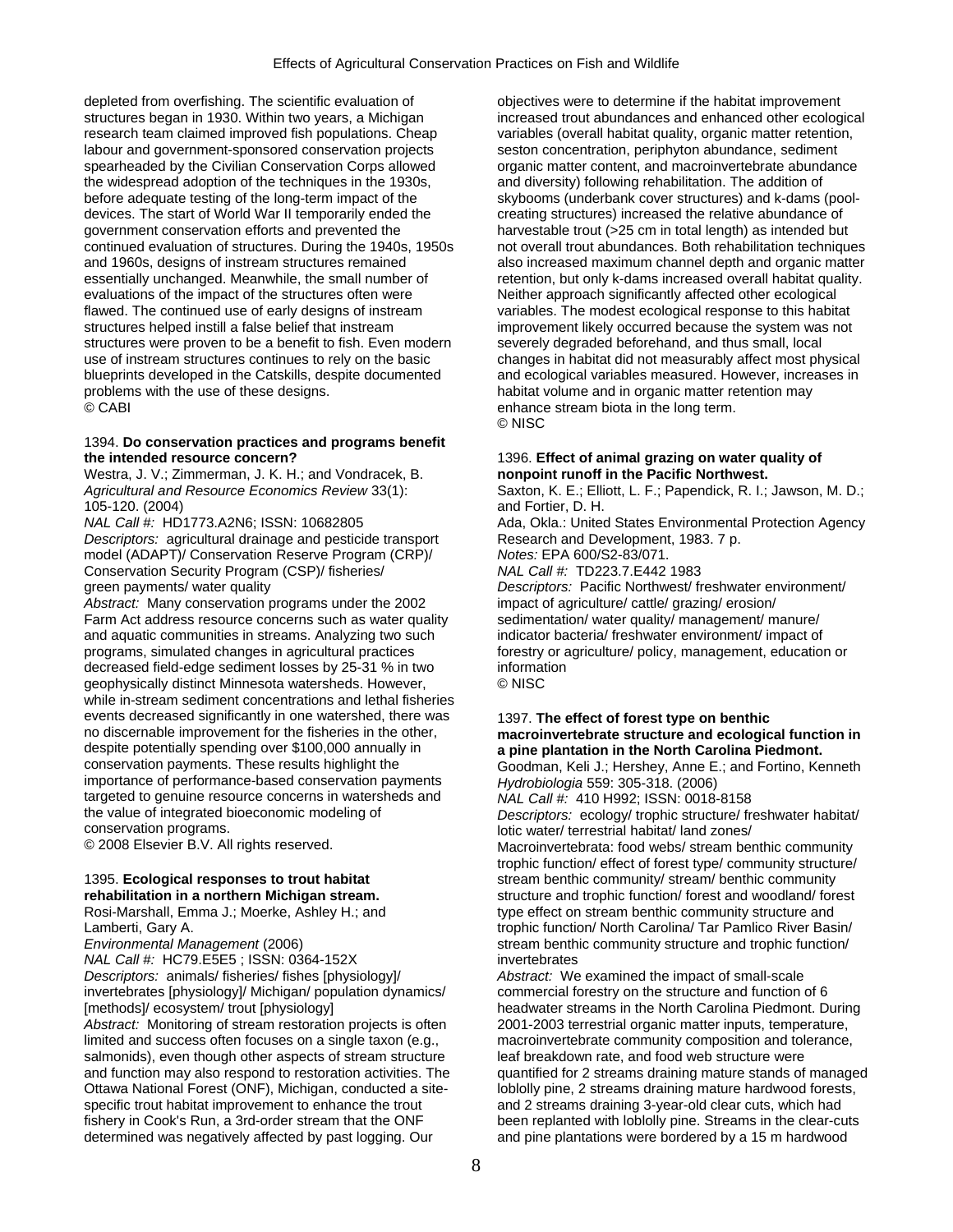were no significant differences in the organic matter supply between site types. Although some species (e.g., birds) or temperature between streams draining different forest responded quickly (<4 yrs) to streambank fencing, it types. However, algal biomass was significantly higher in appeared that herpetofauna might require a longer recovery clear-cut sites than forested sites, and was also higher in time  $(>4 \text{ yrs})$ . The length of time since livestock were hardwood sites than pine sites. Streams draining the clear-<br>excluded, dispersal ability, reproductive potential, and cut sites contained lower macroinvertebrate richness and distance to the nearest remnant population may be diversity, and fewer intolerant species, than streams important factors in reptile and amphibian recovery in draining pine and hardwood stands. Despite the differences grazed stream and riparian zones. draining pine and hardwood stands. Despite the differences in macroinvertebrates community composition, there was © ProQuest no difference among forest types in leaf-pack breakdown rates. Analysis of Δ15N and Δ13C natural abundance of 1399. **The effect of variable-retention riparian buffer** *functional feeding group indicated that the shredders and* **zones on water temperatures in small headwater** functional feeding group indicated that the shredders and **zones on water temperatures in small headwater**  Δ15N value that was enriched relative to the **Columbia.**  macroinvertebrates of streams draining pine and hardwood Macdonald, J. S.; MacIsaac, E. A.; and Herunter, H. E. forests. This difference in Δ15N signature appears to be the *Canadian Journal of Forest Research* 33(8): result of the incorporation of riparian grass species in the 1371-1382. (2003)<br>clear-cuts, which have a higher  $\Delta$ 15N, into the diet of NAL Call #: SD13.C35; ISSN: 00455067. clear-cuts, which have a higher Δ15N, into the diet of shredders. Pine sites had similar food webs to natural *Notes:* doi: 10.1139/x03-015.<br> *Notes:* doi: 10.1139/x03-015.<br> *Nescriptors:* Harvesting/ Inse hardwood sites. Our results suggest that clear-cutting *Descriptors:* Harvesting/ Insect control/ thermal effects/<br>
changes both the trophic dynamics and macroinvertebrate forest harvesting/ stream flow/ boreal forest/ buf changes both the trophic dynamics and macroinvertebrate forest harvesting/ stream flow/ boreal forest/ buffer zone/<br>composition of low-order Piedmont streams in North forest management/ harvesting/ riparian zone/ stream/ Carolina despite the presence of hardwood buffers.<br>
However, large differences were not found between older *Abstract:* Stream temperature However, large differences were not found between older *Abstract:* Stream temperature impacts resulting from forest pine and hardwood stands, indicating rapid recovery harvesting in riparian areas have been documented in a<br>
following re-growth of forest vegetation, when hardwood hard harder of locations in North America. As part of the following re-growth of forest vegetation, when hardwood number of locations in North America. As part of the Stuart-<br>Duffer strips were present. buffer strips were present.<br>© Thomson Reuters Scientific **the example of the interaction Project, we have** the influence of three variable-retention

Homyack, J. D. and Giuliano, W. M. **All a range of possible harvesting options outlined by the** *Wildlife Society Bulletin* 30(2): 361-369. (2002) Forest Practices Code of B.C., or associated best *NAL Call #:* SK357.A1W5; ISSN: 0091-7648 management practice guidelines. Five years after the *Descriptors:* riparian environments/ range management/ completion of harvesting treatments, temperatures species richness/ abundance/ biomass/ herpetofauna/ remained four to six degrees warmer, and diurnal ecosystem management/ ecosystem disturbance/ temperature variation remained higher than in the control agriculture/ population density/ community composition/ streams regardless of treatment. Initially, the high-retention species diversity/ riparian vegetation/ water quality/ animal treatment acted to mitigate the temperature effects of the populations/ man-induced effects/ stream banks/ ecology/ harvesting, but 3 successive years of windthrow was amphibians/ Regina septemvittata/ Thamnophis sirtalis/ antecedent to reduced canopy density and equivalent Amphibia/ Reptilia/ queen snake/ common garter snake/ temperature impacts. We speculate that late autumn reptiles/ streambank fencing/ livestock grazing reversals in the impacts of forest harvesting also occur. Abstract: Grazing livestock in streams and associated Temperature impacts in this study remained within the riparian zones may negatively impact a variety of wildlife tolerance limits of local biota. However, even modest through direct disturbance and alteration of environmental temperature changes could alter insect production, egg conditions. To evaluate streambank fencing as a incubation, fish rearing, migration timing, and susceptibility management tool, we measured the richness, abundance, to disease, and the effects of large changes to daily and biomass of reptile and amphibian species on 10 grazed temperature range are not well understood. and biomass of reptile and amphibian species on 10 grazed streams and associated riparian areas and 10 similar areas  $\qquad \circ$  2008 Elsevier B.V. All rights reserved. that were recently fenced (1-2 yrs) to exclude livestock, during spring and summer of 1998 and 1999. Effects of 1400. **Effect of woody riparian patches in croplands on** streambank fencing on vegetation, water quality, and **stream macroinvertebrates.**  macroinvertebrate populations also were examined<br>because livestock grazing may indirectly impact and the examined Archiv fur Hydrobiologie 165(2): 2 communities of herpetofauna through their influence on ISSN: 00039136. these factors. We found no difference in species richness, *Notes:* doi: 10.1127/0003-9136/2006/0165-0241. abundance of all species combined, or biomass of *Descriptors:* agricultural landscapes/ aquatic herpetofauna between fenced and unfenced streams. macroinvertebrates/ patch size/ riparian buffers/ However, northern queen snakes (Regina septemvittata) woody riparian vegetation<br>and eastern garter snakes (Thamnophis sirtalis) were more *Abstract:* Woody riparian and eastern garter snakes (Thamnophis sirtalis) were more *Abstract:* Woody riparian vegetation plays important roles abundant on fenced than unfenced sites. Percent litter in stream ecosystems and its presence can have strong<br>cover and vertical obstruction were higher on fenced sites, impacts on stream fauna. Agricultural practices have cover and vertical obstruction were higher on fenced sites, impacts on stream fauna. Agricultural practices have led to<br>terrestrial macroinvertebrate biomass was greater on the removal and fragmentation of woody riparian v

because livestock grazing may indirectly impact *Archiv fur Hydrobiologie* 165(2): 241-268. (2006);

the removal and fragmentation of woody riparian vegetation

buffer. Despite differences in watershed land-use, there unfenced sites, and water-quality variables did not differ

# streams in sub-boreal forest ecosystems of British

forest management/ harvesting/ riparian zone/ stream/

investigated the influence of three variable-retention riparian harvesting prescriptions on temperatures in first-1398. **Effect of streambank fencing on herpetofauna in** order streams in the interior sub-boreal forests of northern **pasture stream zones. British Columbia. Prescriptions were designed to represent**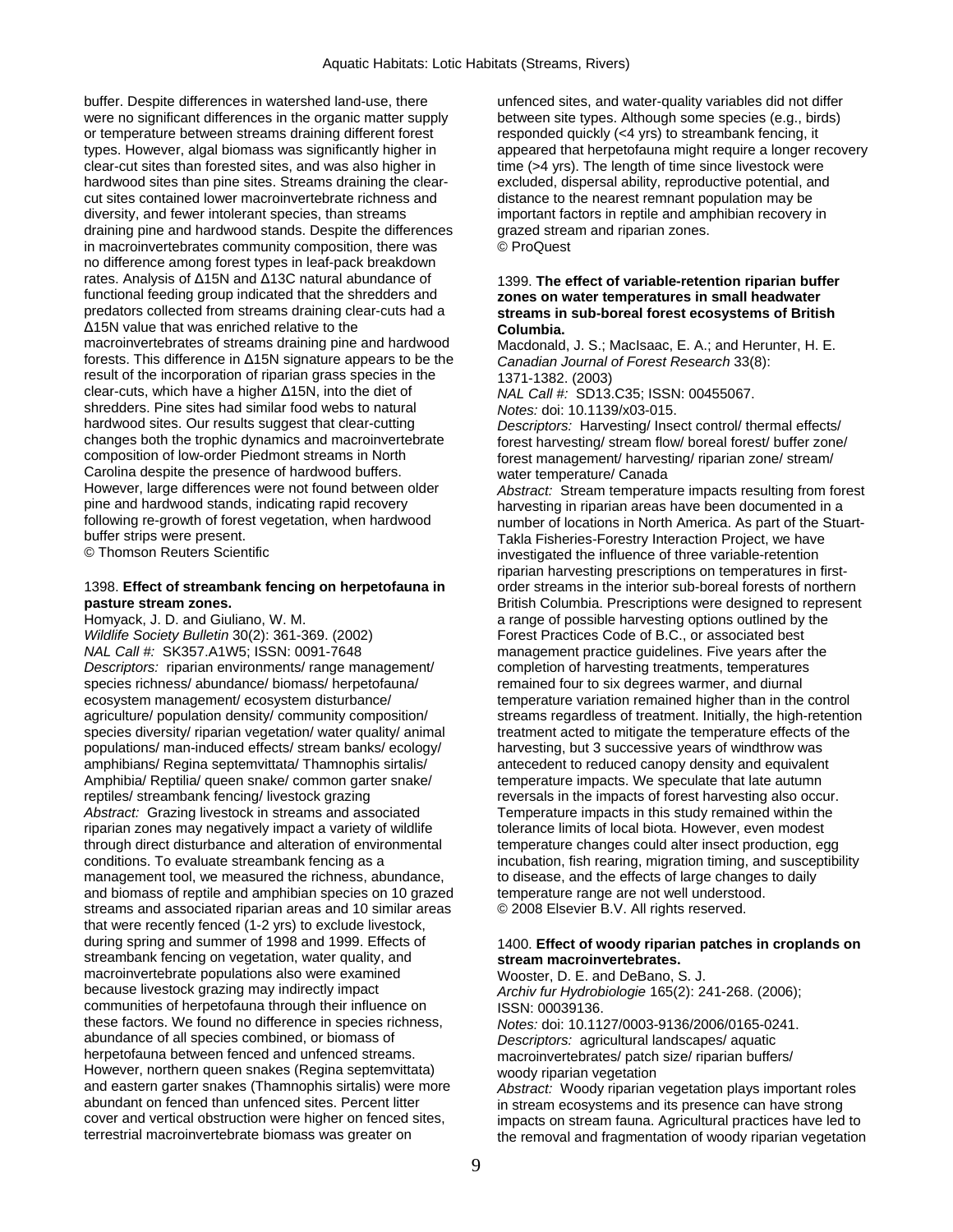in many watersheds. It is unclear whether small, isolated Canada. Micro-basins were first and second order basins, patches of woody riparian vegetation continue to exert averaging 400 ha in area, representing gradients of land important influences on stream fauna. The impact of these cover, geomorphology, and participation in conservation types of patches and the influence of the size of the  $\frac{1}{2}$  cover, geomorphology, and participation in c patches on stream macroinvertebrates was examined in a macro-invertebrate community was sampled, water watershed in northeastern Oregon that is dominated by chemistry measurements completed, and habitat quality dryland wheat production. Half of the study reaches flowed assessed. Results showed micro-basins with relatively high<br>through patches of woody riparian vegetation and half levels of BMP implementation consistently demonstr through patches of woody riparian vegetation and half levels of BMP implementation consistently demonstrated<br>flowed through areas in which there was no woody improved stream ecosystem quality over the majority of vegetation and wheat fields were found within 3m of the micro-basins with low or no implementation. Streams in the stream. Stream reaches flowing through patches of woody Upper Thames River basin appeared to exhibit a threshold riparian vegetation had higher taxa richness than those effect, where with several BMPs in the same basin an flowing through areas lacking woody vegetation. Size of improvement in stream ecosystem quality is visible. In woody patches, as measured by patch length, was addition to the BMPs implemented through government positively correlated with shredder abundance, scraper funded conservation programs, the observed ecosystem abundance and diversity, and was also correlated with improvements are probably due to increased environmental<br>overall community composition as defined by ordination awareness and improved management by farmers. © 2007 scores. An analysis of individual taxa revealed that patch length was positively associated with nine taxa that are © 2008 Elsevier B.V. All rights reserved. known to be sensitive to human disturbances and negatively associated with one taxon which is considered 1402. **Effectiveness of forestry streamside management**<br>
tolerant of human disturbances. Patch length was also **reading the sand-clay hills of Mississinni: Farly** negatively associated with the proportion of sediment on **indications.**<br>
the substrate and it appears that this environmental factor Carroll G. D. might drive the relationships between patch length and the Dibble, E. D.<br>abundance of the ten taxa. Woody riparian patch width was Water. Air. all also examined as a measure of size. In contrast to length, ISSN: 15677230.<br>
patch width was not correlated with any metric of *Notes:* doi: 10.10 macroinvertebrate community structure. The results of this *Descriptors:* aquatic macroinvertebrates/ best study also revealed that macroinvertebrate community management practices/ BMPs/ forest management structure was influenced by the drainage the study sites logging/ stream habitat/ water quality were found in. This was unexpected because the study was *Abstract:* During the past decade, compliance with conducted in a small watershed and the sites within each initiatives to promote forestry best management pra conducted in a small watershed and the sites within each initiatives to promote forestry best management practices<br>drainage were specifically chosen to be similar in land use (RMPs) has been monitored in most states of the drainage were specifically chosen to be similar in land use (BMPs) has been monitored in most states of the southern<br>and geology. These results indicate that patch length may (I.S. and suggests an excellent level of accept and geology. These results indicate that patch length may U.S. and suggests an excellent level of acceptance<br>be as important, if not more important, than patch width in the providiout the region. However, effectiveness of be as important, if not more important, than patch width in throughout the region. However, effectiveness of these<br>influencing stream ecosystems. However, the "buffer" really practices to protect water quality and aquatic literature generally considers only buffer width when streams that are potentially impacted by forest examining the relationship between patch size and stream<br>examining the relationship between patch size and stream stream examining the relationship between patch size and stream examinagement activities has not been as thoroughly<br>systems. This study highlights the need to consider patch documented as the degree of compliance. The obje systems. This study highlights the need to consider patch documented as the degree of compliance. The objective of<br>length, as well as width, in studies examining the effect of this study was to determine effectiveness of s length, as well as width, in studies examining the effect of this study was to determine effectiveness of streamside<br>patches of riparian vegetation on stream fauna, in the management zones (SMZs), a key element of BMPs patches of riparian vegetation on stream fauna, in the management zones (SMZs), a key element of BMPs<br>design of buffer projects, and in the monitoring of existing designed for protection of water quality, aquatic habit design of buffer projects, and in the monitoring of existing designed for protection of water quality, aquatic habitat, and<br>project effectiveness. © 2006 E. Schweizerbart'sche macroinvertebrate communities, in low-order st project effectiveness. © 2006 E. Schweizerbart'sche macroinvertebrate communities, in low-order streams within<br>Verlagsbuchhandlung.

*Hydrobiologia* 583(1): 331-344. (2007) parameters, mineral soil exposure and net management practices/ BMPs/ stream agroecosystems/

*Abstract:* Implementation of best management practices elevation of streamwater temperature, decline in habitat (BMPs), such as improved manure storage, buffer strips, stability rating, and increase in density of conservation programs is a common approach for comparison to reference streams provides additional mitigation of the impacts agricultural activities have on the evidence of SMZ effectiveness during the initial year after surrounding environment. In this study, we tested the ability harvesting. © 2004 Kluwer Academic Publishers.<br>
of these practices to meet the environmental goal of © 2008 Elsevier B.V. All rights reserved. of these practices to meet the environmental goal of improved stream quality at a "micro-basin" scale in the Upper Thames River Watershed, southern Ontario,

programs. At the outflow of each micro-basin the benthic improved stream ecosystem quality over the majority of awareness and improved management by farmers. © 2007<br>Springer Science+Business Media B.V.

# zones in the sand-clay hills of Mississippi: Early

Carroll, G. D.; Schoenholtz, S. H.; Young, B. W.; and

Water, Air, and Soil Pollution: Focus 4(1): 275-296. (2004);

patch width was not correlated with any metric of *Notes:* doi: 10.1023/B:WAFO.0000012813.94538.c8. management practices/ BMPs/ forest management/ practices to protect water quality and aquatic habitat in Verlagsbuchhandlung. a region of north central Mississippi that is subjected to intensive forest management. Three SMZ treatments (undisturbed reference, clear-cut logging with an SMZ 1401. **Effectiveness of best management practices in** designated by forest managers, or clear-cut logging with no **improving stream ecosystem quality.** SMZ) were evaluated using a study with three replications Yates, A. G.; Bailey, R. C.; and Schwindt, J. A. of each treatment. Response metrics including water quality deposition/erosion within riparian zones, stream habitat *Notes:* doi: 10.1007/s10750-007-0619-4. indicators, and aquatic macroinvertebrate communities *Descriptors:* micro-basin scale/ agriculture/ best were comparable between streams receiving SMZs and stream quality during the first year after treatment. Furthermore, significant and grassed waterways, through government funded macroinvertebrates occurring in streams without an SMZ in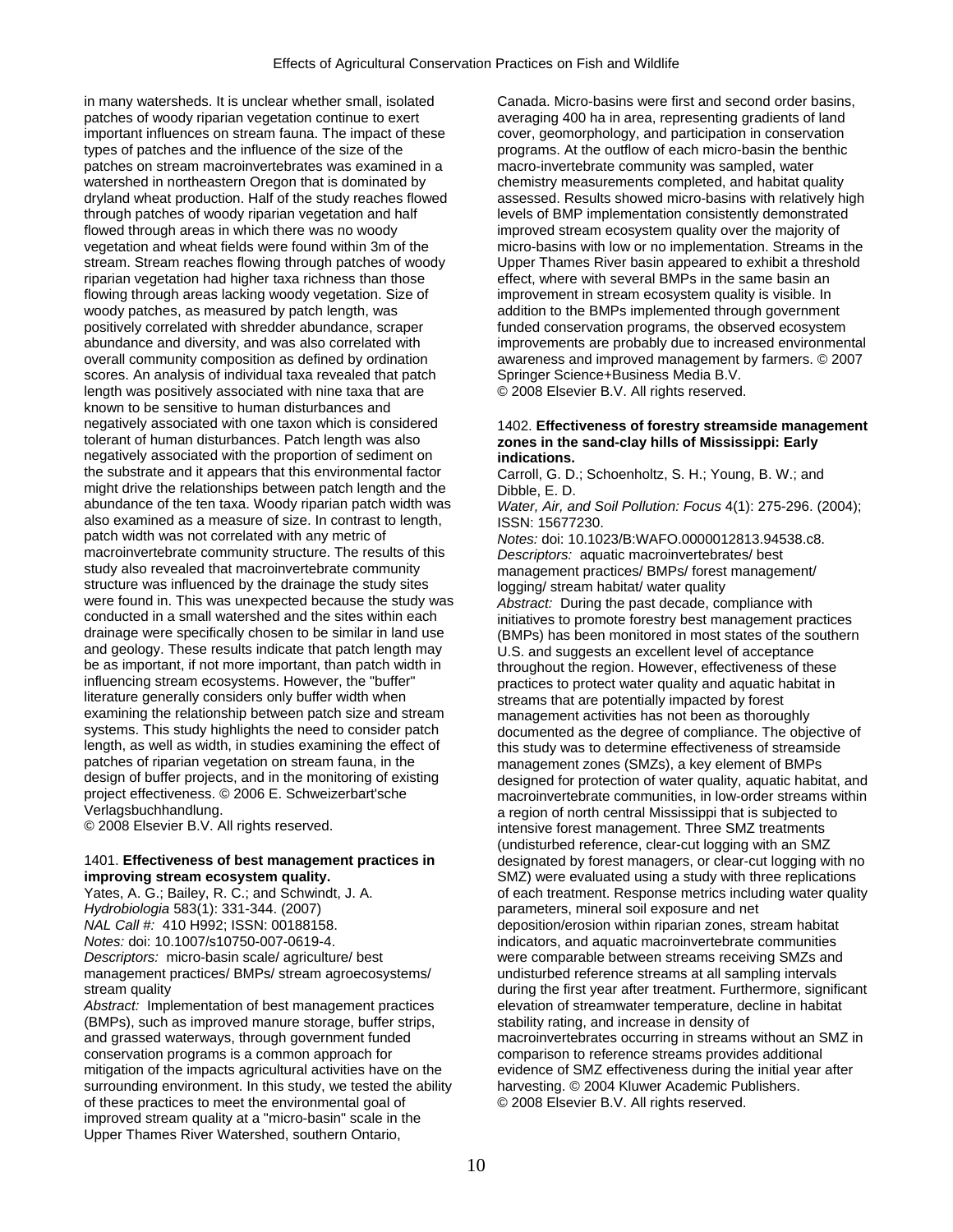## 1403. **Effectiveness of habitat manipulation for wild** concentrations during six isolated pipeline crossings of

911-921. (2004) and downstream of four of the crossings. Results of

*Descriptors:* conservation measures/ ecology/ population very effective at: (i) minimizing increases to downstream dynamics/ habitat/ freshwater habitat/ lotic water/ land suspended sediment concentrations during instream<br>zones/ Salmonidae: habitat management/ streams/ sonstruction: and, (ii) preventing sediment-induced ef effectiveness of habitat manipulation/ biomass/ population on habitat and fish abundance downstream of pipeline density/ stream/ Wyoming/ Pisces, Actinopterygii, water crossings. For sensitive watercourses, isolated Salmoniformes/ chordates/ fish/ vertebrates crossing techniques are an effective alternative to *Abstract:* Habitat manipulation is commonly used to trenchless crossing techniques (e.g., horizontal directional enhance habitat and stocks of fluvial trout of the genera drilling). Oncorhynchus, Salmo, and Salvelinus, but questions have © CABI been raised about the effectiveness of such work. Consequently, I analyzed wild trout abundance, biomass, 1405. **Effects of an agricultural drainwater bypass on and habitat before and after habitat manipulations among ishes inhabiting the grassland water district and** 30 projects done by the Wyoming Game and Fish **lower San Joaquin River, California.**<br>
Department, Abundance and biomass of trout increased **Saiki M. K. Martin V. A. Schwarzhac** following habitat manipulation among most of the projects. May, T. W.<br>Excessive angler harvest prevented an increase at three Morth Ame projects, and drought hindered fish response in a fourth 624-635. (2001) stream. At a fifth project, the trout population decreased *NAL Call #:* SH219.N66; ISSN: 1548-8675<br>after intense cattle grazing degraded project structures. *Descriptors:* grassland water district/ Lower after intense cattle grazing degraded project structures. *Descriptors:* grassland water district/ Lower San Joaquin Instream structures proved durable. Only one project, which River map/ California/ agricultural drainwater bypass/<br>
featured wire trash catchers in a fourth-order mountain freshwater fish/ community structure/ abundance/ s featured wire trash catchers in a fourth-order mountain freshwater fish/ community structure/ abundance/ selenium<br>stream, suffered failure of habitat manipulation devices.<br>concentration/ environmental factors/ abiotic fact stream, suffered failure of habitat manipulation devices.<br>Cover for trout and residual pool depth significantly environmental factors/ abiotic factors/ water<br>guality/ forestry/ physiology, biology, biochemistry/ ecology increased following projects, whereas eroding banks and conservation<br>significantly decreased. Both timber and log check dams *Abstract:* The Gra significantly decreased. Both timber and log check dams *Abstract:* The Grassland Bypass Project, which began consistently produced good pools, but rock check dams did operation in September 1996, was conceived as a means<br>not. Mean per project cost statewide was US\$39,230/mi. of diverting brackish selenium-contaminated agricultura These results demonstrate that well-built, properly located, drainwater away from canals and sloughs needed for<br>and properly maintained instream structures can provide transporting irrigation water to wetlands within the and properly maintained instream structures can provide extransporting irrigation water to wetlands within the<br>better habitat and increase stocks of trout in carefully extraordinary crassland Water District (the Grasslands better habitat and increase stocks of trout in carefully Grassland Water District (the Grasslands), Merced County,<br>Selected reaches, thus satisfying public and agency California. The seleniferous drainwater is now routed i selected reaches, thus satisfying public and agency<br>expectations for fishery improvement and gaining time to the San Luis Drain for conveyance to North Mud Slough expectations for fishery improvement and gaining time to the San Luis Drain for conveyance to North Mud Slough<br>correct watershed problems.

## 1404. **Effectiveness of isolated pipeline crossing** sloughs and other surface waters within and downstream **techniques to mitigate sediment impacts on brook trout** from the Grasslands. During September-October 1997, **streams.** 9,795 fish representing 25 species were captured at 13

Reid, S. M.; Stoklosar, S.; Metikosh, S.; and Evans, J. sampling sites. Although several species exhibited *Water Quality Research Journal of Canada* 37(2): 473-488. restricted spatial distributions, association analysis and

*Descriptors:* aquatic communities/ dams/ environmental assemblage inhabiting the various sites. However, impact/ geological sedimentation/ habitat destruction/ seleniferous drainwater from the San Luis Drain has habitats/ pipelines/ pumps/ riparian vegetation/ sediment/ influenced selenium concentrations in whole fish within

*Abstract:* Stream populations of brook trout (Salvelinus were measured in green sunfish Lepomis cyanellus from fontinalis) are sensitive to sediment-caused changes to the San Luis Drain where seleniferous drainwater is most<br>habitat, i.e., increased embeddedness of bed material. The concentrated, whereas the second highest concentra habitat, i.e., increased embeddedness of bed material. The use of watercourse crossing techniques (dam and pump, occurred in green sunfish (7.6-17 µg/g) and bluegills and flume methods) that isolate the construction site by Lepomis macrochirus (14-18 μg/g) from North Mud Slough diverting flow around the crossing has often been promoted immediately downstream from the drain. Although there as a means of controlling the amount of sediment released, was some variation, fish in the San Joaquin River generally particularly for those watercourses with sensitive fish contained higher body burdens of selenium when captured species or habitats. However, few case studies have immediately below the mouth of North Mud Slough (3.1-4.9) evaluated the effectiveness of isolated crossing μg/g for green sunfish, 3.7-5.0 μg/g for bluegills) than when<br>construction techniques to mitigate the effects of instream captured upstream from the mouth (0.67-3.3 μg/g fo construction activities. We measured suspended sediment sunfish, 0.59-3.7 μg/g for bluegills). Waterborne selenium

**salmonids in Wyoming streams.** brook trout streams in Minnesota (USA), Nova Scotia and Binns, N. Allen **Canada).** In addition, sediment deposition rates,  $\blacksquare$ *North American Journal of Fisheries Management* 24(3): riffle habitats and fish abundance were monitored upstream *NAL Call #:* SH219.N66 ; ISSN: 0275-5947 monitoring studies indicated that isolated techniques can be construction; and, (ii) preventing sediment-induced effects

# fishes inhabiting the grassland water district and the

Saiki, M. K.; Martin, V. A.; Schwarzbach, S. E.; and

**North American Journal of Fisheries Management 21(3):** 

quality/ forestry/ physiology, biology, biochemistry/ ecology

correct watershed problems.<br>
© Thomson Reuters Scientific and the San Joaquin River. The Correct waters in the San Joaquin River. The Corr purpose of this study was to determine the extent to which the Grassland Bypass Project has affected fishes in (2002); ISSN: 1201-3080 cluster analysis failed to identify more than one fish species streams/ suspended solids/ fishes/ Salvelinus fontinalis/ North Mud Slough and the San Joaquin River. The highest trout concentrations of selenium (12-23 μg/g, dry weight basis) captured upstream from the mouth (0.67-3.3  $\mu$ g/g for green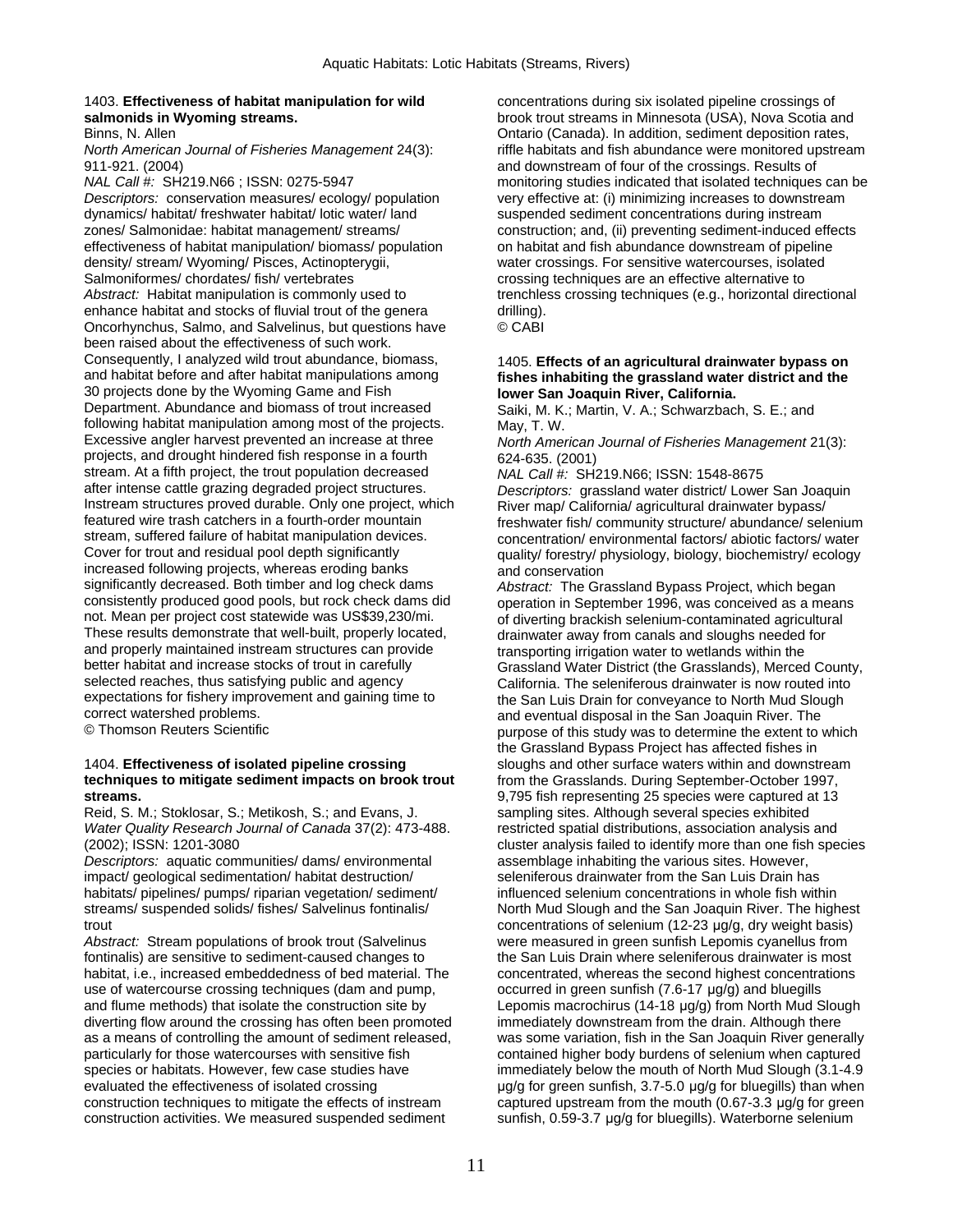was the single most important predictor of selenium Mokelumne River/ Oncorhynchus mykiss/ Salmonidae concentrations in green sunfish and bluegills, as judged by *Abstract:* Enhancement projects within anadromous results from multiple-regression analyses. Among bluegills, salmonid rivers of California have increased in recent water temperature also contributed to the prediction of years. Much of this work is intended as mitigation in selenium body burdens. The selenium body burdens. The stream is a metallic stream where salmon and steelhead spawning

In: Fish and Wildlife Response to Farm Bill Conservation gravel augmentation sites in the lower Mokelumne I<br>Practices: Bethesda MD: The Wildlife Society 2007 19 pp regulated stream in the Central Valley of California. Practices; Bethesda, MD: The Wildlife Society, 2007. 19 pp. regulated stream in the Central Valley of California.<br>The://ftp-fc.sc.egov.usda.gov/NHO/nri/ceap/fwfb7.pdf Placement of cleaned floodplain gravel decreased depths ftp://ftp-fc.sc.egov.usda.gov/NHQ/nri/ceap/fwfb7.pdf Placement of cleaned floodplain gravel decreased d<br>Descriptors: aquatic environment/ surface water/ aquatic and increased stream velocities. Benthic organisms *Descriptors:* aquatic environment/ surface water/ aquatic and increased stream velocities. Benthic organisms habitat/ conservation practices/ terrestrial habitat/ wildlife colonized new gravels quickly, equalling densities and<br>species/ watershed management/ wildlife management biomass of unenhanced spawning sites within 4 weeks. species/ watershed management/ wildlife management biomass of unenhanced spawning sites within 4 wee<br>Abstract: This paper examines the effects of NRCS-<br>Macroinvertebrate species richness equalled that of Abstract: This paper examines the effects of NRCS-<br>
defined conservation practices used as conservation<br>
unenhanced sites within 4 weeks and diversity within 2 defined conservation practices used as conservation unenhanced sites within 4 weeks and diversity within 2<br>measures for aquatic species and their habitats. A major weeks. Standing crop, as indicated by densities and dry measures for aquatic species and their habitats. A major goal of both state and federal agricultural and biomass, was significantly higher in enhancement sites<br>
environmental agencies in the United States is sustainable after 12 weeks than in unenhanced sites and remained so environmental agencies in the United States is sustainable after 12 weeks than in unenhanced sites and<br>management of watersheds where agriculture is a remain over the following 10 weeks. Although mobile management of watersheds where agriculture is a over the following 10 weeks. Although mobile<br>dominant land use. Because watershed processes and online collector/browsers initially dominated new gravels, dominant land use. Because watershed processes and collector/browsers initially dominated new gravels,<br>conditions directly and indirectly affect soil, water, air. Sedentary collectors were the most common feeding conditions directly and indirectly affect soil, water, air, sedentary collectors were the most common feeding<br>plants, animals, and humans, USDA NRCS encourages a category after 4 weeks, similar to unenhanced sites. These plants, animals, and humans, USDA NRCS encourages a watershed approach to management of agricultural data suggest that cleaned gravels from adjacent floodplain<br>
operations in the United States. This requires a suite of materials, used to enhance salmonid spawning sites, are operations in the United States. This requires a suite of materials, used to enhance salmonid spawning sites, are<br>approaches or practices that address natural resource quickly incorporated into the stream ecosystem, benefi approaches or practices that address natural resource quickly incorporated into the stream ecosystem, benefiti<br>concerns in uplands and stream corridors. Land clearing. benthic macroinvertebrate densities and dry biomass. concerns in uplands and stream corridors. Land clearing, benthic macroinvertebrate densities and stream corridors. Land clearing,  $\degree$  2005 John Wiley & Sons, Ltd. leveling, draining, tilling, fertilizing, and harvesting together © 2005 John Wiley & Sons, Ltd. create prolonged perturbations manifested in the ecological and physical conditions of streams and rivers. Regardless of the cause of a problem in a watershed, its effect on 1408. **Effects of grazing management on streambanks.**  aquatic habitats and their biological communities is Bohn, C. C. and Buckhouse, J. C. dramatic. Physical damage due to channelization, erosion, *Transactions of the North American Wildlife and Natural*  sedimentation, and altered hydrological regimes coupled with ecological damage due to excessive nutrients, *NAL Call #:* 412.9 N814; ISSN: 0078-1355 pesticide contamination, and riparian clearing cumulatively *Descriptors:* Cervus/ livestock/ Odocoileus hemionus/ diminish the quality of aquatic habitats and threaten their runoff/ stocking rate/ streams/ wildlife management/ Oregon biological communities. In general, the primary goals for This citation is from AGRICOLA. farmers and ranchers in agricultural watersheds are (a) control of non-point source pollutants such as nutrients, 1409. **Effects of habitat disturbance on stream**  sediments, and pesticides, (b) adequate water supplies for **salamanders: Implications for buffer zones and**  crop and animal production, and (c) stream/river channel **watershed management.**  stability. As indicators of watershed conditions, aquatic Willson J. D. and Dorcas M. E. species and their habitats play a pivotal role in how we *Conservation Biology* 17(3): 763-771. (June 2003) manage watersheds, with the ultimate goal of sustaining *NAL Call #:* QH75.A1C5<br>water quality and ecological integrity. Conservation *Descriptors: salamander* planning identifies resource concerns within watersheds habitat management<br>and what practices should be implemented to address *Abstract:* With huma and what practices should be implemented to address *Abstract:* With human populations increasing worldwide, them. If such practices are applied according to USDA habitat destruction and degradation are among the greate standards, habitats will benefit as will the species that threats facing wildlife. To minimize the impacts of<br>threats facing wildlife. To minimize the impacts of

*Descriptors:* biomass/ gravel/ macroinvertebrates/ physical information system to calculate the percentage of disturbed habitat/ river enhancement/ salmon/ spawning/ species habitat within the watershed of each stream and habitat/ river enhancement/ salmon/ spawning/ species habitat within the watershed of each stream and within diversity/ biomass/ gravel bed stream/ macroinvertebrate/ 10.7-, 30.5-, and 61.0 -m buffer zones around each stre

© NISC habitat is inaccessible or degraded due to dams, water diversions and channelization. Little research has been 1406. **Effects of conservation practices on aquatic** done to assess the benefits of spawning habitat **habitats and fauna.** enhancement to stream organisms other than salmon. We Knight, Scott S. and Boyer, Kathryn L. monitored benthic macroinvertebrates at seven spawning<br>In: Fish and Wildlife Response to Farm Bill Conservation gravel augmentation sites in the lower Mokelumne River, a

Descriptors: salamanders/ riparian buffers/ North Carolina/ habitat destruction and degradation are among the greatest development on aquatic habitats, numerous conservation measures have been implemented, including the use of 1407. **Effects of gravel augmentation on** riparian buffer zones along streams and rivers. We **macroinvertebrate assemblages in a regulated** examined the effectiveness of current buffer-zone systems<br>California river, conserving stream-<br>for management of small watersheds in conserving stream-**California river.**<br>
Merz, J. E. and Chan, L. K. **Frankling streament of small watersheds in conserving stream-**<br>
dwelling salamander populations in 10 small streams Merz, J. E. and Chan, L. K.<br>River Research and Applications 21(1): 61-74. (2005) directions and a direct and a direct direct direct direct *River Research and Applications* 21(1): 61-74. (2005) (draining <40.5 ha) in the western Piedmont of North *NAL Call #:* TC530.R43 ; ISSN: 15351459. Carolina. We captured salamanders by means of funnel *Notes:* doi: 10.1002/rra.819. traps and systematic dipnetting and used a geographic

diversity/ biomass/ gravel bed stream/ macroinvertebrate/ 10.7-, 30.5-, and 61.0 -m buffer zones around each stream,<br>salmonid/ spawning/ species diversity/ California/ 10.7-, 30.5-, and 61.0 -m buffer zones around each str upstream from our sampling locations. Although the relative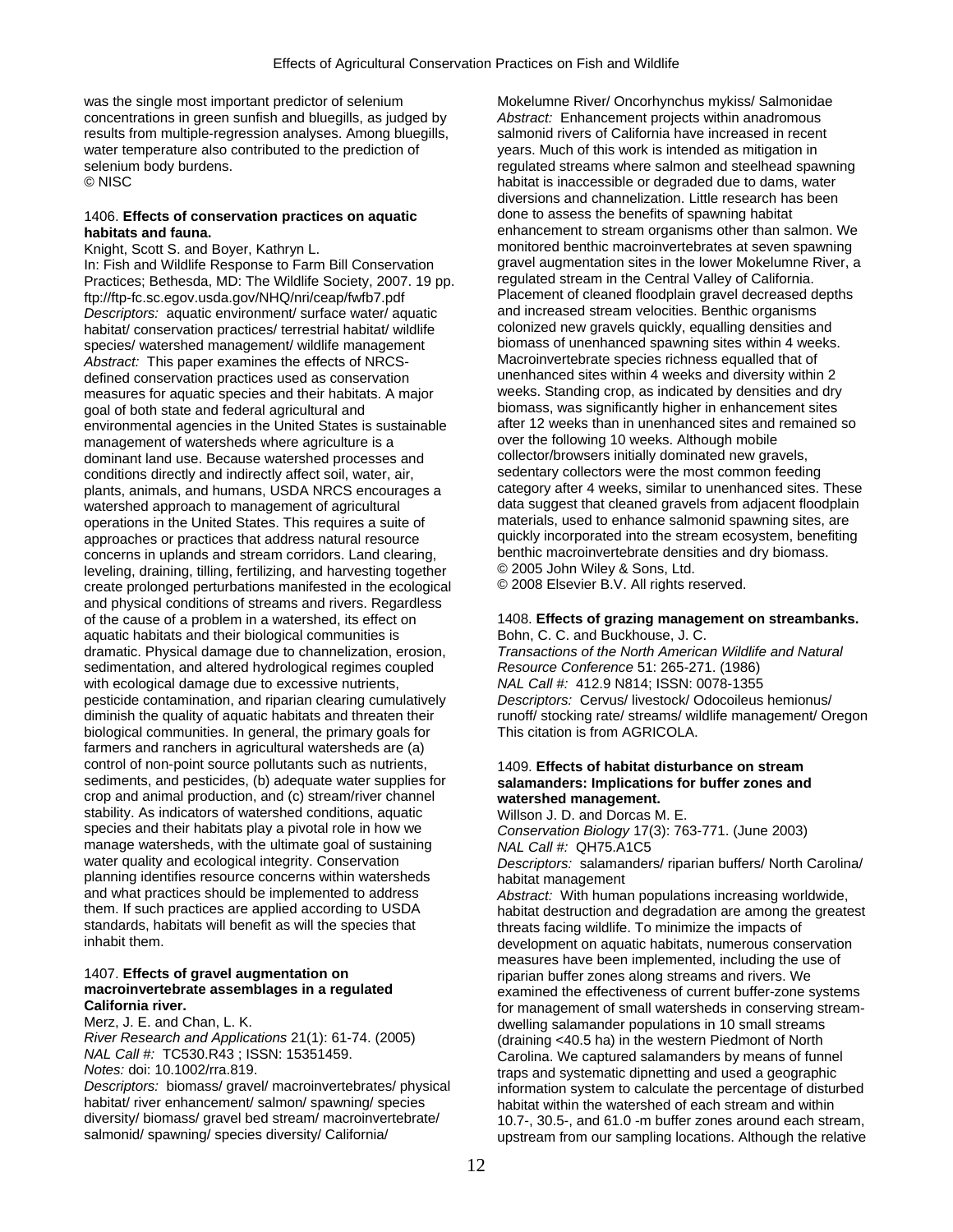abundance of salamanders was strongly inversely characteristics differed across buffer types, but not upland proportional to the percentage of disturbed habitat in the land use, using an analysis of covariance, with buffer width entire watersheds ( $R^2$  = 0.71 for Desmognathus fuscus and 0.48 for Eurycea cirrigera), we found little to no correlation embeddedness were negatively correlated with buffer between the relative abundance of salamanders and the width. Stream sites along grass buffers generally had percentage of disturbed habitat present within buffer zones significantly lower percent fines, embeddedness, and  $(R^2 = 0.06$ -0.27 for D. fuscus and 0.01-0.07 for E. cirrigera). exposed streambank soil, but higher percent cover and Thus, conservation efforts aimed at preserving salamander overhanging vegetation when compared with sites that had<br>populations in headwater streams must consider land use grazed or wooded buffers. RBP and IBI scores were n populations in headwater streams must consider land use throughout entire watersheds, rather than just preserving significantly different across upland land use or riparian small riparian buffer zones. buffer type but did show several correlations with instream

## macroinvertebrates in a montane stream New Mexico. Rinne, J. N. of difference in RBP or IBI scores across buffer types

*NAL Call #:* 410 G79; ISSN: 0017-3614 **changes**, that other factors not measured may be

*Abstract:* Aquatic macroinvertebrate populations inhabiting apparent. Grass buffers may be a viable alternative for reaches of a stream within areas excluded from livestock riparian management, especially if sedimen<br>The stream-bank stability are primary concerns. grazing for a decade were markedly different from those in stream-bank stability are primary concern<br>grazed areas when density, biomass, biotic condition  $\degree$  2008 Elsevier B.V. All rights reserved. grazed areas when density, biomass, biotic condition indices, and mean chi square indices of the two populations were compared. Increased densities and biomasses of 1412. **Effects of riparian area management on stream** more tolerant forms of macroinvertebrates were observed **habitat and fish communities in central and southwest**  in grazed reaches. Because pretreatment data were not **Wisconsin.**  available, differences in macroinvertebrate populations and Stephens, T. J. University of Wisconsin, Stevens Point, relative tolerances of taxa in grazed and ungrazed areas 2001.<br>
2001. Could be as easily attributed to linear changes in stream Motes: Degree: M.S. could be as easily attributed to linear changes in stream the effects of livestock grazing on stream environments and *Abstract:* Objectives were to: (1) evaluate how differences biota: (1) baseline/pretreatment information is prerequisite, in riparian vegetation (well-managed grazing, ungrazed and (2) the study should take a watershed (ecosystem) grass, early successional-shrub vegetation, and late

## 1411. **Effects of local land use on physical habitat,** entity characteristics among streams with different thermal benthic macroinvertebrates, and fish in the Whitewater regimes in two ecoregions of Wisconsin. **benthic macroinvertebrates, and fish in the Whitewater regimes River** Minnesota **JISC River, Minnesota, USA.**

Nerbonne, B. A. and Vondracek, B.

*Notes:* doi: 10.1007/s002670010209. **managers.**  *Descriptors:* aquatic insects/ BMPs/ fish/ grass buffers/ physical habitat/ riparian areas/ stream theory/ wooded Lemly, A. D. buffers/ farms/ rivers/ sedimentation/ watersheds/ soil *Reviews in Fisheries Science* 8(2): 125-139. (2000); losses/ land use/ benthic environment/ best management ISSN: 1064-1262<br>practices/ land use/ macroinvertebrates/ land use/ Descriptors: sedi ecosystem/ fishes/ fresh water/ invertebrates/ United States environmental impact/ ecosystem disturbance/ water quality Abstract: Best management practices (BMPs) have been control/ population dynamics/ food chains/ turbidity/ developed to address soil loss and the resulting environment management/ zooplankton/ sedimentation/ sedimentation of streams, but information is lacking mollusks/ fish/ insects/ watersheds/ suspended sediments/ regarding their benefits to stream biota. We compared monitoring/ streams/ habitat community studies/<br>instream physical habitat and invertebrate and fish mechanical and natural changes/ erosion and instream physical habitat and invertebrate and fish assemblages from farms with BMP to those from farms with sedimentation conventional agricultural practices within the Whitewater *Abstract:* Sedimentation and turbidity are significant River watershed of southeastern Minnesota, USA, in 1996 contributors to declines in populations of North American and 1997. Invertebrate assemblages were assessed using aquatic organisms. Impacts to lotic fauna may be the US EPA's rapid bioassessment protocol (RBP), and fish expressed through pervasive alterations in local food assemblages were assessed with two indices of biotic chains beginning at the primary trophic level. Decreases in integrity (Bls). Sites were classified by upland land use primary production are associated with increases in (BMP or conventional practices) and riparian management sedimentation and turbidity and produce negative (grass, grazed, or wooded buffer). Physical habitat cascading effects through depleted food availability to

and stream as covariates. Percent fines and physical habitat variables. RBP and IBI scores were both 1410. **Effects of livestock grazing exclosure on aquatic** negatively correlated with percent fines and embeddedness *Great Basin Naturalist* 48(2): 146-153. (1988) suggests that biotic indicators may not respond to local *Descriptors:* mammal/ biomass/ habitat/ watershed/ important, or that greater improvements in watershed population density/ chi square<br>Abstract: Aquatic macroinvertebrate populations inhabiting apparent. Grass buffers may be a viable alternative for

habitat as to removal of domestic livestock. Results of this *Descriptors:* vegetation/ plant succession/ grasses/ shrubs/ study have implications for the design of futur research on statistics/ temperature, environment/ size/ cover/ Wisconsin approach.<br>
Successional-wooded vegetation) affect stream habitat and<br> **C** Thomson Reuters Scientific **and** tish community characteristics among stream reaches: and fish community characteristics among stream reaches; and (2) assess stream habitat quality and fish community

## *Environmental Management* 28(1): 87-99. (2001) 1413. **Effects of sedimentation and turbidity on lotic**  food webs: A concise review for natural resource

Descriptors: sediment load/ nephelometers/ trophic levels/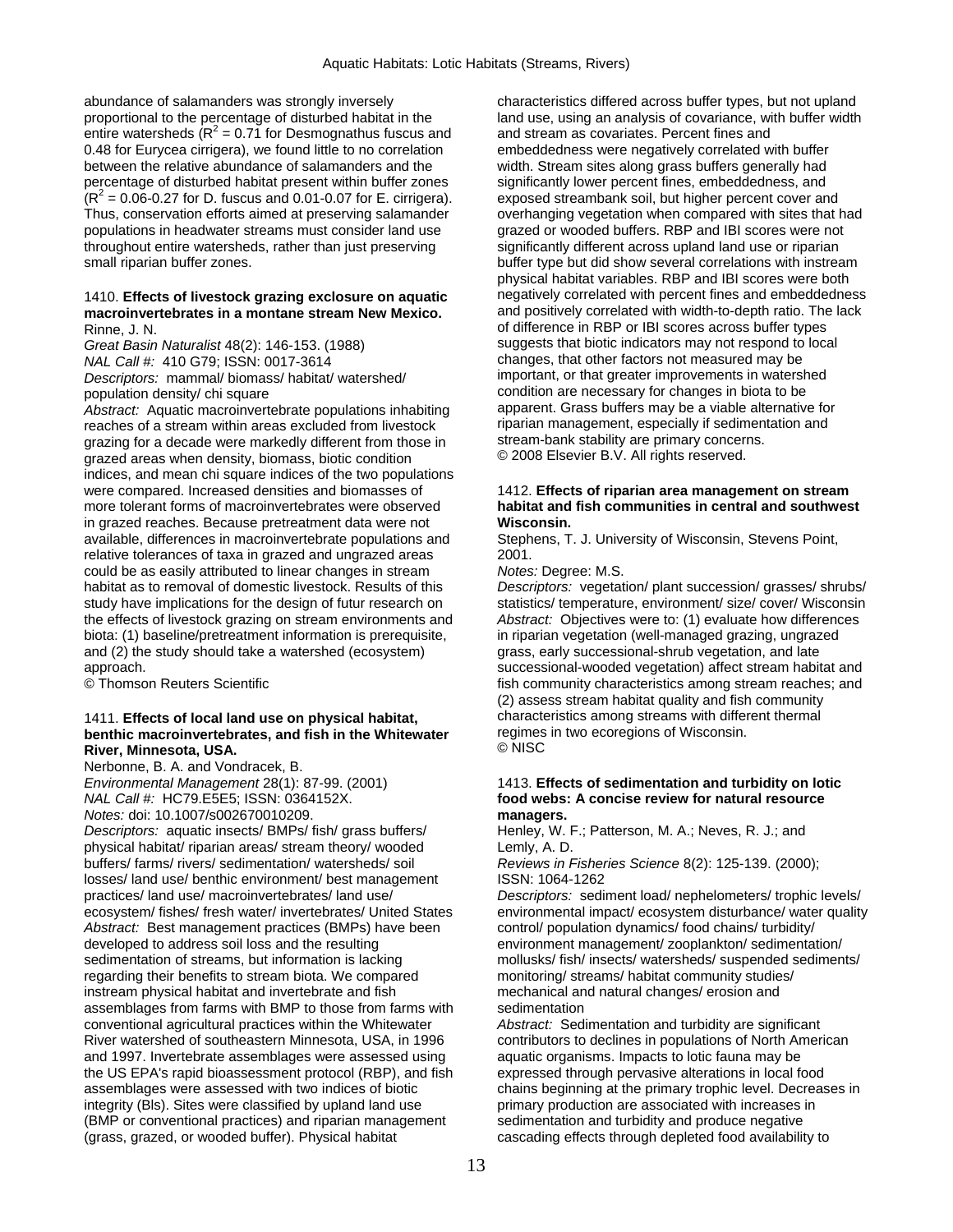zooplankton, insects, freshwater mollusks, and fish. Direct 1415. **Effects of streambank fencing of pasture land on**  effects at each trophic level are mortality, reduced **benthic macroinvertebrates and the quality of surface**  physiological function, and avoidance; however, decreases **water and shallow ground water in the Big Spring Run**  in available food at trophic levels also result in depressed rates of growth, reproduction, and recruitment. Impacts of **Pennsylvania, 1993-2001.**  turbidity to aquatic organisms often seem inconsistent Galeone, D. G.; Brightbill, R. A.; Low, D. J.; and among watersheds and experiments, but this apparent O'Brien, D. L. U.S. Geological Survey; United States difference is actually due to the lack of correlation between Geological Survey Scientific Investigations Report no. difference is actually due to the lack of correlation between Geological Survey Scientif suspended sediment concentrations (mg/L) and units of 2006-5141, 2006. 197 pp. suspended sediment concentrations (mg/L) and units of measure (Nephelometric Turbidity Units, NTU). The use of http://pubs.usgs.gov/sir/2006/5141/pdf/sir2006-5141.pdf NTU as a surrogate measurement of suspended sediment *Descriptors:* channels/ ground water/ groundwater/ to predict biotic effects within watersheds is dubious. groundwater basins inland water environment/ pastures/ Similar NTU measurements from different watersheds may river basins/ stream pollution/ streams/ surface water/ be correlated with different concentrations of suspended surface-groundwater relations/ vegetation/ watersheds/ sediment. For monitoring the effects of turbidity within local zoobenthos/ Iowa, Big Spring/ Pennsylvania, watersheds, we recommend that the correlation between Lancaster Cty. suspended sediment and NTUs be examined over a range *Abstract:* Streambank fencing along stream channels in<br>of discharge recordings, and that this be used as a baseline pastured areas and the exclusion of pasture animals of discharge recordings, and that this be used as a baseline to examine local effects. We recommend that riparian buffer the channel are best- management practices designed to strips and livestock fencing be used to reduce sediment reduce nutrient and suspended- sediment yields from input to streams. drainage basins. Establishment of vegetation in the fenced

## practices on stream macroinvertebrate communities in **three ecoregions of Arkansas, USA. ground water in a 1.42- mi(sup 2) treatment basin in**

*Water, Air and Soil Pollution* 184(1-4): 299-311. (2007)<br>NAL Call #: TD172.W36: ISSN: 00496979.

functional feeding groups/ logging/ best management fence install<br>hractices/ RMPs/ streams/ macroinvertebrate communities (see ProQuest practices/ BMPs/ streams/ macroinvertebrate communities *Abstract:* We examined aquatic macroinvertebrate assemblages in six Arkansas low-order streams across 1416. **Effects of watershed best management practices**  three ecoregions. Samples were taken at locations above **on habitat and fish in Wisconsin streams.**<br>and below silviculture sites using Best Management Wang, L.; Lyons, J.; and Kanehl, P. and below silviculture sites using Best Management Practices (BMPs) and were compared in winter and spring *Journal of the American Water Resources Association* for 1 year prior to logging and 2 years after treatments. 38(3): 663-680. (2002) Implementation at all sites scored between 89 and 100% in *NAL Call #:* GB651.W315; ISSN: 1093474X compliance assessments using state BMP guidelines. *Descriptors:* aquatic ecosystems/ BMP evaluation/ fish/ Deficiencies were generally limited to engineering controls nonpoint source pollution/ physical habitat/ watershed evidence of sedimentation was observed in any of the study biology/ stream flow/ best management practices/ BMPs/ upstream and downstream of the harvests in all survey United States/ Cottidae/ Salmo trutta/ Salmonidae periods. Analysis of variance did not indicate reduced *Abstract:* We evaluated the effectiveness of watershedtaxonomic richness that could clearly be attributed to scale implementations of best-management practices silviculture operations, but did reveal several significant (BMPs) for improving habitat and fish attributes in two differences in relative abundance variables that could be coldwater stream systems in Wisconsin. We sampled associated with negative impacts, primarily at a single site. physical habitat, water temperature, and fish communities Euclidean distance indicated that macroinvertebrate in multiple paired treatment and reference streams before stations decreased after treatments at two additional study contour plowing, reduced tillage) and riparian (stream bank sites. At most sites, however, there was not an assemblage fencing, sloping, limited rip-rapping) BMP installation in the shift from organisms using coarse particulate organic treatment subwatersheds. In Spring Creek, BMPs matter as the primary food source to those using fine significantly improved overall stream habitat quality, bank particulate organic matter downstream of the harvests. Our stability, instream cover for fish, abundance of cool- and results indicated that BMPs were moderately to strongly coldwater fishes, and abundance of all fishes. effective in protecting water quality and biological integrity **Improvements were most pronounced at sites with riparian** in five of the six study streams. © 2007 Springer BMPs. Water temperatures were consistently cold enough<br>Science+Business Media B.V. Science+Business Media B.V.

© ProQuest area helps to stabilize streambanks and provides better habitat for wildlife in and near the stream. This study 1414. **Effects of silviculture using best management** documented the effectiveness of a 5- to 12-foot-wide buffer McCord, S. B.; Grippo, R. S.; and Eagle, D. M. Lancaster County, Pa. Two miles of stream were fenced in<br>Water, Air and Soil Pollution 184(1-4): 299-311. (2007) the basin in 1997 following a 3- to 4- year pre-treatment period of monitoring surface- and ground-water variables in *Notes:* doi: 10.1007/s11270-007-9417-x. the treatment and control basins. Changes in surface- and *Descriptors:* BACI study design/ Euclidean distance/ ground-water quality were monitored for about 4 years after

designed to prevent soil erosion; however, no clear management/ ecosystems/ low temperature effects/ marine streams. Water quality variables were similar between sites habitat conditions/ habitat management/ water temperature/ assemblage similarity between reference and treatment and after upland (barnyard runoff controls, manure storage, Science+Business Media B.V. to support coldwater fishes such as trout (Salmonidae) and<br>
© 2008 Elsevier B.V. All rights reserved. The substitution of the sculpins (Cottidae) even before BMP installation. We sculpins (Cottidae) even before BMP installation. We observed the first-time occurrence of naturally reproduced brown trout (Salmo trutta) in Spring Creek, indicating that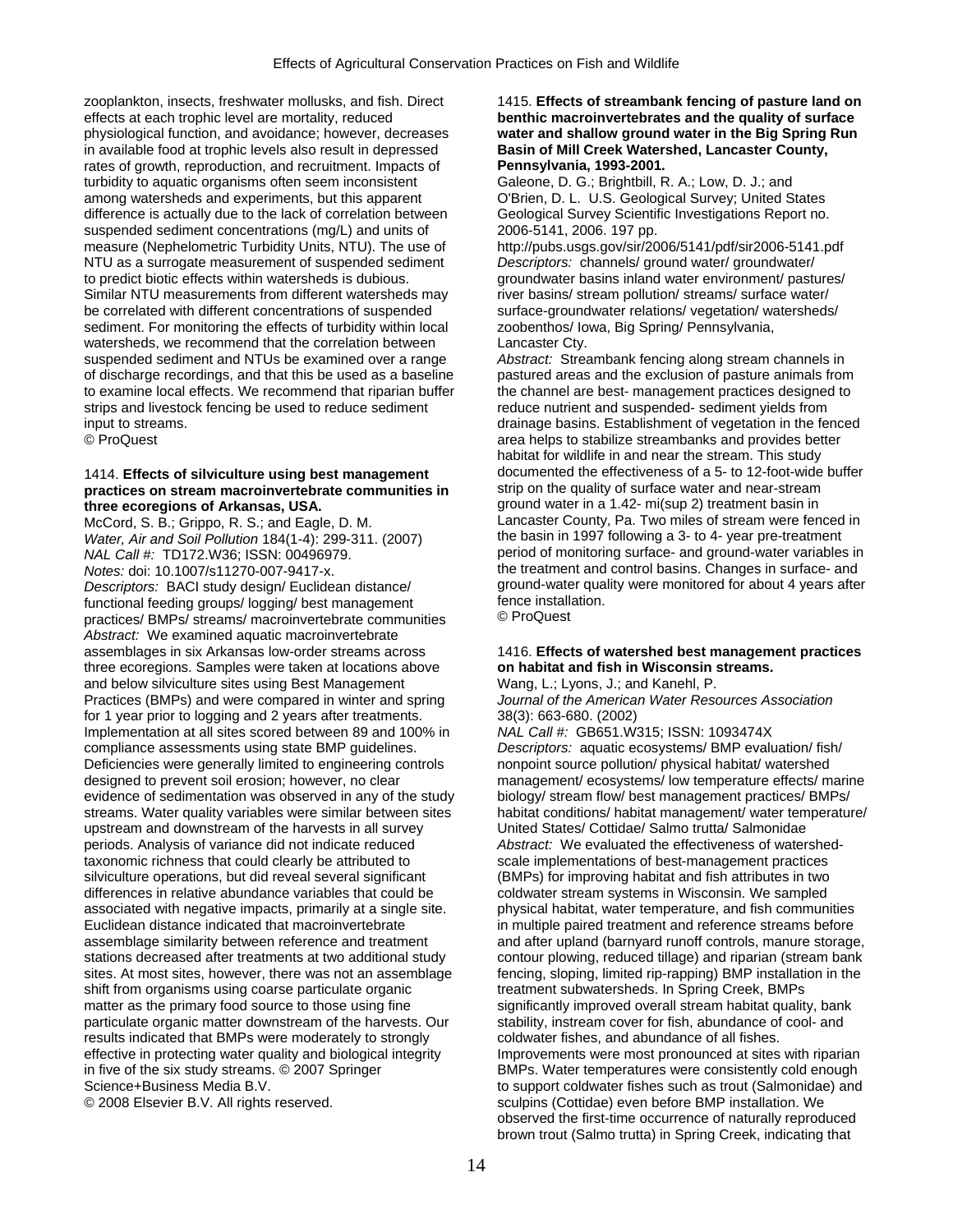the stream condition had been improved to be able to were evident. Adult return percentages for spring/summer partially sustain a trout population. In Eagle Creek and its yearling chinook salmon and steelhead were highest for tributary Joos Creek, limited riparian BMPs led to localized fish transported from Lower Granite and Little Goose Dams gains in overall habitat quality, bank stability, and water but only slightly higher than for nondetected fish. Passage depth. However, because few upland BMPs were installed routes of nondetected fish (through spill and turbines) may in the subwatershed there were no improvements in water represent optimal passage conditions. Once a juvenile fish temperature or the quality of the fish community. is entrained in a bypass system at a "collector dam," Temperatures remained marginal for coldwater fish transporting the fish maximizes the probability of its<br>throughout the study. Our results demonstrate that riparian eventual return as an adult. © 2002 American Statistical throughout the study. Our results demonstrate that riparian BMPs can improve habitat conditions in Wisconsin streams, Association and the International Biometric Society. but cannot restore coldwater fish communities if there is  $\degree$  2008 Elsevier B.V. All rights reserved. insufficient upland BMP implementation. Our approach of studying multiple paired treatment and reference streams 1419. An evaluation of instream and riparian<br>before and after BMP implementation proved effective in **restoration techniques applied to the Spaffor** detecting the response of stream ecosystems to watershed **drainage in Otisco Valley, NY.**<br>management activities. C: an **Connection M.: Schwartz. C:** an

## 1417. **Endangered species and irrigated agriculture:** *Notes:* American Fisheries Society Annual Meeting of the

Moore, Michael R.; Mulville, Aimee.; Weinberg, Marca; and Canada; August 10-14, 2003. United States. Dept. of Agriculture. *Descriptors:* conservation/ channel flow/ creek drainages:

Washington, D.C.: U.S. Dept. of Agriculture, Economic improvement/ over grazing/ restoration techniques: Research Service; iv, 20 p.: ill., maps; Series: Agriculture instream, riparian/ stream bank stability/ vegetation information bulletin no. 720 (An Economic Research changes Service report). (1995). © Thomson Reuters Scientific

*Notes:* Cover title. Distributed to depository libraries in microfiche. Shipping list no.: 97-0500-M. "November 1995" 1420. **Evaluation of restoration efforts on the 1996**<br>
Includes bibliographical references (p. 18-19). **Internation and any proper Adams River sockeve salmon run.** Includes bibliographical references (p. 18-19). **upper Adams River sockeye salmon run.** 

*NAL Call #:* Fiche S 133 A 1.75:720<br>Descriptors: Endangered species---West---United States/ Canadian Technical Report of Fisheries *Descriptors:* Endangered species---West---United States/ *Canadian Technical Report of Fisheries and Aquatic*  Water resources development---West---United States/ *Sciences* 2466: i-vi, 1-57. (2003); ISSN: 0706-6457<br>Irrigation farming---West---United States *Descriptors:* behavior/ ecology/ population dynamic Irrigation farming---West---United States *Descriptors:* behavior/ ecology/ population dynamics/

## **for Snake River Basin anadromous salmonids, 1990-** recruitment/ river/ British Columbia/ Upper Adams River/ **1997. https://willenger.com/intervaluation/ Pisces, and the evaluation efforts evaluation/ Pisces,**

*Journal of Agricultural, Biological, and Environmental* vertebrates

*NAL Call #: S566.55.J68; ISSN: 10857117.* 

*Descriptors: bootstrap/ fish passage/ fish transportation/* passive-integrated-transponder tag/ stratified tag-recapture splash dam on the Adams River (1907 to 1922) and a slide *Abstract:* From numbers of juvenile salmonids (smolts) at Hells Gate on the Fraser River in 1913 resulted in the tagged between 1990 and 1997 with passive-integrated- total elimination of the Upper Adams River sockeye salmon transponder (PIT) tags and detections at downstream stock. In light of the previous abundant run and the unused hydropower projects on the lower Snake and Columbia capacity of the system, a long term effort has been made to Rivers, we applied and adapted stratified tagrecapture rebuild the sockeye run to the Upper Adams River. This methods to estimate the number of PIT-tagged smolts that included egg and fry transplants from 1949 to 1984 experienced each possible detection history through the resulting in increasing run sizes every four years (most dams. Using adult detection records upon return after 1-3 Adams sockeye mature at age-4) until 1988 (7,000). In years of ocean residence, we estimated smolt-to-adult 1992 the run was considerably smaller (3,000) and a return (SAR) percentages for fish in detection-history renewed effort was made to enhance the offspring of the categories that included downstream barge transport, 1992 brood year. Reduced exploitation rates (19%) in 1996 migration in-river following detection, and migration in-river resulted in 25,000 sockeye spawners. Fish culture and fry with no detection. We used bootstrap methods to estimate release programs in 1992 and 1996 used native stock from 95% confidence intervals for estimated SARs and ratios of both the Upper Adams River and nearby Momich River SARs for selected detection-history categories. In general, system, releasing fry into the river and after net pen rearing, though small numbers of returning adults and statistical into the north end of Adams Lake. In 1997, 1.3 million fry uncertainty at various stages of the estimation procedure were released into the river and lake. In addition to the fry led to fairly imprecise SAR estimates, some general trends release project, the lake was fertilized in 1997 to promote

# restoration techniques applied to the Spafford Creek

management activities.<br>
© 2008 Elsevier B.V. All rights reserved. The Connerton, M.; Schwartz, C.; and Hamilton, C. © 2008 Elsevier B.V. All rights reserved. *American Fisheries Society Annual Meeting* 133: 153. (2003).

**Water resource competition in western river systems.** Worldwide Decline of Wild Fish Populations, Quebec, PQ,

Economic Research Service. https://www.mateural.com/individual/ ditching/ farming practices/ flooding/ habitat

SUDOCS: A 1.75:720.<br>
MAL Call #: Fiche S 133 A 1.75:720 **Exercise A Superfield A** S. Grout, L. and Volk F

population structure/ habitat/ freshwater habitat/ lotic water/ land zones/ North America/ Canada/ Oncorhynchus nerka: 1418. **Estimation of smolt-to-adult return percentages** conservation measures/ migration/ age class distribution/ Sandford, B. P. and Smith, S. G. **Actinopterygii, Salmoniformes, Salmonidae**/ chordates/ fish/

*Statistics* 7(2): 243-263. (2002) *Abstract:* The Upper Adams River has an estimated 1.25 million  $m^2$  of spawning grounds and Adams Lake has the *Notes:* doi: 10.1198/10857110260141274.<br> *Descriptors:* bootstrap/ fish passage/ fish transportation/ (Oncorhynchus nerka) smolts but blockages, including a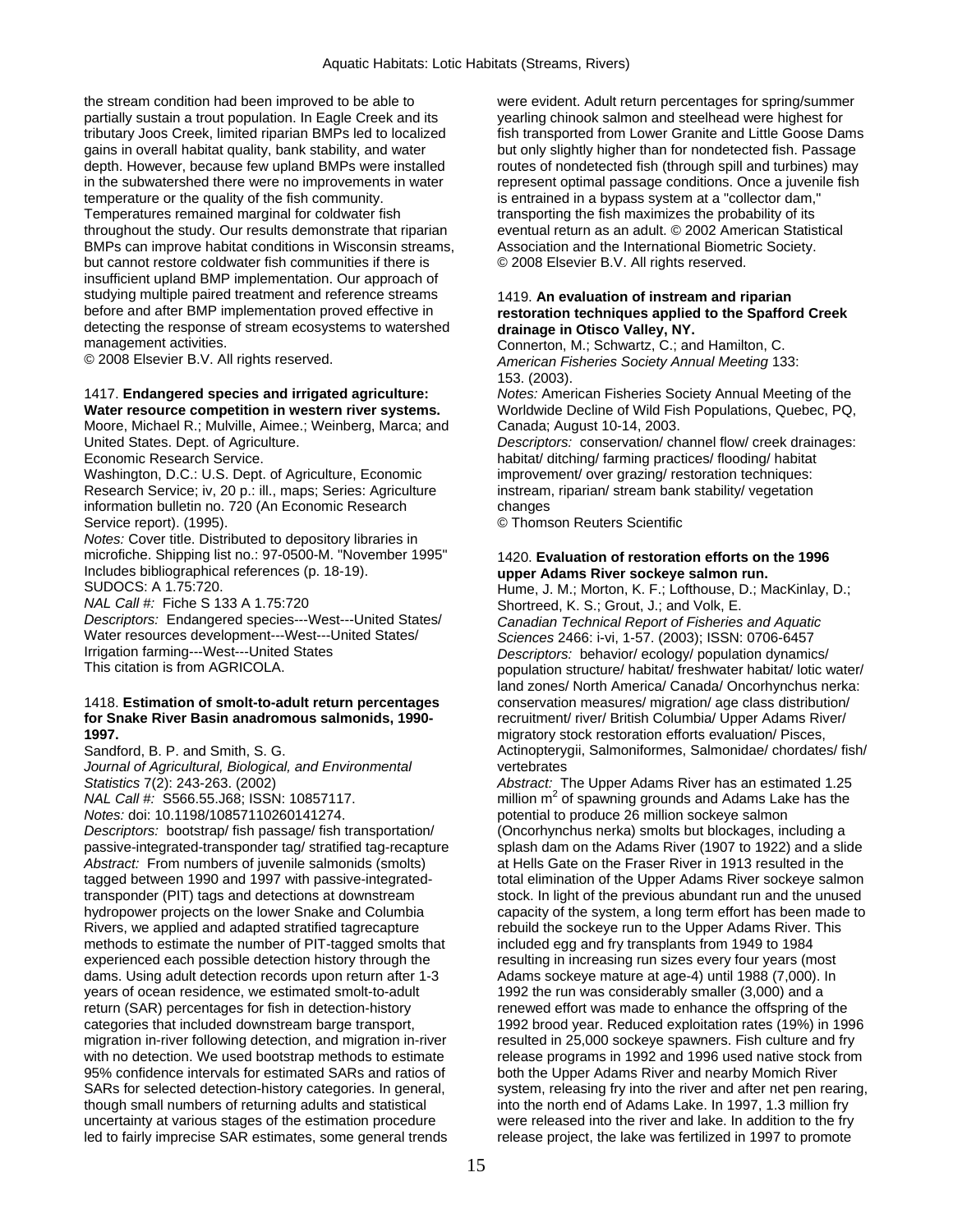the lake growth and subsequent survival of sockeye in the benthic invertebrate biomass and density increased, on lake and marine environments. An average of 3 mg average, two to four-fold in the fertilized reaches. There P/m<sup>2</sup>/wk and 48 mg N/m<sup>2</sup> May to September, using a "front end" loading regime abundance in each river following four summers of where the nutrients were added at a higher rate in June fertilization, with a large increase in mountain whitefish than in September. We applied two agricultural fertilizers by Prosopium williamsoni (Big Silver Creek) and a smaller boat, ammonium nitrate (28-0-0) and ammonium increase in brown trout Salmo trutta (Adam River). The polyphosphate (10-34-0). Particulate C and P were higher experimental treatments confirmed that low-level in the fertilized year and the year following than in a fertilization augmented productivity, resulting in a significant reference year 1986. Chlorophyll concentrations were response of resident trout in two oligotrophic streams. The highest in 1997 but macrozooplankton showed no the technique can be applied to aquatic systems with reduced significant difference between years. Our analysis, based fish populations resulting from habitat loss, overfishing, or analysis, and the levels of marine Sr in the otolith cores of loop of decreasing escapement and associated losses of juvenile O. nerka, determined that reference year samples marine-derived nutrients.<br>were virtually all from lake resident kokanee, making (examples of ProQuest were virtually all from lake resident kokanee, making between year size comparisons of trawl caught fall fry<br>invalid. However, migrating smolts from the 1996 brood invalid. However, migrating smolts from the 1996 brood 1422. **Experimental nutrient addition to the Keogh River**  brood year, which is expected to result in increase marine **Columbia.**<br>
survival. Comparisons of adult returns to the Upper Adams Slaney, P survival. Comparisons of adult returns to the Upper Adams Slaney, P. A.; Ward, B. R.; and Wightman, J. C.<br>River from the 1980 cycle brood vears with co-migrating subsectional process Fisheries Society Symposium: Nut River from the 1980 cycle brood years with co-migrating In: American Fisheries Society Symposium: Nutrients in<br>In: American Fisheries Society Symposium: Nutrients in Salmonid Salmonid Frosystems - Sustaining Production and abundance due to restoration efforts, although the sample Biodiversity.; Vol. 34.; 111-126; 2003. size is insufficient for statistically significant comparisons. *Descriptors:* agriculture/ aquatic insects/ carcasses/

## 1421. **Experimental enrichment of two oligotrophic** habitat improvement (chemical)/ man-induced effects/

Wilson, G. A.; Ashley, K. I.; Land, R. W.; and Slaney, P. A. density/ population structure/ primary production/ In: American Fisheries Society Symposium: Nutrients in restoration/ river fisheries/ rivers/ salmon fisheries/ smolts/ Salmonid Ecosystems - Sustaining Production and species diversity/ trophic structure/ zoobenthos/ Biodiversity.; Vol. 34.; pp. 149-162; 2003. Canada, Discordination on Concorhynchus kisutch/ Oncorhynchus mykiss/ Canada, *Descriptors:* agriculture/ anadromous species/ biodiversity/ British Columbia, Salmon R./ Canada, British Columbia, biomass/ coastal zone/ escapement/ fertilizers/ fishery Vancouver I., Keogh R. limnology/ fishery management/ forest industry/ freshwater *Abstract:* Oligotrophic streams are ubiquitous throughout fish/ habitat improvement (chemical)/ man-induced effects/ coastal British Columbia, and thereby, significant nutrient<br>nitrogen/ nutrients (mineral)/ overfishing/ phosphorus/ influx can be provided externally via salmon ca nitrogen/ nutrients (mineral)/ overfishing/ phosphorus/ population density/ population dynamics/ population the Keogh River on northern Vancouver Island, structure/ restoration/ river discharge/ rivers/ salmon experimental nutrient addition was conducted from 1983 to British Columbia, Adam R./ Canada, British Columbia, may augment growth and production of salmonid smolts. Big Silver Creek Subsequently, an applied treatment was conducted over

Abstract: Big Silver Creek and the Adam River are the past decade at the infertile Salmon River to offset oligotrophic (conductivity< 45 μ Omega /cm; TDP <2-5 intensive logging impacts and to accelerate colonization of  $\mu$ g/L; NO<sub>2+3</sub> -N < 45 μg/L), mid-sized coastal rivers in steelhead trout Oncorhynchus mykiss of headwater southwestern British Columbia. They were treated with reaches above a hydroelectric diversion. The two riv inorganic P (phosphorus) and N (nitrogen) to examine the were treated with agricultural (dry, later liquid) fertilizers, feasibility of low-level inorganic fertilization as a method of while upstream control reaches were untreated. At Keogh, increasing resident fish populations in rivers subject to inorganic P and N were introduced to produce target habitat loss by historical logging practices. Both rivers have soluble phosphorus concentrations of 10-15 mg per L, and low numbers and sizes of resident salmonids (<20/ha, >20 N loadings of 50-100 mg per L over the four years of cm fork length), despite extensive suitable habitat. Water entity in untrient addition. Average peak algal biomass as<br>
temperatures in summer average 12 degree C and 14 chlorophyll a increased 5-10-fold in response to nutr temperatures in summer average 12 degree C and 14 degree C with summer discharge averaging 12 and 4  $m^3/S$ in Big Silver Creek and the Adam River, respectively. In coho salmon O. kisutch fry within several treated reaches river. Liquid agricultural fertilizer was added to the lower reaches. Average steelhead smolt yield in three brood reaches) of each river from June to September of 1994- years increased 62% (peak, 2.5-fold in 1987) over 1997, while upstream reaches were monitored as controls. prefertilization years; yet there was no increase in average Fertilizer addition methods evolved from dripping through a smolt size because mean smolt age was reduced by about hose and valve system, to a more dependable **on the system one year.** There were corresponding increases in returning preprogrammable injection system, with the merits of each adults and reported catches by steelhead anglers at the system discussed. In each river, chlorophyll-a accrual and

was an average four-fold increase in rainbow trout on known sockeye escapements, length frequency to anadromous populations caught in the negative feedback

# and application to the Salmon River in coastal British

Salmonid Ecosystems - Sustaining Production and

chlorophylls/ colonization/ fertilizers/ fishery limnology/ fishery management/ forest industry/ freshwater fish/ fry/ **rivers in south coastal British Columbia.** Nutrients (mineral)/ phosphorus/ phytoplankton/ population

fisheries/ Oncorhynchus mykiss/ Salmonidae/ Canada, 1986 to examine if potential increases in trophic productivity reaches above a hydroelectric diversion. The two rivers addition. Geometric mean weights of steelhead trout and 1992-1997, physical, chemical, and biological assessments were 1.4-2.0-fold higher than the control, and mean weights took place from May to September in three reaches of each of steelhead part were 30-130% greater in the three treated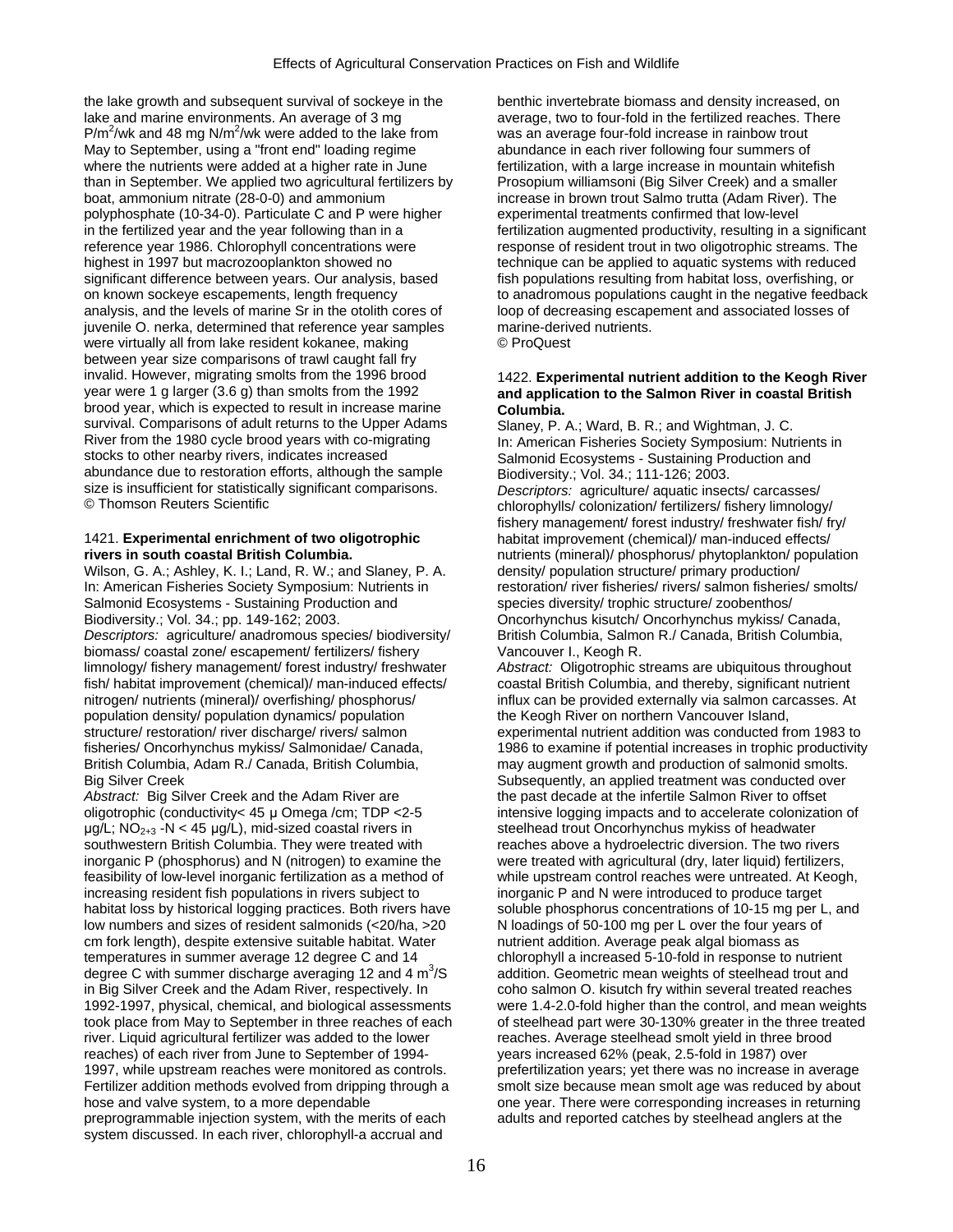Keogh River, compared with trends at an adjacent river 1424. **Factors related to amphibian occurrence and** fishery. The response of coho smolts to nutrient addition **abundance in headwater streams draining second**was less marked, or a suggested 21% increase in numbers **growth Douglas-fir forests in southwestern**  (P < 0.1) with no change in size, although results were **Washington.**  moderated by production of coho smolts from several Wilkins, R. Neal and Peterson, N. Phil untreated tributaries and small lakes. At the upper Salmon *Forest Ecology and Management* 139(1/3): 79-91. (2000) River, where nutrient targets were reduced to one-third that of the Keogh, nutrient addition was associated with 3-7-fold *Descriptors:* Ascaphus truei/ Dicamptodon/ Dicamptodon higher benthic insect density in treated reaches than controls, and 2-3-fold greater mean weights and biomass of dunni/ Plethodon vandykei/ Plethodon vehiculum/ steelhead and rainbow trout in treated index sites than Rhyacotriton kezeri/ amphibians and reptiles/ habitsupstream, unfertilized sites. Over the decade, estimated behavior/ distribution/ Douglas fir/ ecosystems/ forests, numbers of steelhead part and smolt migrants at the coniferous/ habitat use/ rivers/ status/ wildlife-habitat Salmon River diversion increased from about 1,500 to relationships/ Columbia torrent salamander/ giant 8,000. The results at the Salmon River confirmed those of salamander/ tailed frog/ Pacific giant salamander/ Cope's the Keogh and indicated that lower-level nutrient addition giant salamander/ woodland salamander/ western redcan produce a similar positive trophic response. backed salamander/ Dunn's salamander/ Van Dyke's

Lehane, B. M.; Giller, P. S.; O'Halloran, J.; Smith, C.; and

*Aquatic Conservation: Marine and Freshwater Ecosystems* 12(3): 289-311. (May 2002-June 2002)<br>
Descriptors: aquatic Environment/ deforestation/ detritus/ amphibians in 40 perennial headwater streams traversing *Descriptors:* aquatic Environment/ deforestation/ detritus/ ecology/ ecosystem management/ environment<br>management/ fisheries/ fluvial features/ freshwater fish/ southwestern Washington. Streams were divided among management/ fisheries/ fluvial features/ freshwater fish/ habitat/ management/ rivers/ streams/ trout/ wood/ basalt (n=18) and marine sediment (n=22) lithologies. Our Salmo trutta/ Eire, Munster, Cork, Douglas R. samples resulted in collections of 1141 amphibians of six<br>Abstract: 1. The natural stock of large woody debris (LWD) taxa--three stream-breeders and three woodland *Abstract:* 1. The natural stock of large woody debris (LWD) taxa--three stream-breeders and three woodland in the afforested Douglas River (Fermoy, Co. Cork) is very from deficiency both of supply and retention. Woody debris torrent salamanders (Rhyacotriton kezeri) and larval tailed<br>is important to the ecology and physical structure of forest frogs (Ascaphus truei). Pacific giant sala is important to the ecology and physical structure of forest streams, so its abundance is relevant to aquatic tenebrosus) and/or Cope's giant salamanders (D. copei)<br>
conservation and the maintenance and size of salmonid occupied 95% of sampled streams, accounting for 57% of conservation and the maintenance and size of salmonid occupied 95% of sampled streams, accounting for 57 conservation of 57 conservation and the maintenance and size of salmonid conservation of samplibians collected. Strea of 16 contiguous segments of two 200 m stream reaches lithology had almost twice the giant salamander abundanc<br>were surveyed in spring 1998 prior to the installation of 12 of marine sediment streams. Adjusting for litholog were surveyed in spring 1998 prior to the installation of 12 partially spanning debris structures on four of the salamanders increased in abundance with increasing pool segments. This study investigated the effect of debris frequencies in combination with increasing large woody and the distribution of brown trout (Salmo trutta), and decreased with increasing accumulations of large (>60 cm<br>assessed the potential use of woody debris manipulation as diameter) woody debris in the channel. Torrent assessed the potential use of woody debris manipulation as diameter) woody debris in the channel. Torrent<br>a tool in the management of forest streams 3. Surveys of salamanders occupied 53% of sampled streams. The a tool in the management of forest streams. 3. Surveys of salamanders occupied 53% of sampled streams. The and<br>stream habitat conditions over a 2 year period following likelihood of habitat occupancy by torrent salamanders stream habitat conditions over a 2 year period following likelihood of habitat occupancy by torrent salamanders<br>the installation of woody debris showed a change in lincreased as channel gradient increased and basin area the installation of woody debris showed a change in increased as channel gradient increased and basin area, torrent<br>stream architecture. This created more suitable habitat for decreased. When adjusted for basin area, torre stream architecture. This created more suitable habitat for trout through development of additional pools in which salamander abundance increased as the proportion of the beds of fine sediment developed, and constraining the active channel with flowing water decreased, and at more<br>main current increasing the amount of eddies and slack northerly aspects. Larval tailed frogs larva were found main current, increasing the amount of eddies and slack northerly aspects. Larval tailed frogs larva were found in<br>water areas, 4. There were significant increases in trout 13% of sampled streams, exclusively occupying bas water areas. 4. There were significant increases in trout 13% of sampled streams, exclusively occupying basalt<br>density and biomass in the debris segments relative to streams at elevations >300 m. At least one of the three density and biomass in the debris segments relative to streams at elevations >300 m. At least one of the three<br>control segments without debris dams 1 and 2 years after species of woodland salamanders (Plethodon spp.) control segments without debris dams 1 and 2 years after species of woodland salamanders (Plethodon spp.)<br>debris addition, although trout condition was not modified occupied habitats adjacent to 93% of sampled streams debris addition, although trout condition was not modified occupied habitats adjacent to 93% of sampled streams.<br>by the addition of LWD. These results suggest that the Western red-backed salamanders (P. vehiculum) were by the addition of LWD. These results suggest that the management technique for enhancing fish in plantation

salamander/ Pseudotsuga spp./

Washington, southwestern area 1423. **Experimental provision of large woody debris in** *Abstract:* Forested headwaters of the US Pacific Northwest **streams as a trout management technique. are an important habitat resource for a varied am**<br>Lebane, B. M.: Giller, P. S.: O'Halloran, L.: Smith, C.: and fauna. Factors related to occupancy and relative

Murphy, J.<br>Aguatic Conservation: Marine and Freshwater Fcosystems adding uncertainty to conservation decisions in managed low relative to old-growth forests, which seems to arise neotenic giant salamanders (Dicamptodon spp.), Columbia fish stocks. 2. The physical characteristics and fish stocks total amphibians collected. Streams traversing basalt<br>of 16 contiguous segments of two 200 m stream reaches lithology had almost twice the giant salamander abund structures on the heterogeneity of flow and substratum, debris (LWD) accumulations in adjacent riparian areas, and addition of woody debris offers a positive and practical most ubiquitous, occupying habitats adjacent to 85% of<br>management technique for enhancing fish in plantation sampled streams. Dunn's salamanders (P. dunni) occupied forest streams.<br> **Example 3** Forest streams, likelihood of streams, likelihood of occurrence increasing with increasing gradient of the occurrence increasing with increasing gradient of the steepest sideslope. Van Dyke's salamanders (P. vandykei) occupied habitats adjacent to three streams, all of which traversed basalt lithologies on north facing slopes. Our results suggest that habitat quality for headwater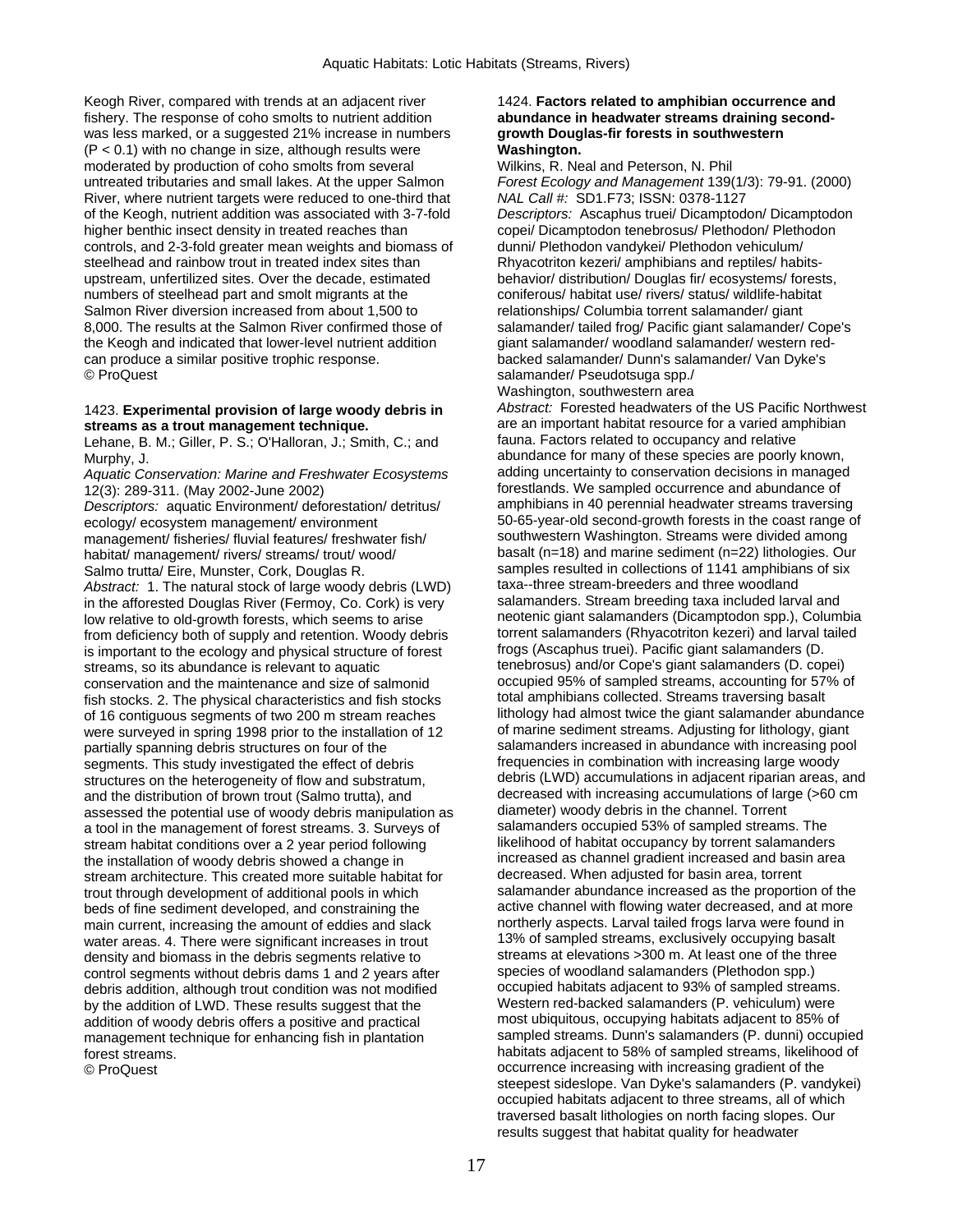amphibians in this region is strongly influenced by landform vegetation in the altered segments. Our results suggest a characteristics, including basin lithology. These more comprehensive rehabilitation strategy is required in associations provide managers an opportunity to improve Luxapallila Creek. headwater amphibian conservation strategies by prioritizing stream segments with respect to their likely amphibian

## 1425. **Fencing to control livestock grazing on riparian** Brown, Larry R. **habitats along streams: Is it a viable alternative?** *Environmental Biology of Fishes* 57(3): 251-269. (2000);

*North American Journal of Fisheries Management* 4(3):

*Descriptors:* habitat alterations/ management/ research: rivers and streams/ riparian habitat example and streams/ riparian habitat equality/

## 1426. **Fish and grazing relationships in southwestern** water quality

*Developments in Animal and Veterinary Sciences* 30:<br>329-371. (2000): ISSN: 0167-5168.

*Notes:* Literature review; Livestock Management in the of developing an Index of Biotic Integrity was ass<br>American Southwest: Ecology, Society, and Economics. evaluating four fish community metrics, including American Southwest: Ecology, Society, and Economics. *Descriptors:* commercial activities/ ecology/ land and percentages of native fish, omnivorous fish, fish intolerant habitat/ United States, southwestern region/ chordates/ fish/

omnivorous fish and percentage of fish with anomalies - *Descriptors:* Mississippi/ Luxapallila Creek/ environment management/ rivers/ habitat/ habitat restoration/ freshwater were less direct. The conclusion of the study is that fish<br>fish/ ecology/ freshwater environment/ freshwater fish communities are responsive to environmental con Fish/ecology/freshwater environment/freshwater fish<br>
Abstract: Various designs of low-head dams are used to<br>
rehabilitate streams or forestall upstream channel incision<br>
after channelization. We report on the efficacy of u tested the null hypotheses that habitat variables and<br>species richness, evenness, and assemblage structure managers.<br>would not differ among: (1) a channelized segment with no <br>
© Thomson Reuters Scientific modifications, (2) a channelized segment mitigated by the installation of sills and GCS, (3) a segment upstream of the 1429. **Fish communities of the Sacramento River Basin:**  installations and undergoing channel incision, and (4) an **Implications for conservation**<br>
unaltered segment, Although habitat variables changed<br> **Central Valley, California.** unaltered segment. Although habitat variables changed, **Central Valley, California.**  neither species richness, evenness, nor fish assemblage structure differed between mitigated and channelized segments with both exhibiting less richness and different ISSN: 03781909.<br>assemblage structures than the unaltered segment. Lack of Notes: doi: 10.1023/A:1014964318485. assemblage structures than the unaltered segment. Lack of *Notes:* doi: 10.1023/A:1014964318485. differences in species richness between the incised and *Descriptors:* environmental gradients/ flow regulational tend inclusion and *Descriptors:* environmental gradients/ flow regulation-<br>index of biotic integrity/ intro unaltered segments suggest that the GCS may have halted index of biotic integrity/ introduced species/ metrics/<br>the negative effects of unstream channel incision before multivariate analysis/ native species/ water-quality/ the negative effects of upstream channel incision before multivariate analysis/ native species/ water-quality/<br>species were extirpated. Conspicuous babitat differences community structure/ conservation/ environmental gradi species were extirpated. Conspicuous habitat differences community structure/ conservation/ environmental gradi<br>hetween the altered (channelized and mitigated) and sichthyofauna/ river basin/ United States/ Pisces between the altered (channelized and mitigated) and unaltered segments were lack of backwaters and riparian

## fauna. 1428. **Fish communities and their associations with**  © NISC **environmental variables, lower San Joaquin River drainage, California.**

Platts, W. S. and Wagstaff, F. J. Inc. in the agencies of the MSSN: 0378-1909<br>
North American Journal of Fisheries Management 4(3): Descriptors: pollution assessment control and

/266-272. (1984)<br>
266-272. (1984) management/ bioassessment/ assessment method/<br>
266-272. (1984) multivariate analysis/ statistical method/ index of bio multivariate analysis/ statistical method/ index of biotic<br>integrity/ agricultural development/ cost benefit balance/ © NISC human disturbances/ resource management/ species distribution/ specific conductance/ water depth/

**national forests.** *Abstract:* **Twenty sites in the lower San Joaquin River<br>Rinne, John N. <b>***Abstract:* Twenty sites in the lower San Joaquin River drainage, California, were sampled from 1993 to 1995 to characterize fish communities and their associations with measures of water quality and habitat quality. The feasibility of developing an Index of Biotic Integrity was assessed by freshwater zones/ Pisces: farming and agriculture/ fauna/ of environmental degradation, and fish with external<br>
conservation measures/ livestock grazing/ freshwater anomalies. Of the thirty-one taxa of fish captured during conservation measures/ livestock grazing/ freshwater anomalies. Of the thirty-one taxa of fish captured during the<br>habitat/ United States, southwestern region/ chordates/ fish/ study, only 10 taxa were native to the draina vertebrates analyses of percentage data identified four site groups<br>
© Thomson Reuters Scientific **analyses** of percentage data identified four site groups characterized by different groups of species. The distributions of fish species were related to specific conductance, gradient, and mean depth; however, specific 1427. **Fish assemblage response to recent mitigation of** conductance acted as a surrogate variable for a large group **a channelized warmwater stream.**  Raborn, S. W. and Schramm, H. L.<br>
River Research and Applications 19(4): 289-301. (2002)<br>
NAL Call #: TC530.R43.<br>
Notes: doi:10.1002/rra.704.<br>
Notes: doi:10.1002/rra.704. the responses of the other two metrics - percentage of omnivorous fish and percentage of fish with anomalies -

Environmental Biology of Fishes 63(4): 373-388. (2002);<br>ISSN: 03781909.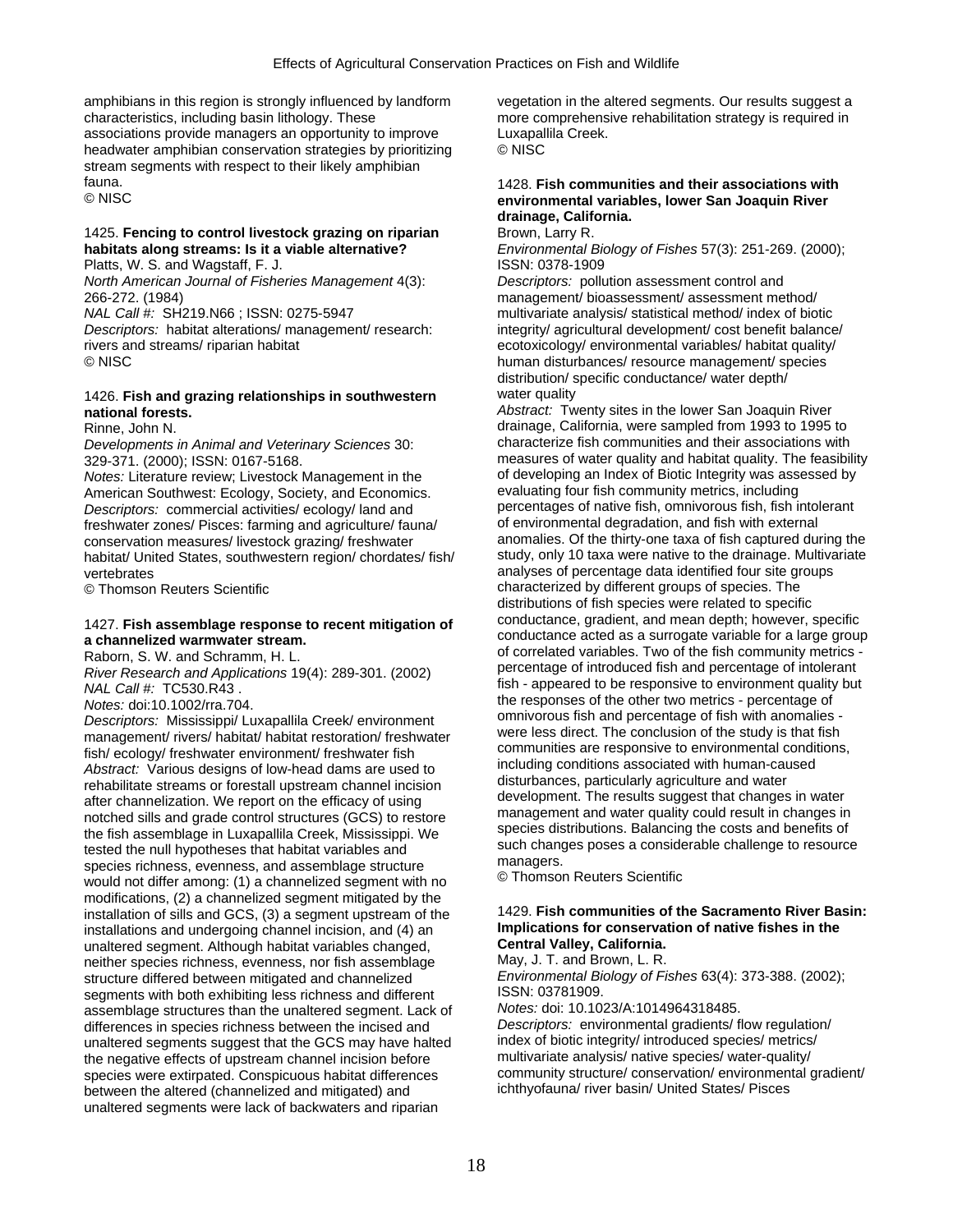Abstract: The associations of resident fish communities persistence (longest period with habitat area continuously with environmental variables and stream condition were above the long-term median area) differed between evaluated at representative sites within the Sacramento unregulated and flow-regulated sites. At the unregulated River Basin, California between 1996 and 1998 using site, YOY abundances were most frequently correlated with multivariate ordination techniques and by calculating six availability of shallow-slow habitat in summer (10 species) fish community metrics. In addition, the results of the and persistence of shallow-slow and shallow-fast habitat in current study were compared with recent studies in the San spring (nine species). Additionally, abundances were<br>Joaquin River drainage to provide a wider perspective of negatively correlated with 1-h maximum flow in summer Joaquin River drainage to provide a wider perspective of the condition of resident fish communities in the Central (five species). At the flow-regulated site, YOY abundances Valley of California as a whole. Within the Sacramento were more frequently correlated with persistence of drainage, species distributions were correlated with shallow-water habitats (four species in spring; six species in elevational and substrate size gradients; however, the summer) than with habitat availability or magnitude of flow elevation of a sampling site was correlated with a suite of extremes. The associations of YOY with habitat persistence water-quality and habitat variables that are indicative of at the flow-regulated site corresponded to the effects of flow land use effects on physiochemical stream parameters. The quilation on habitat patterns. Flow regulation reduced Four fish community metrics - percentage of native fish, median flows during spring and summer, which resulted in percentage of intolerant fish, number of tolerant species, median availability of shallow-water habitats comparable to and percentage of fish with external anomalies - were the unregulated site. However, habitat persistence was responsive to environmental quality. Comparisons between severely reduced by flow fluctuations resulting from pulsed the current study and recent studies in the San Joaquin water releases for peak-load power generation. Habitat River drainage suggested that differences in water- persistence, comparable to levels in the unregulated site, management practices may have significant effects on only occurred during summer when low rainfall or other native species fish community structure. Additionally, the factors occasionally curtailed power generation. As a results of the current study suggest that index of biotic consequence, summer-spawning species numerically integrity-type indices can be developed for the Sacramento dominated the fish assemblage at the flow-regulated site; River Basin and possibly the entire Central Valley, five of six spring-spawning species occurring at both study California. The protection of native fish communities in the sites were significantly less abundant at the flow-regulated Central Valley and other arid environments continues to be site. Persistence of native fishes in flow-regulated systems a conflict between human needs for water resources and depends, in part, on the seasonal occurrence of stable the requirements of aquatic ecosystems; preservation of habitat conditions that facilitate reproduction and YOY these ecosystems will require innovative management survival.<br>strategies.  $\textcircled{\small 2008}$ 

© 2008 Elsevier B.V. All rights reserved.

## 1430. **Flow and habitat effects on juvenile fish riparian restoration.**

Freeman, M. C.; Bowen, Z. H.; Bovee, K. D.; and

*Ecological Applications* 11(1): 179-190. (2001) *Bioscience* 53(7): 647-656. (2003) *NAL Call #:* QH540.E23; ISSN: 10510761 *NAL Call #:* 500 Am322A; ISSN: 00063568 *Descriptors:* flow regulation/ habitat stability/ hydrologic *Descriptors:* birds/ cottonwoods/ ecosystem restoration/ alteration/ instream habitat/ juvenile fish/ PHABSIM/ riverine River regulation/ Chasmistes cujus/ Populus fremontii/ fishes/ southeastern U.S. river/ Tallapoosa River/ Salix exigua abundance/ community response/ ecological impact/ flow *Abstract:* Throughout the 20th century, the Truckee River regulation/ habitat availability/ ichthyofauna/ United States that flows from Lake Tahoe into the Nevada desert was Abstract: Conserving biological resources native to large progressively dammed and dewatered, which led to the river systems increasingly depends on how flow-regulated collapse of its aquatic and riparian ecosystems. The federal segments of these rivers are managed. Improving designation of the endemic cui-ui sucker (Chasmistes management will require a better understanding of linkages cujus) as endangered prompted a restoration program in between river biota and temporal variability of flow and the 1980s aimed at increasing spring flows to permit fish instream habitat. However, few studies have quantified spawning. These flows did promote cui-ui reproduction, as responses of native fish populations to multiyear (>2 yr) well as an unanticipated benefit, the extensive seedling patterns of hydrologic or habitat variability in flow-regulated recruitment of Fremont cottonwood (Populus fremontii) and systems. To provide these data, we quantified young-of-<br>
year (YOY) fish abundance during four years in relation to 1983 but extensive in 1987, when the hydrograph satisfied hydrologic and habitat variability in two segments of the the riparian recruitment box model that had been developed Tallapoosa River in the southeastern United States. One for other rivers. That model was subsequently applied to segment had an unregulated flow regime, whereas the develop flow prescriptions that were implemented from other was flow-regulated by a peak-load generating 1995 through 2000 and enabled further seedling hydropower dam. We sampled fishes annually and establishment. The woodland recovery produced broad explored how continuously recorded flow data and physical ecosystem benefits, as evidenced by the return by 1998 of habitat simulation models (PHABSIM) for spring (April- 10 of 19 riparian bird species whose populations had been June) and summer (July-August) preceding each sample locally extirpated or had declined severely between 1868 explained fish abundances. Patterns of YOY abundance in and 1980. The dramatic partial recovery along this severely relation to habitat availability (median area) and habitat

 $©$  2008 Elsevier B.V. All rights reserved.

## 1431. **Flows for floodplain forests: A successful**

**abundance in natural and altered flow regimes.** Rood, S. B.; Gourley, C. R.; Ammon, E. M.; Heki, L. G.; Freeman, M. C.; Bowen, Z. H.; Bovee, K. D.; and Klotz, J. R.; Morrison, M. L.; Mosley, D.; Irwin, E. R. Scoppettone, G. G.; Swanson, S.; and Wagner, P. L. Scoppettone, G. G.; Swanson, S.; and Wagner, P. L.

1983 but extensive in 1987, when the hydrograph satisfied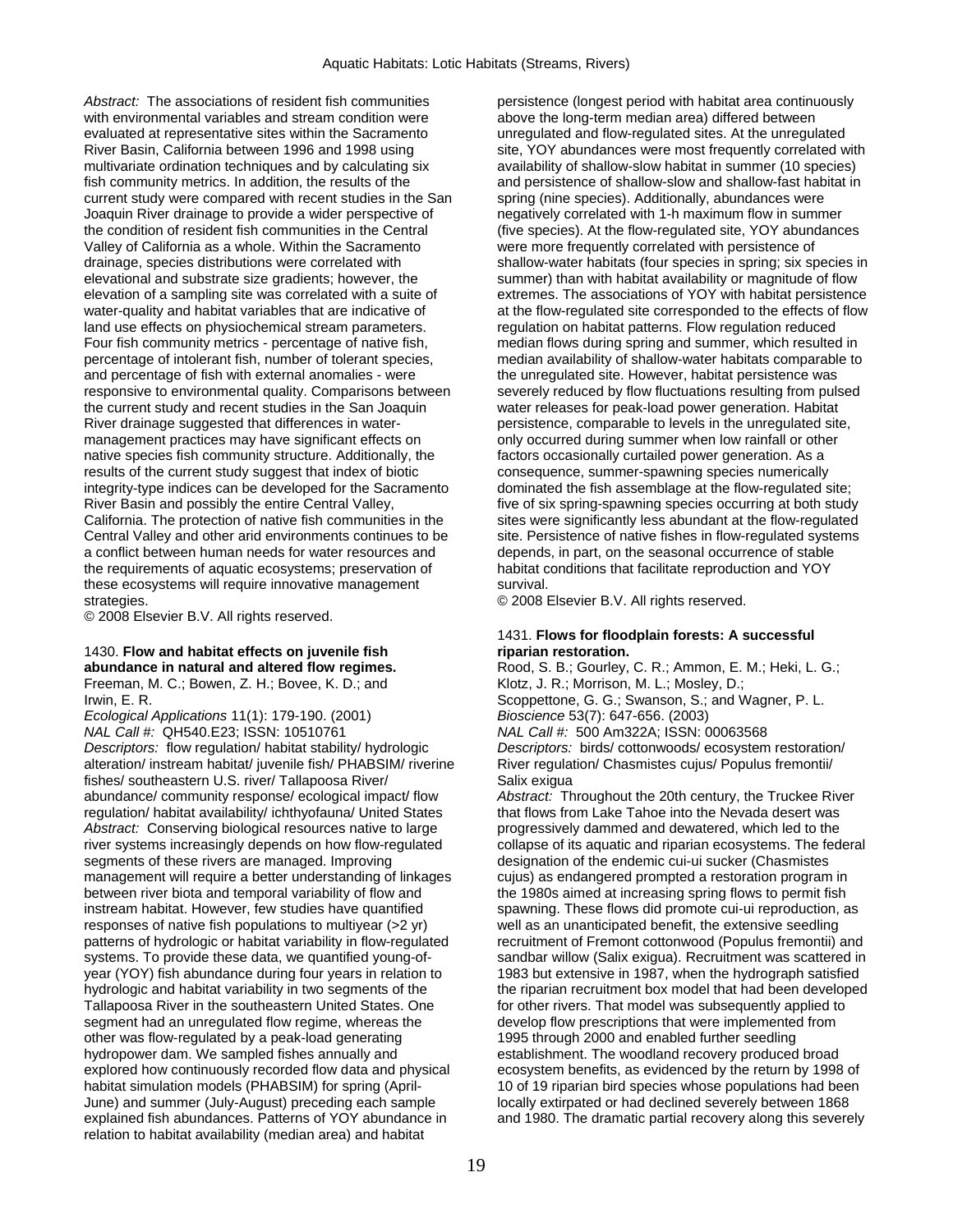degraded desert river offers promise that the use of percentage of fish classified as pool specialists are found in instream flow regulation can promote ecosystem restoration pools while more riffle specialists are found in riffles. These

## 1432. **Geomorphological processes in meandering and** © ProQuest **straight reaches of an agricultural stream in east central Illinois: Relations to aquatic habitat.** 1433. **Grazing effects on stream habitat and fishes:**

Urbana-Champaign, IL: University of Illinois at Urbana- Rinne, J. N.

*Descriptors:* agriculture/ fishery data/ fluvial morphology/ geomorphology/ habitat/ man-induced effects/ meandering/ *NAL Call #:* SH219.N66; ISSN: 0275-5947 population dynamics/ rivers/ sedimentation/ soil erosion/ *Descriptors:* grazing/ river banks/ erosion control/ stream flow/ Illinois vegetation cover/ habitat improvement (biological)/ fishery

*Abstract:* In environments dominated by human activity, management/ research programs/ environmental impact/ such as the agricultural Midwest, stream channel environmental conditions/ population levels/ Salmonidae/ geomorphology is influenced strongly by anthropogenic population levels/ New Mexico, Vacas R./ vegetation cover/ factors. Past research has shown that human-induced habitat improvement (biological) channel modifications, including stream channelization, *Abstract:* A 4-year study of a montane stream from which However, connections between changes in stream bank vegetation and stability were markedly<br>geomorphological form and function and ecological inproved and that stream substrate fines were some conditions in agricultural streams are still poorly reduced, but it indicated that fish populations were<br>understood. The objectives of this research are threefold: unaffected. Shortcomings of this case history study are understood. The objectives of this research are threefold: (1) determine characteristic patterns of three- dimensional common to past similarly designed studies of grazing<br>(3-D) fluid motion in planform-scale stream reaches with effects on fishes and their habitats. Three major (3-D) fluid motion in planform-scale stream reaches with different channel morphologies; (2) develop an objective deficiencies in research design are (1) lack of pretreatment<br>method of classifying geomorphic features (e.g., pools and data, (2) improper consideration of fishery m method of classifying geomorphic features (e.g., pools and riffles) based on stream morphology; and (3) identify planform- and bar-element scale linkages between stream. Future research on riparian grazing effects must geomorphological variability and ecological conditions. address these factors in addition to designs of long-term Geomorphological and fisheries data were collected in the  $(10+)$  years) ecosystem (watershed) studies. headwaters of the Embarras River where channel © ProQuest maintenance for agricultural drainage has produced a straight channelized reach adjacent to a highly sinuous unmodified reach. Geomorphological data were collected **trout streams in Wyoming.**  conducted approximately monthly from July 1997 to August In: Riparian ecosystems and their management:<br>1998 to provide information on community structure in the Reconciling conflicting uses. General Technical I highly sinuous and straight reaches. Bar element scale 120/ Johnson, R. Roy ; Ziebell, Charles D.;<br>
fisheries data were collected in an extended meandering Patton, David R : Ffolliott, Peter F : and Har reach during July and August 1999. Results indicate that Fort Collins, Colo.: Rocky Mountain Forest and Range<br>
Fxperiment Station. Forest Service, U.S. Department variability, both over time and over space, than the straight  $\frac{1985}{90}$  Agriculture, 1985.<br>reach. Bed morphology within the highly sinuous reach is  $\frac{1985}{90}$ . 290-294. reach. Bed morphology within the highly sinuous reach is characterized by multiple pool-riffle sequences with all of the pools located along the outer bank of the curved stream *channel. Flow through the highly sinuous reach is fully* channel. Flow through the highly sinuous reach is fully *Descriptors:* riparian environments/ grazing/ environment of helical motion. In contrast, bed morphology within the Salvelinus fontinalis/ Wyoming/ cattle grazing<br>straight reach is relatively uniform and flow moves Abstract: Brook trout (Salvelinus fontinalis) at predominantly in the downstream. The highly sinuous reach instream habitat characteristics were evaluated in two<br>has higher rates of channel erosion than the straight reach inconegand streams. Heavily grazed and lightly gr has higher rates of channel erosion than the straight reach rangeland streams. Heavily grazed and lightly grazed<br>and the pattern of erosion in the highly sinuous reach reaches of two streams with different grazing manage and the pattern of erosion in the highly sinuous reach reaches of two streams with different grazing management<br>
aenerally conforms to zones of maximum near-bank<br>
were compared Relationships between stream velocity and areas of pronounced helical motion. The highly morphology, riparian zone characteristics, and trout sinuous reach also contains more and larger individual fish abundance were observed. than the straight reach, suggesting that increased  $\odot$  ProQuest geomorphological complexity at the planform-scale results in increased fish abundance and total biomass. at the barelement scale, fish abundance in pools and riffles is the same; however, species composition is different. A larger

along other dammed rivers worldwide.<br>
© 2008 Elsevier B.V. All rights reserved. The results indicate that both pools and riffles are critical stream<br>
habitat structures needed to support a diverse aquatic habitat structures needed to support a diverse aquatic community in human-modified streams.

## Frothingham, K. M. **Research design considerations.**

## Champaign, 2001. *North American Journal of Fisheries Management* 8(2):

affects both the abiotic and biotic components of a stream. cattle grazing had been excluded for 10 years indicated that improved and that stream substrate fines were somewhat principles, and (3) linear positioning of treatments along a

## 1434. Grazing management influences on two brook

Hubert, W. A.; Lanka, R. P.; Wesche, T. A.; and Stabler, F. Reconciling conflicting uses, General Technical Report-RM Patton, David R.; Ffolliott, Peter F.; and Hamre, R. H.; Experiment Station, Forest Service, U. S. Department of

.<br>*Notes:* Conference held April 16-18, 1985 in Tuscon, Ariz.<br>*NAL Call #:* aSD11.A42

mana a ement/environmental impact/habitat/abundance/ straight reach is relatively uniform and flow moves *Abstract:* Brook trout (Salvelinus fontinalis) abundance and predominantly in the downstream. The highly sinuous reach instream habitat characteristics were evaluated in were compared. Relationships between stream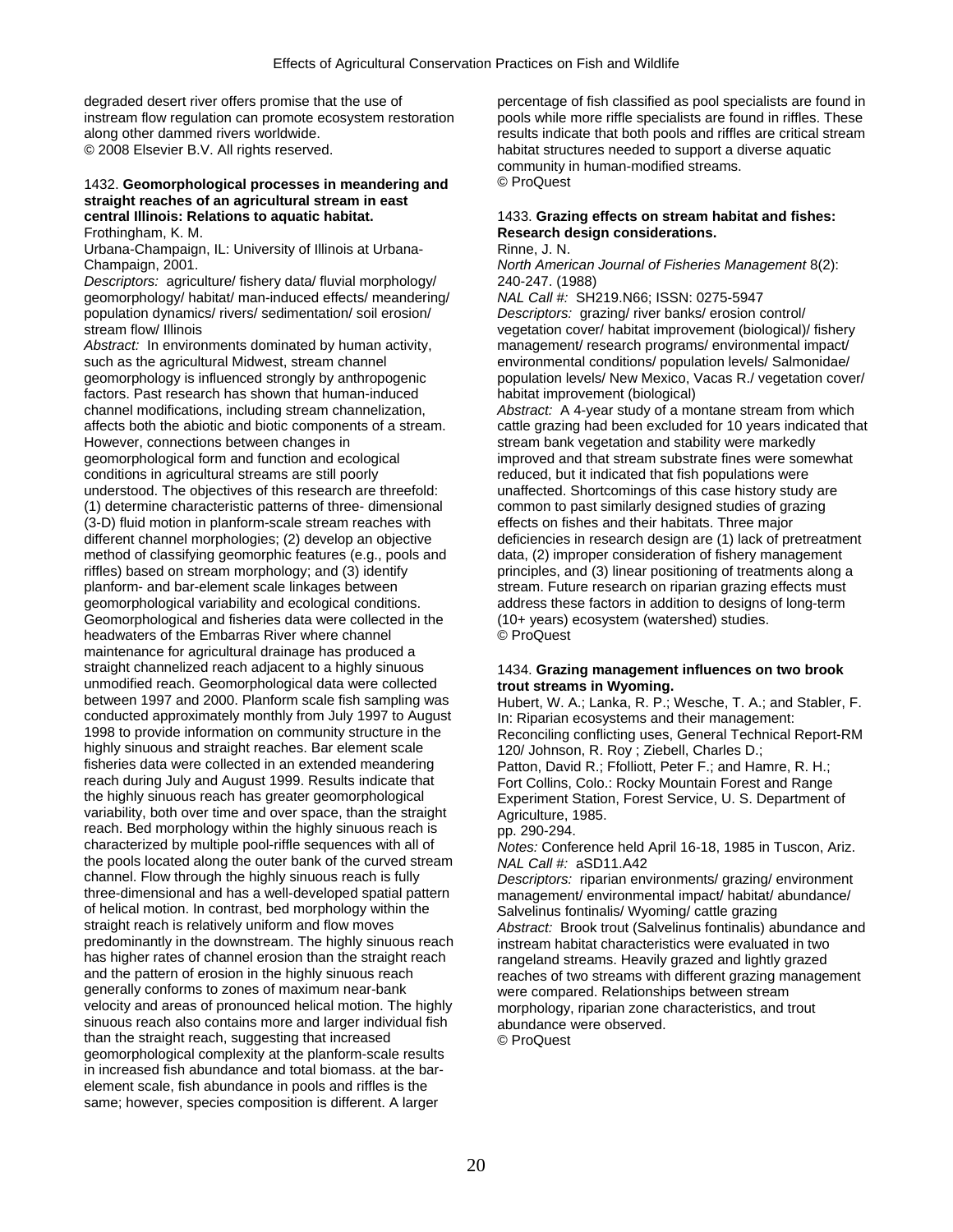## 1435. **Habitat and fish responses to multiple** cover that provided protection from piscivorous adult **water stream. that modification of spring streams for production of**

*Journal of the American Water Resources Association* margins so they provide cover in the form of aquatic

*NAL Call #: GB651.W315; ISSN: 1093474X Descriptors:* agricultural land use/ best management practices/ BMPs/ fish/ nonpoint source pollution/ riparian 1437. **Habitat associations with upland stream fish buffers/ warm water stream/ watershed management/ assemblages in Bankhead National Forest. Alabam.** buffers/ warm water stream/ watershed management/ **assemblages in Bankhead National Forest, Alabama.** 

Abstract: Thirteen years of annual habitat and fish Mayden, R. L. sampling were used to evaluate the response of a small *Southeastern Naturalist* 2(1): 85-92. (2003) warm water stream in eastern Wisconsin to agricultural best *NAL Call #:* IPSP11706; ISSN: 1528-7092.<br>management practices (BMPs). Stream physical habitat *Descriptors: abiotic factors/ community stru* and fish communities were sampled in multiple reference composition/ large woody debris (LWD)/ regression and treatment stations before, during, and after upland and analysis/ habitats/ fish assemblages/ Sipsey Fork River/<br>Figurian BMP implementation in the Otter Creek Bankhead National Forest/ environmental factors/ habita riparian BMP implementation in the Otter Creek Bankhead National Forest/ environmental factors/ habitat<br>subwatershed of the Sheboygan River watershed. Habitat association/ ecology/ checklist/ freshwater fish/ Alabama subwatershed of the Sheboygan River watershed. Habitat association/ ecology/ checklist/ freshwater fish/ Alabama<br>Abstract: Fishes and habitat were sampled at nine sites and fish community measures varied substantially among *Abstract:* Fishes and habitat were sampled at nine sites in years, and varied more at stations that had low habitat entity of the Sipsey Fork River drainage in Bankhead National<br>diversity, reinforcing the notion that the detection of stream Forest, Alabama, Stream width, depth, cur diversity, reinforcing the notion that the detection of stream Forest, Alabama. Stream width, depth, current velocity,<br>Forestion of the proposes to BMP implementation requires long term substrate type, bank height and amou sampling. Best management practices increased substrate debris (LWD) were measured at each site to test for site<br>size; reduced sediment depth, embeddedness, and bank association of these habitat variables with upland str size; reduced sediment depth, embeddedness, and bank association of these habitat variables with upland stream<br>An assemblance are habitat quality at stations and stations assemblages. Regression of habitat variables onto erosion; and improved overall habitat quality at stations fish assemblages. Regression of habitat variables onto<br>where a natural vegetative buffer existed or streambank species richness indicated that only bank height was where a natural vegetative buffer existed or streambank species richness indicated that only bank height was<br>fencing was installed as a riparian BMP. There were lesser significantly associated with species richness in our fencing was installed as a riparian BMP. There were lesser significantly associated with species richness in our study<br>improvements at locations where only upland BMPs were a rea. The lack of habitat associations with spec implemented. Despite the habitat changes, we could not seemingly contradicts findings by several previous detect significant improvements in fish communities. It is investigators working in lowland streams. The avail detect significant improvements in fish communities. It is investigators working in lowland streams. The availability of speculated that the species needed to improve the fish sare substrate and both deep and shallow habit speculated that the species needed to improve the fish large substrate and both deep and shallow habitats at all<br>community, mainly pollution intolerant species, suckers stress may have reduced the observed association of t community, mainly pollution intolerant species, suckers sites may have reduced the observed association of these<br>Castomidae), and darters (Percidae), had been largely sariables and LWD with stream fish assemblages. Stream (Castomidae), and darters (Percidae), had been largely variables and LWD with stream fish assemblages. Stream<br>eliminated from the Sheboygan River watershed by with and current velocity, though not significant, did show eliminated from the Sheboygan River watershed by width and current velocity, though not significant, did show<br>broadscale agricultural nonpoint source pollution and could<br>strong positive correlations with species richness. broadscale agricultural nonpoint source pollution and could<br>not colonize Otter Creek, even though habitat conditions<br>significant association between high banks and species not colonize Otter Creek, even though habitat conditions significant association between high banks and species<br>may have been suitable. significant association between high banks and species richness may reflect a more int

© 2008 Elsevier B.V. All rights reserved. inaccessibility of streams in gorges.

## 1436. **Habitat associations of age-0 cutthroat trout in a**

*Journal of Freshwater Ecology* 20(2): 277-286. (2005) **in an agricultural landscape.**  *Descriptors:* habitat management/ habitat use/ juvenile/ salmonid/ vegetation cover/ Amadina fasciata/ Aves/ Galliformes/ Oncorhynchus/ Oncorhynchus clarki/ MD: American Fisheries Society, 2006. 287-303.<br>Salmonidae/ Serpentes by an american Fisherican Fisheries Society, 2006. 287-303.

the Snake River watershed use streams formed by large August 25 -26, 2004; 188856976X (ISBN); No. 48. adult salmonids, but the habitat associations of age-0 index<sup>/</sup> land use/ physical habitat<br>cutthroat trout in these systems are undescribed. We a habitated abstract: lowe leads the nation in assessed the frequency of collection of age-0 cutthroat converted to cropland, with a resulting negative impact on<br>trout in riffles, riffle margins, pool margins, and backwaters streams. We examined physical habitat, land from late June to the middle of August 2000 in a spring and assemblage data from 37 second- to sixth-order stream<br>stream with such modifications. The proportion of sites in sites, representing 7 of the 10 ecoregions within stream with such modifications. The proportion of sites in sites, representing 7 of the 10 ecoregions within Iowa.<br>which age-0 cutthroat trout were collected increased up to Physical habitat conditions varied widely among the middle of July and then decreased. We found<br>substantially lower frequencies of collection of age-0<br>multidimensional scaling ordination of physical habita cutthroat trout in riffles compared to the three stream-<br>margin habitat types. Age-0 cutthroat trout appeared to<br>defined by a stream size axis. an axis contrasting sites margin habitat types. Age-0 cutthroat trout appeared to defined by a stream size axis, an axis contrasting sites<br>Select shallow, low-velocity, stream-margin habitat with dominated by either woody or rocky fish cover, and a

**agricultural best management practices in a warm salmonids and avian predators. Our observations suggest** Wang, L.; Lyons, J.; and Kanehl, P. etc. Comments of the cutthroat trout should include efforts to manage stream 42(4): 1047-1062. (2006)<br>
MAL Call #: GB651.W315; ISSN: 1093474X (2008 Elsevier B.V. All rights reserved.

Powers, S. L.; Jones, G. L.; Redinger, P.; and

Descriptors: abiotic factors/ community structure/ species substrate type, bank height and amount of large woody area. The lack of habitat associations with species richness richness may reflect a more intact riparian zone due to © NISC

## **spring stream improved for adult salmonids.** 1438. **Habitat, land use, and fish assemblage**  relationships in Iowa streams: Preliminary assessment

*Heitke, Jeremiah D.; Pierce, Clay L.; Gelwicks, Gregory T.; Simmons, Gregory A.; and Siegwarth, Gary L.* salmonid/ vegetation cover/ Amadina fasciata/ Aves/ In: American Fisheries Society Symposium, 48; Bethesda, Galliformes/ Oncorhynchus/ Oncorhynchus clarki/ In: American Fisheries Society 2006, 287-303.

Notes: Symposium on Influences of Landscape on Stream *Abstract:* Native cutthroat trout (Oncorhynchus clarki) in Habitat and Biological Communities, Madison, WI, USA; springs for spawning and nursery habitat. Several spring *Descriptors:* biogeography: population studies/ freshwater ecology: ecology, environmental sciences/ biotic integrity

cutthroat trout in these systems are undescribed. We *Abstract:* Iowa leads the nation in percentage of land area trout in riffles, riffle margins, pool margins, and backwaters streams. We examined physical habitat, land use, and fish<br>from late June to the middle of August 2000 in a spring sessemblage data from 37 second- to sixth-ord which age-0 cutthroat trout were collected increased up to Physical habitat conditions varied widely among sites, with the middle of July and then decreased. We found multidimensional scaling ordination of physical habitat dominated by either woody or rocky fish cover, and an axis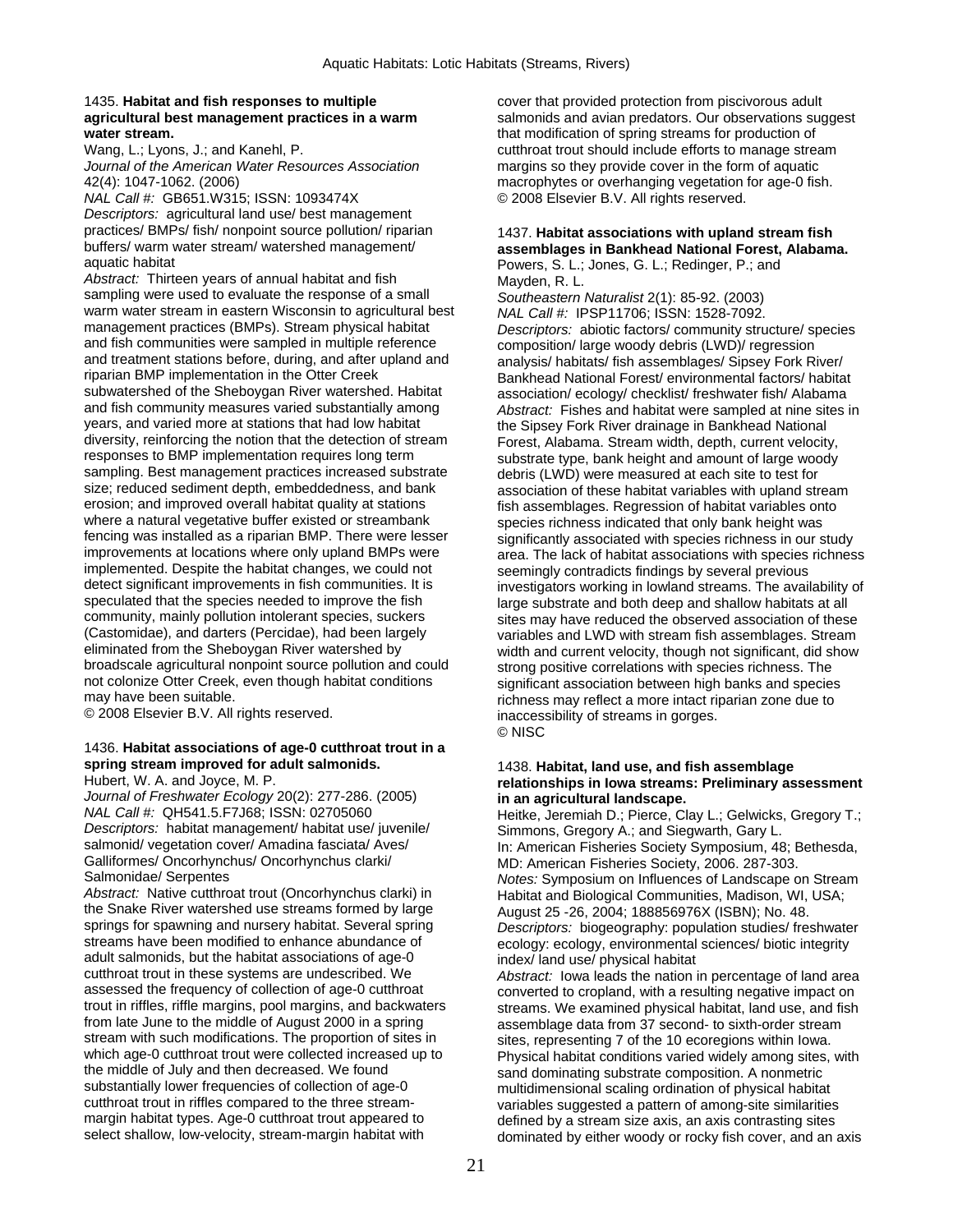characterizing degree of riparian canopy coverage. 1440. **Habitat restoration, landowner outreach, and**  Blunmose minnow Pimephales notatus and sand shiner **enhancement of Russian River coho populations in**  Notropis stramineus were the most abundant fish species, **northern California.**<br>
followed by green sunfish Lepomis cyanellus and common Olin, P. G.; Coey, B.; carp Cyprinus carpio. These four species were collected in Thompson, L.; Wilson, B.; and Lewis, D. more than 80% of the sites. Fish species richness at sites In: American Fisheries Society Annual Meeting of the averaged 22, ranging from 6 to 38, and fish index of biotic Worldwide Decline of Wild Fish Populations, Quebec, PQ, integrity (IBI) at sites averaged 47 (fair), ranging from 21 Canada; August 10-14, 2003.; Vol. 133.; pp. 5 integrity (IBI) at sites averaged 47 (fair), ranging from 21 Canada; August 10-14, 2003.; Vol. 133.; pp. 59; 2<br>(poor) to 96 (excellent). Species richness and IBI were Descriptors: wildlife management: conservation/ (poor) to 96 (excellent). Species richness and IBI were highest at sites characterized by rocky fish cover and agricultural expansion/ captive broodstock program/ dam relatively coarse substrates. Values for several physical construction/ enhancement program/ gravel mining/ habitat habitat and land use variables were significantly different restoration/ landowner outreach/ stream habitat between sites with IBI: 30 (fair) and sites with IBI ≥ 50 © Thomson Reuters Scientific (good). We found a general pattern of IBI, species richness, total fish abundance, and width-to-depth ratio decreasing 1441. **Habitat selection by juvenile coho salmon in**<br> **Example 1600 from the northeast to the southwest ecoregions, and response to food and woody debris manipula** percentage of unvegetated banks and bank slope **suburban and rural stream sections.**  increasing from northeast to southwest. Stable and Giannico, G. R.<br>vegetated banks, wide stream channels with coarse Canadian Journ substrates, and rocky fish cover were associated with high 1804-1813. (2000) biotic condition; while unvegetated and eroding banks, and *NAL Call #:*  $\frac{1}{442.9}$  C16J deep channels with predominantly fine substrates were *Descriptors: agricultural* deep channels with predominantly fine substrates were *Descriptors:* agricultural runoff/ food availability/<br>associated with lower biotic condition. Land use was a representing distribution/ habitat/ habitat improve associated with lower biotic condition. Land use was geographical distribution/ habitat/ habitat improvement<br>calculated at three spatial scales: catchment, network (ohysical)/ man-induced effects/ sheltered habitats/ riparian buffer, and local riparian buffer. We found few urbanization/ Oncorhynchus kisutch/ Canada, British relationships of fish assemblages with land use, potentially Columbia, Vedder-Chilliwack R.<br>due to sampling design and the pervasiveness of *Abstract:* This study explored the due to sampling design and the pervasiveness of *Abstract:* This study explored the effects of food and agriculture across lowa. There is substantial variation *Abstract:* This study explored the effects of food and agricu agriculture across Iowa. There is substantial variation woody debris manipulations on the summer distribution of<br>among physical habitat, land use, and fish assemblage in the survenile coho salmon (Oncorhynchus kisutch) in conditions across Iowa, due to a combination of geology,<br>
suburban streams. To examine fish responses to these<br>
factors three different experiments were carried out in climate, zoogeography, and human alteration.<br>
© Thomson Reuters Scientific experiments were carried out in the results showed to the modified sections of two streams. The results showed to

## 1439. **Habitat rehabilitation for inland fisheries: Global** was primarily controlled by the availability and distribution **review of effectiveness and guidance for rehabilitation** of food among pools and by the presence and density of **of**<br>**of freshwater ecosystems.** Note that the mondy debris. Food, however, played a dominant role

*Notes:* Literature review; ISSN: 0429-9345. proportions of juvenile coho salmon occupied pools with *Descriptors:* aquatic environment/ cost benefit analysis/ late summer. In contrast, in food-poor reaches, high dams/ development projects/ fisheries/ floodplains/ floods/ proportions of fish were found in pools with abund freshwater ecology/ freshwater fishes/ habitat destruction/ in the spring. Pools that combined abundant food with habitats/ hydraulic structures/ monitoring/ nature sparse woody debris were the most favoured by the fis conservation/ planning/ rehabilitation/ riparian vegetation/ is important that salmonid habitat enhancement projects

when designing monitoring and evaluation of habitat coho salmon prefer.<br>
rehabilitation activities for inland fisheries at various scales.  $\circledcirc$  ProQuest rehabilitation activities for inland fisheries at various scales. Three areas lacking in most rehabilitation projects are demonstrated: (i) adequate assessment of historic<br>
conditions, impaired ecosystem processes and factors<br>
limiting biotic production; (ii) understanding upstream or<br>
watershed-scale factors that may influence effectiveness reach or localized rehabilitation; and (iii) well-designed and<br>well-funded monitoring and evaluation. These are the same<br>factors that consistently limit the ability of published studies<br>to determine the success of a given suggests that many habitat renabilitation techniques show<br>promise, but most have not received adequate planning,<br>monitoring or cost-benefit analysis.<br>
CABI<br>
CABI<br>
CABI

Olin, P. G.; Coey, B.; Acomb, D.; Moore, J.; Nossaman, S.;

# response to food and woody debris manipulations in

Canadian Journal of Fisheries and Aquatic Science 57(9):

(physical)/ man-induced effects/ sheltered habitats/

juvenile coho salmon (Oncorhynchus kisutch) in small modified sections of two streams. The results showed that the distribution of juvenile coho salmon in a stream section **of freshwater ecosystems.**<br>
Roni, P.; Hanson, K.; Beechie, T.; Pess, G.; Pollock, M.; because the foraging quality of a pool not only affected Roni, P.; Hanson, K.; Beechie, T.; Pess, G.; Pollock, M.; because the foraging quality of a pool not only affected the and Bartley. D. M.<br>density of fish in it but also the response of those fish and Bartley, D. M.<br>FAO-Fisheries-Technical-Paper 484, 2005. 116 pp. density of fish in it but also the response of those fish row FAO-Fisheries-Technical-Paper 484, 2005. 116 pp. towards instream debris. In food-rich stream sections, low<br>Notes: Literature review: ISSN: 0429-9345. Notes: proportions of iuvenile coho salmon occupied pools with dense woody debris in the spring, which changed towards proportions of fish were found in pools with abundant debris habitats/ hydraulic structures/ monitoring/ nature sparse woody debris were the most favoured by the fish. It<br>conservation/ planning/ rehabilitation/ riparian vegetation/ some or series in that salmonid habitat enhancement rivers/ streams/ watersheds/ fishes consider that open foraging areas interspersed with woody<br>Abstract: This bulletin discusses the key steps to consider debris characterize the type of summer habitat that juvenile debris characterize the type of summer habitat that juvenile

equipped with radiotransmitters in order to identify habitats used during brood-rearing, to quantify brood movements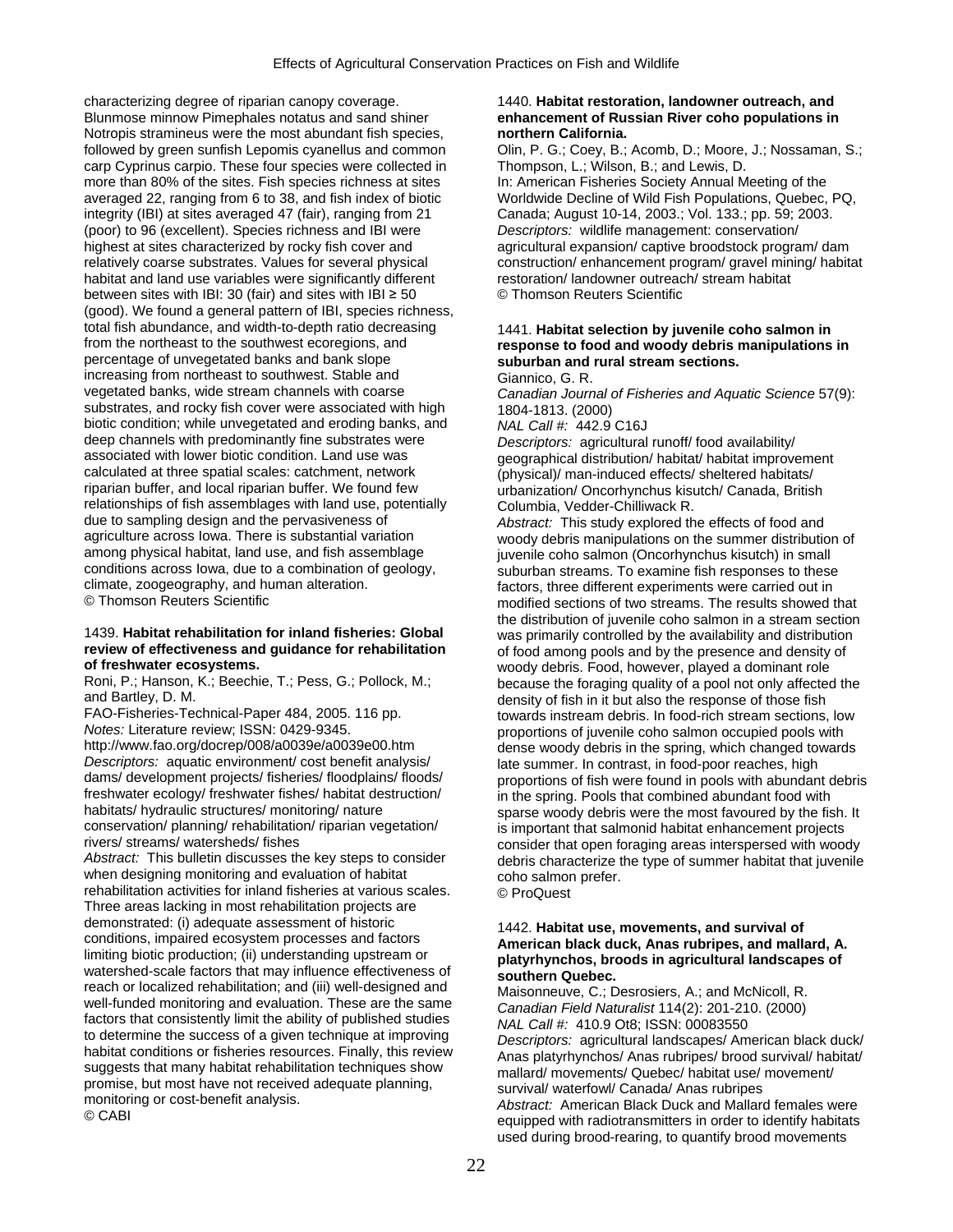and to assess survival. The majority (96%) of the 134 brood Woody vegetation within the unimpacted riparian zone was sightings were made on waterways: 59% on streams, 19% significantly higher in basal area than on islands within the in ditches, and 19% on mill ponds created on these corridor.<br>
streams. Mean proportions of sightings per brood were © 2008 Elsevier B.V. All rights reserved. streams. Mean proportions of sightings per brood were greater on streams (64%) and ditches (31%) for Black Ducks (64%), whereas for Mallards these were greater on 1444. **Historical changes in fish distribution and**  streams (43%) and mill ponds (37%). Broods of both **abundance in the Platte River in Nebraska.**  species made extensive movements, mainly along Peters, E. J. and Schainost, S.<br>waterways. Overland movements and maximum distances In: American Fisheries Society from the nest were greater for Black Ducks than for MD: Amer Fisheries Soc, 2005. 239-248.<br>Mallards. Daily survival rates (DSR) of broods of both Mortes: Symposium on Changes in Fish C Mallards. Daily survival rates (DSR) of broods of both *Notes:* Symposium on Changes in Fish Community (0.921) than for Class II broods (0.988). The probability of  $1888569727$  (ISBN); No. 45.<br>broods of both species surviving to 30 days was relatively  $\overline{Descritors}$ : freshwater ecol broods of both species surviving to 30 days was relatively *Descriptors:* freshwater ecology: ecology, environmental Mallard: 0.186-0.232). Results of this study indicate a lack biogeography: population studies/ wildlife management: of adequate brood-rearing marsh habitat in the agricultural conservation/ irrigation/ applied and field techniques/<br>landscapes of southern Quebec where extensive drainage mining/ applied and field techniques/ pollution/ hi landscapes of southern Quebec where extensive drainage mining/ applied and field techniques/ pollution/ historical work has been carried out.<br>
© 2008 Elsevier B.V. All rights reserved. The match of the abstract: From its headwaters in

# **of a thermally-impacted stream at the beginning of** of the North Platte and South Platte near the city of North

McLendon, J. P.; and Davis, J. R. Nebraska. Water diversions for mining and irrigation began<br>
Ecological Engineering 15(Suppl. 1)(2000) The Santistic and Diversions in the 1840s in Colorado and Wyoming, and irrigation *Ecological Engineering* 15(Suppl. 1)(2000) in the 1840s in Colorado and Wyoming, and irrigation<br>
NAL Call #: TD1.E26; ISSN: 09258574. **in the 1850s** diversions in Nebraska began in the 1850s. Construct *NAL Call #:* TD1.E26; ISSN: 09258574. diversions in Nebraska began in the 1850s. Construction of Notes: doi: 10.1016/S0925-8574(99)00076-2. *Descriptors:* amphibians/ floodplain restoration/ Platte River in Wyoming in 1904. Additional dams and herpetofauna/ reptiles/ riparian width/ species diversity/ diversions in the North Platte, South Platte, and Platte community response/ restoration ecology/ riparian zone/ rivers have extensively modified natural flow patterns and thermal pollution/ United States/ Amphibia/ Reptilia/ Riparia caused interruptions of flows. Pollution, from mining, *Abstract:* Pen Branch, a third order stream on the industrial, municipal, and agricultural sources, and Savannah River Site (SRS), located near Aiken, SC, USA, introductions of 24 normative species have also taken their<br>
received thermal effluents from the cooling system of a toll. Fishes of the basin were little studied bef nuclear production reactor from 1954 to 1988. The thermal-<br>effluent and increased flow destroyed vegetation in the stream corridor (i.e. impacted portion of the floodplain), and species from 20 families. Native species richness declines subsequent erosion created a braided stream system with a westward, but some species find refugia in western greatly expanded delta. Restoration of the area began with headwaters streams. Declines in 26 native species has led planting of bottomland hardwood species in 1993. The to their being listing as species of concern by one or more Occurrence of amphibians and reptiles was monitored by basin states. daily sampling from I January 1995 through 30 September © Thomson Reuters Scientific 1996 to characterize the course of the restoration. Vegetation was sampled in the summer of 1996 to 1445. **Hydrologic connectivity and the contribution of**  characterize the habitats in the unimpacted riparian zone **stream headwaters to ecological integrity at regional**  and the impacted stream corridor. A total of 12 580 **scales.**  individuals representing 72 species of herpetofauna were Freeman, M. C.; Pringle, C. M.; and Jackson, C. R. captured. There were no significant differences in relative *Journal of the American Water Resources Association* abundance or diversity of herpetofauna in unplanted versus 43(1): 5-14. (2007)<br>planted zones within the impacted corridor 3 years after MAL Call #: GB651.W315: ISSN: 1093474X. planted zones within the impacted corridor 3 years after *NAL Call #: GB651.W315; ISSN: 1093474X.*<br>planting. Likewise, there were no significant differences in *Notes: doi: 10.1111/j.1752-1688.2007.00002.x.* planting. Likewise, there were no significant differences in abundance or diversity of herpetofauna in the upper and abundance or diversity of herpetofauna in the upper and *Descriptors:* aquatic ecology/ biodiversity/ ecosystem<br>
lower corridor areas, which differed in sire preparation **function** (environmental impacts/ hydrologic connec before planting, or in riparian zones of different widths. The rivers/ streams However, species diversity of amphibians and reptiles in *Abstract:* Cumulatively, headwater streams contribute to the unimpacted riparian zone was significantly higher than maintaining hydrologic connectivity and ecosystem integrity on vegetated islands located between stream braids within at regional scales. Hydrologic connectivity is the waterthe impacted floodplain corridor. There were also mediated transport of matter, energy and organisms within significantly more species and individuals within the riparian or between elements of the hydrologic cycle. Headwater zone than in the corridor, and the species assemblage streams compose over two-thirds of total stream le zone than in the corridor, and the species assemblage streams compose over two-thirds of total stream length in a<br>within the riparian zone differed from that of the corridor. <br>ypical river drainage and directly connect the

In: American Fisheries Society Symposium, 45; Bethesda, Structures in Large USA Rivers, Phoenix, AZ, USA; sciences/ pollution assessment control and management/

Abstract: From its headwaters in the Rocky Mountains, the Platte River drains 230,362 km(2) in Colorado, Wyoming, 1443. **Herpetofaunal and vegetational characterization** and Nebraska. The Platte River is formed by the confluence **restoration.**<br> **Platte, Nebraska, and receives additional flow from the Bowers, C. F.; Hanlin, H. G.; Guynn, D. C.; <br>
Loup and Elkhorn rivers that drain the Sand Hills regior** Loup and Elkhorn rivers that drain the Sand Hills region of dams for control of river flows commenced on the North toll. Fishes of the basin were little studied before changes in land use, pollution, and introduction of exotic species began. The current fish fauna totals approximately 100

function/ environmental impacts/ hydrologic connectivity/

typical river drainage and directly connect the upland and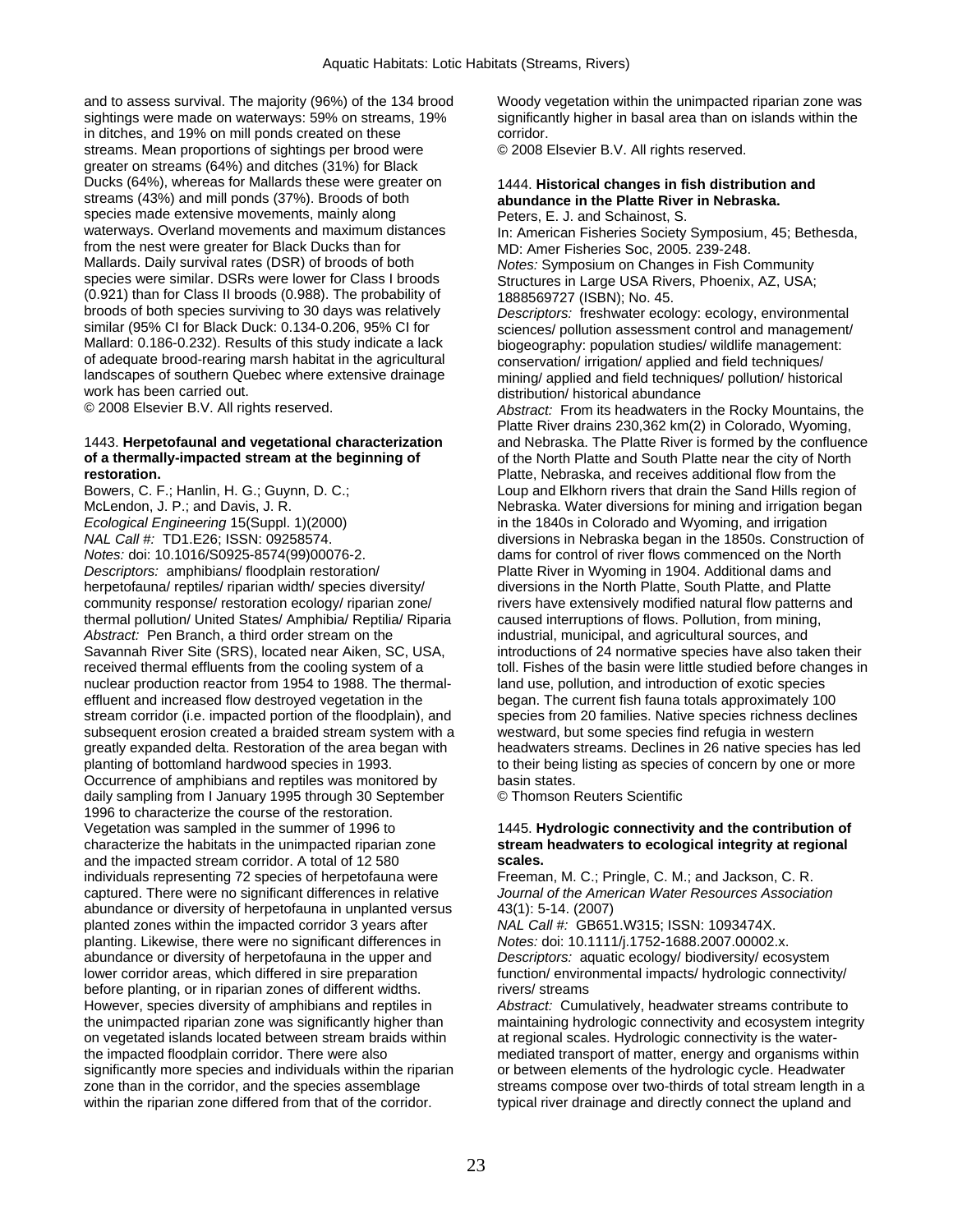riparian landscape to the rest of the stream ecosystem. entrenchments, width: depth ratios, sinuosities and Altering headwater streams, e.g., by channelization, gradients were moderate. Based on statistical analysis of diversion through pipes, impoundment and burial, modifies 1980 stream survey results, geologic basin features, and<br>fluxes between uplands and downstream river segments the occurrence of similar flooding, we concluded that and eliminates distinctive habitats. The large-scale three streams had similar conditions at the start of the ecological effects of altering headwaters are amplified by grazing treatment. Since 1980, deferred rotation grazing<br>
land uses that alter runoff and nutrient loads to streams, allowed much improvement of aquatic and ripari and by widespread dam construction on larger rivers (which but the improvement was limited by the presence of roads,<br>
frequently leaves free-flowing upstream portions of river which apparently added sediment to the streams frequently leaves free-flowing upstream portions of river systems essential to sustaining aquatic biodiversity). We rest from grazing without the presence of roads allowed the discuss three examples of large-scale consequences of most improvement. Of the variables measured in the 1980 cumulative headwater alteration. Downstream survey, streambank soil stability, type and amount of eutrophication and coastal hypoxia result, in part, from vegetation cover, and quality of pools improved most in all agricultural practices that alter headwaters and wetlands three streams. The best values for channel and water while increasing nutrient runoff. Extensive headwater width: depth ratios, channel entrenchment, bank angle, alteration is also expected to lower secondary productivity bank undercut, and bank depth were measured on the<br>of river systems by reducing stream-system length and stream managed with complete rest. Deferred rotation of river systems by reducing stream-system length and<br>trophic subsidies to downstream river segments, affecting aquatic communities and terrestrial wildlife that utilize values. The ratio of channel width to base flow water width aquatic resources. Reduced viability of freshwater biota was significantly higher on bare ground transects. Shrub may occur with cumulative headwater alteration, including and tree cover increased significantly more on the rested for species that occupy a range of stream sizes but for than on the grazed watersheds. These results should help which headwater streams diversify the network of managers select aquatic habitat and stream morphology interconnected populations or enhance survival for objectives for grazing management. particular life stages. Developing a more predictive © ProQuest understanding of ecological patterns that may emerge on regional scales as a result of headwater alterations will 1448. **Impact of environmental factors on fish require studies focused on components and pathways that distribution assessed in rangeland streams.** require studies focused on components and pathways that connect headwaters to river, coastal and terrestrial ecosystems. Linkages between headwaters and *California Agriculture* 60(4): 200-206. (2006); downstream ecosystems cannot be discounted when ISSN: 0008-0845<br>addressing large-scale issues such as hypoxia in the Gulf Descriptors: enviaddressing large-scale issues such as hypoxia in the Gulf *Descriptors:* environmental factors/ habitats/ rangelands/ American Water Resources Association.<br>
© 2008 Elsevier B.V. All rights reserved. 
Wildlife management/ fishes<br>
Abstract: We sampled fish i

## 1446. **Impact of cattle on two isolated fish populations in Pahranagat Valley, Nevada. across the 2003 agricultural growing season. This**

Taylor, Frances R.; Gillman, Leah A.; and Pedretti, John W. rangeland watershed experiences extensive livestock use, *Great Basin Naturalist* 49(4): 491-495. (1989) and many landowners divert stream water for pasture *NAL Call #:* 410 G79; ISSN: 0017-3614 irrigation. Our goal was to provide landowners and *Descriptors:* habitat alterations/ grazing/ management/ managers with current baseline information about the research/ nitrogen/ pollution/ rivers and streams/ Nevada/ conditions in which fish were found. Our results provide a Cichlasoma/ Cichlidae/ Cyprinidae/ Gambusia/ Poecilia/ management practices that may improve conditions for Poeciliidae/ Rhinichthys/ Cichlasoma nigrofasciatum/ native fish in rangeland streams. Crenichthys baileyi baileyi/ Gambusia affinis/ © CABI Poecilia mexicana/ Rhinichthys osculus<br>© NISC

## 1447. **Impact of deferred rotation grazing on stream Strand, M. and Merritt, R. W. characteristics in central Nevada: A case study.** *American Entomologist* 45(1): 13-30. (1999)

*North American Journal of Fisheries Management* 15(2): *Descriptors:* grazing/ community composition/ riparian

*NAL Call #:* SH219.N66 ; ISSN: 0275-5947 ecosystem disturbance/ insecta/ insects *Descriptors:* land use/ ranching/ watersheds/ fluvial © ProQuest morphology/ habitat improvement/ grazing/ range management/ Nevada/ range management/ ranching/ fluvial morphology/ habitat improvement *Abstract:* Three central Nevada streams were selected to study the watershed-scale effects on stream morphology and bank stability of deferred rotation cattle grazing, complete rest from grazing, and the presence of road crossings. The streams had gravel substrates, and their

the occurrence of similar flooding, we concluded that the allowed much improvement of aquatic and riparian habitats but the improvement was limited by the presence of roads, grazing in the absence of roads produced the second best

Thompson, L. C.; Forero, L.; Sado, Y.; and Tate, K. W.

spatial distribution/ streams/ watersheds/

Abstract: We sampled fish in pools located on tributaries of Cow Creek in the northern Sacramento Valley, and related fish distribution and habitat use to environmental factors Nevada: Ash Springs/ Nevada: Brownie Spring/ basis for the development and comparison of irrigation best

## © NISC 1449. **Impact of livestock grazing activities on stream insect communities and the riverine environment.**

Myers, T. J. and Swanson, S. *NAL Call #:* QL461.A52; ISSN: 1046-2821 428-439. (1995) environments/ aquatic insects/ environment management/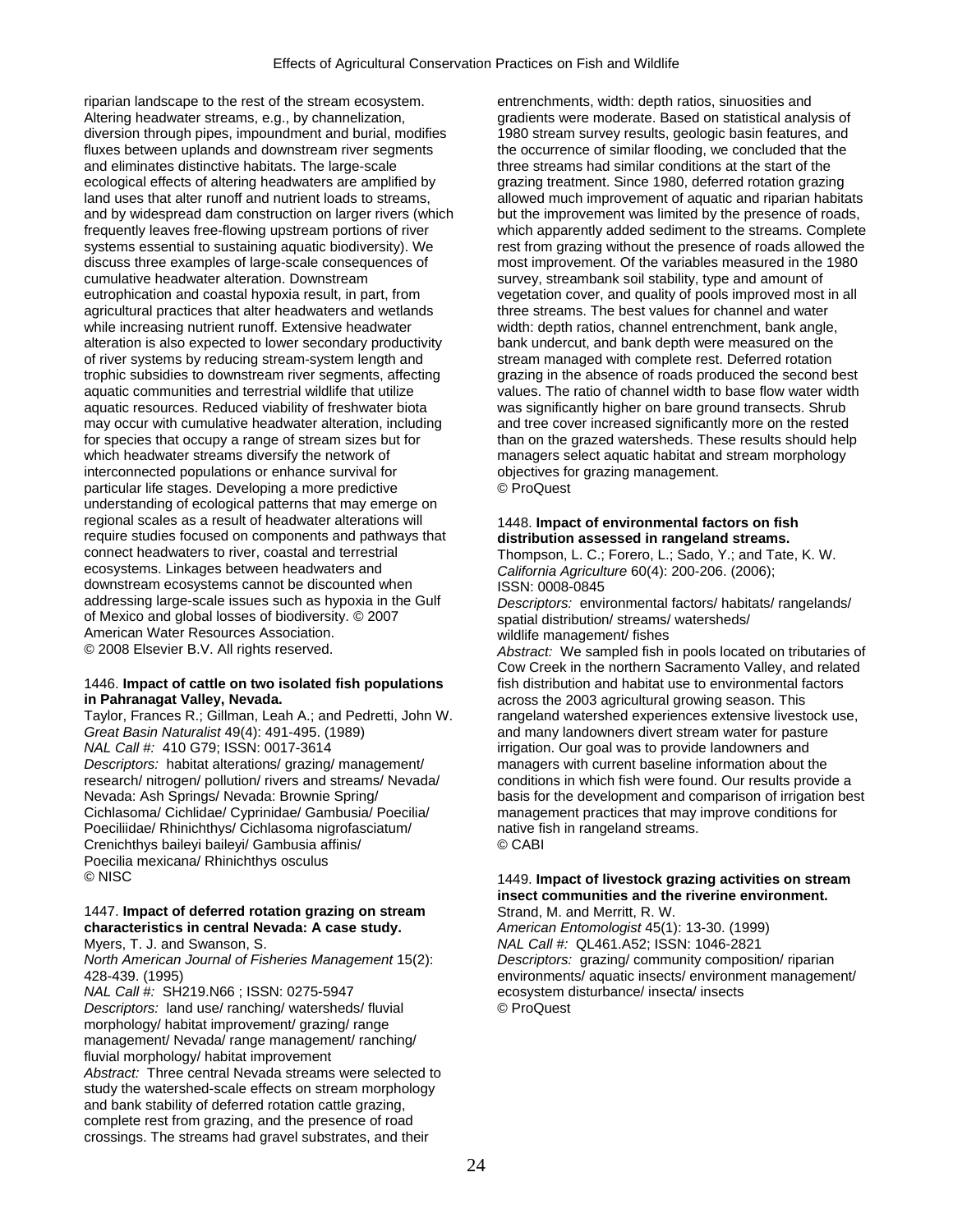## 1450. **Impacts of the Columbia River hydroelectric** between stream biotic communities and surrounding **system on main-stem habitats of fall chinook salmon.** landscape conditions makes it difficult to determine the

*North American Journal of Fisheries Management* 23(3):

hydroelectric power plant/ salmonid/ spawning/ United States/ Oncorhynchus tshawytscha tributaries among three major watersheds and two

Abstract: Salmonid habitats in main-stem reaches of the agroecoregions. We tested the effectiveness of the two Columbia and Snake rivers have changed dramatically landscape classification systems (i.e., watershed, during the past 60 years because of hydroelectric and agroecoregion) in explaining variance in habitat and development and operation. Only about 13% and 58% of macroinvertebrate metrics, and analyzed the relative riverine habitats in the Columbia and Snake rivers, influence on macroinvertebrates of local habitat versus respectively, remain. Most riverine habitat is found in the regional characteristics. Macroinvertebrate community upper Snake River; however, it is upstream of Hells Canyon composition was most strongly influenced by local habitat;<br>Dam and not accessible to anadromous salmonids. We the variance in habitat conditions was best explained Dam and not accessible to anadromous salmonids. We determined that approximately 661 and 805 km of the scale of intersection of major watershed and agroecoregion Columbia and Snake rivers, respectively, were once used (i.e., stream habitat conditions were most homogeneous by fall chinook salmon Oncorhynchus tshawytscha for within the physical regions of intersection of these two spawning. Fall chinook salmon currently use only about 85 landscape classification systems). Our results are km of the main-stem Columbia River and 163 km of the consistent with findings of other authors that most variation main-stem Snake River for spawning. We used a in macroinvertebrate community data from large agricultural geomorphic model to identify three river reaches catchments is attributable to local physical conditions. Our downstream of present migration barriers with high results are the first to test the hypothesis and demonstrate potential for restoration of riverine processes: the Columbia that the scale of intersection best explains these variances. River upstream of John Day Dam, the Columbia-Snake- The results suggest that management practices adjusted Yakima River confluence, and the lower Snake River for both watershed and ecoregion characteristics, with the upstream of Little Goose Dam. Our analysis substantiated goal of improving physical habitat characteristics of local the assertion that historic spawning areas for fall chinook streams, may lead to better basin-wide water quality salmon occurred primarily within wide alluvial floodplains, conditions and stream biological integrity.<br>which were once common in the mainstem Columbia and C2008 Elsevier B.V. All rights reserved. which were once common in the mainstem Columbia and Snake rivers. These areas possessed more unconsolidated sediment and more bars and islands and had lower water 1452. The inadequacy of the fish-bearing criterion for surface slopes than did less extensively used areas. **stream management.**<br>
Because flows in the main stem are now highly regulated, Cummins, Kenneth W. Because flows in the main stem are now highly regulated, Cummins, Kenneth W. and Wilzbach, Margaret A.<br>
the predevelopment alluvial river ecosystem is not expected *Aquatic Sciences 67(4)*: 486-491, (2005): ISSN: 10 the predevelopment alluvial river ecosystem is not expected *Aquatic Sciences* 67(4): 486-491. (2005); ISSN: 1015-1621 to be restored simply by operational modification of one or *Descriptors:* commercial activities/ conservation measures/ specifically, sustained peak flows for scouring - is essential forestry/ timber harvest/ habitat management/ stream to restoring the functional characteristics of existing, altered management/ fish bearing criterion/ juveniles/ intermittent habitats. Restoring production of fall chinook salmon to any streams/ headwater streams/ United States/ Pisces,<br>of these reaches also requires that population genetics and Actinoptervali. Salmoniformes/ chordates/ fish/ ve of these reaches also requires that population genetics and Actinopterygii, Salmoniformes/ chordates/ fish/ vertebrates<br>viability of potential seed populations (i.e., from tributaries, and postract: Dependence on the fishviability of potential seed populations (i.e., from tributaries, *Abstract:* Dependence on the fish-bearing and non-fishtailrace spawning areas, and hatcheries) be considered. bearing designation in determining the regulation of stream<br>© 2008 Elsevier B.V. All rights reserved. https://www.management.is.questioned. The importance of intermit

## 1451. **In search of effective scales for stream** of invertebrates and detritus to permanently flowing, management: Does agroecoregion, watershed, or their **intersection best explain the variance in stream** their protection during timber harvest. Small gravel bed **macroinvertebrate communities?** roads serve many of the same functions as the small

*Environmental Management* 30(3): 365-377. (2002) many could be managed like small stream channels and *Notes:* doi: 10.1007/s00267-002-2529-6. All the invertebrates inhabiting headwater streams, *Descriptors:* agriculture/ ecoregion/ landscape/ many have specific adaptations to low and seasonal flows. macroinvertebrates/ stream/ watershed/ geology/ soils/ Given these considerations, it is clear that criteria other environmental impact/ classification/ community structure/ be considered in managing forested watersheds.<br>macroinvertebrate/ river management/ stream/ resource © Thomson Reuters Scientific macroinvertebrate/ river management/ stream/ resource management/ river ecosystem/ stream (river)/ ecosystem/ environmental protection/ invertebrate/ United States/ conservation of natural resources/ ecosystem/ invertebrates *Abstract:* Our lack of understanding of relationships

Dauble, D. D.; Hanrahan, T. P.; Geist, D. R.; and spatial scale at which management practices are best Parsley, M. J. **J.** assessed. We investigated these relationships in the relationships in the relationships in the North American Journal of Fisheries Management 23(3): Minnesota River Basin, which is divided into major 641-659. (2003)<br>
MAL Call #: SH219.N66 ; ISSN: 02755947 external of type, geologic parent material, landscape slope steepnes *NAL Call #:* SH219.N66 ; ISSN: 02755947 type, geologic parent material, landscape slope steepness, <br>Descriptors: ecological impact/ habitat restoration/ and climatic factors affecting crop productivity. We collected and climatic factors affecting crop productivity. We collected macroinvertebrate and stream habitat data from 68

freshwater habitat/ lotic water/ land zones/ Salmonidae: management is questioned. The importance of intermittent, ephemeral, and very small first order channels as suppliers Dovciak, A. L. and Perry, J. A. intermittent and ephemeral headwater channels. Therefore,<br>
Environmental Management 30(3): 365-377. (2002) many could be managed like small stream channels and  $e$ ligible for exclusion from road decommissioning actions. water quality/ watersheds/ stream management/ than the presence or absence of juvenile salmonids need to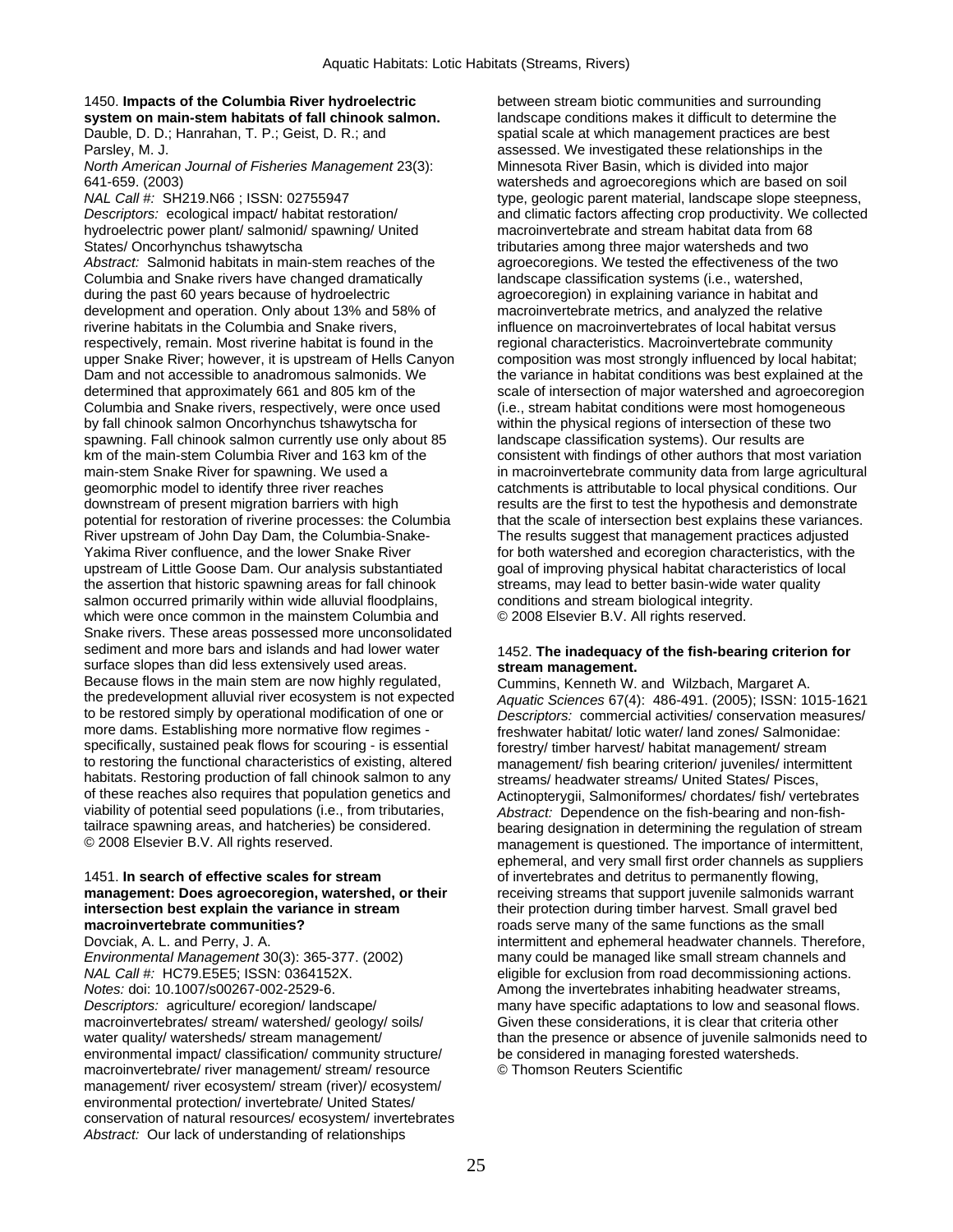## 1453. **Influence of forest and rangeland management** biological parameters and landscape-level factors **on anadromous fish habitat in western North America:** influencing the distribution (i.e., extant or extirpated) of

Platts, W. S. USDA Forest Service, Pacific Northwest Report PNW-124, 1981. 25 p.  $\blacksquare$  analysis of variance was used to test whether variables *Notes:* ISSN 0368-6224. <br>*NAL Call #:* aSD11.A46 **were different between extant and extirpated sites. Mean nools was** *Descriptors:* North America/ grazing lands/ rangeland

# **on macro-invertebrate and fish assemblages of a** area, catch per effort of largemouth bass Micropterus

Sawyer, J. A.; Stewart, P. M.; Mullen, M. M.; Simon, T. P.;

*Aquatic Ecosystem Health and Management* 7(1): 85-99. (2004); ISSN: 14634988. streams, only number of small impoundments per

*Descriptors:* instream habitat/ land use/ multivariate/

*Abstract:* Most states in the U.S. are currently developing possible reintroduction of Topeka shine integrity of aquatic habitats **Flunt** Fills streams. methods for assessing the integrity of aquatic habitats Hills streams.<br>
through the development of regional biocriteria. While  $\degree$  2008 Elsevier B.V. All rights reserved. through the development of regional biocriteria. While multimetric indices have been used to show community composition, pollution tolerance, species diversity, and 1456. **Influence of intensive rotational grazing on bank**  environmental factors that drive biological communities may **southwestern Wisconsin trout streams.**<br>
be better explained through the use of multivariate Lyons, J.; Weigel, B. M.; Paine, L. K.; and be better explained through the use of multivariate statistical techniques. Macroinvertebrate and fish Theorem Undersander, D. J. assemblages were sampled along with water quality, *Journal of Soil and Water Conservation* 55(3): landuse and qualitative and quantitative habitat 271-276. (2000) assessments from forty-nine sites throughout the *NAL Call #:* 56.8 J822 ; ISSN: 0022-4561 Choctawhatchee-Pea, a southeastern U.S. watershed. *Descriptors:* rotational grazing/ stream erosion/ streams/<br>Multivariate statistical analyses of habitat, water quality, habitats/ water quality/ Oncorhynchus mykiss/ dept Multivariate statistical analyses of habitat, water quality, habitats/ water quality/ Oncor<br>and land-use data were used to determine the relationship sediments/ width/ Wisconsin and land-use data were used to determine the relationship between environmental variables and the dependent This citation is from AGRICOLA. biological variables, macroinvertebrate and fish community<br>structure. Sampling of biological and environmental data structure. Sampling of biological and environmental data 1457. **Influence of stream characteristics and grazing**  showed that there was a great deal of homogeneity within **intensity on stream temperatures in eastern Oregon.**<br>
the watershed, which complicated the task of identifying **in the Maloney S. B. Tiedemann, A. R. Higgins, D. A.** environmental influences on biological assemblages. <br>
Macro-invertebrate and fish assemblages of the Portland, OR: Pacific Northwes Macro-invertebrate and fish assemblages of the Portland, OR: Pacific Northwest Research Station, Forest Choctawhatchee-Pea watershed were similar in their<br>Choctawhatchee-Pea watershed were similar in their Service, U.S. De response to environmental conditions with water chemistry<br>having the greatest relationship to macro-invertebrate and<br>http://www.fs.fed.us/pnw/pubs/qtr 459.pdf having the greatest relationship to macro-invertebrate and fish community structure followed by instream habitat and fish community structure followed by instream habitat and *Descriptors:* forested watersheds/ grazing management

## 1455. **Influence of instream and landscape-level factors** summer months, 1978 to 1984, at 12 forested watersheds **on the distribution of Topeka shiners Notropis topeka** near John Day, Oregon, to determine temperature **in Kansas streams.** characteristics and assess effects of three range

Schrank, S. J.; Guy, C. S.; Whiles, M. R.; and Brock, B. L. management strategies of increasing intensity. Maximum *Descriptors:* abundance/ population decline/ spatial 12.5 to 27.8 oC. Maximum stream temperatures on four

*Abstract:* The Topeka shiner Notropis topeka has declined chinook salmon (O. tshawytscha). Streams with greater in abundance throughout its historical range in the central than 75 percent stream shade maintained acceptable endangered in 1999. The objective of our study was to Lowest temperatures were observed in streams from

**Effects of livestock grazing. The Streams in the Flint Hills Platts, W. S. USDA Forest Service, Pacific Northwest The Platts** region of Kansas: 12 sites where Topeka shiners are Forest and Range Experiment Station; General Technical extant; and 14 sites where they are extirpated. Multivariate ratch per effort of largemouth bass in stream pools was<br>higher at extirpated sites, and species diversity by trophic management/ forestry management/ fish populations guild and richness in stream pools were higher at extirpated This citation is from AGRICOLA. Sites. Stepwise logistic regression was used to develop a model to predict whether Topeka shiners were extant or 1454. **Influence of habitat, water quality, and land use** extirpated. Number of small impoundments per watershed **southeastern coastal plain watershed, USA.** Salmoides in pools, and length of pool were the only<br>Sawyer, J. A.: Stewart, P. M.: Mullen, M. M.: Simon, T. P.: significant variables in the logistic model. Our model and Bennett, H. H.<br>
and Bennett, H. H.<br>
Aquatic Ecosystem Health and Management 7(1): 85-99. extirpated sites. In a landscape-level analysis of 111 *Notes:* doi: 10.1080/14634980490281353. watershed area was significant in the logistic model. These<br>Descriptors: instream babitat/ land use/ multivariate/ **results provide predictive tools to assess** instream and Invertebrata/ Pisum sativum<br>Abstract: Most states in the U.S. are currently developing possible reintroduction of Topeka shiners in Kansas Flint

# erosion, fish habitat quality, and fish communities in<br>southwestern Wisconsin trout streams,

# Maloney, S. B.; Tiedemann, A. R.; Higgins, D. A.;

Service, U.S. Department of Agriculture; General Technical Report-PNW 459, 1999. 19 p.

land use.<br>© 2008 Elsevier B.V. All rights reserved. The strategies/ grazing intensity/ fisheries/ fish habitat/ chinook<br>Salmon/ steelhead trout/ cutthroat trout/ Dolly Varden trout salmon/ steelhead trout/ cutthroat trout/ Dolly Varden trout *Abstract:* Stream temperatures were measured during Copeia (2): 413-421. (2001); ISSN: 00458511 temperatures in streams of the 12 watersheds ranged from distribution/ stream/ United States/ Micropterus salmoides/ watersheds exceeded 24 oC, the recommended short-term Notropis topeka maximum for rainbow trout (Oncorhynchus mykiss) and U.S. As a result, this minnow was listed as federally stream temperatures for rainbow trout and chinook salmon. quantitatively assess instream physical, chemical, and ungrazed watersheds. Although highest temperatures were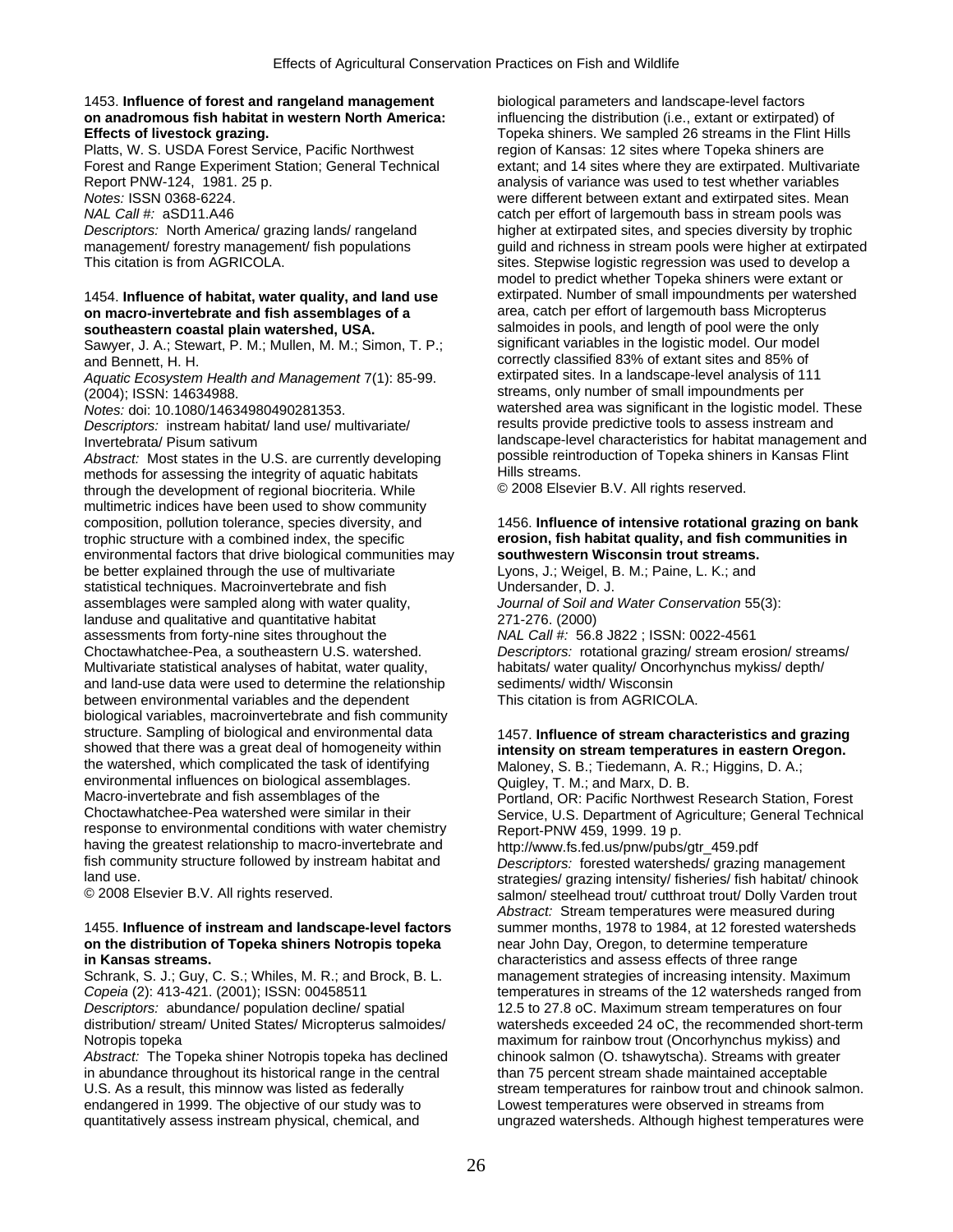observed in the most intensively managed watersheds (2.8 Irrigation Project, in a remote location of Montana, USA hectares per animal unit month), the effect of range was developed to be reliable, cost-effective, maintenancemanagement strategy was not definitive. It was confounded free and not to require electric supply. A suitable screening by watershed characteristics and about 100 years of system was developed utilizing linear array of concave grazing use prior to initiation of this study. Screen panels, installed along the crest of small dams or This citation is from Treesearch. This citation is from Treesearch. As the water flows over the screen, a

## **patterns on stream biotic integrity.** life safely downstream.

Snyder, C. D.; Young, J. A.; Villella, R.; and Lemarie, D. P. *Landscape Ecology* 18(7): 647-664. (2003) *NAL Call #:* QH541.15.L35 L36; ISSN: 0921-2973 1460. **Instream investigations in the Beaver Creek**  *Descriptors:* commercial activities/ reproduction/ ecology/ **watershed in west Tennessee, 1991-95.**  habitat utilization/ abiotic factors/ land zones/ Pisces: Urban Byl, T. D. and Carney, K. A. land use patterns/ streams/ farming and agriculture/ Denver, CO: USGS Branch of Information Services; U.S. agricultural activity/ reproduction/ agricultural and urban Geological Survey Water-Resources Investigations Report land use patterns/ trophic structure/ community structure/ 96-4186, 1996. 34 pp. habitat preference/ West Virginia/ Opequon Creek *Descriptors:* agricultural practices/ agricultural runoff/ best Watershed/ ecology and reproduction/ Pisces/ chordates/ management practices/ BMPs/ herbicides/ interagency fish/ vertebrates cooperation/ nonpoint pollution sources/ path of pollutants/

and stream habitat associations in 20 catchments in pollution/ suspended sediments/ Tennessee/ Beaver Creek/ Opequon Creek watershed, West Virginia. The purpose water pollution control/ water quality control/ watersheds/ was to determine the relative importance of urban and wetlands agriculture land use on stream biotic integrity, and to *Abstract:* The U.S. Geological Survey (USGS), in evaluate the spatial scale (i.e., whole-catchment vs riparian cooperation with the Tennessee Department of Agriculture, buffer) at which land use effects were most pronounced. began a long-term scientific investigation in 1989 to We found that index of biological integrity (IBI) scores were evaluate the effect of agricultural activities on water quality strongly associated with extent of urban land use in and the effectiveness of agricultural best management individual catchments. Sites that received ratings of poor or practices in the Beaver Creek watershed, West Tennessee. very poor based on IBI scores had >7% of urban land use In 1993 as a part of this study, the USGS, in cooperation in their respective catchments. Habitat correlations with the Natural Resources Conservation Service, Shelby suggested that urban land use disrupted flow regime, County Soil Conservation District, and the Tennessee reduced water quality, and altered stream channels. In Soybean Promotion Board, began an evaluation of the contrast, we found no meaningful relationship between physical, chemical, biological and hydrological factors that agricultural land use and IBI at either whole-catchment or affect water quality in streams and wetlands, and instream riparian scales despite strong correlations between percent resource-management systems to treat agricultural<br>agriculture and several important stream habitat measures, nonpoint-source runoff and improve water quality. The agriculture and several important stream habitat measures, including nitrate concentrations, proportion of fine purpose of this report is to present the results of three sediments in riffles, and the abundance of fish cover. We studies of stream and wetland investigations and a study on also found that variation in gradient (channel slope) the transport of aldicarb from an agricultural field in the influenced responses of fish assemblages to land use. Beaver Creek watershed. A natural bottomland hardwood Urban land use was more disruptive to biological integrity in wetland and an artificially constructed wetland were catchments with steeper channel slopes. Based on evaluated as instream resource-management systems. comparisons of our results in the topographically diverse These two studies showed that wetlands are an effective Opequon Creek watershed with results from watersheds in way to improve the quality of agricultural nonpoint-source flatter terrains, we hypothesize that the potential for riparian runoff. The wetlands reduced concentrations and loads of forests to mitigate effects of deleterious land uses in upland suspended sediments, nutrients, and pesticides in the portions of the watershed is inversely related to gradient. streams. A third paper documents the influence of riparian<br>© Thomson Reuters Scientific<br>of a

In: Challenges Facing Irrigation and Drainage in the New Irrigation and Drainage. Fort Collins, CO; 427-436; 2000. temperature, dissolved oxygen, and specific condu<br>Descriptors: irrigation/ rivers/ water management/ fish/ The herbaceous reach had a greater diversity and *Descriptors:* irrigation/ rivers/ water management/ fish/

environmental effects of river diversion structures for during late summer. A fourth study describes the transport irrigation systems has prompted the development of new of aldicarb and its metabolites-aldicarb sulfoxide a irrigation systems has prompted the development of new of aldicarb and its metabolites-aldicarb sulfoxide and<br>structures that prevent fish (both migratory and non-<br>aldicarb sulfone-in runoff at a small stream draining a structures that prevent fish (both migratory and non-<br>migratory) from entering irrigation canals where they would cotton field. During 1991 to 1995, aldicarb and its migratory) from entering irrigation canals where they would cotton field. During 1991 to 1995, aldicarb and its<br>otherwise be lost. The diversion structure for the Flathead metabolites were detected in runoff events. The hi otherwise be lost. The diversion structure for the Flathead

portion flows through to the irrigation system and the 1458. **Influences of upland and riparian land use** remainder flows across the screen surface carrying aquatic

Abstract: We explored land use, fish assemblage structure, pollution monitoring/ riparian vegetation/ rivers/ stream

vegetation on the biological structure and water quality of a small stream draining an agricultural field. A comparison of 1459. **Innovative static self-cleaning screen protects** the upper reach lined with herbaceous plants and the lower fish and removes debris at irrigation diversions. The stable vegetation showed a more stable vegetation showed a more stable Strong, J. J. and Weir, R. K.<br>In: Challenges Facing Irrigation and Drainage in the New characteristics in the woody reach than in the herbaceous Millennium: Proceedings of the U.S. Committee on reach. The water-quality characteristics monitored were pH, Irrigation and Drainage Fort Collins CO: 427-436: 2000 temperature, dissolved oxygen, and specific conductance. environmental impact abundance of organisms during spring and early summer, Abstract: Recent concerns in the USA about the **but the abundance dropped by approximately 85 percent**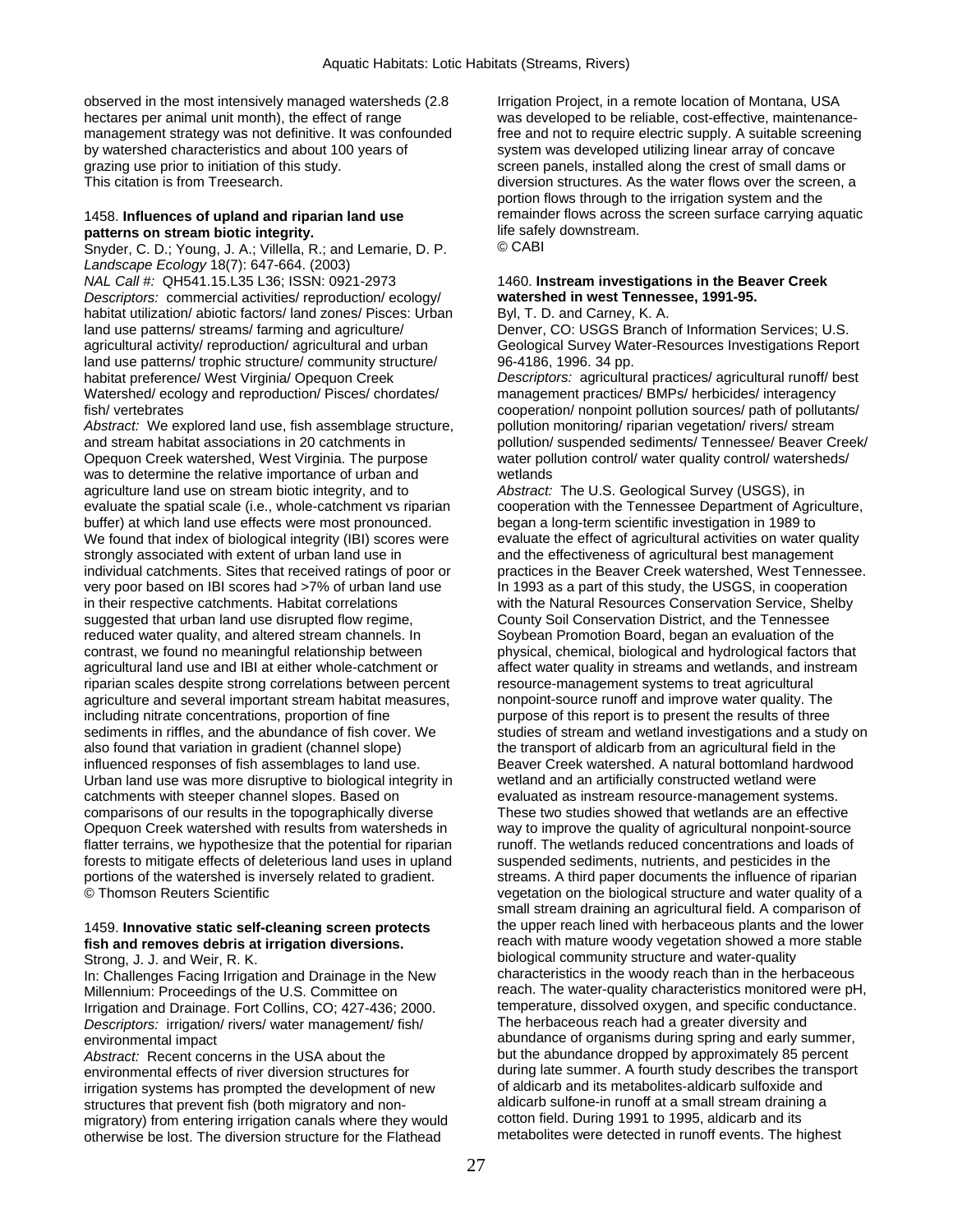concentrations occurred when aldicarb was applied to the natural environment of the sites. 5. This discriminant field just hours before a rain storm. Aldicarb was not function model allowed us to predict which group each of detectable in runoff a few weeks after application. The test sites would be in if it were in reference condition, metabolites of aldicarb were detectable for 76 days after and then measure the relationship between the amou application. These studies demonstrate streambank human activity and the biota in each of these groups. vegetation and wetlands have a significant influence on 6. These relationships were turned into projections of what stream water quality. The importance of weather conditions will happen to a stream ecosystem's biota if the stressor<br>to herbicide application and runoff also is evident. This environment is either improved or degraded. The to herbicide application and runoff also is evident. This environment is either improved or degraded. These<br>
information can be used by resource managers to sustain projection models form the basis of evidence-based land information can be used by resource managers to sustain and improve our Nation's streams for future generations. use planning that takes into account the health of © ProQuest freshwater ecosystems.

## 1461. **An integrated appraoch to stream restoration on the Upper Little Colorado River, Arizona.** 1463. **Integrating the stream and its valley: Land use**

*Ecological Society of America Annual Meeting,* **Carolina**). **Proceedings 87: 286-287(2002)** Scott, M. C. *NAL Call #:* QH540.E365. Athens, GA: University of Georgia, 2001.

Ecological Society of America and the 14th Annual relationships/ multiple use of resources/ resource International Conference of the Society for Ecological management/ rivers/ watersheds/ North Carolina environmental sciences/ Upper Little Colorado River extensively altered landscapes in North America, with Watershed Partnership/ erosion/ grazing/ integrated serious consequences for aquatic ecosystems. I sedimentation/ stream restoration/ water supply/ wildlife effects on fish assemblage structure and organization. I

## 1462. **Integrating stream bioassessment and landscape** habitat) influence distribution and abundance of stream

Bailey, Robert C.; Reynoldson, Trefor B.; Yates, Adam G.;

*Freshwater Biology* 52(5): 908-917. (2007);

*Descriptors:* conservation measures/ ecology/ habitat/ sedimentation caused by landscape disturbance. freshwater habitat/ lotic water/ land zones/ Canada/ Physicochemical models fit better when landscape Macroinvertebrata: habitat management/ land use planning/ predictors were catchment-wide rather than localized,<br>stream bioassessment/ landscane ecology/ land use indicating cumulative impacts. Four faunal associations stream bioassessment/ landscape ecology/ land use planning/ community structure/ benthos/ environmental were identified across the landscape. Three classes were<br>
indicators/ streams/ benthic communities/ British Columbia/ dominated by endemic Appalachian highland fishes, indicators/ streams/ benthic communities/ British Columbia/<br>Fraser River Basin/ invertebrates

*Abstract:* 1. Bioassessment has evolved significantly from smaller, cooler, higher-elevation streams to larger, a method of deciding whether an ecosystem exposed to sum a lower- elevation streams. A fourth association was a method of deciding whether an ecosystem exposed to lower- elevation streams. A fourth association was<br>stressors should 'pass' or 'fail' (or how badly it fails). Society characterized by non-endemic fishes where habitats stressors should 'pass' or 'fail' (or how badly it fails). Society degradation of ecosystems, and what management strategies might improve degraded ecosystems. Managers buildings and roads. Endemic, small-bodied (low fecundity),<br>also want to predict what negative or positive effects cool- water trophic specialists that depend on coars also want to predict what negative or positive effects entity cool- water trophic specialists that depend on coarse<br>different land use strategies will have on the component substrate for spawning declined where stream habi different land use strategies will have on the component substrate for spawning declined where stream habitats<br>ecosystems of a landscape, including lakes and streams were modified. They were supplanted by cosmopolitan, ecosystems of a landscape, including lakes and streams. were modified. They were supplanted by cosmopolita<br>2. Here we illustrate an approach to providing these tools to a large- bodied (long-lived, high-fecundity), warmwat 2. Here we illustrate an approach to providing these tools to large- bodied (long-lived, high-fecundity), warmwater<br>managers with data from a bioassessment study of streams trophic generalists that do not require rocky sub managers with data from a bioassessment study of streams trophic generalists that do not require rocky substra<br>in the Fraser River Basin of British Columbia, Canada successful spawning. Streams draining urbanizing in the Fraser River Basin of British Columbia, Canada. Successful spawning. Streams draining urbanizing<br>3. Landscape scale descriptors of both the natural (e.g. streams) catchments, or those that had been severely disturbe 3. Landscape scale descriptors of both the natural (e.g. catchments, or those that had been severely disturbed in catchment size surficial geology) and stressor (e.g. had to the past, had lower ratios of endemic to widespr catchment size, surficial geology) and stressor (e.g. hard the past, had lower ratios of endemic to widespread<br>the past, had lower ratios of endemic to the pack site were the very though riparian buffers were largely fores rock mines, forest harvest) environment of each site were used to define the natural and stressor environments of suggesting legacy effects from past catchment disturbance.<br>
each of the 242 stream sites. 4. We classified 206 Replacement of unique locally-adapted taxa with each of the 242 stream sites. 4. We classified 206 using their benthic macroinvertebrate community benthic macroinvertebrate community bomogenization, and may severely affect regional and composition, and then discriminated among the faunally continental biodiversity, part composition, and then discriminated among the faunally defined groups with landscape scale descriptors of the

and then measure the relationship between the amount of

© Thomson Reuters Scientific

# Valencia, Ruth A.; Wirtanen, Mark; and Moody, Tom **change, aquatic habitat, and fish assemblages (North**

*Notes:* Meeting abstract; 87th Annual Meeting of the *Descriptors:* fishery management/ interspecific Restoration, Tucson, Arizona, USA; August 04-09, 2002. *Abstract:* Streams integrate landscape processes across *Descriptors:* conservation/ terrestrial ecology: ecology, multiple spatial and temporal scales. Human activities have restoration approach/ multiple land ownership/ native investigated land use in southern Appalachian watersheds riparian vegetation/ riparian corridors/ riparian restoration/ to identify proximate effects on stream habitat and ultimate habitat examined how catchment land use type, extent, spatial<br> **examined how catchment land use type, extent, spatial examined how catchment land use type, extent, spatial examined how catchment land use type, extent** pattern, and history affect physical and chemical characteristics of streams, and how instream factors (i.e., **ecology as a tool for land use planning. fishes. Field data were used to test predicted relationships**<br>Bailey, Robert C.: Reynoldson, Trefor B.: Yates, Adam G.: and to construct empirical models of relationships among Bailey, John; and Linke, Simon landscape and stream variables. Forest cover accounted<br>Freshwater Biology 52(5): 908-917. (2007):<br>for the most variation in nearly all models, supporting ISSN: 0046-5070<br>
ISSN: 0046-5070<br>
Descriptors: conservation measures/ecology/habitat/<br>
Descriptors: conservation measures/ecology/habitat/<br>
Sedimentation caused by landscape disturbance. forming a continuous gradient in assemblage structure from<br>smaller, cooler, higher-elevation streams to larger, warmer, wants some notion of what has caused any observed affected by nutrients and sediment in association with forest<br>degradation of ecosystems, and what management cover loss in streamside buffers and high density of reference (relatively unexposed to human activity) sites widespread generalized species has been termed biological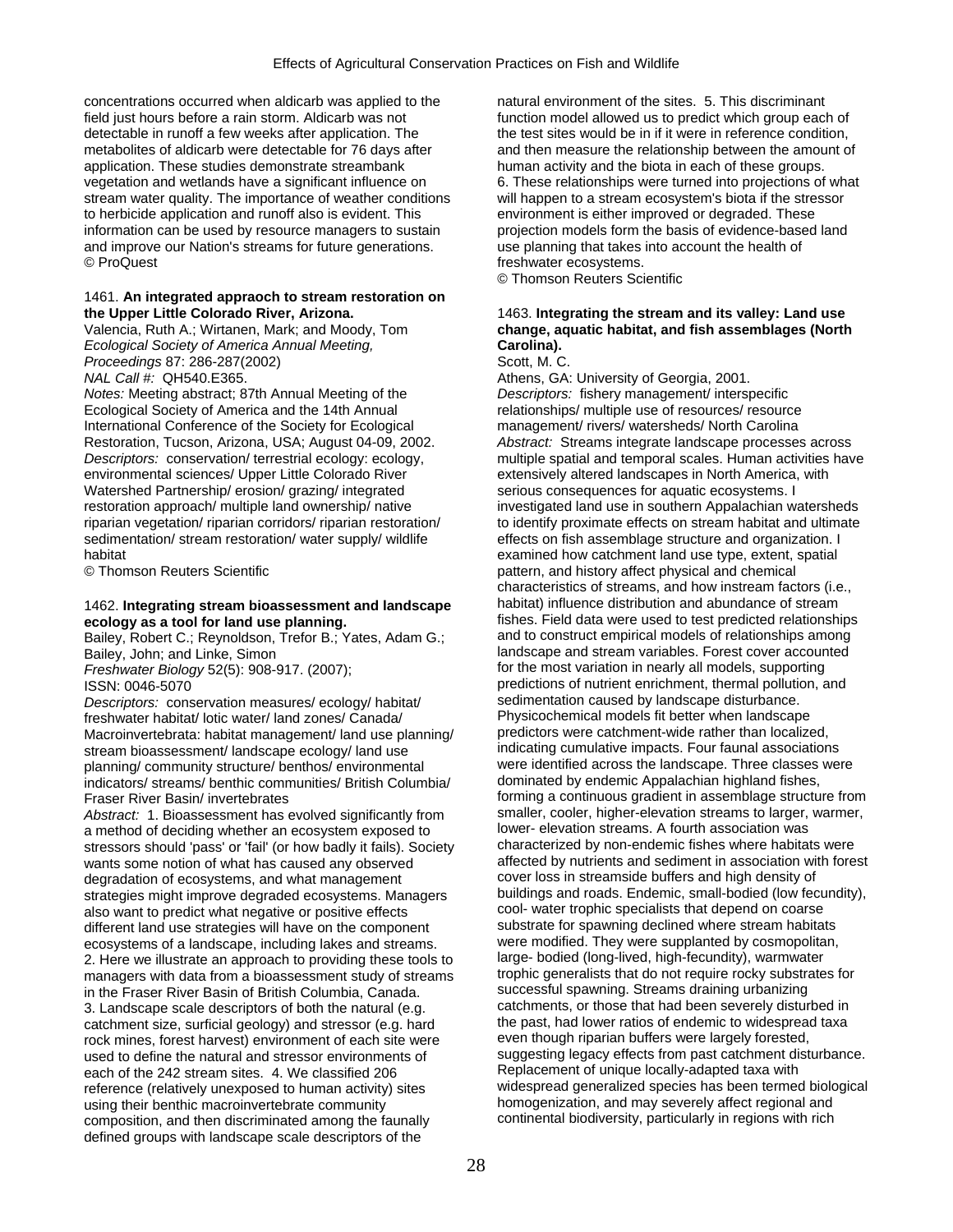endemic faunas such as the Southeast. Research 1466. **Landscape and local influences on the biotic**  identifying functional responses to cumulative effects of **integrity of fish communities in Ohio headwater**  landscape change is needed to promote proactive **streams.**  conservation at the watershed scale, management that is McCollum, Donna S. critical to maintaining the integrity of aquatic habitat and Oxford, OH: Miami University, 2004. biodiverse communities. *Descriptors:* abiotic factors/ anthropogenic factors/

## 1464. **Invertebrate biodiversity in agricultural and urban** geomorphology/ prediction/ primary production/ riparian headwater streams: Implications for conservation and **management.** watersheds/ Ohio

*Ecological Applications* 15: 1169-1177. (Aug. 2005) *NAL Call #:* QH540.E23 **spatial and temporal scales. This view supports a three**diversity/ aquatic habitat/ land use/ streams/ agricultural watersheds/ urban areas/ riparian buffers/ best fine-scale processes. Tier One characteristics include<br>management practices/ BMPs/ water pollution/ aguatic variables important at the scale of geomorphological management practices/ BMPs/ water pollution/ aquatic insects/ Maryland/ pollution **processes and land use over entire watersheds**. These

harmful to stream fish. This study supported the importance *Abstract:* We assessed the influence of ice-storm-derived debris dams on aquatic macroinvertebrates and stream modification of electrofishing techniques, invertebrates degradation. This study also supported the importance<br>were collected once before (June 2000) and once after riparian buffers, finding riparian agriculture to be more were collected once before (June 2000) and once after<br>
(June 2001) wood removal from the downstream reach in<br>
each of six pairs of reaches (second and third-order<br>
streams). Stream substrates were also mapped in 2000<br>
and pools in this high gradient system.<br>
© Thomson Reuters Scientific **order to understand relationships that varied across** 

© ProQuest biodiversity/ catchment area/ community composition/ ecosystem disturbance/ environmental protection/<br>geomorphology/ prediction/ primary production/ riparian

Abstract: Stream ecosystems are holistic systems that incorporate disturbances and abiotic influences at many *Descriptors:* aquatic invertebrates/ biodiversity/ species tiered model of variables that determine biotic integrity in diversity/ aquatic habitat/ land use/ streams/ agricultural streams, with causes and effects flowing This citation is from AGRICOLA. variables largely determine Tier Two factors, abiotic conditions in a stream reach. Tier Two variables, in turn, 1465. Invertebrate community and stream substrate largely structure the Tier Three variables, the stream's<br>
responses to woody debris removal from an ice storm-<br>
impacted stream system, NY USA.<br>
Felationships among these t Warren, Dana R. and Kraft, Clifford E. examined in this research to explore the question of how<br>Hydrobiologia 568: 477-488 (2006) Aydrobiologia 568: 477-488. (2006)<br>
MAL Call #: 410 H992; ISSN: 0018-8158<br>
Descriptors: ecology/ population dynamics/ freshwater<br>
habitat/ lotic water/ abiotic factors/ physical factors/ land<br>
zones/ Macroinvertebrata: com within habitat/ physical factors/ climate and weather/ New contained relatively equal proportions of three types of<br>York/ Adirondack Mountains/ Rocky Branch Watershed/ to address the question of which land use might be mos type of agriculture for stream fish, but also found pasture to<br>substrates in a high-gradient watershed in the eastern be an important causal factor in stream community<br>Adirondack Mountains of New York State. Using a<br>modifi meach following wood removel. The following metrics were<br>
used to compare the invertebrate communities before and<br>
used to compare the invertebrate communities before and<br>
after wood removal: genera similarity, Shannon-Wei different regions. The effects of a particular agricultural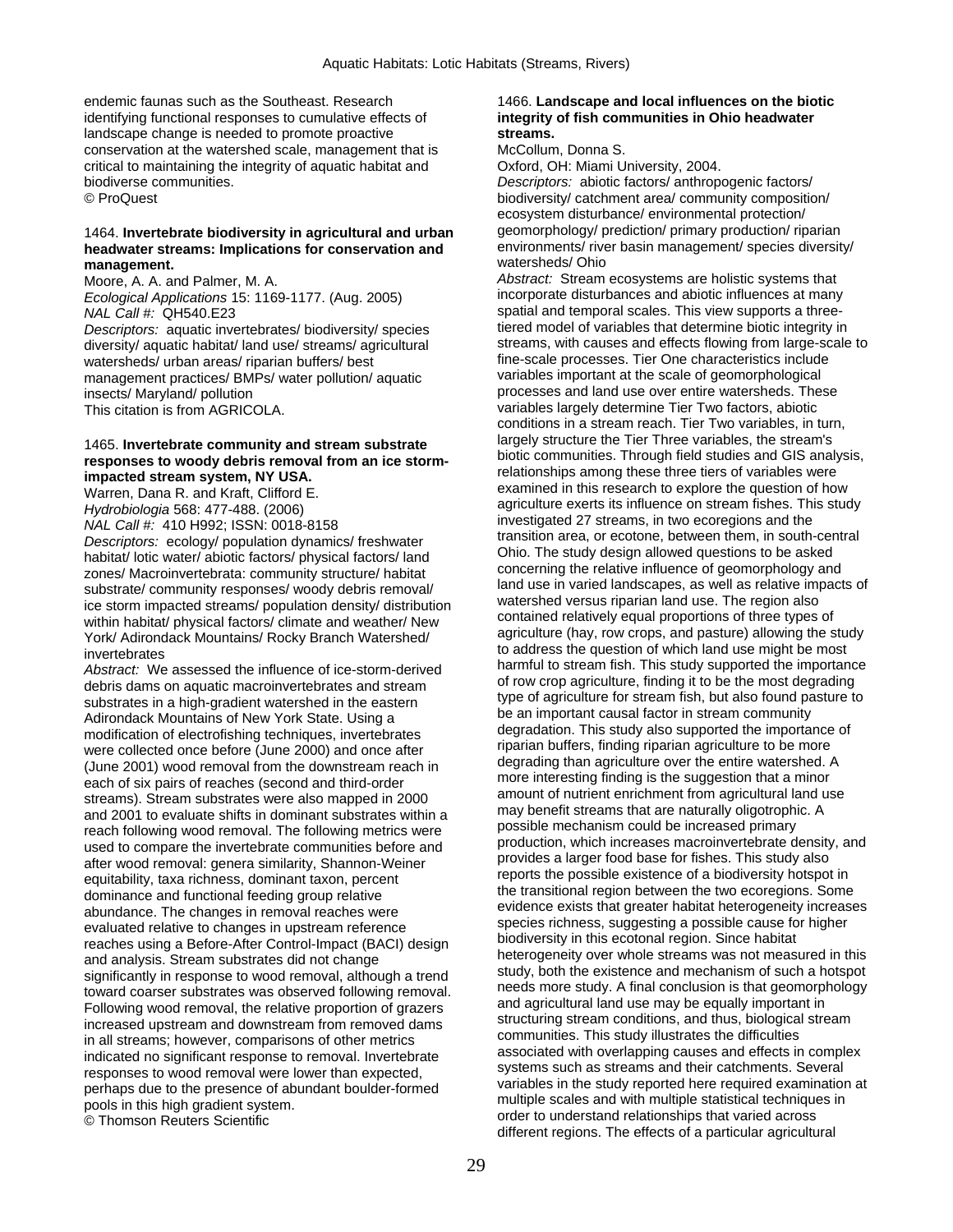variable were not always equal in the diverse landscapes of primarily by regional factors, whereas stream habitat and southern Ohio. Lotic ecologists must examine a variety of fishes were influenced by both local and regional factors. ecoregions, and incorporate a variety of scales with a Overall, anthropogenic factors (e.g., land use) explained variety of analytic tools, if predictive stream ecology is to the most variation in stream conditions. Forested streams become a reality. had the least degraded water quality, habitat, and fish had the least degraded water quality, habitat, and fish

## 1467. **Landscape characteristics, land use, and coho** streams with buffers generally were intermediate in salmon (Oncorhynchus kisutch) abundance. salmon (Oncorhynchus kisutch) abundance,

Pess, George R.; Montgomery, David R.; Steel, E. Ashley; in Indiana. The survey identified commonalities across a<br>Bilby, Robert F.: Feist, Blake F.: and Greenberg, Harvey M. and restorations assessed, including the type of Bilby, Robert E.; Feist, Blake E.; and Greenberg, Harvey M. restorations assessed, including the type of restoration,<br>Canadian Journal of Fisheries and Aguatic Science 59(4): project goals, and structures installed. In gen *Canadian Journal of Fisheries and Aquatic Science* 59(4): 613-623. (2002) relocation was the most common type of restoration.

*Descriptors:* freshwater ecology: ecology, environmental monitoring was not appropriate for evaluating the goals sciences/ human ecology: anthropology/ population studies/ the restoration. A long-term assessment of an Ind sciences/ human ecology: anthropology/ population studies/ the restoration. A long-term assessment of an Indiana<br>wildlife management: conservation/ abundance/ habitat/ stream restoration (Juday Creek) provided additional wildlife management: conservation/ abundance/ habitat/ stream restoration (Juday Creek) provided additional<br>land use/ landscape characteristics/ population density/ insights into improvements for future restoration and land use/ landscape characteristics/ population density/

*Abstract:* We used temporally consistent patterns in the spatial distribution of returning adult coho salmon emphasizes that monitoring efforts should incorporate long-<br>(Oncorhynchus kisutch) to explore relationships between term assessments of a suite of biological and physical (Oncorhynchus kisutch) to explore relationships between salmon abundance, landscape characteristics, and land parameters. Additionally, continued sedimentation from<br>use patterns in the Snohomish River watershed. Wash. The upstream threatened the long-term persistence of habitat use patterns in the Snohomish River watershed, Wash. The upstream threatened the long-term persistence of habitat<br>proportion of total adult coho salmon abundance supported and biological integrity, which suggests that rest proportion of total adult coho salmon abundance supported and biological integrity, which suggests that restoratio<br>by a specific stream reach was consistent among years. Should target the scale (e.g., watershed) at which t by a specific stream reach was consistent among years, should target the scale (e.g., watershed) at which the<br>even though interannual adult coho salmon abundance degradation occurs. This integrated approach identified even though interannual adult coho salmon abundance degradation occurs. This integrated approach identified<br>varied substantially. Wetland occurrence, local geology. This integration occurs and spatial scales controlling mi varied substantially. Wetland occurrence, local geology, factors and spatial scales controlling midwestern stream gradient, and land use were significantly correlated common restoration approaches used, and the stream gradient, and land use were significantly correlated common restoration approaches used, and the<br>with adult coho salmon abundance. Median adult coho effectiveness of those approaches. This information will with adult coho salmon abundance. Median adult coho salmon densities in forest-dominated areas were 1.5-3.5 help resource managers determine the most appropriate times the densities in rural, urban, and agricultural areas. scales and approaches to manage and restore midwestern<br>Relationships between these habitat characteristics and streams. Relationships between these habitat characteristics and streams.<br>adult coho salmon abundance were consistent over time  $\bigcirc$  ProQuest adult coho salmon abundance were consistent over time. Spatially explicit statistical models that included these habitat variables explained almost half of the variation in 1469. **Landscape models to understand steelhead**  the annual distribution of adult coho salmon. Our analysis **(Oncorhynchus mykiss) distribution and help prioritize**  indicates that such models can be used to identify and **barrier removals in the Willamette Basin, Oregon, USA.**  prioritize freshwater areas for protection and restoration. Steel, E. Ashley; Feist, Blake E.; Jensen, David W.; © Thomson Reuters Scientific **Pess, George R.; Sheer, Mindi B.; Brauner**, Jody B.; and

## **Implications for restoration and management.**

Notre Dame, IN: University of Notre Dame, 2004. *Descriptors:* conservation measures/ reproduction/ *Descriptors:* anthropogenic factors/ biodiversity/ community reproductive behavior/ behavior/ ecology/ population composition/ conservation/ environmental factors/ dynamics/ land zones/ Oncorhynchus mykiss: habitat environmental impact/ habitat/ habitat improvement/ land use/ resource management/ restoration/ river basins/ landscape models of redd distribution and density/ breeding sedimentation/ water quality/ watersheds/ sette/ redds/ migration/ population density/ distribution within

Abstract: The structure and function of streams and rivers prioritizing stream barrier removal/ animal constructions<br>Worldwide continue to be degraded by human activities **Dregon**/ Willamette River Basin/ Pisces, Actinopte worldwide continue to be degraded by human activities Coregon/ Willamette River Basin/ Pisces, Actinopterygii,<br>including land-use change. To reverse this trend, basic Salmoniformes, Salmonidae/ chordates/ fish/ vertebrates including land-use change. To reverse this trend, basic Salmoniformes, Salmonidae/ chordates/ fish/ vertebrate<br>Salmonical research is needed to evaluate environmental Abstract: We use linear mixed models to predict winter ecological research is needed to evaluate environmental *Abstract:* We use linear mixed models to predict winter<br>factors influencing streams at multiple spatial scales and to steelhead (Oncorhynchus mykiss) redd density fr factors influencing streams at multiple spatial scales and to steelhead (Oncorhynchus mykiss) redd density from<br>restore streams that are impaired by these factors. Three geology, land use, and climate variables in the Will restore streams that are impaired by these factors. Three integrated studies were conducted-a landscape **River basin, Oregon.** Landscape variables included in the<br>Assessment, statewide restoration survey, and restoration set of best models were alluvium, hillslope 6%, landslideassessment, statewide restoration survey, and restoration case study-to strengthen the scientific framework of stream derived geology, young (40 years) forest, shrub vegetation,<br>restoration. A comparative study of 22 Michigan streams agricultural land use, and mafic volcanic geol restoration. A comparative study of 22 Michigan streams agricultural land use, and mafic volcanic geology. Our<br>elucidated relationships among multiple environmental approach enables us to model the temporal correlation elucidated relationships among multiple environmental approach enables us to model the temporal correla<br>factors, spatial scales, and stream response variables in a strategie of the seme site while factors, spatial scales, and stream response variables in a between annual redd counts at the same site while<br>mixed land-use river basin. Water quality was influenced extracting patterns of relative redd density across sit mixed land-use river basin. Water quality was influenced

© ProQuest communities whereas agricultural streams lacking buffers were the most degraded. Urban streams and agricultural **Snohomish River, Wash., U.S.A. restorations assessed the nature and extent of restoration**<br>Pess George R Montgomery David R Steel F Ashley in Indiana. The survey identified commonalities across all *NAL Call #:* 442.9 C16J; ISSN: 0706-652X However, project evaluation was uncommon and most<br>Descriptors: freshwater ecology: ecology. environmental monitoring was not appropriate for evaluating the goals of population restoration<br>Abstract: We used temporally consistent patterns in the varied with time, taxon, and endpoint measured, which

# Bilby, Robert E.

1468. **Landscape influences on stream ecosystems:** *Canadian Journal of Fisheries and Aquatic Science* 61(6):

Moerke, Ashley Heather **NAL Call #: 442.9 C16J; ISSN: 0706-652X**<br>Notre Dame IN: University of Notre Dame 2004 *Descriptors: conservation measures/ reproduction/* Indiana, South Bend, Juday Creek habitat/ prediction using landscape models/ implications for<br>Abstract: The structure and function of streams and rivers prioritizing stream barrier removal/ animal constructions/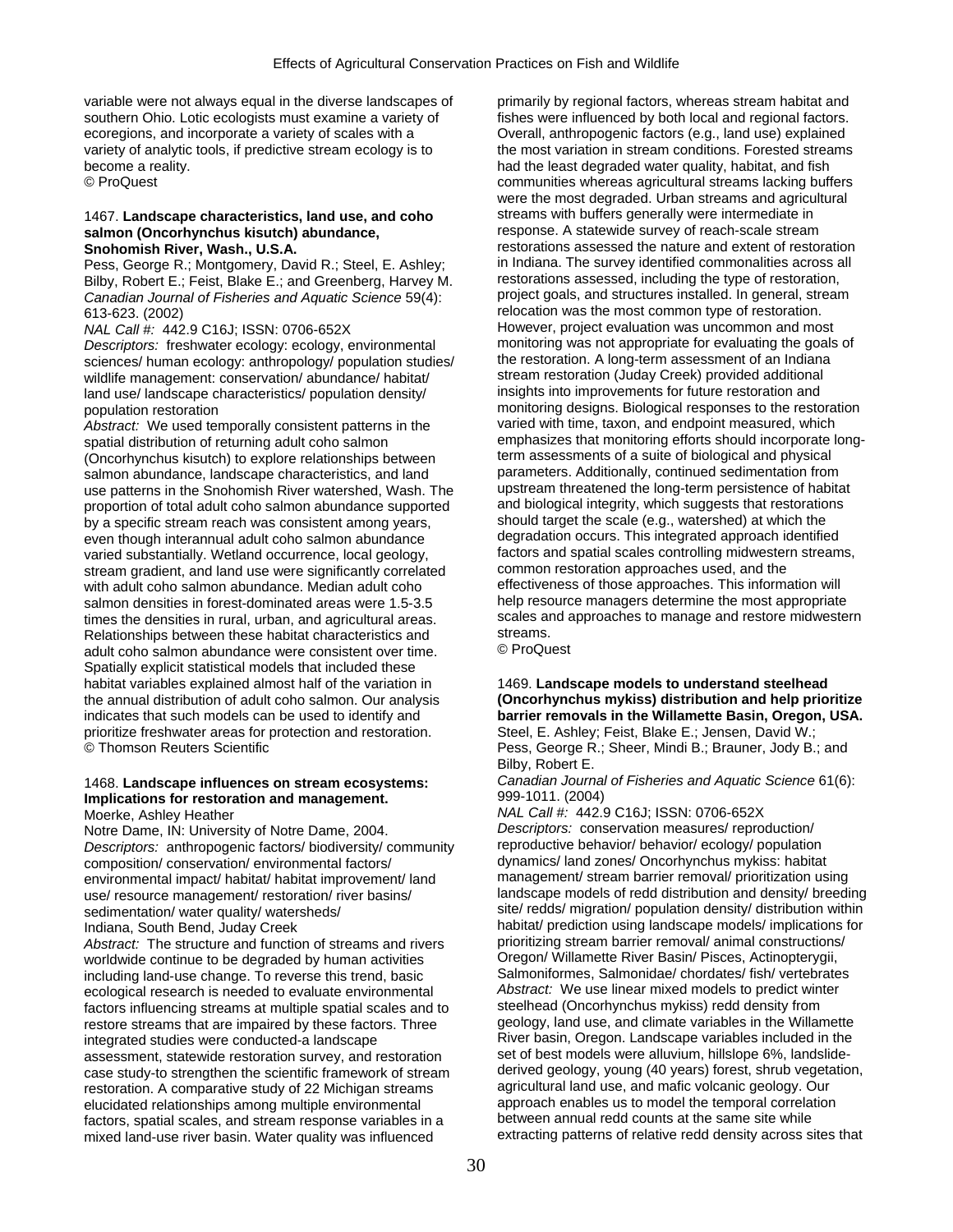are consistent even among years with varying strengths of 1471. **Large woody debris and its influence on**  steelhead returns. We use our model to predict redd **macroinvertebrate assemblages in southeastern**  density (redds per kilometre) upstream of 111 probable **coastal plain streams, USA.**  migration barriers as well as the 95% confidence interval Bhattarai, S. and Mullen, M. W. around the redd density prediction and the total number of *Southeastern Biology* 53(2): 215-216. (2006); potential redds behind each barrier. Using a metric that ISSN: 1533-8436 incorporates uncertainty, we identified high-priority barriers *Descriptors:* freshwater streams/ stream ecology/ woody that might have been overlooked using only stream length debris/ macroinvertebrates/ macroinvertebrate abundance/<br>or mean predicted fish benefit and we clearly differentiated Choctawhatchee River/ habitat structures/ habit or mean predicted fish benefit and we clearly differentiated between otherwise similar barriers. We show that complexities/ rivers/ lakes/ freshwater environments/ landscape features can be used to describe and predict the Alabama distribution of winter steelhead redds and that these models *Abstract:* Large woody debris (LWD) has important can be used immediately to improve decision-making for structural and functional roles in streams, but there is little

*River Research and Applications* 22(7): 803-817. (2006) *NAL Call #:* TC530.R43 ; ISSN: 1535-1459 macroinvertebrate assemblages. Statistical analyses of control/ habitats/ rehabilitation/ species richness/ stream

*Abstract:* Large wood (LW) is a key component of stream significant differences in LWD number and volume among habitats.<br>habitats, and degraded streams often contain little wood the three site categories. These difference habitats, and degraded streams often contain little wood the three site categories. These differences apparently<br>relative to less-impacted ones. Habitat rehabilitation and resulted in a higher frequency of pools, sediment relative to less-impacted ones. Habitat rehabilitation and erosion control techniques that emphasize addition of sites and woody debris storage sites, and more ecologically<br>
natural wood in the form of individual elements or structures important, heterogeneous habitat in forested natural wood in the form of individual elements or structures are increasingly popular. However, the efficacy of wood contained higher number and volume of LWD. Large woody addition, especially in physically unstable, warmwater debris positively influenced macroinvertebrate assemblages<br>systems is not well established. The effects of habitat and partially abated the negative effect of fine sed systems is not well established. The effects of habitat and partially abated the negative effect of fine sediment<br>rehabilitation of Little Topashaw Creek a sinuous sand- macroinvertebrates, as indicated by significant posi rehabilitation of Little Topashaw Creek, a sinuous, sandbed stream draining 37  $km^2$  in northwest Mississippi are described herein. The rehabilitation project consisted of an and an appropriate increase in the complexity of a<br>placing 72.1 W structures along eroding concave banks of a habitat. placing 72 LW structures along eroding concave banks of a habitat.<br>2-km reach and planting 4000 willow cuttings in sandbars © NISC 2-km reach and planting 4000 willow cuttings in sandbars opposite or adjacent to the LW structures. Response was measured by monitoring flow, channel geometry, physical 1472. Large woody debris and land management in aquatic habitat and fish populations in treated and **California's hardwood-dominated watersheds.**  untreated reaches for 2 years before and 4 years after **Opperman, J. J.** rehabilitation. Initially, LW structures reduced high flow *Environmental Management* 35(3): 266-277. (2005) velocities at concave bank toes. Progressive failure of the *NAL Call #:* HC79.E5E5 ; ISSN: 0364152X. LW structures and renewed erosion began during the *Notes:* doi: 10.1007/s00267-004-0068-z. second year after rehabilitation, with only 64% of the *Descriptors:* debris jams/ large woody debris/ structures and about 10% of the willow plantings surviving Mediterranean-climate streams/ private land/ steelhead/ for 3 years. Accordingly, long-term changes in physical debris/ forestry/ hardwoods/ land use/ surveys/ debris-jam habitat attributable to rehabilitation were limited to an frequency/ hardwood-dominated watersheds/ land increase in LW density. Fish biomass increased in the management/ large woody debris (LWD)/ watersheds/ treated reach, and species richness approximately doubled watershed management/ wood debris/ conservation of in all reaches after rehabilitation, suggesting the occurrence natural resources/ environment design/ rivers/ water supply/ of some sort of stressful event prior to our study. Fish forestry/ hardwoods/ land use/ surveys/ water sheds/<br>community composition shifted toward one typical of a Coniferophyta/ Oncorhynchus mykiss/ Salmonidae community composition shifted toward one typical of a lightly degraded reference site, but similar shifts occurred in *Abstract:* Although large woody debris (LWD) has been the untreated reaches downstream, which had relatively studied extensively in conifer-dominated watersheds, high levels of naturally occurring LW. Large wood is a key relatively little is known about LWD in hardwood-dominated component of sand-bed stream ecosystems, but LW watersheds. Field surveys of 32 hardwood-dominated addition for rehabilitation should be limited to sites with stream reaches in northern coastal California revealed that more stable beds and conditions that foster rapid woody levels of LWD varied with land ownership and that living

anadromous salmonids.<br>
© Thomson Reuters Scientific **and the southeastern coastal** plains. This study surveyed 35 stream reaches in the plains. This study surveyed 35 stream reaches in the Choctawhatchee River watershed of southeastern 1470. **Large wood addition for aquatic habitat** Alabama. These reaches were broadly classified into three **rehabilitation in an incised, sand-bed stream, Little** distinct categories: urban, forested and mixed. Large woody **Topashaw Creek, Mississippi.** debris characteristics and functions were quantified. Pool, Shields, F. D.; Knight, S. S.; and Stofleth, J. M. sediment characteristics, and drainage areas of each reach caracteristics, and drainage areas of each reach reach reach reach reach reach reach reach reach reach reach rea

*Descriptors:* aquatic communities/ aquatic environment/ LWD, pool, sediment, drainage and macroinvertebrate data dead wood/ environmental degradation/ erosion/ erosion dead wood/ environmental degradation/ erosion/ erosion were used to examine the relationship among LWD<br>control/ habitats/ rehabilitation/ species richness/ stream characteristics and functions, pool, drainage and sediment flow/ streams/ willows/ fishes/ Salix characteristics, and biological variables. There were<br>Abstract: Large wood (LW) is a key component of stream significant differences in LWD number and volume among correlations among LWD, pools and biological variables<br>and an apparent increase in the complexity of in-stream

plant colonization of sediment deposits. <br>
© CABI of the channel-spanning debris jam s, which stored the mos of the channel-spanning debris jams, which stored the most wood and were most likely to form a pool, were formed behind a key piece that was still living. These living key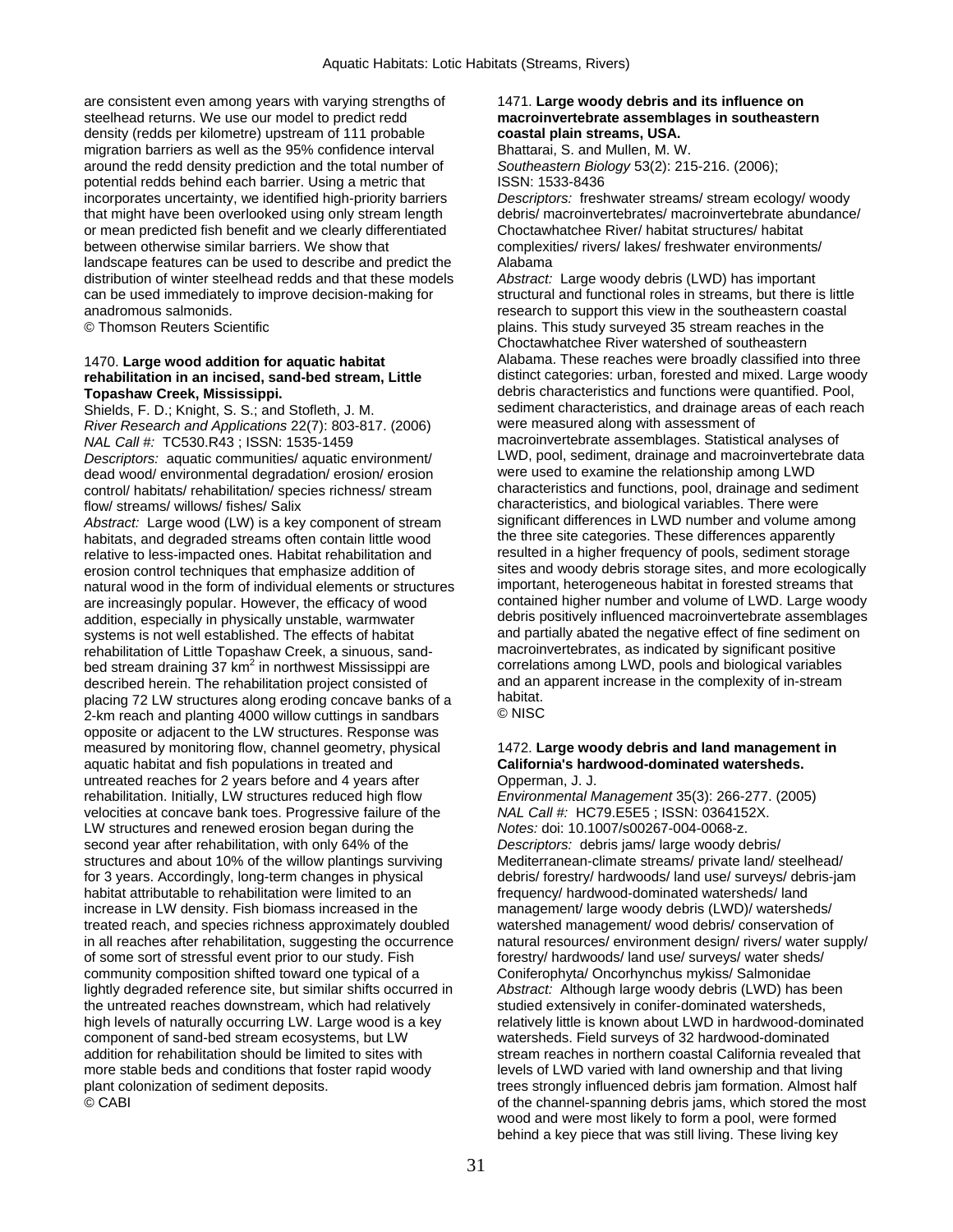pieces might provide greater longevity and stability than population dynamics/ stream/ British Columbia/ Pisces/ would otherwise be expected from hardwood LWD. chordates/ fish/ vertebrates Compared to streams on private land, streams on public *Abstract:* This study provides habitat management staff in frequency. Land management practices that remove wood with the most recent information on the range of potential salmonid habitat in California's hardwood-dominated decision making and regional consistency. The effects of watersheds. © 2005 Springer Science+Business Media,  $\frac{1}{2}$  rip-rap on fish and fish habitat were investigated Inc. literature review and an evaluation of over 20 years of

## **effectiveness of grass riparian filter strips in improving water quality in an agricultural region.** had excessive erosion problems, particularly where it was

Kosnicki, Ely and Sites, Robert W. Combined with other habitat management strategies. *Environmental Entomology* 36(4): 713-724. (2007) Negative effects of rip-rap applications were related to the *NAL Call #:* QL461.E532; ISSN: 0046-225X loss of natural habitat, as vegetated natural banks almost *Descriptors:* methods and techniques/ conservation/ universally provided superior habitat than rip-rapped sites. environmental sciences/ least desired index/ LDI, laboratory site length vegetated provided higher habitat value than<br>rechniques/ grass riparian filter strip/ grfs, field equipment/ rapped sites. Watershed scale effects in techniques/ grass riparian filter strip/ grfs, field equipment/ rapped sites. Watershed scale effects include restricte<br>water quality/ stream/ sedimentation/ biotic integrity lateral channel migration, decreased natural se water quality/ stream/ sedimentation/ biotic integrity *Abstract:* Unprotected streams within the agricultural deposition, reduced recruitment of gravel and large woody Midwest region of the United States are subject to debris, hydrological changes (such as reduced ability to debris, hydrological changes (such as reduced ability to attenuate flood peaks) and reduced heterogeneity of sedimentation, nutrification, and agricultural chemicals. attenuate flood peaks) and reduced heterogeneity of<br>Grass riparian filter strips (GRFSs) have been implemented habitat. These effects are largely negative and poten Grass riparian filter strips (GRFSs) have been implemented habitat. These effects are largely negative and potentially<br>as a best management practice to minimize sedimentation cumulative in nature. The effects from rip-rap as a best management practice to minimize sedimentation cumulative in nature. The effects from rip-rap should<br>and associated materials that are harmful to aquatic considered solely on a site specific basis. Impacts to and associated materials that are harmful to aquatic considered solely on a site specific basis. Impacts to<br>ecosystems: however, few studies have examined the landscape-level ecological and hydrological processes ecosystems; however, few studies have examined the benthic community response to CRFS installation. This should be considered during the assessment of proposed<br>study introduces a least-desired index (I DI) multimetric rip-rap projects. Short term management study introduces a least-desired index (LDI) multimetric rip-rap projects. Short term management<br>approach of evaluating benthic communities in response to recommendations: 1. DFO should be precautionary in the approach of evaluating benthic communities in response to fashion to that of a benthic macroinvertebrate index of biotic systems that are devoid of riparian vegetation and subject<br>integrity (B-IRI), When reference conditions are not to excessive erosion. 2. DFO should encourage t integrity (B-IRI). When reference conditions are not to excessive erosion. 2. DFO should encourage the use of<br>available for the use of B-IBL anti-reference sites alternative streambank stabilization methods, such as bioavailable for the use of B-IBI, anti-reference sites, alternative streambank stabilization methods, such as bio-<br>
representing least-desired conditions, can be used in engineering approaches (Adams 2003; MELP 2000), that representing least-desired conditions, can be used in engineering approaches (Adams 2003; MELP 200<br>constructing an LDL A B-IBI and LDI were constructed in engy provide a greater value to fish habitat. 3. The constructing an LDI. A B-IBI and LDI were constructed in the Claypan Till Plains Subsection of Missouri and application of rip-rap at vegetated sites will likely result in a<br>comparatively used to evaluate two test sites where tall loss of productive capacity and should be Author comparatively used to evaluate two test sites where tall loss of productive capacity and should be Authorized<br>
fescue GRFS were installed. Five metrics were used to expression to Section 3 5(2) of the Fisheries Act provide fescue GRFS were installed. Five metrics were used to pursuant to Section 3 5(2) of the Fisheries Act provided<br>develop the B-IBI and six for the LDI. The LDI tended to be impacts from the proposed development cannot be ful develop the B-IBI and six for the LDI. The LDI tended to be impacts from the proposed development cannot be full<br>more conservative at evaluation in comparison to the B-IBI. mitigated. 4. If rip-rap is the only viable alter more conservative at evaluation in comparison to the B-IBI. mitigated. 4. If rip-rap is the only viable alternative for<br>Paired t-tests showed that LDI and B-IBI were significantly streambank protection, and is to be applie Paired t-tests showed that LDI and B-IBI were significantly streambank protection, and is to be applied at a scale large reserved by the Interventially affect river processes. DFO should different at scoring test sites. The LDI assessed both test whereas the B-IBI suggested moderate improvement. The should consider landscape-level ecological and<br>I DI was considered to be a better index for evaluation by hydrological processes, and downstream cumulative LDI was considered to be a better index for evaluation hydrological processes, and downstream cumulation<br>hecause the streams used to develop the B-IRI were not here impacts to the watershed. For Authorized rip-rap because the streams used to develop the B-IRI were not impacts to the watershed. For Authorized rip-rap<br>suitable reference sites. An argument for the use of streambank protection projects, DFO should require suitable reference sites. An argument for the use of chironomid based rnetrics in low gradient agricultural compensation, including additional techniques other than

Canada/ Pisces: habitat management/ streambank<br>protection with rip rap/ impact on populations/ impact of should be developed. These plans should incorporate flood<br>streambank protection with rip rap/ community structure/ co

land had significantly greater LWD loading and debris-jam the Pacific Region of Fisheries and Oceans Canada (DFO) from streams might be contributing to the degradation of effects of rip-rap on fish and fish habitat in order to improve rip-rap on fish and fish habitat were investigated through a © 2008 Elsevier B.V. All rights reserved. environmental impact monitoring data in British Columbia. At a local scale, positive and negative effects of rip-rap on 1473. **Least-desired index for assessing the** fish and fish habitat were found. Positive effects tended to agronomy: agriculture/ freshwater ecology: ecology, In fact, our study suggested that sites with only 14% of their<br>
environmental sciences/ least desired index/ LDI, laboratory site length vegetated provided higher habitat GRFS installation. LDI was determined in a reciprocal use of rip-rap, and only consider it as an option in degraded<br>
fashion to that of a benthic macroinvertebrate index of biotic systems that are devoid of riparian vegeta sites as showing no response to GRFS installation,<br>whereas the B-IBL suggested moderate improvement. The should consider landscape-level ecological and streams is presented. The simply re-vegetating the site. Consideration should be given © Thomson Reuters Scientific to off-channel habitat development to compensate for the loss of potential for natural off-channel habitat 1474. Literature review on the effects of rip-rap on fish development. Rigorous monitoring and maintenance<br>and fish habitat with habitat management implications. programs should be implemented to ensure compensation and their tasks with the management recommendations: 6.<br>Quigley, J. T. and Harper, D. J. Success. Success. Long-term management recommendations: 6.<br>Canadian Manuscript Penort of Fisheries and Aquatic Dialogue with other le Canadian Manuscript Report of Fisheries and Aquatic Sciences 2701: 1-76, X-XI. (2004); ISSN: 0706-6473.<br>
Sciences 2701: 1-76, X-XI. (2004); ISSN: 0706-6473.<br>
Motes: Literature review.<br>
Description: Consentation measures/ec Descriptors: conservation measures/ecology/habitat/<br>freshwater habitat/lotic water/land zones/North America/<br>Canada/Pisces: habitat management/streambank<br>Canada/Pisces: habitat management/streambank<br>Canada/Pisces: habitat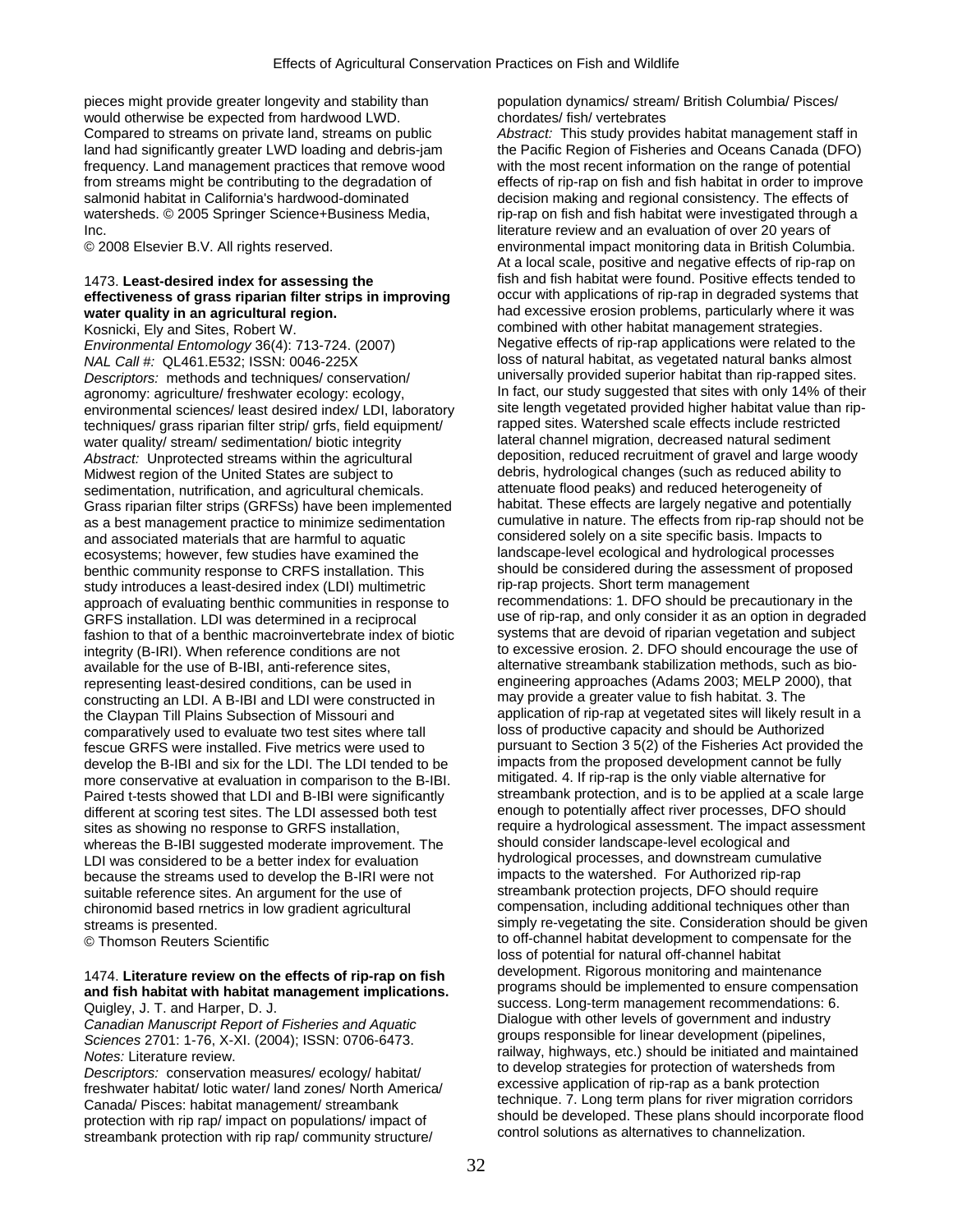Examples include setback dykes at anticipated problem *Abstract:* Impacts of livestock grazing on California golden areas, stepped levees, greenbelts, meander zones, riparian trout Oncorhynchus mykiss aguabonita and their habitat conservation easements, subdivision regulations, building were studied inside and outside of livestock exclosures in codes and zoning ordinances. A pro-active approach to the Golden Trout Wilderness, California. In two consecutive planning can increase the range of solutions available, and years, the majority of stream physical characteristics avoid dealing with projects on an emergency basis where showed large differences between grazed and ungrazed potential solutions can be limited. 8. A coordinated areas, and the directions of these differences were education and awareness initiative should be undertaken consistent with the recovery of exclosed streams and<br>
targeting all private and industrial landowners and riparian areas from impacts caused by livestock grazin stakeholders within and adjacent to river migration Ungrazed areas consistently had greater canopy shading, corridors. The value of natural riparian vegetation in terms stream depths, and bank-full heights and smaller stream of both stream bank protection and fish habitat should be widths than grazed areas. California golden trout were very promoted to reduce unnecessary riparian removal and abundant in the study sites; their densities and biomasses subsequent activities that result in an overall hardening of were among the highest ever recorded for stream-dwelling stream banks within a watershed without due consideration trout in the western United States. California golden trout of its overall impact. 9. The effectiveness of alternate bio- density and biomass per unit area were significantly higher engineering approaches to streambank protection should in ungrazed than in grazed areas in three of four<br>be quantified using a scientific monitoring and assessment comparisons. Differences between grazed and ungrazed be quantified using a scientific monitoring and assessment program. 10. Long term field research should be conducted areas were less consistent when density and biomass were to fill the information gap on cumulative watershed level calculated on the basis of stream length. Our results impacts resulting from extensive rip-rapping. Suppose that current levels of livestock grazing are © Thomson Reuters Scientific degrading the stream and riparian components of the study

## 1475. **Livestock grazing.** © ProQuest

Platts W. S. and Meehan W. R. In: Influences of forest and rangeland management on 1478. **Livestock grazing management impacts on**  salmonid fishes and their habitats.<br>
Bethesda: American Fisheries Society, 1991; pp. 389-423. Agouridis, C. T.; Workman, S. R.; Warner, R. C.; and

Bethesda: American Fisheries Society, 1991; pp. 389-423. *NAL Call #:* SH167.S17I53 1991 Jennings, G. D.

*Descriptors:* grazing/ livestock/ rangeland management/ *Journal of the American Water Resources Association* forestry management/ fish populations/ salmonid/ fish 41(3): 591-606. (2005) ecology *NAL Call #:* GB651.W315; ISSN: 1093474X

In: Riparian ecosystems and their management: *Abstract: Controlling agricultural nonpoint source pollution*<br>Reconciling conflicting uses, General Technical Report-RM from livestock grazing is a necessary step to improvi 120/ Johnson, R. Roy ; Ziebell, Charles D.; Patton, David water quality of the nation's streams. The goal of e<br>R · Ffolliott, Peter F · and Hamre, R. H · Fort Collins, Colo · stream water quality will most likely result fr R.; Ffolliott, Peter F.; and Hamre, R. H.; Fort Collins, Colo.: stream water quality will most likely result from the Rocky Mountain Forest and Range Experiment Station in the implementation of an integrated system of best Rocky Mountain Forest and Range Experiment Station,

*Notes:* Conference held April 16-18, 1985 in Tuscon, Ariz.<br>NAL Call #: aSD11.A42

*Descriptors:* livestock/ habitats/ fish/ grazing/ riparian

# the Golden Trout Wilderness, California: Impacts and

*North American Journal of Fisheries Management* 16(4):

*Descriptors:* freshwater fish/ population density/ water the efficacy of a comprehensive systems approach<br>
quality/ land use/ California/ canopy shading/ livestock/ integrating multiple BMPs with pre-BMP and post-BMP quality/ land use/ California/ canopy shading/ livestock/ integrating multiple BMPs with pre-BMP and post-BMP<br>geomorphic conditions. Perhaps grazing BMP research grazing/ trout/ ecological effects/ resources management/ Oncorhynchus aguabonita/ degradation/ physical properties/ environmental effects  $\heartsuit$  2008 Elsevier B.V. All rights reserved.

riparian areas from impacts caused by livestock grazing. meadows to the detriment of golden trout populations.

© NISC *Descriptors:* agriculture/ environmental impacts/ nonpoint source pollution/ sustainability/ water quality/ stream flow/ 1476. **Livestock grazing effects on southwestern** best management practices/ BMPs/ climatic regions/ **streams: A complex research problem.** livestock grazing management/ stream water quality/ Rinne, J. N. agricultural runoff/ animals/ hydraulics/ rivers Reconciling conflicting uses, General Technical Report-RM from livestock grazing is a necessary step to improving the<br>120/Johnson, R. Roy : Ziebell, Charles D.: Patton, David water quality of the nation's streams. The goal Forest Service, U.S. Department of Agriculture, 1985. The management practices (BMPs) linked with stream hydraulic pp. 295-299. <sup>1</sup><br>Notes: Conference held April 16-18, 1985 in Tuscon, Ariz. System is often developed with the concept that BMPs will function independently from interactions among controls, climatic regions, and the multifaceted functions exhibited by buffers/ streams/ New Mexico streams. This paper examines the peer reviewed literature This citation is from AGRICOLA. pertaining to grazing BMPs commonly implemented in the southern humid region of the United States to ascertain 1477. **Livestock grazing, golden trout, and streams in** effects of BMPs on stream water quality. Results indicate **management implications.** The management implications. The western and midwestern U.S. While numerous studies Knapp, R. A. and Matthews, K. R.  $\blacksquare$ <br>North American Journal of Fisheries Management 16(4) health, few actually examined the success of BMPs for 805-820. (1996) mitigating these effects. Even fewer studies provided the *NAL Call #:* SH219.N66; ISSN: 0275-5947 necessary information to enable the reader to determine<br>Descriptors: freshwater fish/ population density/ water the efficacy of a comprehensive systems approach freshwater fish/ fluvial morphology/ plant populations/ should begin incorporating geomorphic information about vegetation cover/ fishery management/ predators/ the streams with the goal of achieving sustainable stream<br>Oncorhynchus aquabonita/ degradation/ vater quality.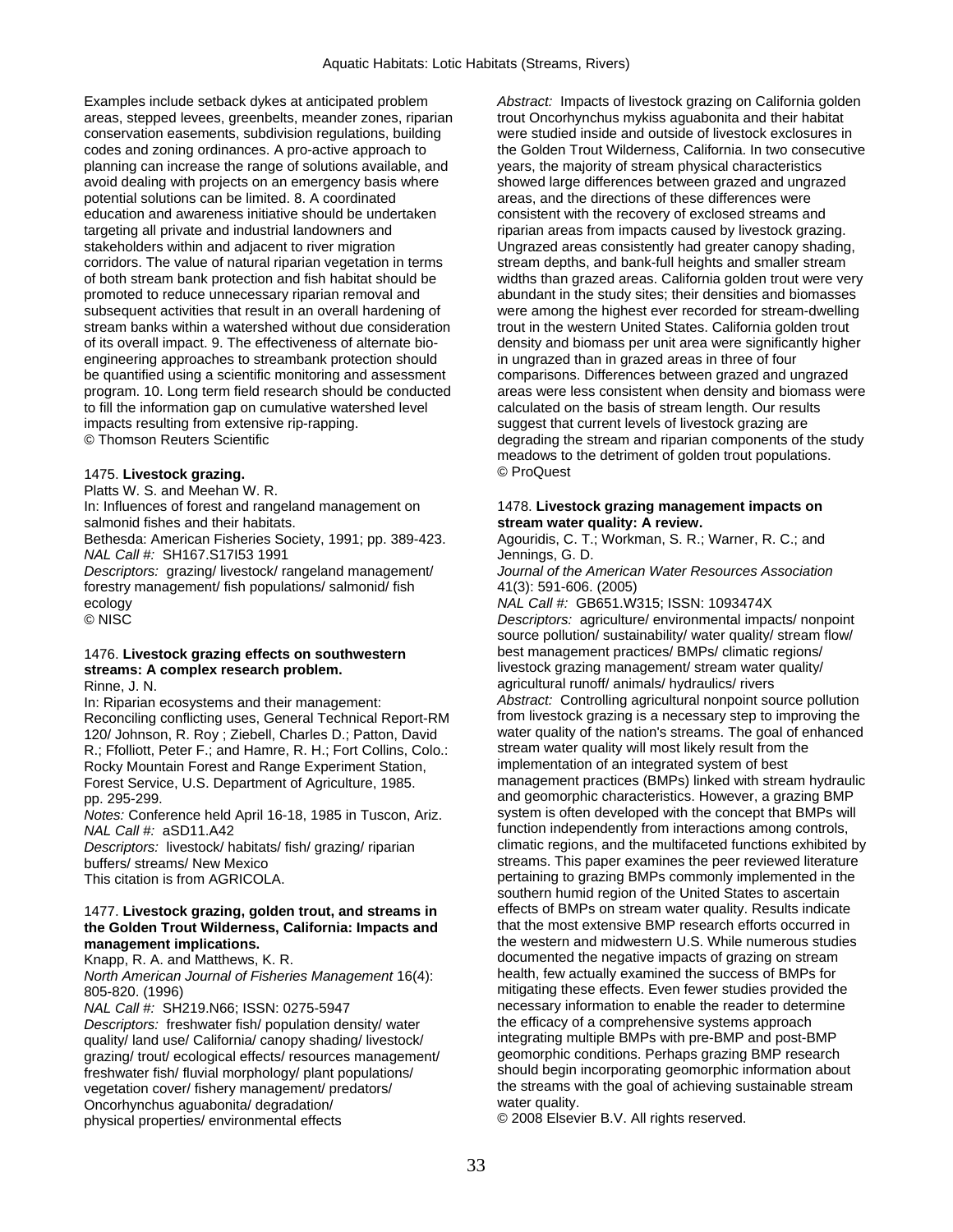## Burton, T. A. and Kozel, S. J. Wisconsin

quality/ grassland management/ riparian forests/ riparian the physical fish habitat and on the channel morphology. vegetation/ grasslands/ riparian grasslands/ management/ The study was conducted on Lawrence Creek, a small intensity/ fisheries/ vegetation types negatively by intense cattle grazing. Data on the physical

*Abstract:* The importance of appropriate management of habitat and on channel morphology were collected on a riparian grasslands for maintaining the quality of aquatic 600-m-long reach in 1963 (immediately prior to the<br>habitats is emphasized. Recent estimates for W. USA have rehabilitation work), in 1966, and in 1999. In the up habitats is emphasized. Recent estimates for W. USA have rehabilitation work), in 1966, and in 1999. In the upstream<br>indicated that 66% of Bureau of Land Management riparian section, the channel flows through a moraine dep areas are not functioning properly or are functioning at risk bed material is coarser than the material of the outwash and that 22% of US Forest Service riparian areas are not plain found in the downstream portion of the reach. Results meeting forest plant objectives for proper condition. Grazing indicate that fish habitat in 1999 was better than in 1963 but management may have a major effect on aquatic has deteriorated substantially since 1966. Pool area ecosystems. In the Bear Valley Basin, Idaho, use of earlyseason low intensity grazing by cattle reversed the downward trend in stream bank stability and substrate deterioration, however, is concentrated in the morainic sedimentation, increasing the survival of the endangered section. In the outwash plain, the deflectors are still in good chinook salmon (Oncorhynchus tshawytscha). condition, and the area occupied by pools has remained © CABI constant since 1966. In the morainic section, most

## **habitat: Literature classification.** bed and bank erosion. Effective long-term rehabilitation

Barrington, M. R.; Buckhouse, J. C.; and Johnson, D. E. sensitivity sensitivity<br>Journal of Range Management 51(6): 661-664 (1998) contexts. *Journal of Range Management* 51(6): 661-664. (1998) contexts.<br>
MAL Call #: 60.18. I82 : ISSN: 0022-409X<br>
C ProQuest *NAL Call #: 60.18 J82* ; ISSN: 0022-409X. *Notes:* Literature review.

habitats/ field experimentation/ experimental design/ **eastern Oregon stream following disturbance by**  streams/ riparian grasslands **grazing cattle.** 

Abstract: A key was used to classify articles about Reed, T. livestock influences on riparian zones and fish habitat into 3 *Journal of Freshwater Ecology* 18(2): 315-320. (2003) classes: papers that contained original data, those that *NAL Call #:* QH541.5.F7J68; ISSN: 0270-5060 were commentary, and reports about methodology such as *Descriptors:* zoobenthos/ macrofauna/ grazing/ sampling/ classification systems, policies, and monitoring criteria. ecosystem disturbance/ aquatic insects/ community Four hundred and twenty-eight of the total articles were composition/ population structure/ rivers/ biotic factors/ directly related to grazing impacts on riparian zones and herbivores/ Chironomidae/ Ephemeroptera/ Oregon/ cattle/ fish habitat. Only 89 of these grazing impact articles were midges/ mayflies classified as experimental, where treatments were *Abstract:* Badger Creek (Ochoco National Forest, Oregon) revealed several limitations of riparian grazing studies that included: (1) inadequate description of grazing where they were not. Index values and ordination of these management practices or treatments, (2) weak study samples indicates that seasonality and local conditions are designs, and (3) lack of pre-treatment data.<br>
© CABI composition. In both a three month survey and the

## restoration practices: Lawrence Creek, Wisconsin.

*Annals of the Association of American Geographers* 93(1): low oxygen,  $42-54$ . (Mar. 2003) 42-54. (Mar. 2003)

*Descriptors:* animal morphology/ aquatic habitat/ bank erosion/ channel flow/ channel morphology/ deterioration/ environmental impact/ feeding behavior/ fish management/ fluvial morphology/ freshwater fish/ geomorphology/ grazing/ habitat/ habitat improvement/ moraines/ pools/

1479. **Livestock grazing relationships with fisheries.** rehabilitation/ rivers/ stream discharge/ trout/ Salmonidae/

In: Proceedings of a symposium on sustaining rangeland *Abstract:* Although many streams in North America have ecosystems. Eastern Oregon State College, La Grande, been rehabilitated to improve the habitat of salmonids, li been rehabilitated to improve the habitat of salmonids, little Oregon. Edge, W. D. and Olsen-Edge, S. L. (eds.); Vol. is known about the long-term impacts of such practices on Special Report 953.<br>Corvallis, Ore.: Oregon State University Extension Service; these improvement schemes is often assessed a short tin Corvallis, Ore.: Oregon State University Extension Service; these improvement schemes is often assessed a short time<br>
after the work is completed and is usually based on pp. 140-145; 1996. after the work is completed and is usually based on<br>
MAL Call #: 100 Or3M no.953 external only in the targeted biological populations. This changes in the targeted biological populations. This article *Descriptors:* forest ecology/ forest management/ water examines the long-term effects of bank-cover deflectors on environmental degradation/ erosion/ grazing/ grazing stream in Wisconsin, where trout habitat had been affected section, the channel flows through a moraine deposit where to  $625 \text{ m}^2$  between 1963 and 1966, but has decreased to 488  $m<sup>2</sup>$  since then. Most of this structures are no longer efficient and the channel is 1480. **Livestock influences on riparian zones and fish** unstable due to high bed-shear stress values, which entrain Larsen, R. E.; Krueger, W. C.; George, M. R.; schemes should therefore carefully consider the varying<br>Barrington, M. R.: Buckhouse, J. C.; and Johnson, D. F. sensitivity of river reaches due to different geomorphic

# *Descriptors:* classification/ grazing/ riparian vegetation/ 1482. **Macroinvertebrate assemblage change in a small**

replicated and results were statistically valid. This analysis was sampled before and after cattle arrived and on July 31<br>revealed several limitations of riparian grazing studies that in a reach of stream where cattle were composition. In both a three month survey and the single date sampling, disturbance by grazing cattle was correlated 1481. **The long-term effectiveness of fish habitat** with more Chironomidae larvae and fewer mayflies, Champoux, O.; Biron, P. M.; and Roy, A. G. the macroinvertebrate assemblage compositions found in<br>Annals of the Association of American Geographers 93(1): low oxygen, organically enriched systems.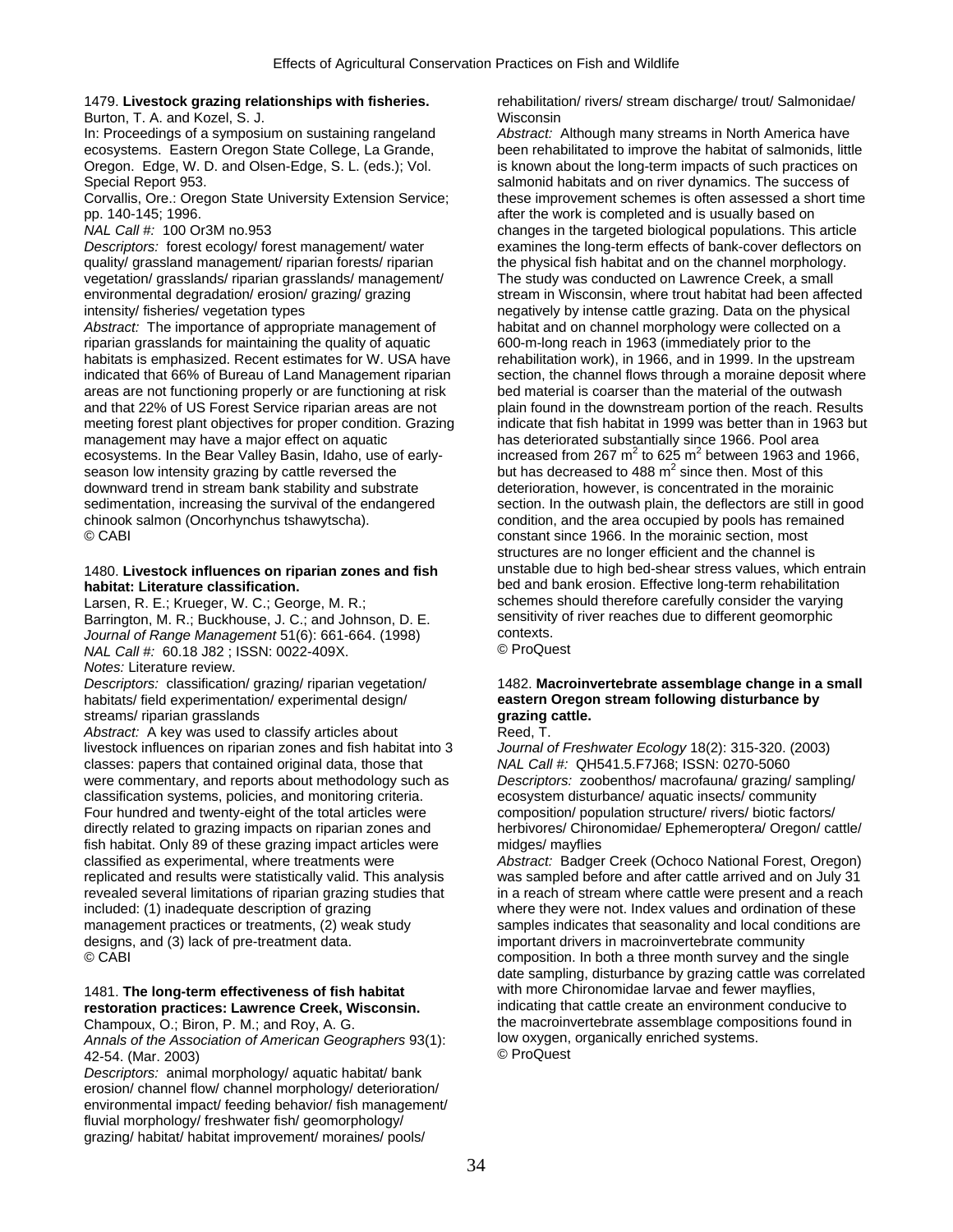## 1483. **Macroinvertebrate communities in agriculturally** 1484. **Macroinvertebrate community responses to impacted southern Illinois streams: Patterns with selection logging in riparian and upland areas of riparian vegetation, water quality, and in-stream habitat headwater catchments in a northern hardwood forest. quality.** Kreutzweiser, D. P.; Capell, S. S.; and Good, K. P.

Williard, Karl W.; and Reeve, John D. 208-222. (2005) *Journal of Environmental Quality* 34(3): 907-917. *NAL Call #:* QL141.F7; ISSN: 08873593.

headwaters/ macroinvertebrates/ mollusks/ oligochaetes/ stream/ Insecta/ Riparia organic matter/ orthophosphates/ pollution monitoring/ *Abstract:* Aquatic insect communities were examined in 2 population density/ riparian land/ riparian vegetation/ rivers/ streams at different selection logging intensities in silt/ streams/ structure/ substrates/ vegetation/ water headwater catchments of a northern hardwood forest.<br>quality/ water chemistry/ water quality/ zoobenthos/ headwater communities of these streams were compared to quality/ water chemistry/ water quality/ zoobenthos/<br>Chironomidae/ Copepoda/ Mollusca/ Physella/ Sphaerium/ those of a nearby reference stream (no harvesting) over Illinois 2-y pre- and 3-y post-logging period. The experimental

*Abstract:* Relationships between riparian land cover, in- catchments were logged by a mechanical harvester and stream habitat. water chemistry, and macroinvertebrates cable skidders, one at a low-intensity (29% basal area were examined in headwater streams draining an removal) and the other at a moderate-intensity (42% basal agricultural region of Illinois. Macroinvertebrates and area removal) harvesting rate. There were no riparian organic matter were collected monthly for one year from reserves or buffer zones, but logging was conducted in three intensively monitored streams with a gradient of compliance with a riparian code of practice (3-m setback riparian forest cover (6, 22, and 31% of riparian area). From stream edges) and other best management practices. Bioassessments and physical habitat analyses were also Changes in community structure, community metrics, or performed in these three streams and 12 other nearby relative abundance of discriminatory taxa attributable to headwater streams. The intensively monitored site with the logging impacts were not detected at the low-intensity site. least riparian forest cover had significantly greater percent Some deviations from reference and pre-logging trends in silt substrates than the sites with medium and high forest community structure, multivariate dispersion, and cover, and significantly higher very fine organics in population levels of discriminatory taxa were detected at substrates than the medium and high forested sites. <br>Macroinvertebrates were abundant in all streams, but deviations were mainly driven by small, but usually Macroinvertebrates were abundant in all streams, but communities reflected degraded conditions; noninsect significant, increases in abundance of 5 gatherer taxa. The groups, mostly oligochaetes and copepods, dominated increases in abundance of gatherer taxa appeared to be a density and oligochaetes and mollusks, mostly Sphaerium response to a significant increase (~2.5x) in streambed and Physella, dominated biomass. Of insects, dipterans, deposition of fine particulate organic material at that site. mostly Chironomidae, dominated density and dipterans and However, the shifts in community structure and changes in coleopterans were important contributors to biomass. abundance of these taxa at the moderate-intensity site Collector-gatherers dominated functional structure in all were not larger than some natural changes in abundance three intensively monitored sites, indicating that functional among other taxa at the reference site over the 5-y study. structure metrics may not be appropriate for assessing The increases in abundance of some taxa at the moderate-<br>these systems. The intensively monitored site with lowest intensity site may indicate a logging impact, but th these systems. The intensively monitored site with lowest riparian forest cover had significantly greater changes were small and there were no indications of macroinvertebrate density and biomass, but lowest insect reciprocal declines among other taxa. It appears that density and biomass. Density and biomass of active selection logging at up to 42% basal area removal in collector-filterers (mostly Sphaerium) decreased with compliance with the riparian code of practice and other increasing riparian forest. Hilsenhoff scores from all 15 sites good management practices largely mitigated harmful were significantly correlated with in-stream habitat scores, alterations to stream habitat and insect communities in and multiple regression indicated that in-stream habitat was North American Benthological Society. the primary factor influencing biotic integrity. Our results © 2008 Elsevier B.V. All rights reserved. show that these "drainage ditches" harbor abundant macroinvertebrates that are typical of degraded conditions, 1485. Macroinvertebrate community structure and but that they can reflect gradients of conditions in and **function associated with large wood in low gradien** around these streams.<br>
© ProQuest **bushess C** ProQuest **bushess c** ProQuest **bushess c** ProQuest **bushess c** ProQuest **bushess c** ProQuest **c** ProQuest **c** ProQuest **c** ProQuest **c** ProQuest **c** ProQuest **c** ProQ

Stone, Mandy L.; Whiles, Matt R.; Webber, Jeremy A.; *Journal of the North American Benthological Society* 24(1):

(May 2005) *Notes:* doi: 10.1899/0887-3593(2005)024 *NAL Call #:* QH540.J6 <0208:MCRTSL>2.0.CO;2.

*Descriptors:* agriculture/ aquatic habitat/ aquatic insects/ *Descriptors:* northern hardwood forests/ selection logging/ biomass/ copepods/ dominant species/ drainage ditches/ stream insect communities/ community structure/ ecological environmental quality/ forests/ habitat preferences/ harbors/ impact/ macroinvertebrate/ riparian forest/ selective logging/

those of a nearby reference stream (no harvesting) over a percent riparian forest, and orthophosphate concentrations, these northern hardwood forest catchments. © 2005 by The

# function associated with large wood in low gradient

Johnson, Lucinda B.; Breneman, Dan H.; and Richards, Carl

*River Research and Applications* 19(3): 199-218. (2003) *NAL Call #:* TC530.R43 *Descriptors:* biogeography: population studies/ freshwater

ecology: ecology, environmental sciences/ Invertebrata, Animalia/ macroinvertebrate (Invertebrata): common, clinger, sprawler, swimmer/ Michigan/ Minnesota/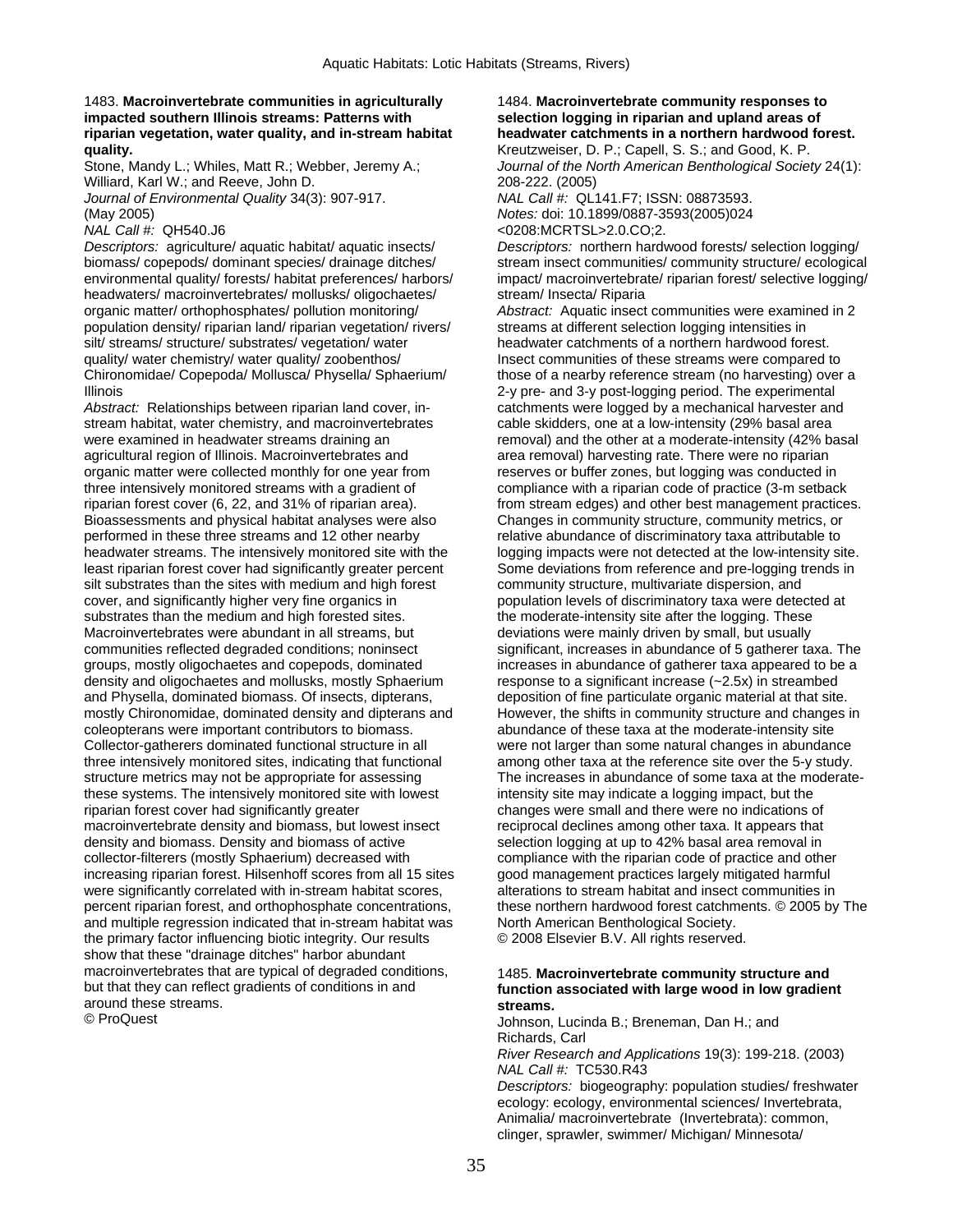agricultural regions/ behavior/ channel flow/ community baseline data on macroinvertebrate assemblages, channel function/ community structure/ dominant substrate morphology, sediment composition, sediment accretion composition/ feeding characteristics/ forested stream rates, and water temperatures were collected from each ecosystems/ habitat types/ large woody debris/ local stream in summer 1998. Logging operations were diversity/ low gradient streams/ multiple habitat qualitative conducted the next winter and spring. Streams were sampling approach/ regional patterns/ trophic resampled in summer 1999, within 1 year of logging, and characteristics/ wood abundance/ wood distribution summer 2000, 1+ years after logging. Preexisting treatment Abstract: Large woody debris (wood) plays a number of differences did not exist in 1998, indicating that postharvest important roles in forested stream ecosystems. Wood in treatment differences could be attributed to logging streams provides habitat and flow refugia for fish and operations. In 1999, densities of macroinvertebrate invertebrates, and is a site of biofilm production that serves collectors, densities and biomass of macroinvertebrate as food for grazing organisms. Logs added to streams are shredders, and accretion rates of organic sediments were rapidly colonized by invertebrates, and this habitat greater in clear-cut and buffered streams than uncut alteration is accompanied by changes in community references. These differences diminished by 2000. An composition and functional processes. A multiple habitat, increase in collecting and shredding macroinvertebrate is qualitative sampling approach was employed to evaluate not a typical response to logging and may reflect the fact macroinvertebrate communities associated with wood that logged streams became buried under slash, increasing habitats in 71 stream reaches in central Michigan and detrital food supplies for these organisms. The narrow southeastern Minnesota, two agricultural regions in the buffers used for this study did not prevent southeastern Minnesota, two agricultural regions in the midwestern United States. Macroinvertebrate taxa were macroinvertebrate community changes associated with classified with respect to behaviour (e.g. sprawler, clinger, logging. swimmer), as well as trophic/feeding characteristics. These  $\qquad \qquad \textcircled{Thomson Reuters Scientific}$ traits were used to examine community structure as a function of wood abundance and distribution. Although 1487. **Management alternatives to enhance water**  generally small in size, wood is a very important habitat in **and drainage canals.**<br>both Michigan and Minnesota: 86% and 95% of the total **Figure 18** Figure 3. A C i Bass K taxa encountered at Michigan and Minnesota study sites, Johnson, R.; and Doxey, M.<br>
respectively, were found in wood habitats. Differences in Journal of Soil and Water Co regional patterns in the distribution of taxa across habitats (July 2007-Aug. 2007) were observed between Michigan and Minnesota. These  $\overline{NAL}$  Call #:  $\overline{56.8}$  J822<br>are believed to result from differences in the number of *Descriptors: constructe* habitat types available, and the dominant substrate channels/ stream channels/ drainage water/ water<br>
composition. Local invertebrate diversity increased in management/ watershed hydrology/ water quality/ composition. Local invertebrate diversity increased in management/ watershed hydrology/ water quality/ plant<br>Michigan, but not Minnesota, with the presence of wood<br>communities/ macroinvertebrates/ wildlife habitats/ Michigan, but not Minnesota, with the presence of wood communities/ macroinvertebrates/ wildlife habitats/<br>habitats in streams. The presence of wood at a site entity recological function/ best management practices/ Bl habitats in streams. The presence of wood at a site example ecological function/ best management practices/ BMPs/<br>increased the average taxa richness by 15 and 10 taxa in North Carolina/ irrigation and drainage/ wildlife c Michigan and Minnesota, respectively. Macroinvertebrate This citation is from AGRICOLA. behavioural attributes and functional traits associated with wood habitats suggest that community traits may vary due to both local difference in flow and the location of wood in the channel.<br>the channel.<br>
Thomson Reuters Scientific **the channel** and salmon survival.<br>
Thomson Reuter

## 1486. **Macroinvertebrate response to logging in coastal** (2004).

Haggerty, S. M.; Batzer, D. P.; and Jackson, C. R. *Descriptors:* anadromous species/ commercial fishing/ *Canadian Journal of Fisheries and Aquatic Science* 61(4): dams/ ecological effects/ environment management/

*NAL Call #:* 442.9 C16J; ISSN: 0706-652X effects/ nature conservation/ population dynamics/ rare dynamics/ freshwater habitat/ lotic water/ abiotic factors/ salmon/ selective withdrawal/ stream flow/ survival/ water land zones/ Macroinvertebrata: forestry/ logging/ budget/ United States/ Columbia R. community responses/ biomass/ logging effects/ community *Abstract:* For thousands of years, North America's structure/ population density/ stream/ coastal headwater Columbia River salmon runs were the most abundant on<br>Streams/ community responses to logging/ physical factors/<br>Farth The salmon evolved in a setting of many long-an streams/ community responses to logging/ physical factors/ Earth. The salmon evolved in a setting of many long- and<br>sediment composition and accretion rates/ Washington/ short-term environmental changes and disruptions. Wi

first-order streams that were placed into one of three interesting interpretational provint have treatment fow requine and have<br>treatment types: clear-cut logging, operational buffer-strip altered the Columbia's presettlem

# quality and ecological function of channelized streams

Evans, R. O.; Bass, K. L.; Burchell, M. R.; Hinson, R. D.;

Journal of Soil and Water Conservation 62(4): 308-320.

Descriptors: constructed wetlands/ floodplains/ drainage North Carolina/ irrigation and drainage/ wildlife conservation

Washington, DC: National Academy Press; 268 p. pp.

**headwater streams of Washington, U.S.A.** http://www.nap.edu/catalog.php?record\_id=10962<br>Haggerty, S. M.; Batzer, D. P.; and Jackson, C. R. *Descriptors: anadromous species/ commercial fisl* 529-537. (2004)<br>
MAL Call #: 442.9 C16J; ISSN: 0706-652X<br>
effects/ nature conservation/ population dynamics/ rare species/ regulated rivers/ river basins/ river flow/ rivers/

sediment composition and accretion rates/ Washington/ short-term environmental changes and disruptions. With the<br>coastal mountain ranges/ invertebrates in the short-term environmental changes and disruptions. With the coastal mountain ranges/ invertebrates introduction of an industrial-based economy to the region in<br> *Abstract:* We examined the effects of logging on in the late nineteenth century, the scale and rate of Abstract: We examined the effects of logging on the late nineteenth century, the scale and rate of macroinvertebrate assemblages in first-order streams of environmental variability in the basin changed. The macroinvertebrate assemblages in first-order streams of environmental variability in the basin changed. The creation<br>four coniferous watersheds in Washington's Coastal of impoundments on the Columbia River and its tributar four coniferous watersheds in Washington's Coastal of impoundments on the Columbia River and its tributaries,<br>Mountain ranges. Each watershed contained three to four dam operations, commercial fishing, logging, diversions Mountain ranges. Each watershed contained three to four<br>first-order streams that were placed into one of three interestional interactions, commercial fishing, logging, diversions for treatment types: clear-cut logging, operational buffer-strip altered the Columbia's presettlement flow regime and have<br>(2.5-21 m) logging, or uncut reference streams. Prelogging reduced the quality of salmon habitat across reduced the quality of salmon habitat across the river basin.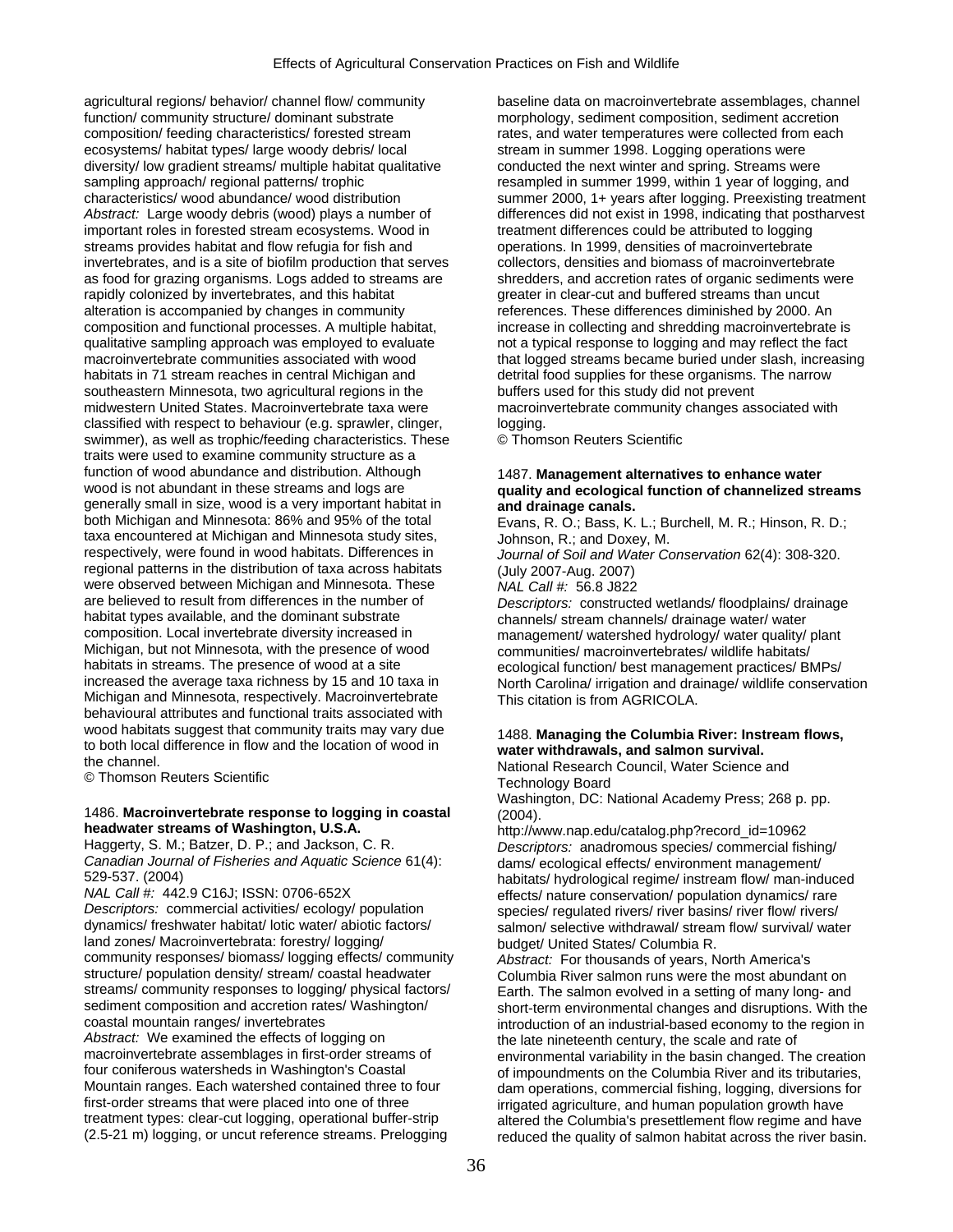There have been attendant declines--including some summer temperatures and to have relatively wide stream extinctions--in the populations of all resident salmon channels of sufficient length to provide an adequate species. Many of these salmon are currently listed as number of deep pools. These results indicate that the threatened and endangered pursuant to the federal appropriate scale of habitat measurement for predicting Endangered Species Act. Annual salmon and steelhead cutthroat trout translocation success in fragmented returns to the Columbia River estuary are estimated to have watersheds is at the patch rather than landscape scale, been as high as 16 million fish per year during the late which is similar to results for other salmonids and 1800s. The returns have dwindled over time, dropping to vertebrate taxa in general.<br>
near 1 million fish per year in the 1990s. These numbers © Thomson Reuters Scientific near 1 million fish per year in the 1990s. These numbers rebounded in the late 1990s and early 2000s, largely because that time frame coincided with a period of 1490. Monitor and protect Wigwam River bull trout for behind the majority of the majority of **Koocanusa Reservoir: Skookumchuck Creek juvenile** favorable ocean condition for salmon. The majority of **Koocanusa Reservoir: Skookumchuck Creek juvenile**  returns today consist of hatchery-reared fish.<br>
© ProQuest Cone R S

## 1489. Minimum habitat requirements for establishing **translocated cutthroat trout populations.** *Notes:* 2002-2003 annual report, project no. 200000400;

Harig, Amy L. and Fausch, Kurt D. **Related report: DOE/BP-00005672-5.** *Ecological Applications* 12(2): 535-551. (2002) http://pisces.bpa.gov/release/documents/ *NAL Call #:* QH540.E23; ISSN: 1051-0761 documentviewer.aspx?pub=R00005672-8.pdf *Descriptors:* conservation measures/ ecology/ habitat/ *Descriptors:* conservation/ ecology/ habitat/ freshwater freshwater habitat/ lotic water/ abiotic factors/ land and habitat/ lotic water/ land zones/ North America/ Canada/ freshwater zones/ Oncorhynchus clarki (Salmonidae): Pisces: conservation measures/ habitat monitoring minimum habitat requirements/ establishing populations/ Skookumchuck Creek/ Pisces, Actinopterygii, habitat utilization/ streams/ abiotic factors/ Colorado/ New Salmoniformes, Salmonidae/ chordates/ fish/ vertebrates Mexico/ establishing translocated populations/ Salmonidae/ *Abstract:* The Skookumchuck Creek juvenile bull trout Salmoniformes, Actinopterygii, Pisces/ chordates/ fish/ (Salvelinus confluentus) and fish habitat monitoring

strategy in conservation programs for endangered or Power Administration. The objective was to develop a threatened species, including native cutthroat trout better understanding of juvenile bull trout and Westslope (Oncorhynchus clarki) in the western United States. Most cutthroat trout recruitment and the ongoing hydrologic and subspecies of cutthroat trout have declined to <5% of their morphologic processes, especially as they relate to generally <50%, and habitat quality or quantity are index sites permanently established in 2002. Sites one and frequently cited as the cause of failure. Therefore, we three were extended by 210 m and 100 m, respectively, conducted field surveys of stream-scale habitat and and the bankfull height was lowered slightly for all three measured basin-scale habitat using a Geographic index sites. These changes resulted in a better fit among Information System for 27 streams where two subspecies index sites between observed bankfull indicators, bankfull of cutthroat trout were translocated in Colorado and New cross-sectional area, estimated bankfull discharge and Mexico, to identify specific habitat attributes that contribute estimated water velocity. However, the 2003 bankfull to the success of translocations. We used polytomous discharge estimates generated from the estimated crosslogistic regression to develop models that predict three sectional area and "roughness" or mannings n were lower categories of cutthroat trout translocation success (high, than return frequency estimates. This discrepancy was low, absent) from habitat attributes at two spatial scales. The most likely due to a combination of; 1) the actual return that cold summer water temperature, narrow stream width, under-estimated slightly. A fourth index site was and lack of deep pools limited translocations of cutthroat permanently established in Sandown Creek in 2003. This trout. Cold summer temperatures are known to delay site was added to represent juvenile rearing habitat, within spawning and prolong egg incubation, which reduces the a sub-basin that supports a major proportion of the current growth of fry and likely limits their overwinter survival. **Forest harvesting activity. Bull trout represented 49.6% of**<br>Furthermore, small streams with few deep pools may lack the juvenile catch in 2003. Although the perc sufficient number of individuals to sustain a population. bull trout fry was notably higher and this resulted in higher Models based on basin-scale habitat were not as effective mean annual density estimates across all index sites. This as stream-scale habitat models for distinguishing among was especially true for site three, where densities were translocation sites with high, low, or absent population status but indicated that a minimum watershed area of 14.7 densities were attributed to improved survival based on the  $km<sup>2</sup>$  was useful as a coarse filter for separating sites with high numbers of cutthroat trout from those with low or encompass low-elevation habitat that provides warmer to a corresponding increase in Westslope cutthroat trout

# Cope, R. S.

Portland, OR: Bonneville Power Administration; BPA<br>Report DOE/BP 00005672-8, 2004. i-vii, 1-40. release and relocation programmes/ translocation/ program/ annual research report/ stream/ British Columbia/ vertebrates<br> *Abstract:* Translocation is an important management Ministry of Water, Land, and Air Protection and Bonneville *Ministry of Water, Land, and Air Protection and Bonneville* historical range, and both historical and translocated spawning and rearing habitat quality. This report provides a populations now persist in small isolated fragments of summary of results obtained to date. In 2003, several minor habitat. Success rates for translocations of fishes are modifications were made to the three Skookumchuck Creek Models based on stream-scale habitat attributes indicated frequency was lower than 1.5, and 2) bankfull elevation was the juvenile catch in 2003. Although the percentage of the the space necessary to permit overwinter survival of a total catch was lower for bull trout in 2003, the total catch of significantly higher in 2003 (16.4 fish/100  $m<sup>2</sup>$ ). Higher significantly larger size of fry in 2003, and the comparatively warm and dry winter and spring of 2002-2003. The absent status. Watersheds larger than this are expected to decrease in catch composition of bull trout in 2003 was due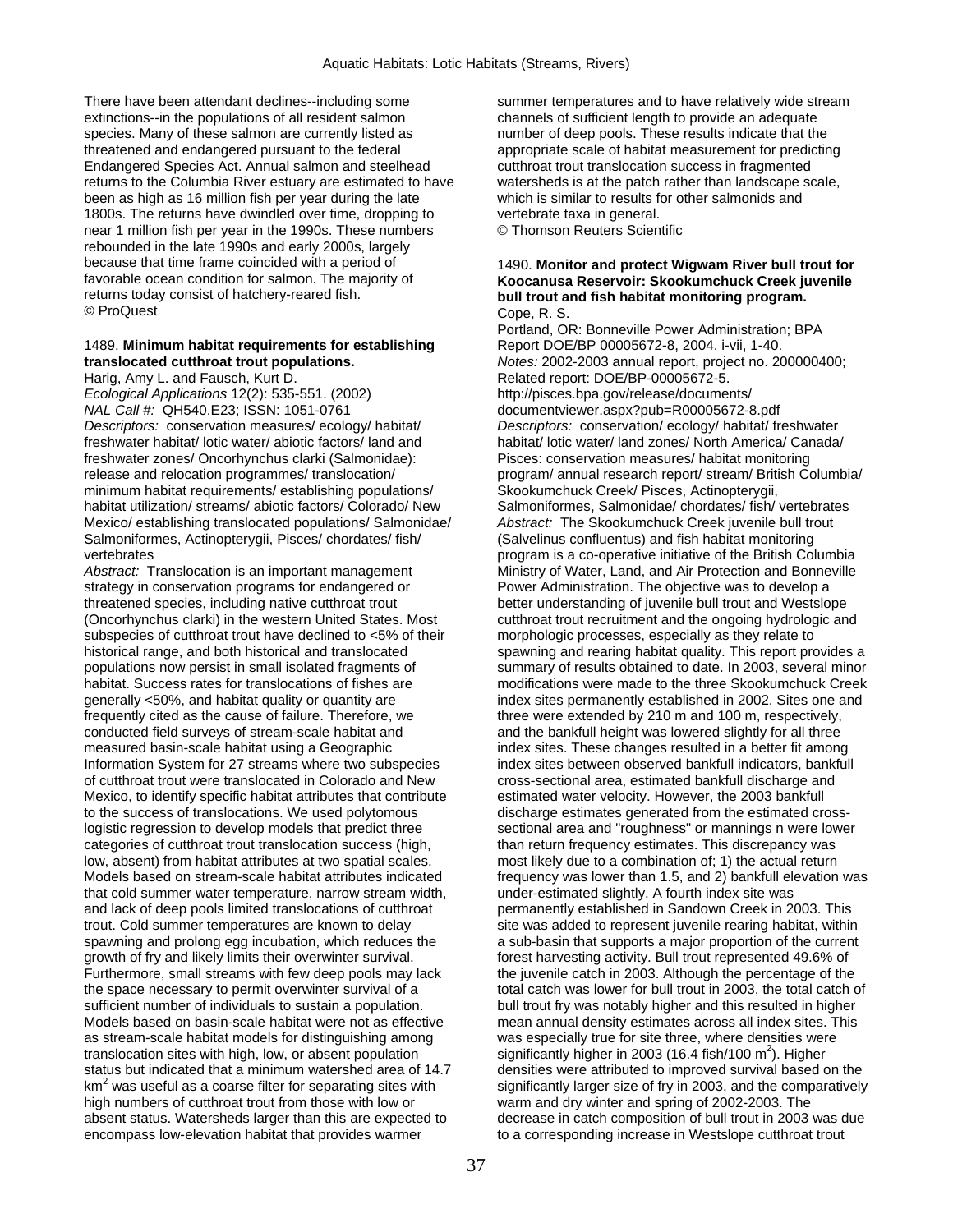catch. Westslope cutthroat trout fry were captured zoobenthos/ walleye/ British Isles, England, Cornwall/ exclusively in sites two and three (the bull trout spawning Canada, Ontario, Raisin R./ North America, Great Lakes reaches). The capture of cutthroat trout fry in 2003 but not *Abstract:* Although many groups are implementing in 2002 was thought to represent an earlier date of restoration activities, relatively few are monitoring the emergence due to warmer water temperatures. Juveniles effects of these works. Work is being conducted in eastern were captured in all sample sites, however, Sandown Ontario to assess the success of restoration activities. Creek captures represented 76.7% of all juvenile captures. Walleye spawning bed rehabilitation was completed on the The corresponding juvenile Westslope cutthroat trout Raisin River and Hoople Creek. Monitoring of egg densities density (4.62 fish/100  $m<sup>2</sup>$ ) was the highest recorded in the bull trout and fish habitat monitoring program. In 2003, 1985 and 2004 on Hoople. Larvae densities were snorkel surveys were conducted on mainstem compared between the two watercourses in 2005. The kookumchuck Creek index sites to target deep, mid- results showed a decrease in the egg densities on the channel habitat that was not effectively sampled using Raisin and an increase on Hoople. The number of walleye existing electrofishing techniques. Sub-adult and adult larvae captured on Hoople was higher than that on the Westslope cutthroat trout dominated this habitat. Densities Raisin. This suggests that while rehabilitation on Hoople were 3.1 and 3.2 fish/100 lineal m for sites one and three, has been successful, the Raisin spawning beds remain respectively, while site two densities were 8.6 fish/100 impaired. The effectiveness of best management practices lineal m. The very high densities of adult cutthroat trout (BMPs) of cattle operations is currently being monitored on within site two were attributed to habitat quality and in a tributary to the Beaudette River, Cornwall. Background particular, the abundance of deep pool habitat. The range data was gathered at 6 stations during summer/fall of 2005. of morphological stream types for the mainstem This data included benthic macroinvertebrate and fish Skookumchuck Creek encompass the stable and resilient communities sampling, water quality, channel morphology spectrum (C3(1), C3). In general, Skookumchuck Creek and riparian characteristics. The BMPs were implemented can be characterized by stability and habitat heterogeneity. in the fall/winter of 2005. Sampling of the six stations will These reaches, with their high sinuosity, frequent deep continue for an additional 3 years to monitor the success of pools, and high quality spawning and rearing habitat the rehabilitation projects. contain high densities of bull trout and Westslope cutthroat © ProQuest trout. Sandown Creek, in contrast, appears to be undergoing a successional evolution from an F4 stream 1492. **Natural wood recruitment versus stream habitat**  type to a C4 stream type to accommodate changes or **restoration: Habitat and wild trout responses in**  alterations to sediment supply. Disturbance indicators **streams of the White Mountain National Forest.** suggest increased sediment supply resulted in channel Prout, M. W. and Milot, G.<br>aggradation and infilling. The previously over-widened bed In: American Fisheries Soc aggradation and infilling. The previously over-widened bed In: American Fisheries Society Annual Meeting of the<br>19 Morldwide Decline of Wild Fish Populations, Quebec, of the F4 stream type is now the elevation of the new Worldwide Decline of Wild Fish Populations, Quebec, PQ,<br>floodplain for the C4 stream type, which gradually incises Canada: August 10-14, 2003.: Vol. 133.: pp. 155: 2003 floodplain for the C4 stream type, which gradually incises Canada; August 10-14, 2003.; Vol. 133.; pp. 155; 2003.<br>through the aggraded streambed. Although disturbed, Descriptors: conservation/ biomass/ boulders/ channel through the aggraded streambed. Although disturbed, *Descriptors:* conservation/ biomass/ boulders/ channel Sandown Creek maintains high habitat value and the high aggradation/ channel scouring/ natural wood recruitment/<br>invenile Westslope cutthroat trout densities can be second growth forests/ species abundance/ stream habita juvenile Westslope cutthroat trout densities can be second growth forests/ species abundance/ stream habitat attributed to the high frequency of large woody debris (LWD) and associated LWD cover in pools. When valley streams: habitat compared to other bull trout and Westslope cutthroat trout © Thomson Reuters Scientific systems, a strong case can be made that the Skookumchuck Creek bull trout and Westslope cutthroat trout represent a significant and stable population. The<br>
upper Skookumchuck Creek watershed remains relatively<br>
pristine, and maintains high water quality and high hab pristine, and maintains high water quality and high habitat conservative. Atter eighty years of forest development and<br>
public access within the Skookumchuck Creek watershed,<br>
conservative forest harvesting levels that pre

## 1491. Monitoring the effectiveness of restoration works community composition/ habitat characteristics/ **on walleye spawning beds and of the best management** sedimentation rate/ stream/ temperature **practices on a small dairy operation in eastern Ontario.** Abstract: The Newfoundland Small Stream **practices on a small dairy operation in eastern Ontario.** *Abstract:* The Newfoundland Small Stream Buffer Study<br>Lavictoire, M. **Phase 1 was initiated and carried out by the Department**

In: 49th Annual Conference on Great Lakes Research: The Fisheries and Oceans, Canada on the island of Changing Environment of the Great Lakes. Windsor, Newfoundland. Similar research was conducted in New<br>Prunswick and British Columbia. The objective was to st

*Descriptors:* best management practices/ BMPs/ density/ the impacts of forest harvesting on salmonids and their<br>freshwater fish/ habitat improvement/ larvae/ monitoring/ habitat. Twelve stream reaches from 3 different wat restoration/ river basin management/ sampling/ spawning/ summer of 2000. Salmonids studied were brook trout

was completed between 1985 and 2003 on Raisin, and in

restoration/ stream morphology/ upland stream: habitat/

Newfoundland small Stream Buffer Study, Phase 1/ Phase 1 was initiated and carried out by the Department of Ontario; 2006.<br>Descriptors: best management practices/ BMPs/ density/ entity and British Columbia. The objective was to study freshwater fish/ habitat improvement/ larvae/ monitoring/ habitat. Twelve stream reaches from 3 different watersheds<br>
nature conservation/ pollution monitoring/ rehabilitation/ subjected to forest harvesting were sampled d subjected to forest harvesting were sampled during the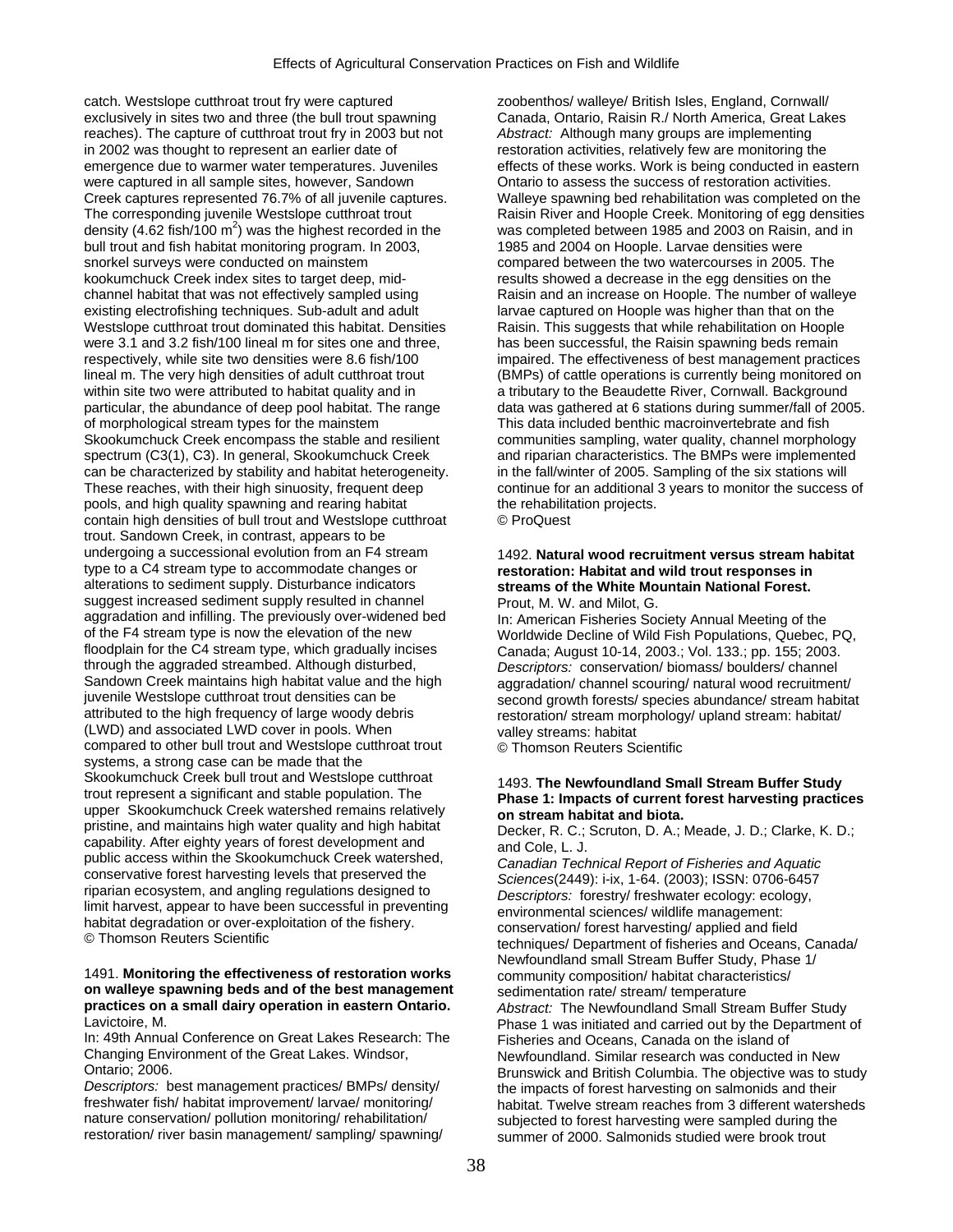(Salvelinus fontinalis) and Atlantic salmon (Salmo salar). stream classification/ debris deposition/ habitat typing/ Other variables measured during this study included natural resources, environment, general ecology, and sedimentation rates, temperature regime, benthic wildlife conservation/ water resources and management/ invertebrate community composition, riparian buffer pollution/ soil conservation/ forestry related composition, stream habitat characteristics, and large *Abstract:* We evaluated the morphological effects of debris woody debris. These results were then analyzed and flows from headwater streams in larger, fish-bearing related to the different forestry treatments. These channels of the central Oregon Coast Range, including<br>treatments included a control stream (no cuffing), treatment their influence on fans, wood recruitment, and channel 1 stream reach (recent cutting, 20 m riparian buffer) and treatment 2 and treatment 3 (older cut areas, less than 20 conducted in third- through fifth-order streams (drainage m riparian buffer). In the control and treatment 1 reaches results from the sediment sampling, benthic invertebrate confluences were most evident. This basin size contains sampling, and temperature data were mixed. In one the majority of channels (67%) in the central Coast Range watershed forest harvesting did significantly increase the vith gradients that are used by coho salmon watershed forest harvesting did significantly increase the amount of sediment entering the treatment 1 reach while (Oncorhynchus kisutch Walbaum). The close spacing the other 2 watersheds did not yield any significant increase between headwater tributaries susceptible to debris flows in sedimentation after cutting. Benthic invertebrates were (118 m average) resulted in long continuous sections of significantly less abundant in treatment 1 reaches than in (fish-bearing streams that were bordered by debr control stream reaches. Treatment 1 reach was significantly (103 m average) and debris fans impinging on 54% of the warmer than the control in one watershed while there was total channel length surveyed. Debris flows also supplied no significant difference in another watershed. Brook trout the majority of wood (58% of pieces) to the surveyed fishin treatment 1 reaches were larger than brook trout in bearing channels. The highest values of large wood, control reaches while in treatment 2 and treatment 3 boulders, and channel gradients were associated with streams they were significantly smaller than those in control debris fans at confluences with headwater tributaries, while and treatment 1 stream reaches. Atlantic salmon size deeper sediment deposits were often associated with fans relationships were opposite to brook trout; the smallest but also extended up and downstream from fans. The salmon inhabiting control streams and the largest in spacing and network pattern of debris flow-prone streams impacted by older harvest events (treatment 3). headwater tributaries influenced the spatial structure of © Thomson Reuters Scientific channel morphology and aquatic habitats leading to a high

*Descriptors:* mu-basin/ benthic macroinvertebrates/ habitat/ no-till/ southern Ontario/ stream quality/ tillage systems/

*Abstract:* No-till cropping systems have become very **Distribution, trends, and governing factors.**  common in North America over the past two decades. The Nowell, L. H.; Capel, P. D.; and Dileanis, P. D. effects of no-till on stream quality, however, have not been Boca Raton, Florida: Lewis Publishers; 1001 p. (1999). studied at watershed scales. We measured habitat and *Notes:* Includes bibliographical references (p. 867-946) stream water quality and sampled the benthic and index. macroinvertebrate community in 32 small (100 to 1400 ha, *NAL Call #:* TD427.P35N68 1999; ISBN: 1566704693 . 247 to 3,460 ac) subwatersheds that exhibited a gradient of *Descriptors:* Pesticides---Environmental aspects---United the proportion of land under no-till cropping systems to States/ Organochlorine compounds---Environmental determine relationships between the use of no-till and aspects---United States/ Water---pollution---United States/ stream quality. Increased use of no-till systems resulted in Contaminated sediments---United States/ Aquatic improvements in habitat and water quality and the benthic organisms, Effect of water pollution on---United States macroinvertebrate community. Based on these results we This citation is from AGRICOLA. concluded that increased use of no-till cropping systems by farmers has a positive effect on the quality of streams in 1497. **PHABSIM analysis of a straight trapezoidal reach** 

© 2008 Elsevier B.V. All rights reserved. **stream in the Midwest.** 

## 1495. On debris flows, river networks, and the spatial

Bigelow, P. E.; Benda, L. E.; Miller, D. J.; and Burnett, K. M. *Forest Science* 53(2): 220-238. (Apr. 2007) rivers/ simulation/ stream flow/ Pisces/ *NAL Call #:* 99.8 F7632 Unites States, Midwest

erosion/ fish/ habitats/ spatial data/ dead wood/ landslides/ SIMulation Model) was applied to adjacent straight alluvium/ rivers/ classification/ sediment deposition/ trapezoidal and highly sinuous reaches in a third order watershed hydrology/ forested watersheds/ sediments/ agricultural drainage stream in East-Central Illinois. A 30 drainage basins/ Oregon/ debris fans/ fish bearing streams/ year flow record was used to generate weighted usable

their influence on fans, wood recruitment, and channel<br>morphology, Continuous channel surveys (6.4 km) were area < 10 km<sup>2</sup> and slope <7%) where debris fan effects at fish-bearing streams that were bordered by debris fans degree of physical heterogeneity and patchiness in channel 1494. **No-till improves stream ecosystem quality.** environments. Our study contributes to a growing emphasis Yates, A. G.; Bailey, R. C.; and Schwindt, J. A. **on the role of tributary confluences in structuring channel** *Journal of Soil and Water Conservation* 61(1): morphology and aquatic habitats in mountain drainage 14-19. (2006) basins and argues for including a confluence component to *NAL Call #:* 56.8 J822 stream classification and habitat typing schemes.<br>Descriptors: mu-basin/ benthic macroinvertebrates/ babitat/ This citation is from AGRICOLA.

## 1496. Pesticides in stream sediment and aquatic biota:

# and a highly sinuous reach in a low-order agricultural

Tompkins, M. R. and Herricks, E.<br>Hydroecologie appliquee 14(1): 175-192. (2004) **structure of channel morphology.** *Descriptors:* channels/ fish/ fluvial morphology/ freshwater

*Descriptors:* streams/ stream channels/ landforms/ water *Abstract:* The PHABSIM model (Physical HABitat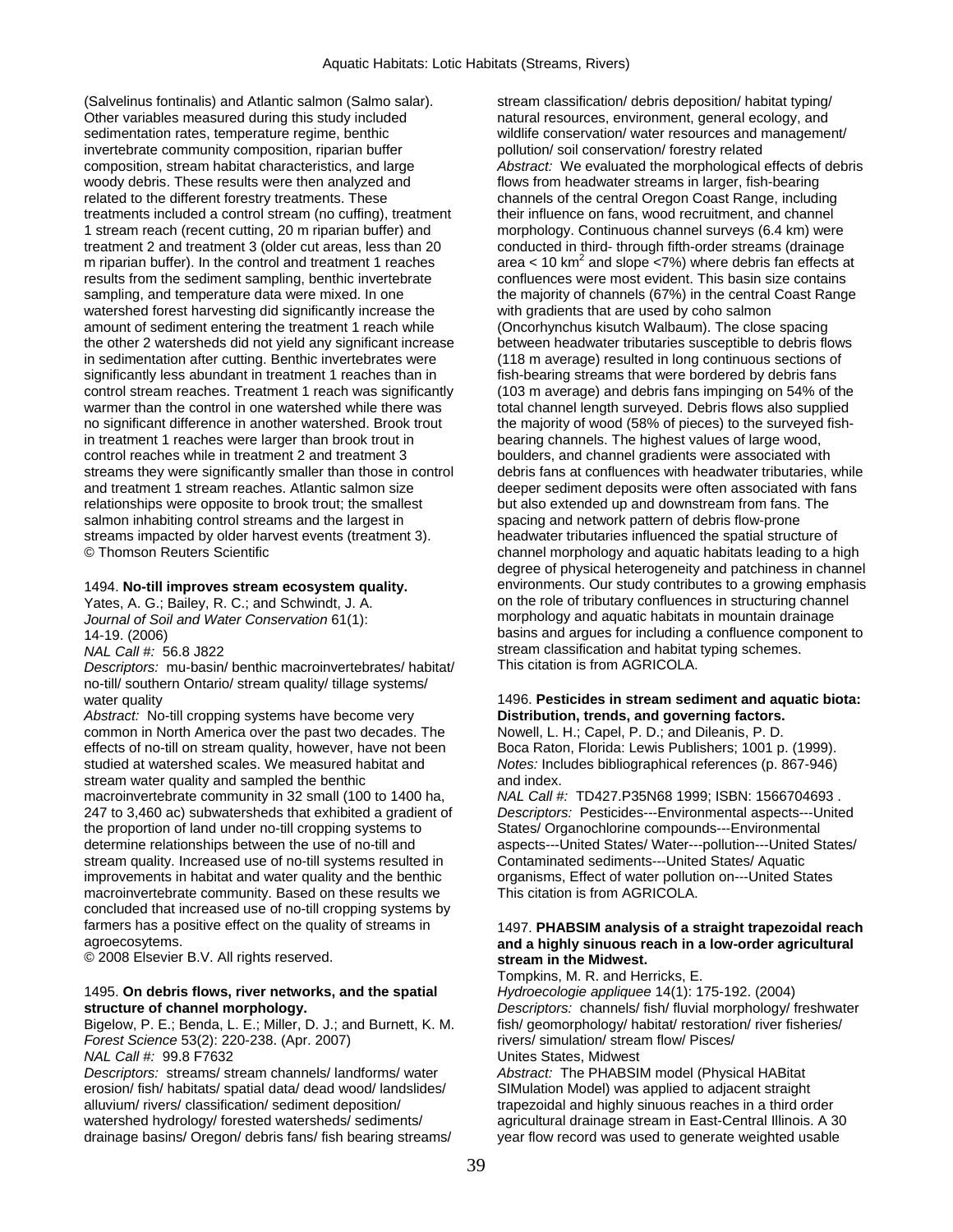area (WUA) estimates for six warmwater fish species for conditions along the stream network; and 4) assessing the each reach. Supplementing PHABSIM analysis, detailed existing thermal alteration of trout streams. Stream surveys provided planametric maps of each reach, and temperatures were consistently and negatively related to<br>
regular fish sampling both supported the selection of percent riparian forest cover and elevation; in this stud species modeled with PHABSIM and provided data for landscape, riparian forest cover overwhelms the influence PHABSIM evaluation. Analysis of the 30-year WUA of basin forest cover in determining stream temperature. estimates supported the development of metrics for fish Fine sediment in riffles was negatively related to percent collections in each reach provided a basis for and a negatively related to stream temperature, riffle detailed description of the fish communities in each reach. embeddedness, and maximum reach depth. When these positively related to the relative differences in numbers of found that reducing forested buffers from 100 ft to 50 ft fish present between the two reaches. would increase stream temperatures by 1.6 to 2.3 degree

*Notes:* Degree: M.S.; Wildlife Coop. Unit Report and summer weather conditions. Within the trout stream<br>Descriptors: bottom characteristics/ disturbance/ fishes and provide 63% of stream segments are likely to support *Descriptors:* bottom characteristics/ disturbance/ fishes, nitrogen/ population density erosion/ riparian habitat/ buffer; this percentage drops to 9% with a 50-ft buffer. phosphorus/ trout, brown/ water flow/ water, chemical not effective at maintaining the in-stream conditions<br>properties/ water, physical properties/ Pennsylvania/ notingly necessary for self-sustaining trout populations. Du properties/ water, physical properties/ Pennsylvania/

streambank fencing and stabilization in central occurred along the trout stream network in North Georgia.<br>
Pennsylvania Stream responses were measured across a Further deforestation of riparian areas will increase the Pennsylvania. Stream responses were measured across a Further deforestation of riparian areas will increase the<br>spectrum of variables. Fish communities, macroinvertebrate warming of trout streams. The ability of Georgia's spectrum of variables. Fish communities, macroinvertebrate warming of trout streams. The ability of Georgia's mour<br>communities, stream temperatures, channel morphology, streams to maintain self-sustaining trout populations communities, stream temperatures, channel morphology, streams to maintain self-sustaining trout populations is<br>substrate composition, and water quality were evaluated streams to the warmer stream temperatures and substrate composition, and water quality were evaluated reduced because of the warmer stream temperatures and compared to pre- restoration conditions. Study area and compared to pre- restoration conditions. Study area increased fine sediment delivery associa<br>was located within the Spring Creek watershed which reduction in riparian buffer width to 50 ft. was located within the Spring Creek watershed, which reduction in reduction in reduction in included three study basins: Spring Creek Cedar Creek included three study basins: Spring Creek, Cedar Creek and Slab Cabin Run.

## 1499. **Potential trout population response to reduced** May, B. E. and Davis, B.

Jones, Krista L.; Poole, Geoffrey C.; Meyer, Judy L.; Symposium. Coeur Bumback. William R.: and Kramer. Flizabeth A. In: Proceedings of the 2005 Georgia Water Resources Conference. Athens, GA.; 2005. Station, University of Idaho; pp. 271-278; 1982.

http://cms.ce.gatech.edu/gwri/uploads/proceedings/2005/ *Descriptors*<br>| lonesKristal GAWR2005 Abstract.pdf

JonesKristaL\_GAWR2005\_Abstract.pdf

*Descriptors:* aquatic habitat/ deforestation/ environmental effects/ fish populations/ freshwater fish/ population 1501. **A preliminary review of NOAA's community**dynamics/ riparian land/ river basins/ streams/ trout/ water **based dam removal and fish passage projects.**  temperature/ Oncorhynchus mykiss/ Salmo trutta/ Georgia Lenhart, C. F. *Abstract:* The Georgia State Legislature reduced the width *Coastal Management* 31(1): 79-98. (2003); of mandatory-forested riparian buffers along the State's ISSN: 08920753 trout streams from 100 ft to 50 ft in 2000. This research *Descriptors:* anadromous fish/ dam removal/ fish passage/ evaluated the potential response of trout populations to this habitat restoration/ dams/ ecosystems/ environmental reduction in buffer width by: 1) quantifying the relationships protection/ fisheries/ river basin projects/ stream between riparian forest conditions, in-stream habitat, and ecosystem/ coastal zones/ dam/ fish/ fishpass structure/ young-of-the-year rainbow and brown trout (Oncorhynchus habitat restoration/ river management/ Oncorhynchus mykiss and Salmo trutta); 2) applying these quantified *Abstract:* Dams and other stream blockages prevent relationships at the stream segment and stream network anadromous fish from accessing large areas of key habitat. scales to determine the efficacy of 50-ft buffers for The NOAA Community-Based Restoration Program (CRP) protecting in-stream habitat; 3) examining existing forest supports habitat restoration projects, including 53 dam

percent riparian forest cover and elevation; in this study community analysis, and the analysis of selected fish riparian forest cover and maximum reach velocity. Biomass<br>species populations in each reach. Six monthly fish of young-of-the-year trout (< 150 mm in total length) was of young-of-the-year trout (< 150 mm in total length) was Metrics developed for four of the six species modeled were relationships were applied at the stream segment scale, we © ProQuest C, depending on summer weather conditions, and increase riffle embeddedness scores by 4.2 points across a range of 1498. **Physico-chemical and biological responses of** maximum stream velocity. As a consequence of these **streams to restoration of riparian pastures.** seemingly small increases in stream temperature and riffle Walsh, M. C. embeddedness, the biomass of young-of-the-year trout University Park, PA: Penn State, 2002.<br>
Motes: Degree: M.S.: Wildlife Coop, Unit Report and summer weather conditions. Within the trout stream freshwater/ grazing/ habitat changes invertebrates/ reproducing trout populations with the presence of a 100-ft sedimentation/ shores and banks fences/ stream These quantitative analyses at both the stream segment improvement/ streams/ temperature, environment and trout stream network scales imply that a 50-ft buffer is<br>
phosphorus/ trout, brown/ water flow/ water, chemical not effective at maintaining the in-stream conditions Centre County<br>
Centre County<br>
Abstract: Objective was to quantify the effects of existing disturbance of riparian forests, substantial<br>
alteration of the thermal conditions of trout streams alteration of the thermal conditions of trout streams has

## © NISC 1500. **Practices for livestock grazing and aquatic habitat protection on western rangelands.**

**riparian buffer widths in north Georgia.** In: Proceedings of the Wildlife-Livestock Relationships<br>Jones, Krista L.: Poole, Geoffrey C.: Meyer, Judy L.: Symposium, Coeur D'alene, Idaho, Peek, James M. and Bumback, William R.; and Kramer, Elizabeth A. **Dalke, P. D. (eds.)**<br>In: Proceedings of the 2005 Georgia Water Resources Moscow, Idaho: Forest, Wildlife and Range Experiment *Notes:* Meeting abstract.<br>http://cms.ce.gatech.edu/gwri/uploads/proceedings/2005/ *NAL Call #:* SF84.84.W5 1981<br>Descriptors: wildlife/ livestock/ grazing/ aquatic habitat/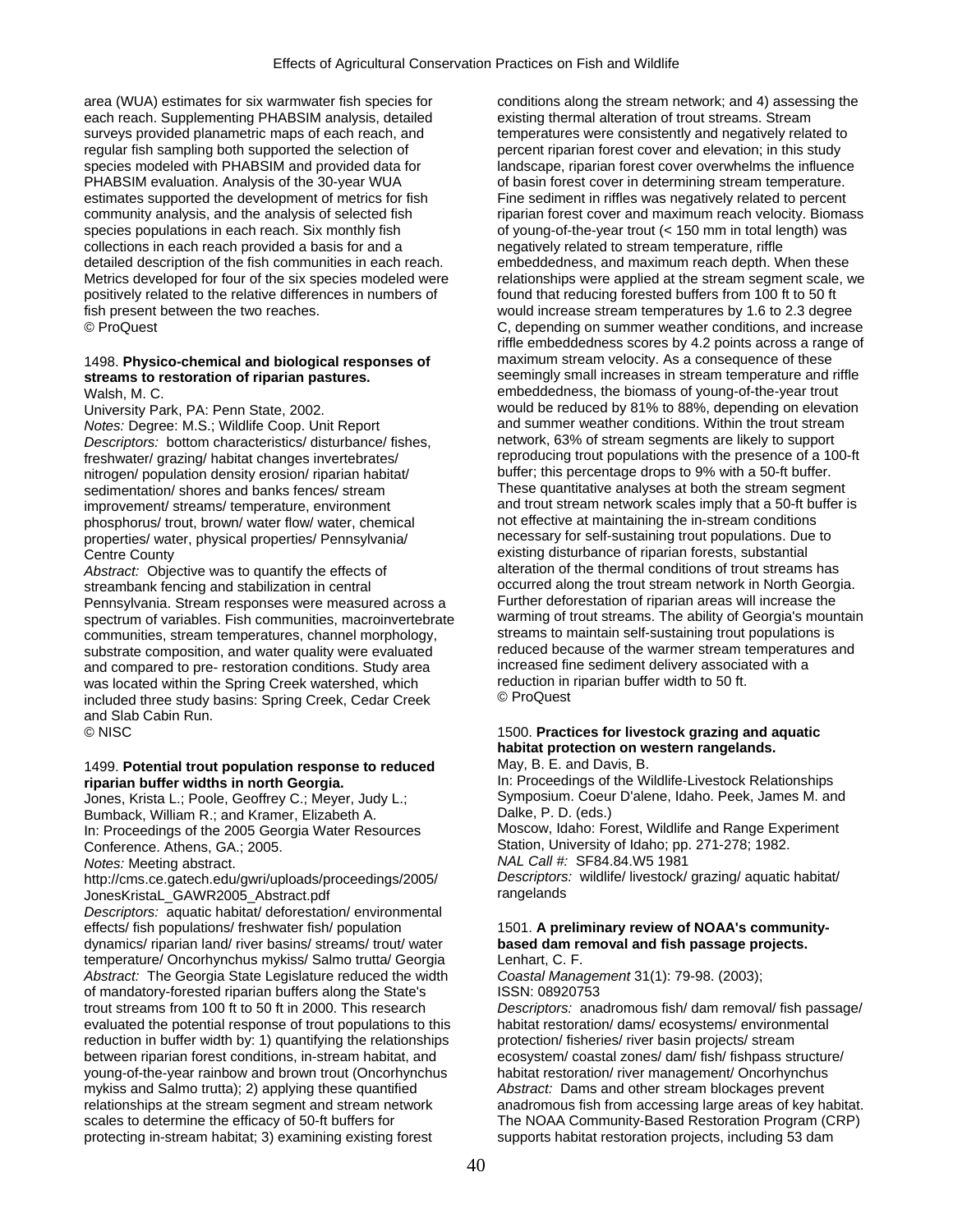removal and fish passage projects from 1996 to 2002. This reduce the inference of the findings, and these preliminary article provides a preliminary review of the biological results are best interpreted as hypotheses for further benefits provided by the first 18 CRP dam removal and fish investigation.<br>
passage projects supported between 1996 and 1999. **C** Thomson Reuters Scientific passage projects supported between 1996 and 1999. These 18 projects improved access to over 160 km of river habitat for many anadromous fish species, especially river 1503. **Production from wood duck nest boxes as a** herring (Alosa spp.) on the east coast and salmonids **proportion of the harvest in Massachusetts.** (Oncorhynchus spp.) on the west coast. While fish ladders Heusmann, H. W.<br>provide targeted fish species access to key habitat areas, Wildlife Society Br provide targeted fish species access to key habitat areas, *Wildlife Society Bulletin* 28(4): 1046-1049. (2000) dam removal can improve the health of entire stream *NAL Call #:* SK357.A1W5; ISSN: 00917648<br>
ecosystems and provide fish passage to fish species *Descriptors:* Aix sponsa/ harvest/ Massachu federal regulatory programs by providing a cooperative productivity/ waterfowl/ Aix sponsa<br>process at the local level that can restore habitats efficiently a abstract: Many state wildlife agence and effectively while encouraging long-term stewardship. management practices to increase waterfowl populations,<br>© 2008 Elsevier B.V. All rights reserved. exercise including the use of nest boxes. Measuring the result of

# habitats and amphibians in western Oregon. **habitats and amphibians in western Oregon. more than 1,700 wood duck (Aix sponsa) nest boxes**

*Forest Science* 53(2): 331-342. (2007) used by wood ducks in 1998. I calculated that 4,300 wood *NAL Call #:* 99.8 F7632; ISSN: 0015-749X ducks were fledged from state boxes compared to a state *Descriptors:* commercial activities/ ecology/ population harvest of 5,500 wood ducks. When non-state boxes are dynamics/ terrestrial habitat/ land zones/ Amphibia: considered, wood duck nest boxes in Massachusetts may effect on riparian community structure and population or more. Large-scale nest box programs in appropriate<br>density/community structure/forest stream riparian habitat/ areas can contribute substantially to fall populations density/ community structure/ forest stream riparian habitat/ areas can contribute substantially to fall effect of forestry practices/ population density/ forest and  $\odot$  2008 Elsevier B.V. All rights reserved. effect of forestry practices/ population density/ forest and woodland/ stream riparian habitat/ effect of forestry practices on community structure and population density/ 1504. **Quantifying expected ecological response to riparia** response to *riparia* in the *study of riparia* response to *riparia natural resource legislation:* riparian habitat/ forest streams/ Oregon/ United States, **natural resource legislation: A case study of riparian**<br>
western region/ forestry practices effect on riparian **butters, aquatic habitat, and trout populations**. western region/ forestry practices effect on riparian **buffers, aquatic habitat, and trout populations.**<br>community structure and population density/ Amphibia/ Jones, Krista L.: Poole, Geoffrey C.: Meyer, Judy I community structure and population density/ Amphibia/ Jones, Krista L.; Poole, Geoffrey C.; Meyer, Judy L.; comphibians/ chordates/ vertebrates<br>Bumback, William: and Kramer, Flizabeth A.

*Abstract:* We conducted a preliminary examination of the *Ecology and Society* 11(2): Unpaginated. (2006).<br>
responses of stream amphibians and instream habitat http://www.ecology.andSociety.org/vol11/iss2/art1 responses of stream amphibians and instream habitat http://www.ecologyandsociety.org/vol11/iss2/art15/<br>conditions to alternative riparian buffer zones with forest Descriptors: commercial activities/ecology/popula conditions to alternative riparian buffer zones with forest *Descriptors:* commercial activities/ ecology/ population thinning upslope. Pre and posttreatment surveys were dynamics/ freshwater habitat/ lotic water/ land zones/<br>Carried out on 68 headwater stream reaches (including 23 Salmoninae: forestry/ logging of riparian buffer zones carried out on 68 headwater stream reaches (including 23 Salmoninae: forestry/ logging of riparian buffer zones/ 15-<br>unthinned reference reaches) at 11 sites in western weter higher inver buffer/ prediction/ biomass/ abund Oregon. Streams were in managed conifer stands, 40 to 80 biomass/ population size/ river/ Georgia/ Pisces, vears old, where the thinning treatment reduced stands<br>
Actinoptervali Salmoniformes Salmonidae/ chor from 600 trees per hectare (tph) to 200 tph. Treatments<br>
consisted of four widths of riparian buffers approximately 6, *Abstract:* Regulations governing the management of consisted of four widths of riparian buffers approximately 6, 15, 70, and 145 m on each side of streams. Over three 15, 70, and 145 m on each side of streams. Over three streamside vegetation (riparian buffers) lie at a nexus<br>study years, 3,131 individuals of 13 species were detected. Such between environmental, social, and land develop For the more common instream and bank species interests, and can yield especially contentious debates analyzed, capture rates persisted posttreatment with no among stakeholders. In 2001, the State Legislature of negative treatment effect from thinning with any of the Georgia, USA, took up this debate; the Legislature reduced<br>buffer widths. More animals were detected after thinning in the minimum width of mandatory-forested riparia buffer widths. More animals were detected after thinning in treatment reaches compared to reference reaches for along designated trout streams from≃30 m (100 ft) to≃15 m<br>rough-skinned newts (Taricha granulosa Skilton) occurring (50 ft), and commissioned this study to assess the rough-skinned newts (Taricha granulosa Skilton) occurring on stream banks, and for instream coastal giant salamanders (Dicamptodon tenebrosus Baird and Girard). our research was designed to provide rigorous and<br>Treatment effects on instream habitat parameters were not accessible data for informing this management debate, this Treatment effects on instream habitat parameters were not detected. Interannual variation was evident for western red-<br>hacked salamanders (Plethodon vehiculum Cooper) and designed to inform regulatory and management decisions. backed salamanders (Plethodon vehiculum Cooper), and<br>several habitat conditions including pool-riffle ratio, stream<br>spatial intermittency, stream width, and down wood.<br>Overall, riparian buffers with moderate upslope thinni

ecosystems and provide fish passage to fish species *Descriptors:* Aix sponsa/ harvest/ Massachusetts/ nest box/ population/ wood duck/ habitat management/ nest/ process at the local level that can restore habitats efficiently *Abstract:* Many state wildlife agencies participate in habitat including the use of nest boxes. Measuring the result of such a program is often difficult. One way to assess the 1502. **Preliminary study of the effects of headwater** success is to measure production against harvest. The **riparian reserves with upslope thinning on stream** Massachusetts Division of Fisheries and Wildlife maintains Olson, Deanna H. and Rugger, Cynthia located throughout the state. More than half the boxes were forestry/ upslope thinning and headwater riparian reserves/ produce as many wood ducks as are harvested in the state,

Bumback, William; and Kramer, Elizabeth A. meter river buffer/ prediction/ biomass/ abundance/ model/ Actinopterygii, Salmoniformes, Salmonidae/ chordates/ fish/<br>vertebrates

between environmental, social, and land development expected response of existing trout populations. Because<br>our research was designed to provide rigorous and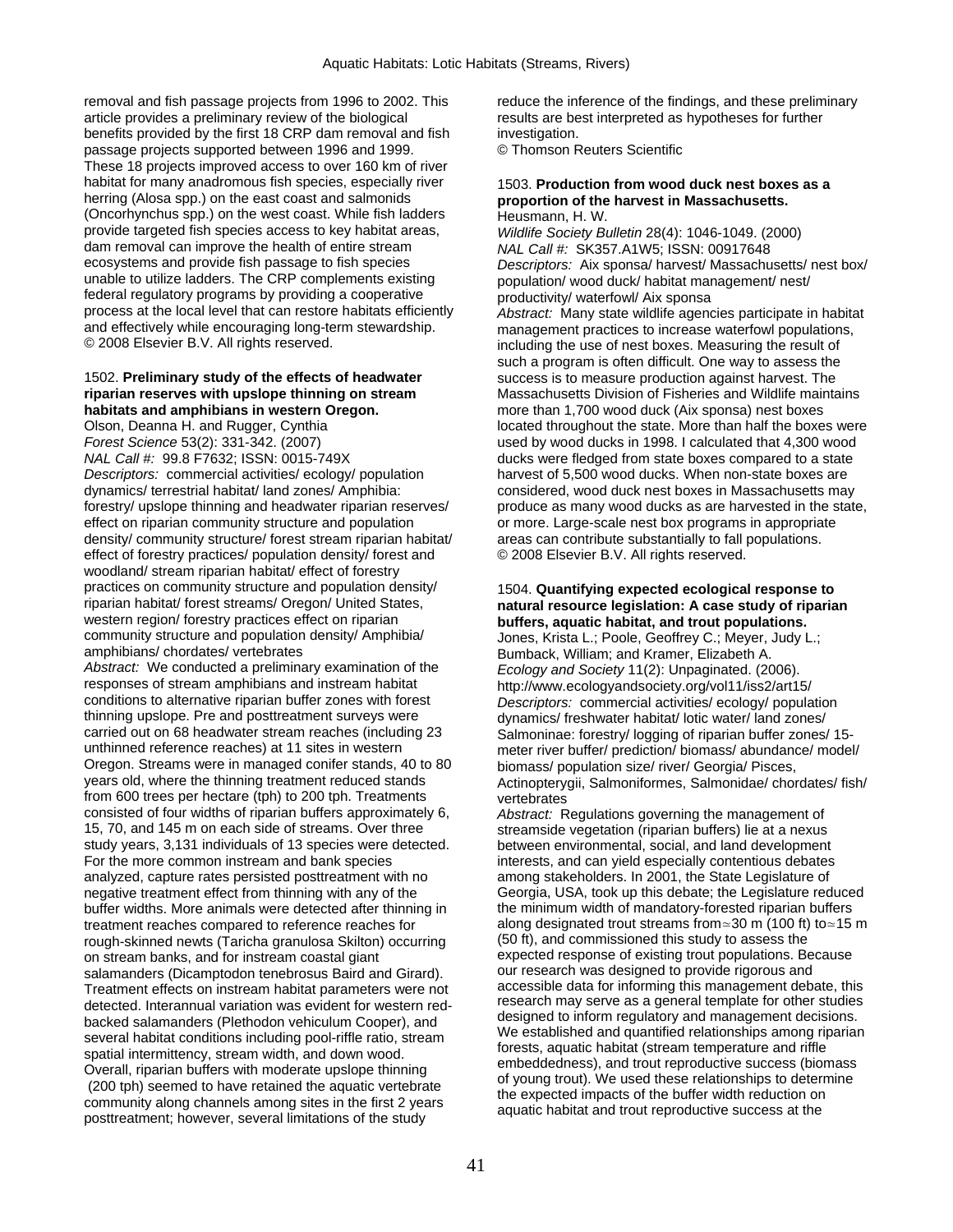associated uncertainty. When compared with stream **distribution of freshwater mussels (Bivalvia:**  segments having 30-m wide buffers, our analysis indicated **Unionidae) in south-eastern Michigan, U.S.A.**  that individual stream segments with 15-m wide buffers Mcrae, S. E.; Allan, J. D.; and Burch, J. B.<br>have: 1) higher peak temperatures (average peak stream Freshwater Biology 49(2): 127-142. (2004) have: 1) higher peak temperatures (average peak stream *Freshwater Biology* 49(2): 127-142. (2004);<br>temperatures during the warmest week of the year increase ISSN: 00465070<br>by  $\simeq$  2.0 ± 0.3°C, depending on summertime cli by ≃2.0 ± 0.3°C, depending on summertime climate *Descriptors:* catchment/ freshwater mussels/ habitat/ land-<br>conditions); and 2) more fine sediments (fines in riffle **interpretational properties** (thiopidae/ agricultural conditions); and 2) more fine sediments (fines in riffle<br>
habitats increase by approximately 25% of the observed<br>
inter-study-site range). The data show that trout populations<br>
will respond markedly to these habitat change buffers. Less than 9% of those streams (only those at the content of the content of the highest elevations) would maintain such temperatures with highest elevations) would maintain such temperatures with surficial geology 15-m wide riparian buffers. As young trout are indicative of and riparian buffers. 2. Some 21 mussel species were<br>trout reproductive success, our results portend substantial found overall; richness ranged from 0 to 12 livi trout reproductive success, our results portend substantial found overall; richness ranged from 0 to 12 living species<br>reductions or elimination of trout populations in porthern per site. From the upper to middle to lower reductions or elimination of trout populations in northern per site. From the upper to middle to lower catchmen<br>Georgia streams where vegetated riparian buffer widths are number of individuals, number of species, Shannon-Georgia streams where vegetated riparian buffer widths are reduced to 15 m.

*Environmental Science and Technology* 41(10): 3514-3520. (2007); ISSN: 0013936X. Stepwise multiple regressions revealed that the distribution

*Descriptors:* androgen/ estrogen/ gestagen/ water/ water pollutants, chemical pollutants, chemical  $0.63$  for total mussels,  $R^2 = 0.51$ -0.86 for individual water pollutants, chemical

steroid hormones, including estrogens, androgens, and overall reach habitat quality were the most commonly<br>progestins: therefore, allowing grazing livestock direct in identified reach-scale variables, and measures of surfi progestins; therefore, allowing grazing livestock direct access to surface waters can result in the release of geology were the most effective catchment-scale variables. steroids in agricultural watersheds. Elevated concentrations The spatial pattern of geology is likely to be responsible for the diversity gradient from the upper to the lower of steroids are problematic because low concent of steroids are problematic because low concentrations of certain steroids can affect fish reproduction. To assess the catchment. 6. Prior studies, attempting to explain mussel<br>
contrance and transport of steroids arising from grazing<br>
contrance and transport of steroids arising occurrence and transport of steroids arising from grazing distributions from local habitat features alone, have found<br>
relatively weak relationships. By employing a combination cattle, gas chromatography-tandem mass spectrometry relatively weak relationships. By employing a combination<br>CCC/MS/MS) was used to quantify a suite of estronens of reach- and catchment-scale habitat variables, this study (GC/MS/MS) was used to quantify a suite of estrogens, of reach- and catchment-scale habitat variables, this study<br>as able to account for a substantial amount of the spatial<br>(expansion of the spatial) was able to account fo androgens, and progestins in small creeks impacted by was able to account for a substantial and progestins in small creeks impacted by variability in mussel distributions. rangeland grazing. Steroids were detected in 86% of variability in mussel distributions.<br>samples from rangeland creeks where cattle had direct © 2008 Elsevier B.V. All rights reserved. samples from rangeland creeks where cattle had direct access to the water, with concentrations as high as 44 ng/L observed shortly after rain events at the beginning of the 1507. **Reach-scale effects of riparian forest cover on**  winter wet season. Estrogens were present at concentrations above the predicted no-effect Roy, Allison H.; Faust, Christina L.; Freeman, Mary C.; and<br>
concentrations for fish in 10-20% of the samples, and Meyer, Judith L. concentrations for fish in 10-20% of the samples, and androstenedione was detected at concentrations higher *Canadian Journal of Fisheries and Aquatic Science* 62(10): than response thresholds for pheromonal communication in 2312-2329. (Oct. 2005)<br>fish. The results suggest that, in certain cases, measures MAL Call #: 442.9 C16J fish. The results suggest that, in certain cases, measures *NAL Call #:* 442.9 C16J such as stream fencing in rangeland areas to limit direct discharge of animal wastes to surface waters or better catchment areas/ chlorophyll a/ density/ ecosystems/<br>manure management practices might be merited to protect fisheries/ foods/ hardwood/ invertebrates/ manure management practices might be merited to protect

© 2008 Elsevier B.V. All rights reserved.

# stream segment and stream network scales, and assessed 1506. **Reach- and catchment-scale determinants of the**

Weaver diversity and relative abundance of intolerant © Thomson Reuters Scientific unionids all declined significantly. 3. Four groupings based on overall mussel diversity and abundance were 1505. **Rangeland grazing as a source of steroid** significantly related to reach-scale habitat variables. The **hormones to surface waters. hormones to surface waters. richest mussel assemblages were associated with sites**  $K$ olodziej, E. P. and Sedlak, D. L.<br>Kolodziej, E. P. and Sedlak, D. L.<br>Environmental Science and Technology 41(10): 3514-3520 fine substratum, and lower specific conductance. 4. Notes: doi: 10.1021/es063050y.<br> *Notes:* doi: 10.1021/es063050y.<br> *Descriptors:* androgen/estrogen/gestagen/water/water the most common species, could be predicted from a  $p$ ollutant/ androgens/ estrogens/ progestins/ water/  $p$  combination of reach- and catchment-scale variables ( $R^2$  = water pollutants, chemical<br> *Abstract:* Cattle and other livestock excrete endogenous species). 5. Flow stability, substratum composition and<br>
species). 5. Flow stability, substratum composition and<br>
staroid hormones, incl

ecosystem health.<br>
© 2008 Elsevier B.V. All rights reserved.<br>
© 2008 Elsevier B.V. All rights reserved.<br>
Macroinvertebrates/ particle size/ protection/ salamanders/ Campostoma oligolepis/ Caudata/ Georgia

*Abstract:* We compared habitat and biota between paired open and forested reaches within five small streams (basin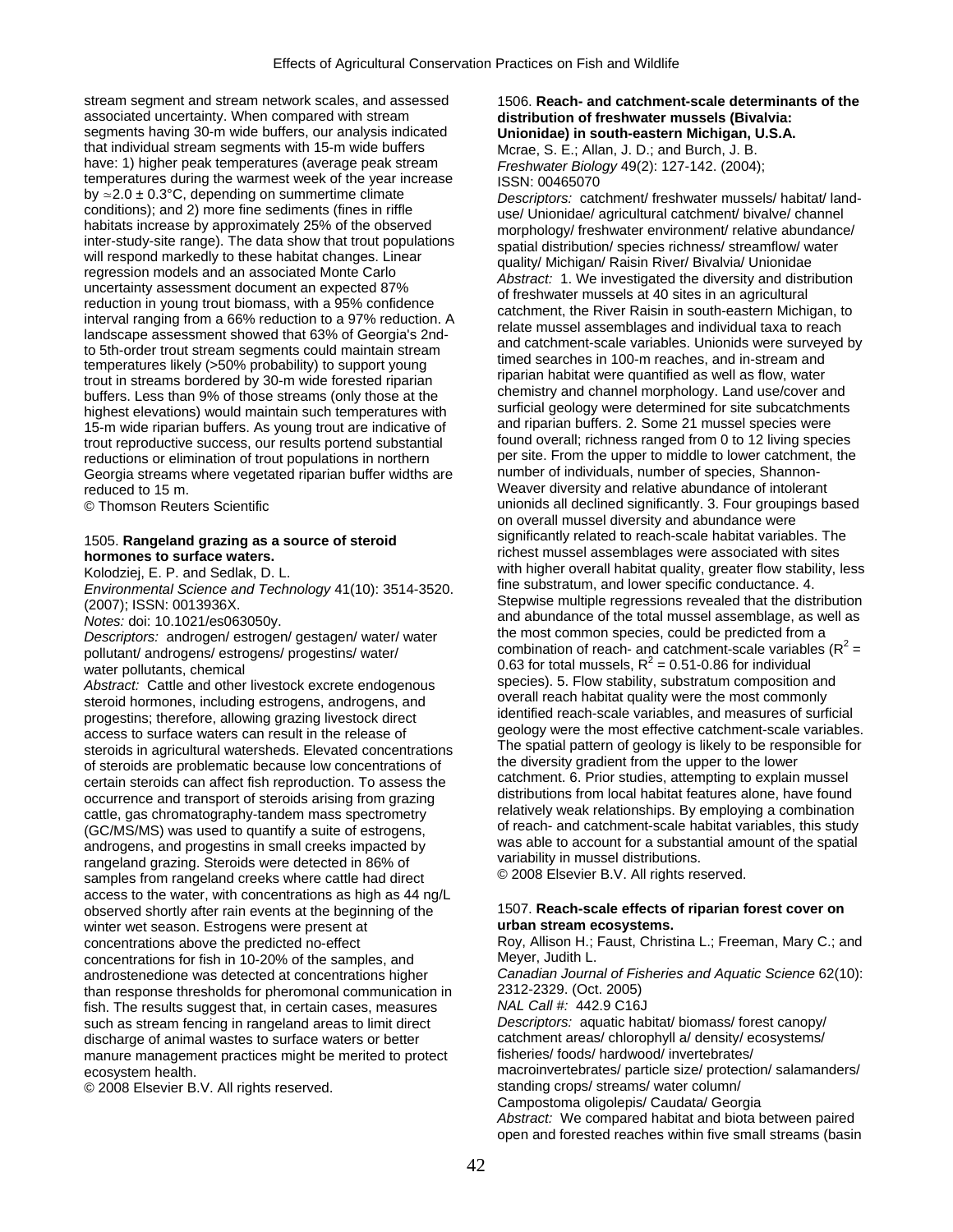area 10-20 km $^2$ ) in suburban catchments (9%- 49% urban land cover) in the Piedmont of Georgia, USA. Stream functions/ indicators/ riparian/ reference framework/ reaches with open canopies were narrower than forested North Carolina differences in habitat diversity (variation in velocity, depth, the hydrologic, biogeochemical, and/or habitat functioning or bed particle size) between open and forested reaches.  $\qquad \qquad$  of stream channels, riparian zones, or both. We ranked decreased large wood and increased algal chlorophyll a standing crop biomass. These differences in basal food resources translated into higher densities of fishes in open the Coastal Plain of North Carolina, USA. The rankings (9.0 individuals  $\cdot$ m<sup>-2</sup>) versus forested (4.9 individuals  $\cdot$ m<sup>-2</sup>) provided a framework for developing a narrative used for reaches, primarily attributed to higher densities of the scoring condition of the indicators at the scale of a reach herbivore Campostoma oligolepis. Densities of terrestrial (100-m-long x 60-m-wide segment). Reach condition was invertebrate inputs were higher in open reaches; however, then derived by aggregating indicator scores, which were trends suggested higher biomass of terrestrial inputs in weighted by the number of functions with which each terrestrial prey consumed by water column feeding fishes. conducted by sampling randomly chosen first- to<br>Reach-scale biotic integrity (macroinvertebrates, fourthorder reaches within stream networks at the salamanders, and fishes) was largely unaffected by differences in canopy cover. In urbanizing areas where watershed drainage area. We used the association catchment land cover drives habitat and biotic quality, between indicators and hydrologic, biogeochemical, and riparian areas for stream protection are unlikely to be channel and riparian zone condition. We used both effective at maintaining ecosystem integrity.<br>
© ProQuest compare condition among stream networks. At a reach compare condition among stream networks. At a reach

# **Implications for conservation of natural channels. used to prioritize restoration of natural channels. used to prioritize response restoration efforts and monoton efforts and monoton efforts and monoton efforts and mo**

Vokoun, Jason C. and Rabeni, Charles F.<br>
Natural Areas Journal 23(4): 349-355 (2003) © NISC *Natural Areas Journal* 23(4): 349-355. (2003) *NAL Call #:* QH76.N37; ISSN: 0885-8608 *Descriptors:* conservation measures/ ecology/ habitat/ 1510. **Regeneration of native trees and wetlands:**  freshwater habitat/ lotic water/ land zones/ Pisces: **Results of an unplanned, twenty year experiment in the**  disturbance by man/ stream channelization/ habitat **Colorado River Delta, Mexico.**  management/ community structure/ Missouri/ Central Nagler, P. L. and Glenn, E. P.<br>Dissected Till Plains/ Pisces/ chordates/ fish/ vertebrates 2007 AGU Joint Assembly Proceedings (2007). Dissected Till Plains/ Pisces/ chordates/ fish/ vertebrates *Abstract:* Fish assemblages were systematically sampled *Notes:* Invited poster presentation; Presented at 2007 AGU along the transition from channelized to unchannelized Joint Assembly on 22-25 May 2007 in Acapulco, Mexico. reaches in seven streams in northern Missouri, USA. *Descriptors:* wetlands/ habitat restoration/ cottonwood/ Streams ranged in size from 4th to 8th order and were willow/ avian habitat located in the Central Dissected Till Plains including the *Abstract:* Historically, cottonwood and willow trees were Grand, Chariton, Salt, and Fabius watersheds. Maximum common on the Lower Colorado River, although species richness was reached 3-5 km downstream from the quantitative estimates of their former abundance are not end of channelization. A limited core group of 10 species available. During the past hundred years, dams and flow was present at most of the sites (channelized and regulation have altered the riparian habitat to favor unchannelized locations), and a diverse group of 45 dominance by exotic saltcedar and other salt-tolerant species was present at relatively few sites (rarely shrubs over the floodplain. It is widely assumed that, once channelized locations). The core group consisted largely of established, saltcedar competitively excludes native trees, tolerant, omnivorous species and contained no top and that removal of saltcedar will be necessary as part of carnivores. The 45-species diverse group included a restoration programs. We studied the regeneration of greater proportion of intolerant, benthic invertivorous, cottonwood and willow trees in the presence of saltcedar in channelization extended well into unchannelized reaches in response to flood releases from the U.S. Flood releases and should be considered by conservation planners. <br>of 50 cms to 750 cms in El Nino years of 1993, 1997-199 © Thomson Reuters Scientific and 2000 each germinated cohorts of trees amidst

## **ecological condition of stream networks in small watersheds.** dominant age classes of trees in subsequent years. Low-

Descriptors: assessment/ coastal plain/ restoration/

reaches (4.1 versus 5.0 m, respectively). There were no *Abstract:* Nine field indicators were identified for evaluating However, absence of local forest cover corresponded to condition from "relatively unaltered" to "severely altered" for decreased large of decreased and increased algal chlorophyll a each of the identified indicators based conditions actually encountered among reference sites in forested reaches and a corresponding higher density of indicator was affiliated. Watershed-scale assessments were fourthorder reaches within stream networks at the density of approximately one 100-m reach per 1.0 km<sup>2</sup> of management practices that rely exclusively on forested habitat functions to obtain aggregated, weighted scores for compare condition among stream networks. At a reach scale, scores of indicators suggest strategies for 1508. **Recovery of prairie fish assemblages at the** restoration. At the watershed scale, aggregate scores **transition from channelized to nonchannelized:** showed differences among stream networks that could be<br>**Implications for conservation of natural channels.** used to prioritize restoration efforts and monitor change

lithophilous, and carnivorous species. The effect of the delta of the Colorado River in Mexico from 1992 to 2002<br>
channelization extended well into unchannelized reaches in response to flood releases from the U.S. Flood re of 50 cms to 750 cms in El Nino years of 1993, 1997-1998 saltcedar stands and in bare soil scoured by the floods. 1509. **A reference-based framework for evaluating the During their establishment year, these trees rooted into the <b>ecological condition of stream networks in small** shallow aquifer under the river channel, and became Rheinhardt, Richard D.; Brinson, Mark M.; volume administrative spills (water ordered by irrigators but Christian, Robert R.; Miller, Kevin H.; and not mean not used) provided a nearly perennial run of water in the Meyer, Greg F. Greg F. The Large F. River in non-flood years. The large and small flows created *Wetlands* 27(3): 524-542. (2007) a rich avian habitat, containing backwaters, marsh areas, *NAL Call #:* QH75.A1W47; ISSN: 0277-5212 and a multi-stored canopy of native trees, saltcedar and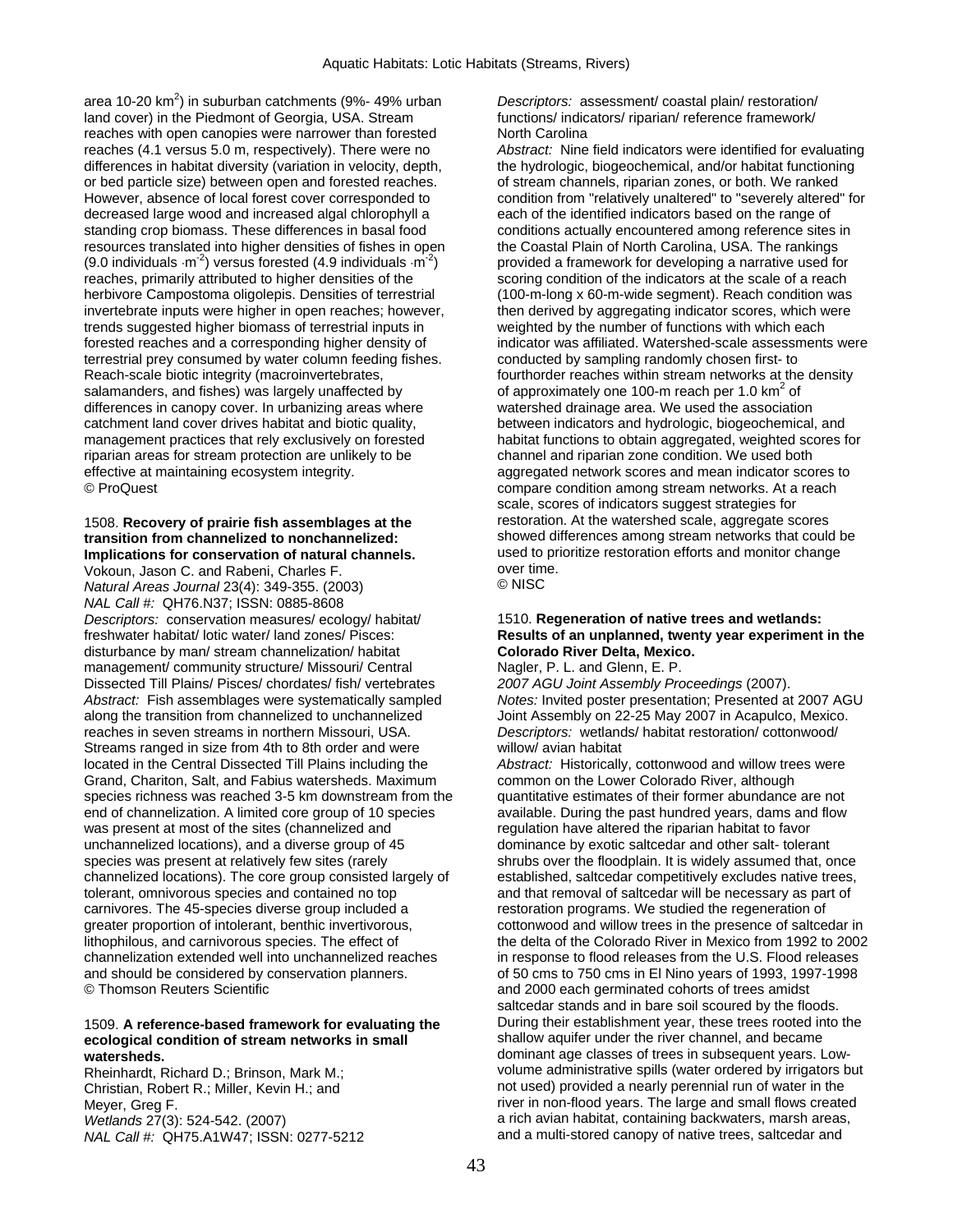other shrubs. Bird density and diversity in this river stretch 1512. **Relation of desert pupfish abundance to selected**  are higher than has been reported anywhere else on the **environmental variables in natural and manmade**  Lower Colorado River. The acreage of cottonwood and **habitats in the Salton Sea Basin.**  willow trees in the delta might be as high today as was Martin, B. A. and Saiki, M. K. reported in a 1904 timber survey before the era of dams *Environmental Biology of Fishes* 73(1): 97-107. (2005) and agriculture. The main threats to the ecosystem are *Descriptors:* abundance/ community composition/ fires, many deliberately set, timber harvesting, and dissolved oxygen/ drainage water/ ecological distribution/<br>vegetation clearing projects. Although surface flows are environmental effects/ environmental factors/ grain s vegetation clearing projects. Although surface flows are environmental effects/ environmental factors/ grain size/<br>needed to wash salts from the riverbanks, germinate seeds, habitat/ introduced species/ man-induced effects needed to wash salts from the riverbanks, germinate seeds, and enhance avian habitat, the main water source for the conservation/ predators/ rare species/ salinity effects/ trees is the regional aquifer maintained by irrigation of the sediment texture/ water quality/ Cyprinodon latifasciatus/ surrounding agricultural fields in the valley. In this agro- Cyprinodon macularius/ Salton Sea/ California ecosystem, riparian and wetland habitats benefit greatly *Abstract:* The relation between abundance of desert from agricultural inefficiencies and the vagaries of climate pupfish, Cyprinodon macularius, and selected biological

Lee, K. E.; Goldstein, R. M.; and Hanson, P. E. encountered. According to Bray-Curtis resemblance<br>Lournal of the American Water Resources Association functions, fish species assemblages differed mostly *Journal of the American Water Resources Association*<br>37(6): 1465-1474. (Dec. 2001)

agriculture/ catchment areas/ community composition/ and sample periods. Canonical correlation showe<br>comparison studies/ ecological effects/ ecology/ publish abundance was positively correlated with comparison studies/ ecological effects/ ecology/ pupfish abundance was positively correlated with<br>ecosystems/ environment management/ fish populations/ abundance of western mosquitofish, Gambusia affinis, and ecosystems/ environment management/ fish populations/ abundance of western mosquitofish, Gambusia a<br>freshwater fish/ habitat improvement/ population structure/ a regatively correlated with abundance of porthole freshwater fish/ habitat improvement/ population structure/ megatively correlated with abundance of porthole<br>
riparian vegetation/ riparian environments/ riparian zone/ livebearers, Poeciliopsis gracilis, tilapias (Sarothe riparian vegetation/ riparian environments/ riparian zone/ livebearers, Poeciliopsis gracilis, tilapias (Sarotherodonic river basins/ spacial distribution/ species diversity/ species mossambica and Tilapia zillii), longjaw river basins/ spatial distribution/ species diversity/ species mossambica and Tilapia zillii), longjaw mudsuckers,<br>diversity/ streams/ streams (in natural channels)/ vegetation Gillichthys mirabilis, and mollies (Poecilia diversity/ streams/ streams (in natural channels)/ vegetation Gillichthys mirabilis, and mollies (Poecilia latipinna and cover/ water management/ water quality (natural waters)/ watershed management/ watersheds/ Minnesota/ positively correlated with cover, pH, and salinity, and vatersheds/ Minnesota/

riparian cover at two spatial scales was compared at 18 abundance was generally highest in habitats where water<br>streams in the agricultural Minnesota River Basin. The two quality extremes (especially high pH and salinity, streams in the agricultural Minnesota River Basin. The two quality extremes (especially high pH and salinity, and low quality extremes (especially high pH and salinity, and low quality extremes of salinity, and low quality spatial scales were: (1) local riparian zone (a 200 meter dissolved oxygen) seemingly limited the occurrence of<br>wide buffer extending 2 to 3 kilometers upstream of the nonnative fishes. This study also documented evidence wide buffer extending 2 to 3 kilometers upstream of the nonnative fishes. This study also documented eviden<br>sampling reach): and (2) the upstream riparian zone (a 200 predation by mudsuckers on pupfish. These findings sampling reach); and (2) the upstream riparian zone (a 200 predation by mudsuckers on pupfish. These findings<br>m wide buffer on the mainstem and all perennial tributaries support the contention of many resource managers tha m wide buffer on the mainstem and all perennial tributaries upstream of the sampling reach). Analysis of variance pupfish populations are adversely influenced by ecological<br>
indicated that streams with wooded-local riparian zones interactions with nonnative fishes. indicated that streams with wooded-local riparian zones interactions interactions had greater fish species richness (means  $-$  20 and 15  $\degree$  ProQuest had greater fish species richness (means =  $20$  and 15, respectively) and Index of Biotic Integrity (IBI) scores (means = 40 and 26, respectively) than streams with open- 1513. **Relation of instream habitat and physical**  local riparian zones. Streams with wooded-upstream **conditions to fish communities of agricultural streams**  riparian zones tended (were not statistically significant) to **in the northern Midwest.**  have greater numbers of species (means  $= 19$  and 15, respectively) and IBI scores (means = 33 and 28, Goldstein, Robert M. respectively) than streams with open-upstream riparian *North American Journal of Fisheries Management* 22(3): zones. There was no significant interaction between the  $\begin{array}{r} 825-833. \text{ (2002)} \\ \text{invariant zone conditions at the two scales. This study} \end{array}$  NAL Call #: SH219.N66; ISSN: 0275-5947 riparian zone conditions at the two scales. This study suggests that maintenance of wooded riparian cover along *Descriptors:* conservation measures/ ecology/ habitat/<br>streams could be effective in maintaining or improving fish freshwater habitat/ lotic water/ abiotic factors/ community composition in streams draining heavily Pisces: habitat management/ stream restoration/ instream

related to El Nino cycles.<br>
© ProQuest Constants in natural and manmade<br>
and physicochemical variables in natural and manmade<br>
habitats within the Salton Sea Basin were assessed. Fie habitats within the Salton Sea Basin were assessed. Field sampling in a natural tributary, Salt Creek, and three 1511. **Relation between fish communities and riparian** agricultural drains captured eight species including pupfish **zone conditions at two spatial scales.**  $\begin{array}{ccc} \cdot & \cdot & \cdot \\ \cdot & \cdot & \cdot \\ \cdot & \cdot & \cdot \\ \cdot & \cdot & \cdot \\ \cdot & \cdot & \cdot \\ \cdot & \cdot & \cdot \\ \cdot & \cdot & \cdot \\ \cdot & \cdot & \cdot \\ \cdot & \cdot & \cdot \\ \cdot & \cdot & \cdot \\ \cdot & \cdot & \cdot \\ \cdot & \cdot & \cdot \\ \cdot & \cdot & \cdot \\ \cdot & \cdot & \cdot \\ \cdot & \cdot & \cdot \\ \cdot & \cdot & \cdot \\ \cdot & \cdot & \cdot \\ \cdot & \cdot & \cdot \\ \cdot & \cdot & \cdot \\ \cdot$ between Salt Creek and the drains (i.e., the three drains *NAL Call #:* GB651.W315 had relatively similar species assemblages). Pupfish *Descriptors:* abiotic factors/ agricultural watersheds/ numbers and environmental variables varied among sites<br>
numbers and sample periods. Canonical correlation showed that<br>
and sample periods. Canonical correlation show Minnesota River<br>
Minnesota River<br>
Abstract: The relation of fish community composition to<br>
Abstract: The relation of fish community composition to<br>
Sediment grain size) and dissolved oxygen. Pupfish Abstract: The relation of fish community composition to sediment grain size) and dissolved oxygen. Pupfish<br>Triparian cover at two spatial scales was compared at 18 abundance was generally highest in habitats where water

freshwater habitat/ lotic water/ abiotic factors/ land zones/ agricultural areas. habitat and physical conditions/ importance/ Minnesota and © ProQuest North Dakota/ community structure/ instream habitat and physical influences/ stream/ agricultural streams/ environmental influences/ physical factors/ community structure correlations/ Minnesota/ Minnesota River basin and Red River/ North Dakota/ Red River/ Pisces/ chordates/ fish/ vertebrates

*Abstract:* Fish, instream habitat, and physical stream conditions were surveyed in 29 agricultural streams in the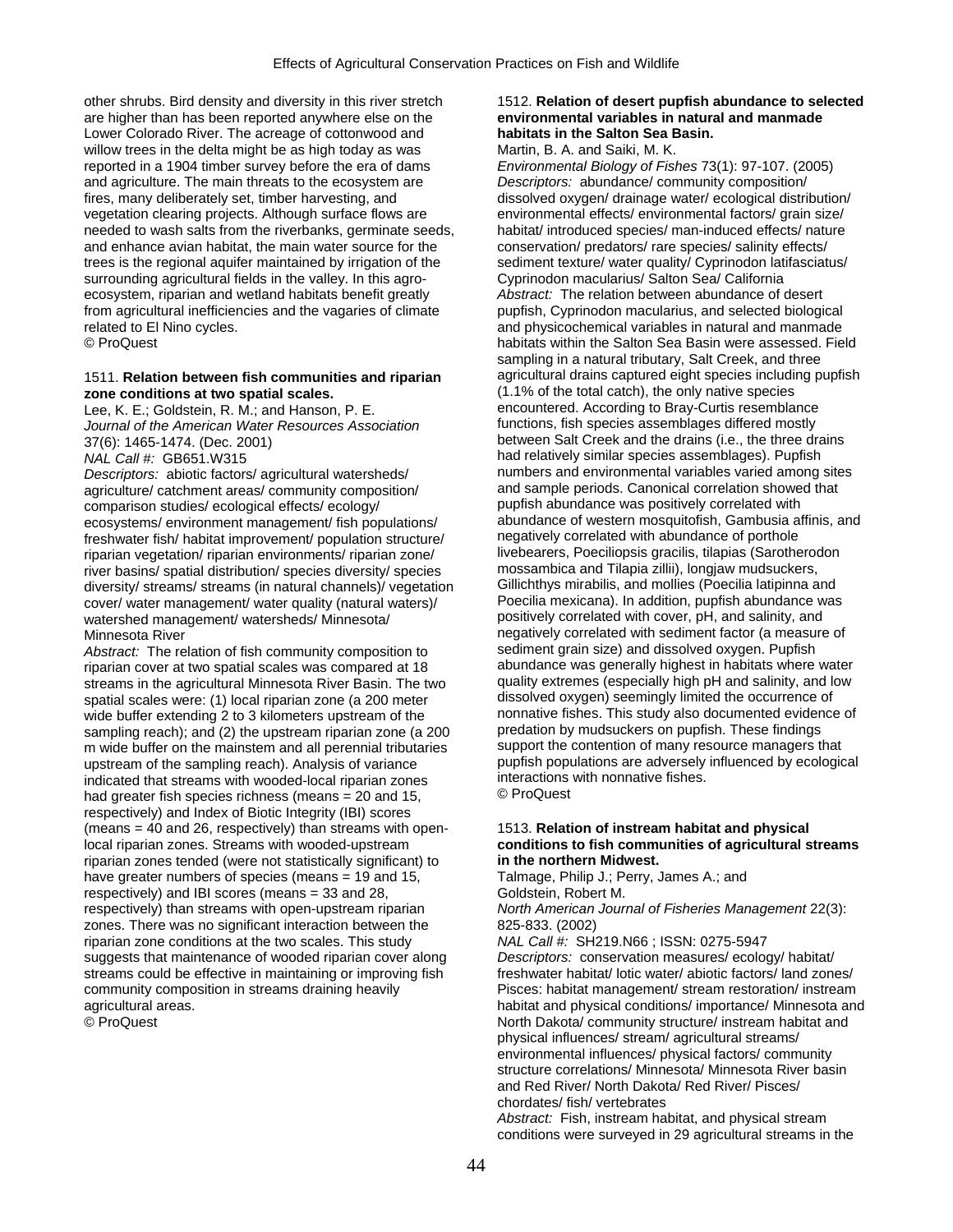Red River of the North basin during summer 1994 and the assessment procedure, a qualitative index comprised of 15 Minnesota River basin during summer 1997. Our goal was metrics. Stream quality was determined by fish species to determine which instream habitat and physical conditions richness and an index of biotic integrity (IBI). Multiple should be considered for stream restoration. Principle regression analysis identified pool quality, bank vegetation, components analysis identified six axes that explained 79% and width-to-depth ratio as the best estimators of IBI. of the total variability in instream habitat and physical These variables were used in creating a model for conditions. Percent run, percent boulder, percent woody predicting IBI. This model demonstrates the potential for debris, percent overhanging vegetation, percent sand, and predicting the biotic integrity of a stream fish community frequency of erosion were the variables best associated from commonly collected, and often readily availa frequency of erosion were the variables best associated with these axes. Multiple linear regression analysis of the habitat data. Thus, models which use habitat information instream habitat and physical conditions explained 14-50% may be an important management tool which will allow for of the variability in fish community composition. Managers the rapid prediction of the biotic integrity of a stream, and of agricultural warmwater streams in the northern Midwest thus permit intensive management practices to be focused should emphasize these six instream habitat and physical on critical sites within a stream basin. conditions, and the factors that influence them, during © 2008 Elsevier B.V. All rights reserved. stream restoration.<br>© Thomson Reuters Scientific

## 1514. **Relation of riparian buffer strips to in-stream of Kentucky. habitat, macroinvertebrates and fish in a small Iowa** Meier, Ouida W.; Meier, Albert J.; and Grubbs, Scott **stream.** *Ecological Society of America Annual Meeting,*

Isenhart, Thomas M. *Proceedings* 88 (2003) *Journal of the Iowa Academy of Science* 113(1-2):

*NAL Call #:* Q11.J68; ISSN: 0896-8381 America held jointly with the International Society for *Descriptors:* conservation measures/ ecology/ habitat/ Ecological Modeling - North American Chapter, Savannah, freshwater habitat/ lotic water/ land zones/ Georgia, USA; August 03-08, 2003. Macroinvertebrata/ Pisces: habitat management/ riparian *Descriptors:* biodiversity/ conservation/ freshwater ecology: buffer strips/ stream community structure effects/ ecology, environmental sciences/ geographic information community structure/ effect of riparian buffer strips/ stream/ system/ GIS, applied and field techniques/ Conservation Iowa/ Bear Creek/ Pisces/ chordates/ fish/ invertebrates/ Reserve Enhancement Program [CREP]/ USDA/ aquatic vertebrates ecosystems/ aquatic faunal community/ cropland/ habitat

*Abstract:* Macroinvertebrate and fish habitat is often parameters/ karsted upper watershed/ land use/ pasture/ degraded as a result of agriculture. Riparian buffer strips riparian buffers/ river basin/ stream conditions/ total are commonly used to counteract the negative effects of suspended solids/ turbidity/ waste contamination/ agriculture in headwater streams. We assessed the relation water quality<br>of multi-aged riparian buffer strips to in-stream habitat. <br>© Thomson Reuters Scientific of multi-aged riparian buffer strips to in-stream habitat, macroinvertebrate and fish assemblages in an Iowa stream. In-stream habitat, macroinvertebrates, and fish were 1517. **Relationship of riparian buffer type to water** sampled from two buffered sites and two unbuffered sites. with the greatest substrate, water depth, and velocity **Minnesota.** heterogeneity occurring in buffered sites. The highest Blann, Kristen; Nerbonne, Julia Frost; and macroinvertebrate richness (11) as well as fish species Vondracek, Bruce<br>richness (14), diversity (1.99) and IBI score (37) were found North American Jo in the site buffered the longest. Habitat heterogeneity and  $441-451$ . (2002)<br>
fish community richness and diversity were greater in NAL Call #: SH219.N66; ISSN: 0275-5947 fish community richness and diversity were greater in<br>buffered sites than unbuffered sites making them possible buffered sites than unbuffered sites making them possible *Descriptors:* conservation measures/ habitat/ freshwater indicators with which short-term stream recovery can be habitat/ lotic water/ abiotic factors/ physical factors/ land<br>Tones/ Salvelinus fontinalis: babitat management/ rinaria

## **habitat in the Embarras River Basin, Illinois.** Goodhue County/ Wells Creek/ Pisces, Actinopterygii,

*Journal of Freshwater Ecology* 17(3): 475-483. (2002) *Abstract:* We used the U.S. Fish and Wildlife Service's Descriptors: habitat quality/ index method/ species riparian buffer type in mediating summer water community/ river basin/ United States for the Mississippi fontinalis into Wells Creek, a tributary to the Mississippi

Abstract: This study investigated the relationship between River located in southeastern Minnesota. Stream a habitat quality index and stream fish assessment indices temperatures measured from 23 July to 3 September 1997 used to evaluate stream quality in an agricultural setting. were used to calibrate the model, evaluate existing Fish data and stream habitat quality data were collected temperatures, generate simulations for different shade from 13 sampling localities within the Embarras River basin. conditions and channel morphologies, and generate Habitat quality was measured using a stream habitat simulations for "average" and "warm" summers (we define

## **1516. Relationship between landuse and stream conditions in the Karsted Upper Green River watershed**

49-55. (2006) *Notes:* 88th Annual Meeting of the Ecological Society of

# temperature in the driftless area ecoregion of

**North American Journal of Fisheries Management 22(2):** 

measured.<br> **Example 2018** Thomson Reuters Scientific<br> **Example 2019** Thomson Reuters Scientific<br> **Example 2019** Thomson Reuters Scientific buffer type management/ water temperature relations/ reintroduction implications/ release and relocation 1515. **Relations between biotic integrity and physical** programs/ reintroduction/ stream/ temperature/ Minnesota/ Holtrop, A. M. and Fischer, R. U. Salmoniformes, Salmonidae/ chordates/ fish/ vertebrates Stream Network Temperature Model to examine the role of richness/ stream/ water quality/ habitat quality/ organismal temperatures for the reintroduction of brook trout Salvelinus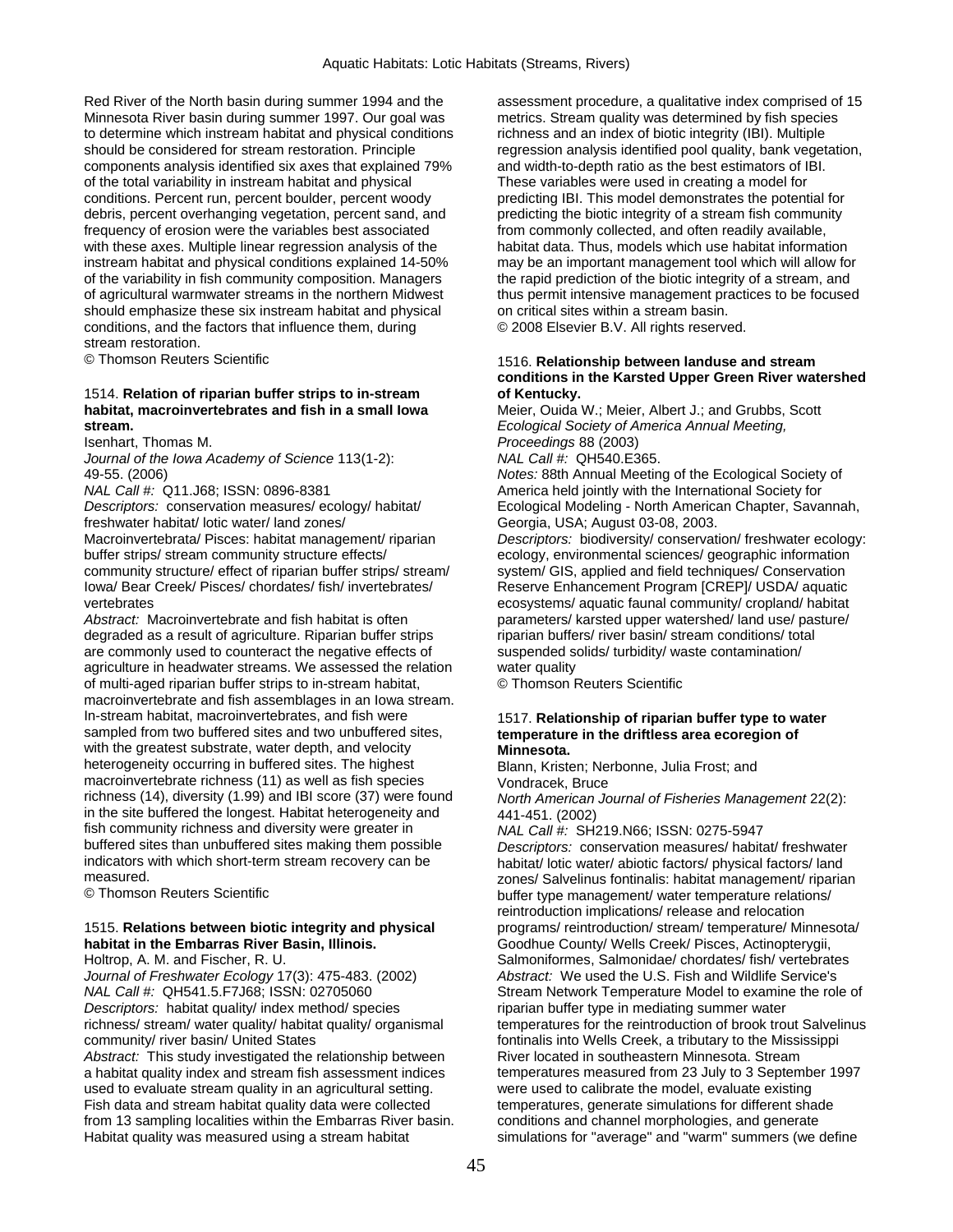a warm summer as one that is 2.8°C above the 30-year 1519. **Relationships between land use and stream**  mean). The simulations indicated that successional buffers **ecosystems: A multistream assessment in**  (grasses and forbs) provided as much shade as wooded **southwestern Michigan.** buffers in streams with a width less than 2.5 m. With a low Moerke, A. H. and Lamberti, G. A. width:depth ratio, the successional buffer vegetation In: American Fisheries Society Symposium: Landscape mediated mean temperature as well as the wooded buffer Influences on Stream Habitats and Biological<br>when discharge was held constant. At a discharge Assemblages.; Vol. 48.; 323-338; 2006. when discharge was held constant. At a discharge Assemblages.; Vol. 48.; 323-338; 2006.<br>
characteristic of our study reach, the mean temperature *Descriptors:* agricultural runoff/aquatic habitat/ characteristic of our study reach, the mean temperature *Descriptors:* agricultural runoff/ aquatic habitat/ would be about the same along a successional buffer as in a wooded buffer if the wooded vegetation also led to populations/ freshwater fish/ geographical distribution/ land widening of the stream channel. However, wooded buffers use/ land use/ population density/ riparian land/ stream or successional buffers. In general, temperatures in an Pisces/ Michigan, Kalamazoo average year decreased along the wooded reaches and *Abstract:* Ecologists recognize that surrounding land use increased slightly along the successional and grazed buffer can influence the structure and function of aquatic areas. The differences in measured weekly mean maximum ecosystems, but few studies have explicitly examined the temperatures may be as great as 2.5°C across riparian relative effects of different types of land use on stream<br>buffer types. Maximum temperatures across all riparian ecosystems. We quantified the relationships between buffer types. Maximum temperatures across all riparian ecosystems. We quantified the relationships between<br>types would be higher during warmer than average years, different land uses (forested, urban, agricultural with or types would be higher during warmer than average years, even with 50% shade along the stream. Shade provided by without riparian buffers) and stream physicochemical successional and woody vegetation may serve to moderate variables and resident fish assemblages in 21 southwestern maximum temperatures and may be sufficient for the Michigan streams. These streams were located within a reintroduction of brook trout if other conditions improve. single basin (Kalamazoo River) and ecoregion to minimize © Thomson Reuters Scientific differences in natural landscape conditions. Streams

## potential to fish community composition in agricultural **systems. buffers being the most degraded. Urban and agricultural**

*Canadian Journal of Fisheries and Aquatic Science* 57: 307-316. (2000) general, habitat complexity and water quality declined

handler\_=HandleInitialGet&calyLang=eng&journal=cjfas&

*Descriptors:* fish community composition/ forested buffers/ land use (i.e., <40% urban) in their catchments compared riparian zones/ biodiversity/ agricultural runoff to agricultural streams (i.e., >50% agriculture), both land<br>Abstract: The relationship of fish community composition to uses appeared to have similar detrimental effects on *Abstract:* The relationship of fish community composition to uses appeared to have similar detrimental effects on<br>
riparian cover and runoff potential was investigated in 20 streams suggesting higher per unit area impacts riparian cover and runoff potential was investigated in 20 streams in the agricultural Minnesota River Basin during the urbanization on streams. The presence of forested riparian<br>summer of 1997. Analysis of variance indicated significant buffers along agricultural streams increase summer of 1997. Analysis of variance indicated significant differences in fish community composition due to both of instream habitat, but resulted in few benefits to fish<br>
riparian cover (wooded versus open) and runoff potential assemblages, suggesting that stream water quality in riparian cover (wooded versus open) and runoff potential assemblages, suggesting that stream water quality in<br>(high or low). Streams with wooded riparian zones had altered landscapes may be constraining fish assemblages (high or low). Streams with wooded riparian zones had altered landscapes may be constrained by a later assembla<br>higher index of biological integrity (IBI) scores species more than physical habitat. higher index of biological integrity (IBI) scores, species more than physical integrity (IBI) scores, species more than physical method. richness, diversity, and percentages of benthic insectivores and herbivores than streams with open riparian zones. Streams with low runoff potential had higher IBI scores and 1520. **The residence time of large woody debris in the**  species richness than streams with high runoff potential. **Queets River, Washington, USA.** The riparian cover and runoff potential interaction was Hyatt, Timothy L. and Naiman, Robert J. marginally significant with respect to IBI scores and species *Ecological Applications* 11(1): 191-202. (2001) richness, suggesting a weak interaction between the two *NAL Call #:* QH540.E23; ISSN: 1051-0761 factors. Although both factors were important, riparian *Descriptors:* conservation measures/ ecology/ habitat cover influenced fish community composition more than runoff potential in these streams, indicating that local factors (close to the stream) dominated landscape- or instream large woody debris/ residence time significance/ basin-level factors. [Authors] habitat preference/ habitat suitability/ river/ Washington/

had a significantly higher percentage of shade than grazed pollution/ streams/ urbanization/ water quality/ water quality/

responded to a gradient of land use, with forested streams 1518. **Relationship of wooded riparian zones and runoff** having the least degraded water quality, physical habitat, Stauffer, J. C.; Goldstein, R. M.; and Newman, R. M. streams with buffers displayed characteristics intermediate<br>Canadian Journal of Fisheries and Aquatic Science 57: stratup to forested and agricultural streams lacking bu *NAL Call #:* 442.9 C16J. **Across this land-use gradient from forested to agricultural** http://article.pubs.nrccnrc.gc.ca/RPAS/RPViewDoc?\_ streams, whereas fish density, richness, and dominance by<br>handler =HandleInitialGet&calvLang=eng&iournal=cifas& tolerant species increased along the land-use gradient. volume=57&articleFile=f99-197.pdf<br>Descriptors: fish community composition/ forested buffers/ and use (i.e., <40% urban) in their catchments compared

freshwater zones/ Salmonidae: habitat management/ © Thomson Reuters Scientific Olympic Mountains/ Queets River/ residence time/ habitat enhancement effects/ Salmonidae/ Salmoniformes, Actinopterygii, Pisces/ chordates/ fish/ vertebrates *Abstract:* Instream large woody debris (LWD) provides several critical functions in riverine ecosystems, including sediment and nutrient retention, salmonid habitat enhancement, and stable colonization sites for incipient floodplain vegetation. In this study, the size and species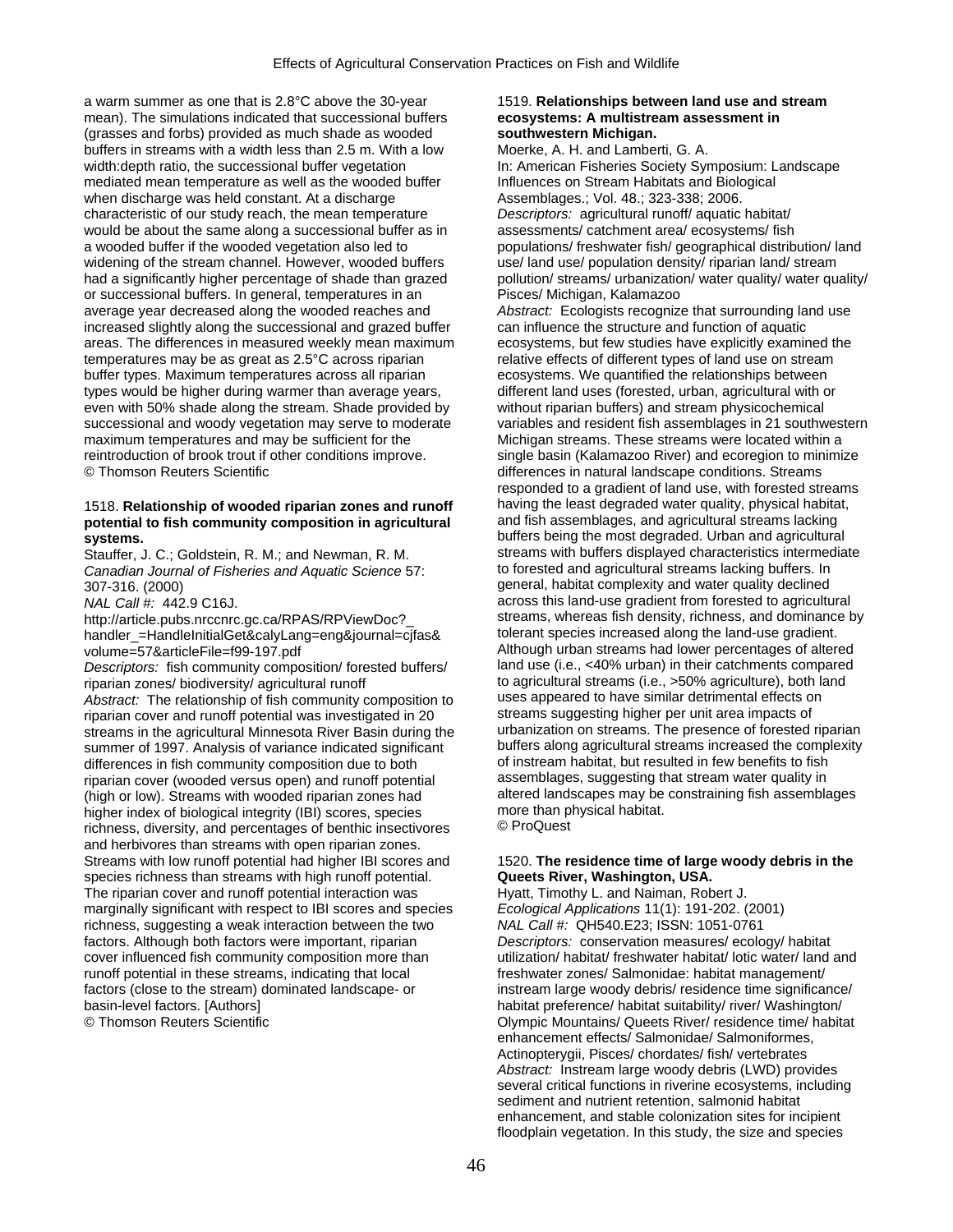composition of LWD in the Queets River, Washington, 1523. **Response of unionid mussels to dam removal in**  USA, were examined and compared with the size and **Koshkonong Creek, Wisconsin (USA).**<br>
species composition of forest trees from which they **Selfong Sethi, S. A.: Selle, A. R.: Dovle, M. W.: St** originated, in order to determine a depletion rate for LWD in Kitchel, H. E.<br>the active channel. Increment cores from instream LWD Hydrobiologia the active channel. Increment cores from instream LWD<br>were crossdated against cores from riparian conifers to *NAL Call #: 410 H992; ISSN: 0018-8158*<br>estimate the year each LWD piece was recruited to the *Descriptors: dams* estimate the year each LWD piece was recruited to the *Descriptors:* dams/ mortality/ population density/ removal/<br>
river channel. Debris pieces that were decayed or<br>
otherwise incompetent to provide cores were dated using although some pieces have remained for up to 1400 yr.<br>Although most wood is depleted from the channel within 50  $\mu$  3.80 ± 0.56 mussels m<sup>2</sup> in fall 2000 immediately after dam yr, some wood is apparently buried in the floodplain and removal to  $2.60 \pm 0.48$  mussels m<sup>-2</sup> by summer 2003. One explored in the floodplain and removal to  $2.60 \pm 0.48$  mussels m<sup>-2</sup> by summer 2003. One explored in the exhumed centuries later by lateral channel migration. The rare species, Quadrula pustulosa, was lost from<br>calculated depletion constant of 0.030 is equivalent to a community. Mortality of mussels buried in deposited silt calculated depletion constant of 0.030 is equivalent to a community. Mortality of mussels buried in deposited silt<br>half-life of ≈20 yr, meaning that virtually all of the wood will was also observed at a site 1.7 km below half-life of  $\simeq$ 20 yr, meaning that virtually all of the wood will have disappeared within 50 yr. This rapid depletion suggests that harvesting large conifers from the riparian fall 2000 to 30.4 and 15.9%, respectively, in summer 2<br>zones of large streams could have adverse impacts within Total suspended sediment concentrations in the water zones of large streams could have adverse impacts within three to five decades. column were always higher downstream from the reservoir

Powell, Jeffrey R. U. S. Geological Survey; Water and assessments of potential ecological impacts of dam<br>Resources Investigations report: WRI 02-4268, 2003, 48 p. [[Empact] and appropriate mitigation efforts should be Resources Investigations report: WRI 02-4268, 2003. 48 p. The removal and appropriate mitigation efforts should be<br>http://pubs.usgs.gov/wri/wri024268/pdf/wri024268 pdf states included in the dam removal process to reduce s http://pubs.usgs.gov/wri/wri024268/pdf/wri024268.pdf included in the dam removal process to reduce shor<br>Descriptors: agriculture/ Alabama/ bacteria/ Chordata/ included in the dam removal process to reduce short-ter *Descriptors: agriculture/ Alabama/ bacteria/ Chordata/* negative experience effects of the effects of the color<br>coliform bacteria/ dissolved materials/ dissolved oxygen/  $\bullet$  CABI coliform bacteria/ dissolved materials/ dissolved oxygen/ drainage basins/ Eastern Highland Rim Ecoregion/ ecology/ environmental effects/ land cover/ land use/ nutrients/ 1524. **Responses of organic matter and**<br>
oxygen/ pH/ Pisces/ principal components analysis/ species **macroinvertebrates to placements of boulder clusters** oxygen/ pH/ Pisces/ principal components analysis/ species diversity/ statistical analysis/ streams/ surface water/ **in a small stream of southwestern British Columbia,**  Tennessee/ Tennessee River/ United States/ USGS/ **Canada.**  Vertebrata/ water quality Negishi, Junjiro N. and Richardson, John S.

## 1522. **Response of leaf retention to in-stream** *NAL Call #:* 442.9 C16J; ISSN: 0706-652X restoration: A measure of stream processes in

Huusko, A.; Maki, Petays A.; Vehanen, T; and Kotamaa, J Canada/ Macroinvertebrata: habitat management/ Boulde<br>Proceedings, American Fisheries Society Annual Meeting cluster placement/ effect on organic matter retention and *Proceedings, American Fisheries Society Annual Meeting* 

Meeting of the Worldwide Decline of Wild Fish Populations,

*Descriptors: forestry/ freshwater ecology: ecology,* environmental sciences/ wildlife management:<br>
conservation/ community diversity/ ecosystem productivity/ boulder placements in a second-order stream would fish production/ habitat management success/ habitat increase diversity and abundance of macroinvertebrates b<br>responses/ headwater streams/ in stream restoration/ leaf restoring detrital retention and habitat heterogeneity responses/ headwater streams/ in stream restoration/ leaf retention/ log drives/ physical habitat structure/ rapids relatively natural, upstream, reference reaches and a<br>sections/ restoration projects/ restoration success/ stream downstream treatment reach with a relatively strai sections/ restoration projects/ restoration success/ stream downstream treatment reach with a relatively straight<br>channel structure/ stream enhancement/ stream processes channel and less woody debris were studied for 3 mon channel structure/ stream enhancement/ stream processes © Thomson Reuters Scientific before and 1.2 years after the placement of six boulder

Sethi, S. A.; Selle, A. R.; Doyle, M. W.; Stanley, E. H.; and

otherwise incompetent to provide cores were dated using<br>
standard 14C techniques. Hardwood species (Alnus rubra,<br>
Fropulls trichcorpa, and Acer macrophyllum) were better<br>
represented among riparian forests than among inst sand increased from 16.8 and 1.1% of total area sampled in fall 2000 to 30.4 and 15.9%, respectively, in summer 2003. © Thomson Reuters Scientific than upstream, suggesting that transport and deposition of reservoir sediments likely contributed to downstream 1521. **Response of fish communities to cropland** mussel mortality. Thus, while benefits of the dam removal **density and natural environmental setting in the** included fish passage and restoration of lotic habitats in the **Eastern Highland Rim Ecoregion of the lower former millpond, these changes were brought about at**<br>**Tennessee River Basin, Alahama and Tennessee, 1999** some cost to the local mussel community. Pre-removal **Tennessee River Basin, Alabama and Tennessee, 1999.** Some cost to the local mussel community. Pre-removal Leffrey R LL S. Geological Survey: Water and Sussessments of potential ecological impacts of dam

© American Geological Institute *Canadian Journal of Fisheries and Aquatic Science* 60(3): 247-258. (2003)

**assessing habitat management success. freshwater habitat/ lotic water/ land zones/ North America/**<br>Huusko A Maki Petays A : Vehanen T: and Kotamaa J. Canada/ Macroinvertebrata: habitat management/ Boulder 133: 331-332. (2003). community structure/ community structure/ effect of boulder *Notes:* Conference: American Fisheries Society Annual cluster placement/ stream/ British Columbia/ Coast Range<br>Meeting of the Worldwide Decline of Wild Fish Populations Mountains/ Spring Creek/ invertebrates

Quebec, PQ, Canada; August 10-14, 2003. *Abstract:* Diversity and productivity of stream food webs conservation/ community diversity/ ecosystem productivity/ boulder placements in a second-order stream would<br>
fish production/ habitat management success/ habitat increase diversity and abundance of macroinvertebrates by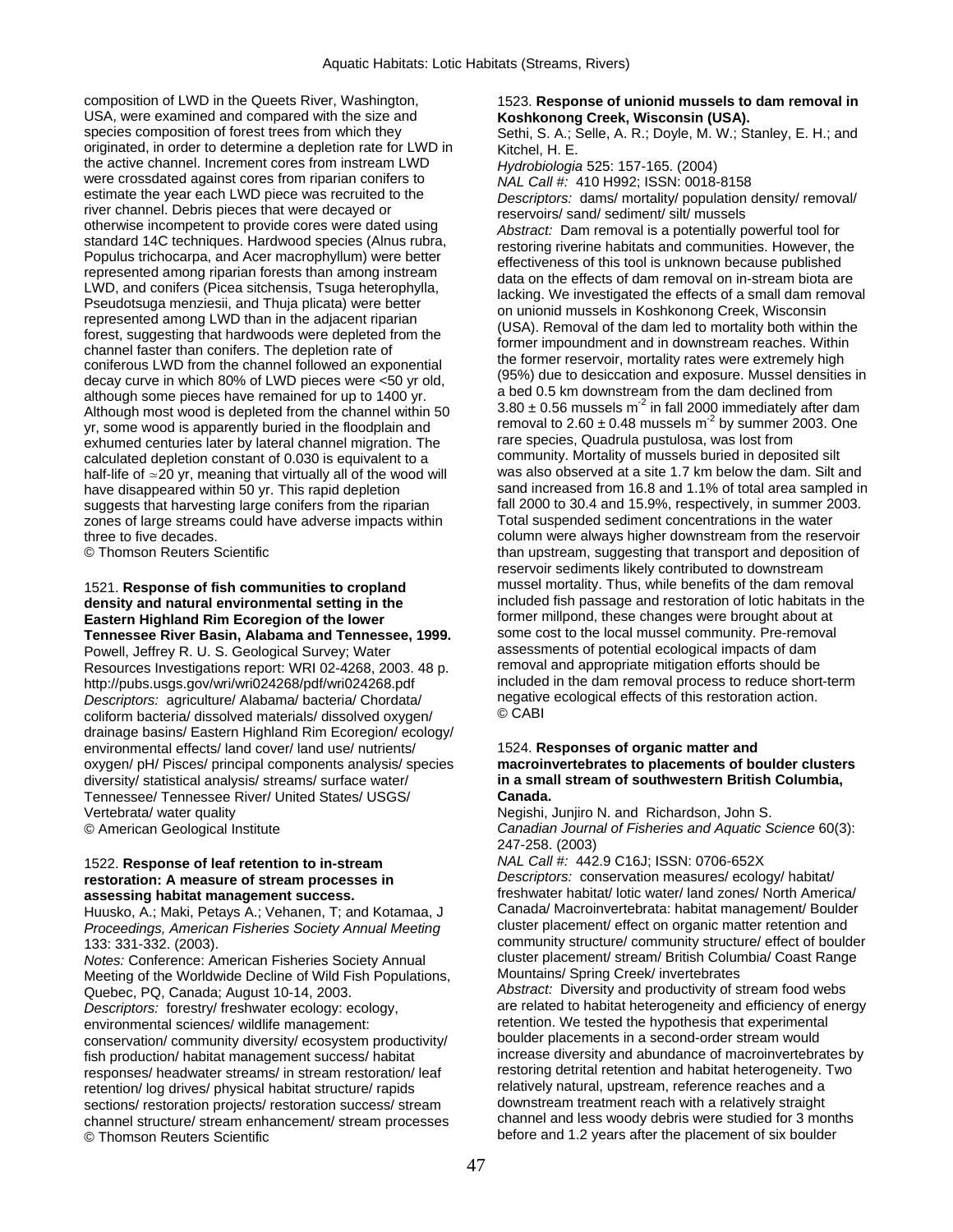coefficient of variation increased in the treatment reach (140 and 115%, respectively), whereas the reference Platts, W. S. and Jensen, S. E.<br>
reaches remained relatively unchanged after the Platts, W. S. and Jensen, S. E. placements. Enhanced particulate organic matter storage Science. Covelo, Calif.: Island Press, 1990; pp. 367-404. (550%) was accompanied by increased total *Notes:* ISBN: 1559630450.<br>macroinvertebrate abundance (280%) in the treatment *NAL Call #:* QH541.5.M3W462 macroinvertebrate abundance (280%) in the treatment *NAL Call #:* QH541.5.M3W462<br>
reach. converging with those of the reference reaches *Descriptors:* habitat restoration/ riparian land/ stream reach, converging with those of the reference reaches *Descriptors:* habitat restoration/ riparian land/ streat<br>almost 1 year after the treatment. Detritivorous taxa restoration/ water resources management/ wetland almost 1 year after the treatment. Detritivorous taxa numerically dominated the macroinvertebrate community, expressionation/ environmental impact/ planting management/ the total densities of which were best predicted by the fine riparian waters/ soil-water-plant relationships/ water fraction of organic matter biomass at microhabitat scale. The resources development/ watershed management/ However, the effect of boulder clusters on taxonomic wildlife habitats richness was negligible. Our findings suggest that boulder *Abstract:* Riverine/riparian habitat (RRH) includes restore macroinvertebrate productivity in detritus-based

## riparian buffers in headwater streams: Ameliorating the **effects of regeneration harvest.** non-wetland because of natural or anthropogenically-

buffers/ Northwest Forest Plan/ Pacific Northwest/

*Abstract:* Anthropogenic disturbance resulting from natural resource extraction is a major component of the Pacific Northwest landscape. The implementation of the objectives. The goals, approach, and design of restoration<br>Northwest Forest Plan in 1994 mandated increased riparian projects must be tailored to each type of RRH. Some Northwest Forest Plan in 1994 mandated increased riparian federal lands. In addition, Washington State has recently are: establishment of hydrologic conditions compatible w<br>hequin requiring buffers adjacent to non-fishbearing streams project goals; efficient handling of soil and begun requiring buffers adjacent to non-fishbearing streams project goals; efficient handling of soil and substrates in<br>on state and private lands. These buffers can be as narrow construction; selection and propagation of as 50 ft. The effectiveness of buffers this size is largely the site and project goals; evaluation of features to en<br>untested on perennial non-fishbearing streams. In this habitat for target species; maintenance and contro untested on perennial non-fishbearing streams. In this habitat for target species; maintenance and control of<br>study the effectiveness of small buffers was assessed by impacts; and scheduling construction to reflect site study the effectiveness of small buffers was assessed by impacts; and scheduling sampling streams for amphibians and collecting information constraints and goals. sampling streams for amphibians and collecting information constraints and government constraints and goals. Constraints and goals. A total of 40 streams between Mount on abiotic variables. A total of 40 streams between Mount St Helens and the Columbia River Gorge (T6N R3E to T2N R8E) were sampled. Twelve of these streams were 1527. **A review of aquatic impact associated with**  buffered (width = 12 to 20 m, tree age 35 to 50), ten were **turbidity.**<br>unbuffered (no trees more than 10 y old left in the riparian Edwards, C. J. unbuffered (no trees more than 10 y old left in the riparian zone), ten were in forests 35 to 50 y old, and eight were In: Technical workshop on sediments: Proceedings. surrounded by unmanaged stands. Preliminary results Corvallis, Oregon<br>suggest that these narrow buffers have higher abundances Washington, D.C.: Terrene Institute; pp. 109-112; 1993. suggest that these narrow buffers have higher abundances of Rhyacotriton cascadae than unbuffered streams, *NAL Call #:* QE571.T42 1992 spp. were similar. Ascaphus trueii was not found in effects/ aquatic organisms<br>sufficient abundance to include in the analysis. Differences This citation is from AGRICOLA. sufficient abundance to include in the analysis. Differences in R. cascade abundance between unmanaged streams<br>and those in the three management treatments appear to and those in the three management treatments appear to 1528. A review of stream restoration techniques and a **beach in the more substantial than between** buffered and unbuffered **by propertieal strategy for prioritizing re** be more substantial than between buffered and unbuffered **hierarchical strategy for prioritizing restoration in**  streams. **Pacific Northwest watersheds.**<br> **C** NISC **P** Republic Root **P** Republic Republic Republic Republic Republic Republic Republic Republic Republic Republic Republic Republic Republic Republic Republic Republic Repub

# clusters in the treatment reach. Mean velocity and its 1526. **Restoration of degraded riverine/riparian habitat**

In: Wetland Creation and Restoration: The Status of the

clusters can be used at least as a short-term means to interdependent aquatic (riverine) and streamside (riparian)<br>restore macroinvertebrate productivity in detritus-based resources that are valuable for fish and wildlife stream systems.<br> **Example 3** Constant of the storage and desynchronization, nutrient cycling and<br> **Example 2** Constant of the manufacture of the storage values. RRH<br>
Water quality, recreation, and heritage values. RRH water quality, recreation, and heritage values. RRH includes resources both wetter and drier than stipulated for 1525. **Responses of stream breeding amphibians to** wetlands. Whereas the ' natural or achievable state ' of a Pollett. Kathleen L. induced changes in the hydrologic character of RRH. There *Northwestern Naturalist* 84(2): 111. (2003) **are many different types of RRH, each with distinctive**<br> *NAL Call #:* QL671.M8; ISSN: 1051-1733 **being a structure, function, and values. Restoration commonly** structure, function, and values. Restoration commonly requires: planning to identify preliminary goals and a *Descriptors:* streams/ breeding/ amphibians/ riparian requires: planning to identify preliminary goals and a<br>buffers/ Northwest Forest Plan/ Pacific Northwest/ general approach; baseline assessments and inventories; Washington<br>Abstract: Anthropogenic disturbance resulting from natural can be assessed; evaluation to assure compliance with designs; and monitoring of variables important to goals and buffers on streams, including non-fishbearing streams on general elements important to restoration of degraded RRH<br>
federal lands In addition Washington State has recently are: establishment of hydrologic conditions compat on state and private lands. These buffers can be as narrow construction; selection and propagation of plants suited to<br>as 50 ft. The effectiveness of buffers this size is largely the site and project goals; evaluation of f

Descriptors: erosion/ sediment/ turbidity/ logging/ logging

Roni, P.; Beechie, T. J.; Bilby, R. E.; Leonetti, F. E.; Pollock, M. M.; and Pess, G. R. *North American Journal of Fisheries Management* 22(1): 1-20. (2002) *NAL Call #:* SH219.N66; ISSN: 0275-5947. *Notes:* Literature review. *Descriptors:* aquatic animals/ habitats/ marine environment/ marine fishes/ streams/ water conservation/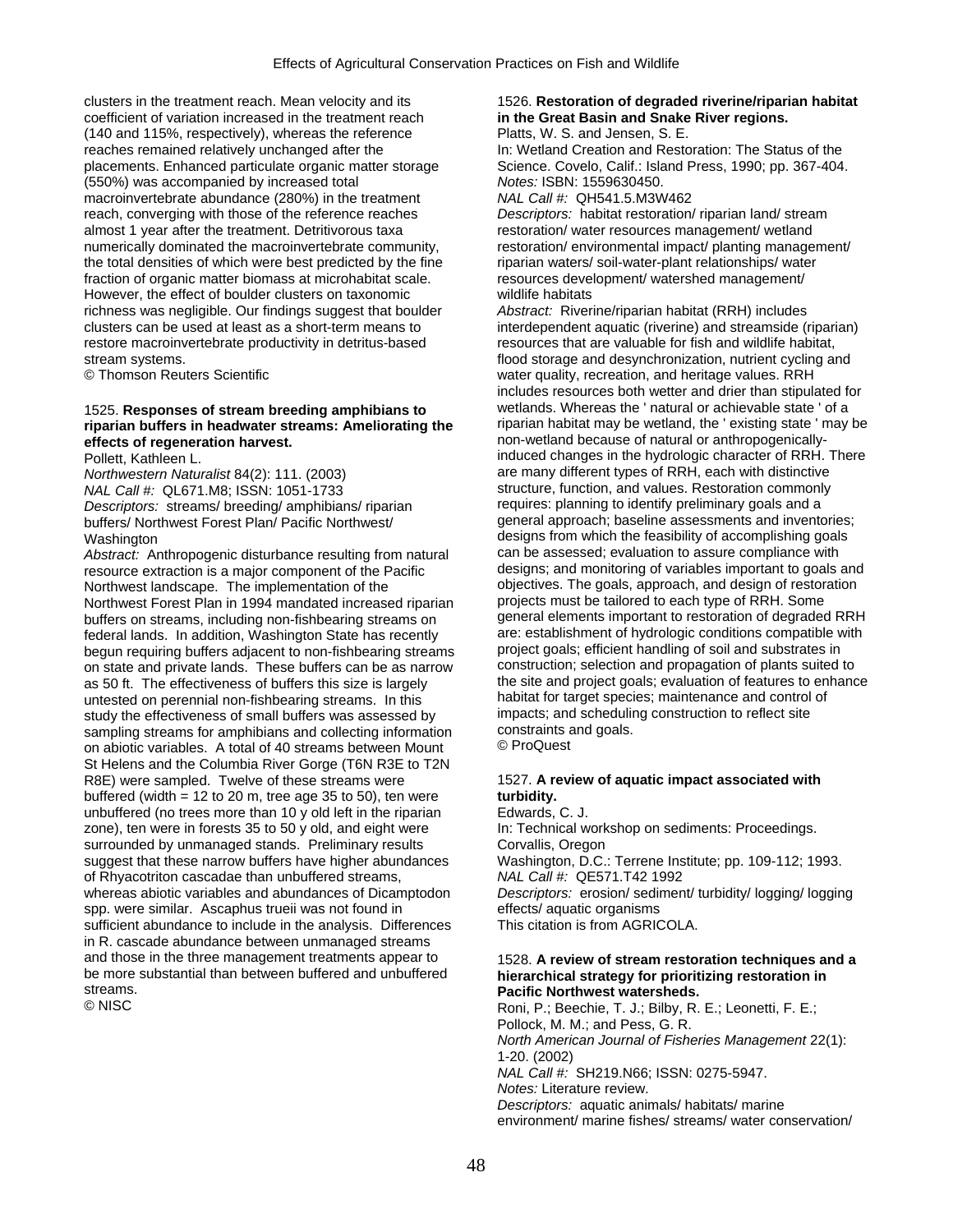water resources/ watershed management/ watersheds/ of the Minnesota Department of Natural Resources fishes/ Pacific Northwest/ United States/ vertebrates/ assumed that adult habitat limited abundance, so they

watershed restoration and stream habitat improvement in Experimental management since 1975 has shown that the the Pacific Northwest States of the USA in an effort to lack of adult habitat did limit trout abundance. This increase fish population. It is generally accepted that management regime has also enabled the quantification of watershed restoration should focus on restoring natural habitat quality and has developed a decision key for processes that create and maintain habitat rather than manipulating instream habitats. However, most process- stream habitat, land treatments, acquisition of riparian based restoration is site- specific, that is, conducted on a corridors, and instream management are necessary to short stream reach. To synthesize site-specific techniques rehabilitate habitat and provide recreational fisheries. into a process-based watershed restoration strategy, we © ProQuest reviewed the effectiveness of various restoration techniques at improving fish habitat and developed a 1530. **Riparian deforestation, stream narrowing, and** hierarchical strategy for prioritizing them. The hierarchical loss of stream ecosystem services. hierarchical strategy for prioritizing them. The hierarchical strategy we present is based on three elements: (1) principles of watershed processes; (2) protecting existing Newbold, J. D.; Standley, L. J.; Hession, W. C.; and high-quality habitats; and (3) current knowledge of the Horwitz, R. J.<br>effectiveness of specific techniques. Initially, efforts should *Proceedings* focus on protecting areas with intact processes and high-<br>quality habitat. Following a watershed assessment, we <br>NAL Call #: 500 M762; ISSN: 00278424. quality habitat. Following a watershed assessment, we recommend that restoration focus on reconnecting isolated *Notes:* doi: 10.1073/pnas.0405895101. high-quality fish habitats, such as instream or off-channel *Descriptors:* deforestation/ riparian ecosystem/ obstructions. Once the connectivity of habitats within a water movements/ riparia<br>basin has been restored, efforts should focus on restoring *Abstract:* A study of 16 st hydrologic, geologic (sediment delivery and routing), and shows that riparian deforestation causes channel<br>
riparian processes through road decommissioning and rarrowing, which reduces the total amount of stre maintenance, exclusion of livestock, and restoration of habitat and ecosystem per unit channel length and<br>
riparian areas. Instream habitat enhancement (e.g., compromises in-stream processing of pollutants W riparian areas. Instream habitat enhancement (e.g., compromises in-stream processing of pollutants. Wide additions of wood, boulders, or nutrients) should be forest reaches had more macroinvertebrates total employed after restoring natural processes or where short- ecosystem processing of organic matter, and nitrogen term improvements in habitat are needed (e.g., habitat for uptake per unit channel length than contiguous narrow<br>endangered species). Finally, existing research and deforested reaches. Stream narrowing nullified any endangered species). Finally, existing research and deforested reaches. Stream narrowing nullified any<br>monitoring is inadequate for all the techniques we subsequently potential advantages of deforestation regarding reviewed, and additional, comprehensive physical and of fish, quality of dissolved organic matter, and pesticide<br>biological evaluations of most watershed restoration<br>degradation. These findings show that forested stream biological evaluations of most watershed restoration<br>methods are needed. These findings show that forested stream<br>channels have a wider and more natural configuration methods are needed.<br>
© CABI<br>
© CABI

*Descriptors:* fishery management/ sport fishing/ man- point source pollutants, thereby reducing their impact on induced effects/ habitats/ trout/ fish management/ fishing/ downstream rivers and estuaries. stream biota/ watershed management/ Salvelinus fontinalis/ © 2008 Elsevier B.V. All rights reserved. Salmo trutta/ Minnesota/ historical account/ sport fishing/ management/ watershed protection 1531. **Riparian fencing, grazing, and trout habitat** 

*Abstract:* Agricultural development after 1850 in southeast **preference on Summit Creek, Idaho.**  Minnesota degraded instream habitat, and by 1900, the Keller, C. R. and Burnham, K. P.<br>
native brook trout Salvelinus fontinalis was extirpated from North American Journal of Fisher most streams. By the 1940s, after 60-70 years of stocking, 53-59. (1982) the exotic brown trout Salmo trutta was the most common *NAL Call #:* SH219.N66; ISSN: 0275-5947<br>trout, but abundance was low and limited by lack of *Descriptors: grazing/control/abundance/la* trout, but abundance was low and limited by lack of *Descriptors:* grazing/ control/ abundance/ land use/<br>
reproductive habitat. Soil conservation practices of the *vatersheds/ body size/ habitat selection/ electric fish* 1930s and 1940s and watershed management under Public salmonidae/ Salvelinus fontinalis/ effects on/ riparian<br>Law (PL) 566 in the 1950s and 1960s reduced flooding, environments/ fencing/ electric fishing/ Salmo gairdne erosion, and sedimentation and increased infiltration and Idaho, Summit Creek base flow. By the 1970s, brown trout reproduction was Abstract: In 1975, 3.2 base flow. By the 1970s, brown trout reproduction was *Abstract:* In 1975, 3.2 km of Summit Creek, Idaho were

Chordata/ animals Chordata/ animals improved instream habitat in streams with public access,<br>Abstract: Millions of dollars are spent annually on which increased brown trout abundance in some streams which increased brown trout abundance in some streams. habitat quality and has developed a decision key for brown<br>trout management. When land management has degraded

Sweeney, B. W.; Bott, T. L.; Jackson, J. K.; Kaplan, L. A.;

Proceedings of the National Academy of Sciences 101(39):

conservation of natural resources/ ecosystem/ fresh water/

Abstract: A study of 16 streams in eastern North America narrowing, which reduces the total amount of stream forest reaches had more macroinvertebrates, total monitoring is inadequate for all the techniques we potential advantages of deforestation regarding abundance<br>reviewed, and additional, comprehensive physical and entity of dissolved organic matter, and pesticide which significantly affects the total in-stream amount and activity of the ecosystem, including the processing of 1529. **A review of trout management in southeast** pollutants. The results reinforce both current policy of the **Minnesota streams.** United States that endorses riparian forest buffers as best Thorn, W. C.; Anderson, C. S.; Lorenzen, W. E.; management practice and federal and state programs that Hendrickson, D. L.; and Wagner, J. W. Subsidize riparian reforestation for stream restoration and *North American Journal of Fisheries Management* 17(4): water quality. Not only do forest buffers prevent nonpoint 860-872. (1997) source pollutants from entering small streams, they also *NAL Call #:* SH219.N66; ISSN: 0275-5947 enhance the in-stream processing of both nonpoint and

North American Journal of Fisheries Management 2(1):

watersheds/ body size/ habitat selection/ electric fishing/ environments/ fencing/ electric fishing/ Salmo gairdneri/

fenced by the Bureau of Land Management to exclude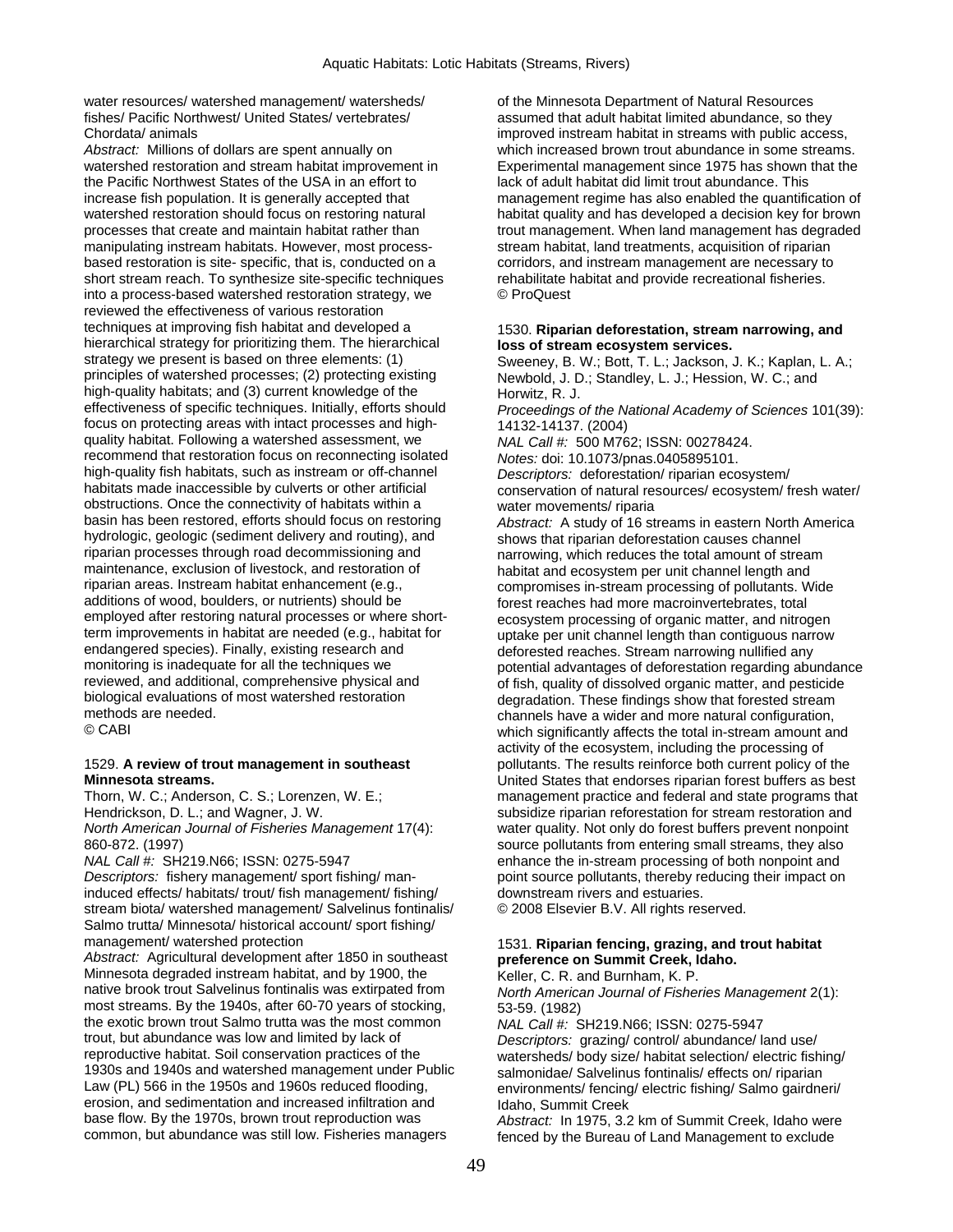livestock from the riparian area. Six stream sections were habitat/ growth and development/ ecosystem/ fresh water/ electrofished in 1979 to determine differences in trout conservation of natural resources [methods]/ environmental abundance, size, and growth between grazed and monitoring [methods]/ agriculture/ animals/ data collection/ ungrazed stream sections. Electrofishing station were environment/ forestry/ geography/ geology/ information paired by habitat type. There were more trout in ungrazed systems/ models, biological/ Poaceae/ population paired by habitat type. There were more trout in ungrazed sections than in grazed sections in all three habitat types dynamics/ urban population/ habitat evaluation/ waters/ sampled. With one exception, there were more<br>
catachablesized (200 mm long or longer) rainbow trout *Abstract:* To evaluate riparian habitat for wildlife, the catachablesized (200 mm long or longer) rainbow trout *Abstract:* To evaluate riparian habitat for wildlife, the (Salmo gairdneri) and brook trout (Salvelinus fontinalis) in the ungrazed area than in the grazed area. There was also prioritized individual streams (for acquisition or evidence that the average size of the fish was less in management) by habitat ranking. They demonstrate this grazed sections. Fish population data were not collected methodology for the Vermillion River basin in east-central prior to fencing; therefore it cannot be firmly concluded that Illinois, USA. Three data sets were used to evaluate land the trout population increased within the livestock enclosure cover encompassing 300 m on either side of the streams: as a result of fencing the riparian area. However, the (1) the US Geological Survey's land use and land cover combined results of previous trout habitat improvements information (LUDA), (2) land cover manually digitized from documented for Summit Creek, as a result of the fencing, the National High Altitude Photography (NHAP) program, and this study support the conclusion that trout prefer and (3) Landsat Thematic Mapper (TM) data classified into stream areas in ungrazed habitat over grazed habitat. land cover. Each of 30 tributaries in the study area was © ProQuest ranked for habitat according to the data contained in each

## **insects. insects insects insects insects insects insects insects insects insects insects insects insects insects insects insects insects insects insects insects insects insects**

*Hydrology and Earth System Sciences* 8(3): 545-549.

*Descriptors:* life history/ microclimate/ plantation/ riparian was not suitable, due to the coarse resolution of the data.<br>
yegetation/ aquatic ecosystem/ forest management/ habitat Overall, it was shown that the methodol vegetation/ aquatic ecosystem/ forest management/ habitat Overall, it was shown that the methodology is suitable<br>structure/ insect/ microclimate/ riparian yegetation/ upland rank streams based on riparian habitat quality. structure/ insect/ microclimate/ riparian vegetation/ upland

*Abstract:* The impacts of coniferous plantation forestry on the project has shown the potential for such techniques to the biology of upland streams in the UK are firmly assist in evaluating, tracking, and improving the the biology of upland streams in the UK are firmly established. Whilst benthic communities have been well management of riparian wildlife resources. The method<br>studied very little research has considered the impacts of can easily be applied over large areas such as states studied, very little research has considered the impacts of can easily be applied over large areas such as sta<br>tiparian forestry management on adult stream insects vet based land cover and stream data are available. riparian forestry management on adult stream insects, yet based land cover and cover and stream data are are a<br>the essentially terrestrial adult (reproductive) phase may be. CONSC the essentially terrestrial adult (reproductive) phase may be important in determining the abundance and distribution of larval stages. Riparian vegetation has a potentially strong 1534. **Riverine landscapes: Biodiversity patterns,**  impact on survival and success of adult stages through **disturbance regimes, and aquatic conservation.**  alteration of microclimate, habitat structure and potential Ward, J.V. food sources, in addition to effects carried over from larval *Biological Conservation* 83(3): 269-278. (1998) stages. Here, current riparian management strategies are *NAL Call #:* S900.B5; ISSN: 0006-3207 analysed in the light of available information on the ecology *Descriptors:* aquatic conservation/ bank stabilization/ of adult stream insects. On the whole, management biodiversity patterns/ channelization/ disturbance regimes/ practices appear to favour adult stream insects, although environmental gradient/ environmental heterogeneity/ flow an increase in tree cover in riparian areas could be regulation/ groundwater aquifers/ multiple interactive beneficial, by providing more favourable microclimatic pathways/ riparian/ floodplain systems/ riverine landscapes/ conditions for adults. This conclusion is drawn based on upstream-downstream linkage rather limited information, and the need for further research *Abstract:* The term riverine landscape implies a holistic into the effects of riparian forestry management on adult geomorphic perspective of the extensive interconnected stream insects is highlighted. © EGU. series of biotopes and environmental gradients that, with

Iverson, Louis R.; Szafoni, Diane L.; Baum, Sharon E.;

*Environmental Management* 28(5): 639-654. (2001) processes responsible for high levels of biodive<br>
MAL Call #: HC79 F5F5: ISSN: 0364-152X.<br>
Anthropogenic impacts such as flow regulation, http://www.springerlink.com/content/02helrpgau6xlfx2/

*Descriptors: wildlife/ ecosystems/ riparian habitat/ rivers/* techniques/ GIS/ succession/ management/ habitat upstream-downstream linkages and isolate river channels<br>surveys/ habitat management/ landscape ecology/ wildlife from riparian/floodplain systems and contiguous surveys/ habitat management/ landscape ecology/ wildlife from riparian/floodplain systems and contiguous<br>habitat/ spatial analysis/ landscape ecology/ riparian<br>groundwater aquifers. These alterations interfere with habitat/ spatial analysis/ landscape ecology/ riparian

data set, and results were compared. Habitat ranking 1532. **Riparian forestry management and adult stream** schemes were devised and analysis performed for three Briers, R. A. and Gee, J. H. R. species. TM and NHAP each differentiated habitat scores<br>Hydrology and Earth System Sciences 8(3): 545-549. (for forest, grassland, and mixed successional guilds) (2004); ISSN: 10275606 <br>
Descriptors: life history/ microclimate/ plantation/ riparian was not suitable, due to the coarse resolution of the data. region/ Hexapoda/ Insecta/ Riparia though more work is needed to test and verify the method,<br>Abstract: The impacts of coniferous plantation forestry on the project has shown the potential for such techniques to

© 2008 Elsevier B.V. All rights reserved. their biotic communities, constitute fluvial systems. Natural disturbance regimes maintain multiple interactive pathways 1533. **A riparian wildlife habitat evaluation scheme** (connectivity) across the riverine landscape. Disturbance **developed using GIS.**<br> **and environmental gradients, acting in concert, result in a**<br> **lyerson Louis R: Szafoni Diane L: Baum Sharon F:** positive feedback between connectivity and spatio-temporal and Cook, Elizabeth A.<br>
For the broadscale patterns and the broadscale patterns and processes responsible for high levels of biodiversity. *NAL Call #:* HC79.E5E5; ISSN: 0364-152X.<br>http://www.springerlink.com/content/02helrpgau6xlfx2/ channelization, and bank stabilization, by (1) disrupting fulltext.pdf<br>
Descriptors: wildlife/ecosystems/ riparian habitat/ rivers/ matural disturbance regimes, (2) truncating environmental<br>
gradients, and (3) severing interactive pathways, eliminate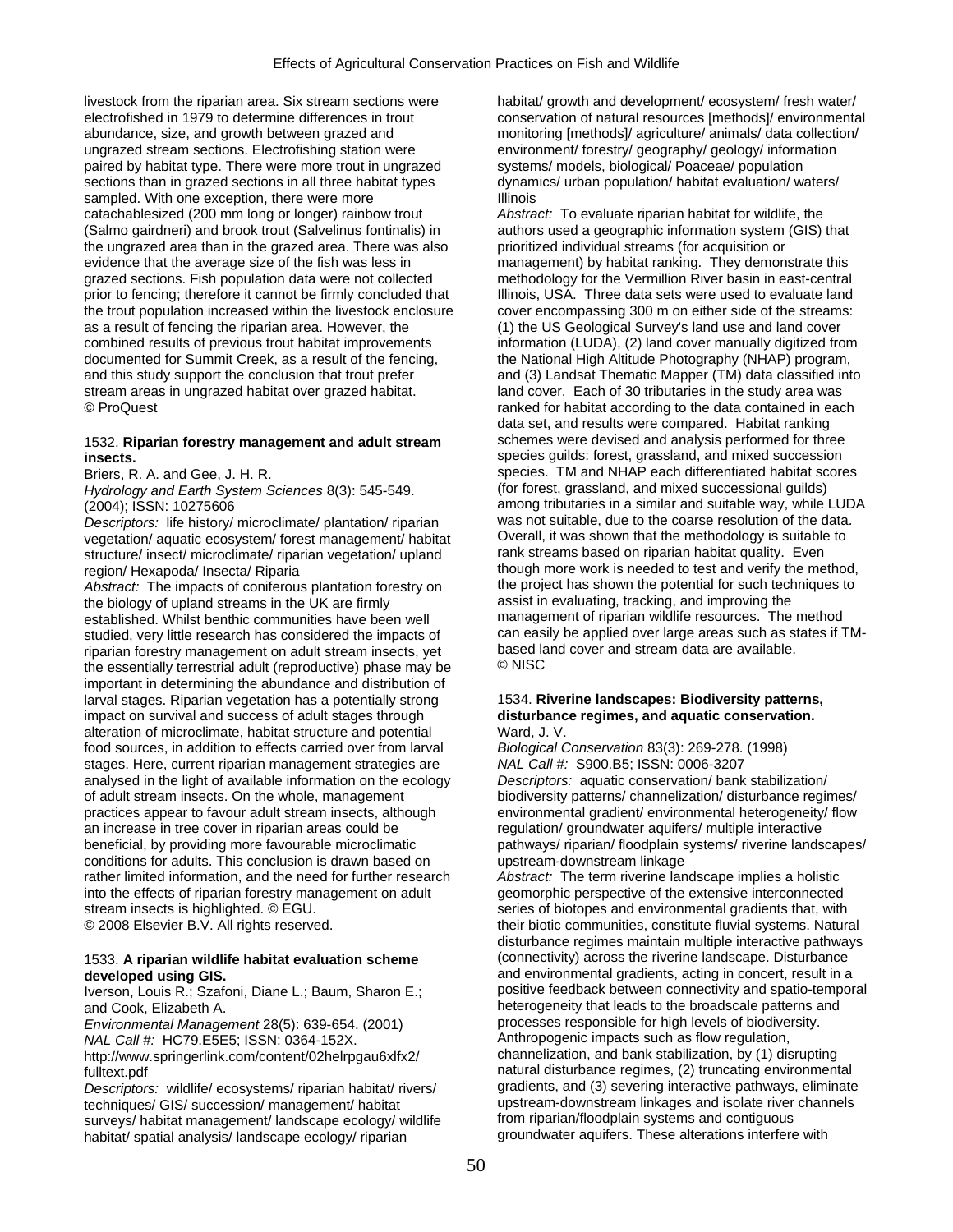successional trajectories, habitat diversification, migratory streams/ forestry impact relationships/ ecological pathways and other processes, thereby reducing the chniques/ temperature sensitive stream habitat biodiversity. Ecosystem management is necessary to identification/ forestry impact and conservation maintain or restore biodiversity at a landscape scale. To be relationships/ stream/ forestry impact and conservation<br>effective, conservation efforts should be based on a solid relations/ temperature/ British Columbia/ Uppe conceptual foundation and a holistic understanding of Skeena Rivers/ Pisces, Actinopterygii, Salmoniformes, natural river ecosystems. Such background knowledge is Salmonidae/ chordates/ fish/ vertebrates<br>necessary to re-establish environmental gradients, to *Abstract:* To regulate human-induced ch reconnect interactive pathways, and to reconstitute some habitat, resource managers commonly set standards based semblance of the natural dynamics responsible for high on maximum allowable changes. For example, new levels of biodiversity. The challenge for the future lies in legislation in British Columbia (BC), Canada, calls for protecting the ecological integrity and biodiversity of aquatic restrictions on harvesting of trees and related activities near systems in the face of increasing pressures on our temperature-sensitive streams. However, methods for freshwater resources. This will require integrating sound designating such streams are still evolving. Our objective scientific principles with management perspectives that was to help develop such methods by (1) improving recognize floodplains and groundwaters as integral understanding of the temperature-dependent responses of components of rivers and that are based on sustaining, fish and (2) devising improved methods for estimating the components of rivers and that are based on sustaining, fish and (2) devising improved methods for estimating the rather than suppressing, environmental heterogeneity. The effects of forestry-related activities on stream te rather than suppressing, environmental heterogeneity. effects of forestry-related activities on stream temperature<br>
© Thomson Reuters Scientific

Li, H. W.; Fausch, K. D.; Torgersen, C.E.; and Baxter, C. V. growth rate, egg survival rate, and resistance to morta<br>In: American Fisheries Society Annual Meeting of the from diseases. In a separate analysis, to evaluate t In: American Fisheries Society Annual Meeting of the from diseases. In a separate analysis, to evaluate the interease<br>Worldwide Decline of Wild Fish Populations, Quebec, PQ. chance that cumulative forestry activities will Worldwide Decline of Wild Fish Populations, Quebec, PQ, chance that cumulative forestry activities will increase<br>Canada: August 10-14, 2003.: Vol. 133.: pp. 201: 2003. Stream temperature by various amounts, we compiled Canada; August 10-14, 2003.; Vol. 133.; pp. 201; 2003. stream temperature by various amounts, we compiled<br>Descriptors: freshwater ecology: ecology, environmental Summer temperature data for 104 streams in central BC *Descriptors:* freshwater ecology: ecology, environmental Summer temperature data for 104 streams in central B<br>Sciences/ cattle exclusion/ applied and field techniques/ that reflected different watershed features, contrast sciences/ cattle exclusion/ applied and field techniques/ that reflected different watershed features, contrasti<br>flood pulse concept/ hyporheic corridor concept/ process summer climates, and various levels of land use. A flood pulse concept/ hyporheic corridor concept/ process summer climates, and various levels of land use. A<br>domain concept/ river continuum concept/ serial continuity classification and regression tree analysis of a summer domain concept/ river continuum concept/ serial continuity classification and regression tree analysis of a summer<br>concept/ channel morphology/ conservation strategies/ fish maximum weekly average temperature (MWAT) index concept/ channel morphology/ conservation strategies/ fish maximum weekly average temperature (MWAT) inde<br>movements/ geomorphology/ babitat management/ lentic grouped streams into six categories as a function of movements/ geomorphology/ habitat management/ lentic grouped streams into six categories as a function of<br>systems/ population recovery/ riparian vegetation/ riverine watershed size, watershed elevation, and air temperature systems/ population recovery/ riparian vegetation/ riverine watershed size, watershed elevation, and air temperatu<br>environments/ riverscapes/ spatial scaling/ standing crops/ We then analyzed the remaining unexplained vari environments/ riverscapes/ spatial scaling/ standing crops/ We then analyzed the remaining unexplained variation and stream restoration/ stream riparian interactions/ temporal among stream temperature indices using Bayesia stream restoration/ stream riparian interactions/ temporal scaling/ trophic ecology/ wetlands: habitat regression. We found high probabilities that increases in<br>
© Thomson Reuters Scientific<br>
© Thomson Reuters Scientific

Research Service, 1994. 10 p.<br>
Notes: Caption title. "July 1994." Includes bibliographical help designate temperature-se<br>
references (p. 9).

*NAL Call #:* 1 Ag84Ab no.699

Watershed/ Rare fishes---Columbia River---Watershed/ This citation is from AGRICOLA. **affecting population recovery.** 

recovery dynamics/ population dynamics/ population<br>techniques/ freshwater habitat/ lotic water/ abiotic factors/ abiotic factors/ recovery dynamics/ influencing factors/ empirical<br>physical factors/ land zones/ North Americ Oncorhynchus mykiss: forestry/ impact on stream distribution and movements/ habitat utilization<br>Yellowstone River/ Huntley Diversion/ Pisces, temperature/ analysis technique and conservation relationships/ habitat management/ stream habitat analysis technique and conservation and relationships/ habitat management/ stream habitat and actinopterygii, Perciformes, management/ identification of temperature sensitive

relations/ temperature/ British Columbia/ Upper Fraser and Abstract: To regulate human-induced changes to fish as well as the chance of exceeding upper temperature limits. Using previously published models, we found that for 1535. **The riverscape: A strategic perspective for** rainbow trout Oncorhynchus mykiss particular increases in **restoring wild riverine fish populations.** stream temperature led to different effects on juvenile<br>Li. H. W.: Fausch, K. D.: Torgersen, C. F.: and Baxter, C. V. growth rate, egg survival rate, and resistance to mortality road density and the density of road crossings of streams within watersheds are associated with increases in residual 1536. Salmon recovery in the Pacific Northwest: A<br>
summary of agricultural and other economic effects.<br>
Aillery, Marcel P.<br>
Aillery, Marcel P. Aillery, Marcel P.<br>Washington, D.C.: U.S. Dept. of Agriculture, Economic watershed area and by 3.25°C for a road density of 4  $km/km<sup>2</sup>$ . These analyses illustrate some possible ways to help designate temperature-sensitive streams.

## *Descriptors:* Salmon fisheries---Columbia River--- 1538. **Seasonal movements, habitat use, aggregation,**  Wildlife conservation---Columbia River---Watershed **Yellowstone River: An empirical assessment of factors**

Jaeger, Matthew E.; Zale, Alexander V.;

1537. A science-based approach for identifying McMahon, Thomas E.; and Schmitz, Brad J.<br>
temperature-sensitive streams for rainbow trout. North American Journal of Fisheries Management 25(4):<br>
Nelitz, Marc A.; MacIsaac, Er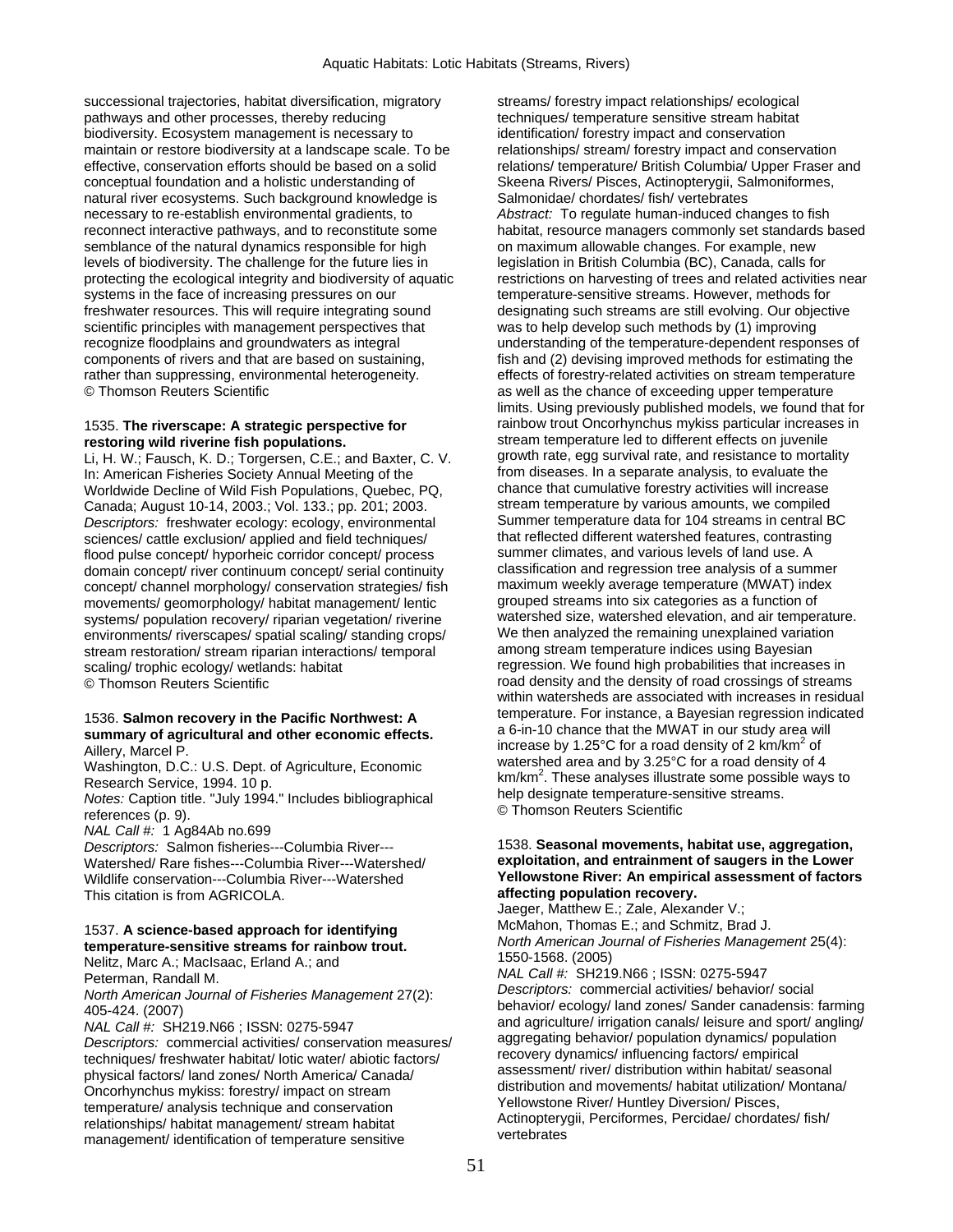Abstract: Migratory barriers, habitat loss, entrainment in for 194 events for brown trout in Wells Creek, whereas irrigation canals, and overexploitation, especially at times of adult nonsalmonids would have experienced sublethal aggregation, have been suggested to explain the failure of levels for 923 events and lethal levels for 241 events.<br>Tellowstone River saugers Sander canadensis to return to Sublethal levels were exceeded for 756 events and Yellowstone River saugers Sander canadensis to return to historical abundances after a late-1980s decline that was thresholds were exceeded for 150 events in the Chippewa attributed to drought. These factors are thought to affect River. Nonsalmonids would have experienced 15 events of saugers throughout their range and migratory large-river mortality between 0 and 20 percent in Wells Creek. In the<br>
fishes in general. We characterized the seasonal Chippewa River, there were 35 events of mortality betwee fishes in general. We characterized the seasonal Chippewa River, there were 35 events of mortality between<br>movement patterns, habitat use, and aggregation of 0 and 20 percent and one event in which mortality could saugers and estimated movement, exploitation, and have exceeded 20 percent. The Minnesota Pollution irrigation canal entrainment rates to test these hypotheses. Control Agency has proposed listing stream reaches as Saugers aggregated near spawning areas in spring and being impaired for turbidity at 25 NTU, which is subsequently dispersed 5-350 km to upstream home approximately 46 mg suspended sediment/l. We estimated locations, where they remained for the rest of the year. that 46 mg/l would be exceeded approximately 30 days in a Upstream movement was not overtly restricted by low-head year (d/yr) in both systems. A TMDL of 46 mg SS/l may be diversion dams. During the spawning period, terrace and too high to ensure that stream fishes are not negatively<br>bluff pools, which are unique geomorphic units associated affected by suspended sediment. We recommend that a bluff pools, which are unique geomorphic units associated with bedrock and boulder substrate, were positively selected, while all other habitat types were avoided.  $\circ$  ProQuest Tributary spawning was rare. After moving to home locations, saugers used most habitat types in proportion to 1540. **Southern two-lined salamanders in urbanizing**  their availability but selected reaches in specific geologic **watersheds.**  types that allowed formation of deep, long pools. Miller, Jennifer E.; Hess, George R.; and Exploitation occurred primarily in early spring and late Moorman, Christopher E.<br>
autumn. was low annually (18.6%), and was not related to Urban Ecosystems 10(1): 73-85. (2007) autumn. was low annually (18.6%), and was not related to *aggregation*. Annual survival was high (70.4%). aggregation. Annual survival was high (70.4%). *NAL Call #:* QH541.5.C6 U73; ISSN: 1083-8155<br>
Entrainment in one irrigation diversion accounted for more *Descriptors: conservation measures/ecology/ po* Entrainment in one irrigation diversion accounted for more *Descriptors:* conservation measures/ ecology/ population than half of all nonfishing mortality. Therefore, habitat loss dynamics/ habitat/ freshwater habitat/ lotic water/ land<br>and overexploitation probably did not prevent sauger and propes/ Furycea cirrigera: disturbance by man and overexploitation probably did not prevent sauger zones/ Eurycea cirrigera: disturbance by man/ stream<br>
recovery, as the absence of migratory barriers allowed<br>
habitats in urbanizing watersheds/ habitat management adult saugers unrestricted access to widely separated and population size/ stream/ urbanizing watersheds/ North<br>diverse habitats and did not induce artificial aggregation. In Carolina/ Wake County/ Amphibia Lissamphibia, C diverse habitats and did not induce artificial aggregation. In Carolina/ Wake County/ Amphibia, Lissamphibia, Caudata, other systems, population declines attributed to Plethodontidae/ amphibians/ chordates/ vertebrates<br>
overexploitation during periods of aggregation may and a *Abstract:* Forested riparian buffers are an increasing overexploitation during periods of aggregation may *Abstract:* Forested riparian buffers are an increasingly therefore have been caused fundamentally by migration common method of mitigating the negative effects of<br>barriers that created artificial aggregations. barriers that created artificial aggregations. in the same impervious surface cover on water quality and wildlife<br>© Thomson Reuters Scientific

## **effects of suspended sediment on fish.** across Wake County, NC, USA. Larval abundance

*Descriptors:* agricultural watersheds/ catchment areas/ abundance increased with detritus cover in the stream to a ecological effects/ fish/ freshwater fish/ lethal effects/ threshold and then decreased as detritus continued to loading/ model studies/ mortality/ mortality causes/ pollution increase. As percent pebble substrate in the stream control/ pollution effects/ resuspended sediments/ sediment increased, especially in perennial streams, larval load/ sediment pollution/ sediments/ streams/ sublethal salamander abundance also increased. We suspect<br>effects/ suspended load/ suspended sediments/ suspended salamanders were unable to migrate with the water column effects/ suspended load/ suspended sediments/ suspended particulate matter/ threshold levels/ threshold limits/ toxicity during dry periods in intermittent streams with sedimented tests/ turbidimetry/ turbidity/ water pollution effects/ water interstices below the surface, resulting in low abundances.<br>quality standards/ water resources/ watersheds/ Salmo A combination of increased peak flows and sed quality standards/ water resources/ watersheds/ Salmo A combination of increased peak flows and sedimentation,<br>
trutta/ Minnesota/ Chippewa River/ Wells Creek<br>
reduced base flow, and chemical changes likely reduces trutta/ Minnesota/ Chippewa River/ Wells Creek reduced base flow, and chemical changes likely reduces<br>
Abstract: The Agricultural Drainage and Pesticide the abundance of salamanders in urban and suburban Transport model was used to examine the relationship streams. We suggest creation of catchment-wide, between fish and suspended sediment in the context of a unbreached buffers to maintain the integrity of stream proposed total maximum daily load (TMDL) in two habitats in urbanizing watersheds. agricultural watersheds in Minnesota. During a 50-year © Thomson Reuters Scientific simulation, Wells Creek, a third-order cold water stream, had an estimated 1,164 events (i.e., one or more consecutive days of estimated sediment loading) and the Chippewa River, a fourth-order warm water stream, had 906 events of measurable suspended sediment. Sublethal thresholds were exceeded for 970 events and lethal levels

0 and 20 percent and one event in which mortality could indicator incorporating the duration of exposure be applied.

habitats in urbanizing watersheds/ habitat management/ habitat. We sampled larval southern two-lined salamanders (Eurycea cirrigera) in 43 streams, representing the range of 1539. **Setting an effective TMDL: Sediment loading and** impervious surface cover and forested riparian buffer width Vondracek, B.; Zimmerman, J. K. H.; and Westra, J. V. decreased with increasing impervious surface cover in the *Journal of the American Water Resources Association* upstream catchment, but was not affected by buffer width. 39(5): 1005-1015. (Oct. 2003) This is likely a result of an incomplete buffer system and *NAL Call #:* GB651.W315 culverts or other breaches along streams. Larval the abundance of salamanders in urban and suburban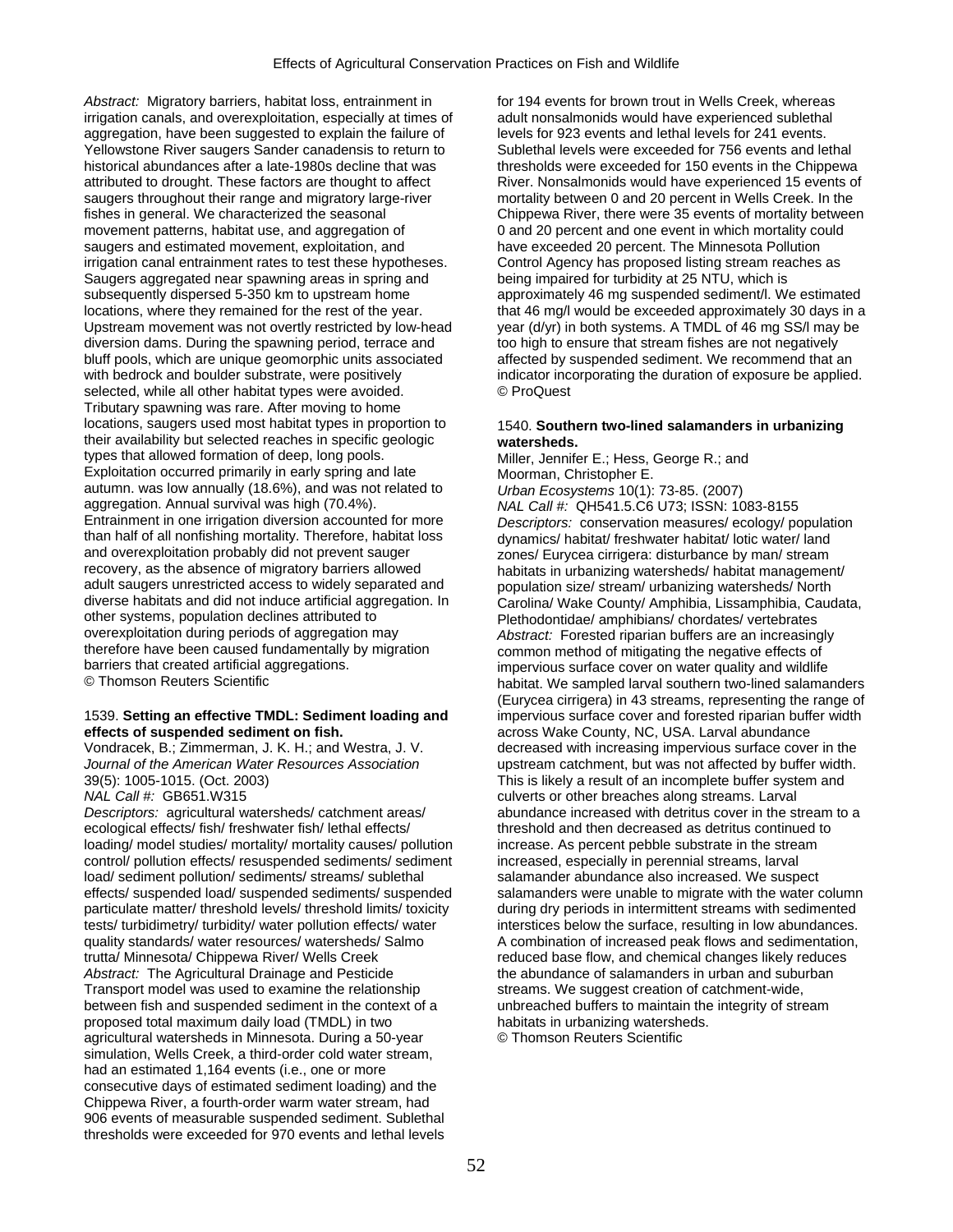## 1541. **Spatial variation in fish species richness of the** conditions. We use a spatially explicit procedure to

*Transactions of the American Fisheries Society* 133(4): types that can contribute to erosion either alone or

aquatic habitat quality/ aquatic habitat/ isolated habitats/ watershed management

*Abstract:* Important natural environmental gradients, was used to identify erosion-prone areas in tributary including the connectivity of off-channel aquatic habitats to the main-stem river, have been lost in many reaches of the in the State of Washington, USA. A regression analysis of upper Mississippi River system, and an understanding of the relationship between mean sediment inputs to streams the consequences of this isolation is lacking in regard to and erosion-risk indices of sixteen different watersheds native fish communities. The objectives of this study were indicated that erosion-risk indices explained 65% of the to describe patterns of fish species richness, evenness, and variation associated with sediment inputs to channels.<br>
diversity among representative habitats and river reaches Landscape maps of erosion-risk categories, base diversity among representative habitats and river reaches and to examine the relationship between fish species richness and habitat diversity. Each year (1994-1999) fish definitions of stream reach lengths susceptible to different communities of main-channel borders (MCB), side channel levels of erosion. Low to high-risk categories, and reach borders (SCB), and contiguous backwater shorelines lengths vulnerable to erosion, also permitted the (BWS) were sampled using boat-mounted electrofishing, intertification of the distribution of channels requiring mini-fyke-nets, fyke nets, hoop nets, and seines at a protection by variable riparian buffers widths. The standardized number of sites. A total of 0.65 million fish applicability of the procedure to other landscapes was were collected, representing 106 species from upper demonstrated by estimating erosion risk-indices and Mississippi River Pools 4, 8, 13, and 26; the open variable riparian buffer widths for watersheds in the upper (unimpounded) river reach; and the La Grange Reach of Cedar River drainage near Seattle, Washington. This the Illinois River. Within pools, species richness based on approach allows watershed managers to use existing rarefaction differed significantly among habitats and was records and published information to address highest in BWS and lowest in MCB ( $P < 0.0001$ ). At the environmental problems within highly variable landscapes. reach scale, Pools 4, 8, and 13 consistently had the highest © 2008 Elsevier B.V. All rights reserved. species richness and Pool 26, the open-river reach, and the La Grange Reach were significantly lower ( $P < 0.0001$ ). Species evenness and diversity indices showed similar Kerfoot, J. R. and Schaefer, J. F.<br>trends. The relationship between native fish species Transactions of the Illinois State richness and habitat diversity was highly significant ( $r^2$  = 0.85; P = 0.0091). These results support efforts aimed at the conservation and enhancement of connected side channels and backwaters. Although constrained by dams, State Academy of Science held April 19-20, 2002 in pools with high native species richness could serve as a Edwardsville, IL.<br>
relative reference. The remnants of natural riverine *Descriptors:* free dynamics that remain in these reaches should be preserved<br>and enhanced; conditions could be used to quide<br>anticulture/ anthropogenic effects/ biological communities/ and enhanced; conditions could be used to guide and equivalency anthropogenic effects/ biological communities/<br>
restoration activities in more degraded reaches.<br>
drainage practices/ fish assemblages: stability/ land use/ © 2008 Elsevier B.V. All rights reserved. species abundance

## 1542. **Spatially explicit estimates of erosion-risk indices** Madison and Macoupin counties, west central Illinois, was **and variable riparian buffer widths in watersheds.** conducted in 1967 by Thomerson (1969). This survey

Wissmar, R. C.; Beer, W. N.; and Timm, R. K. consisted of 31 sites and 41 collections over 1 year. No *Notes:* doi: 10.1007/s00027-004-0714-9. forever because biological communities are dynamic and protection/ riparian vegetation/ spatial/ streams/ the last few decades along Piasa Creek, and this study will<br>
environmental disturbance/ erosion/ habitat restoration/ address what impact this has had on the assemblage ov land cover/ riparian vegetation/ watershed/ Washington/ riparia conducted in the summer/fall of 2001. Collections were

*Abstract:* Strategies for protecting and restoring riparian made at 25 of the original 31 sites. The changes in fish about natural processes and management practices that any anthropogenic effects on the river system, and also management plans require landscape approaches that achieve stability or that aquatic communities operate in a<br>account for the explicit spatial distribution and variability of regular and predictable fashion. Also, in takin

**upper Mississippi River system. determine erosion-risk indices and variable riparian buffer** Koel, T. M. W. W. Widths in watersheds. The indices are based on land cover 984-1003. (2004) collectively. Land cover information (e.g., unstable soils, *NAL Call #:* 414.9-Am3; ISSN: 00028487 immature forest stands, roads, critical slope for land failure<br>Descriptors: wildlife management/ habitat restoration/ and rain-on-snow areas) was used to estimate erosion-risk and rain-on-snow areas) was used to estimate erosion-risk<br>indices. Erosion-risk indices increase with greater cooccurrences of contributing land covers. The procedure watersheds of the Beckler-Rapid River drainage (260 km<sup>2</sup>). ranges of erosion-risk indices, allowed spatially explicit

## 1543. The stability of Piasa Creek fish assemblage.

Transactions of the Illinois State Academy of Science 95 (Supplement): 152. (2002)<br>NAL Call #: 500 IL6; ISSN: 0019-2252.

Notes: Meeting abstract; 94th Annual Meeting of the Illinois

Descriptors: freshwater ecology: ecology, environmental drainage practices/ fish assemblages: stability/ land use/

*Abstract:* A survey of fishes of Piasa Creek, in Jersey, *Aquatic Sciences* 66(4): 446-455. (2004); ISSN: 10151621. stream fish assemblage at any one place can remain stable *Descriptors:* catchments/ erosive soils/ landscape/ fluctuating. Extensive agriculture practices have arisen over address what impact this has had on the assemblage over time. A second survey of the fish assemblage was and stream ecosystems commonly encounter uncertainties assemblages are important because they can help to detect contribute to environmental disturbances. Improvements in many concepts in ecology rely on the ideas that populations account for the explicit spatial distribution and variability of regular and predictable fashion. Also, in taking an inventory different land cover types that can contribute to unstable of the abundance of indicator specie of the abundance of indicator species can help detect changes in the overall system. Data sets like ours that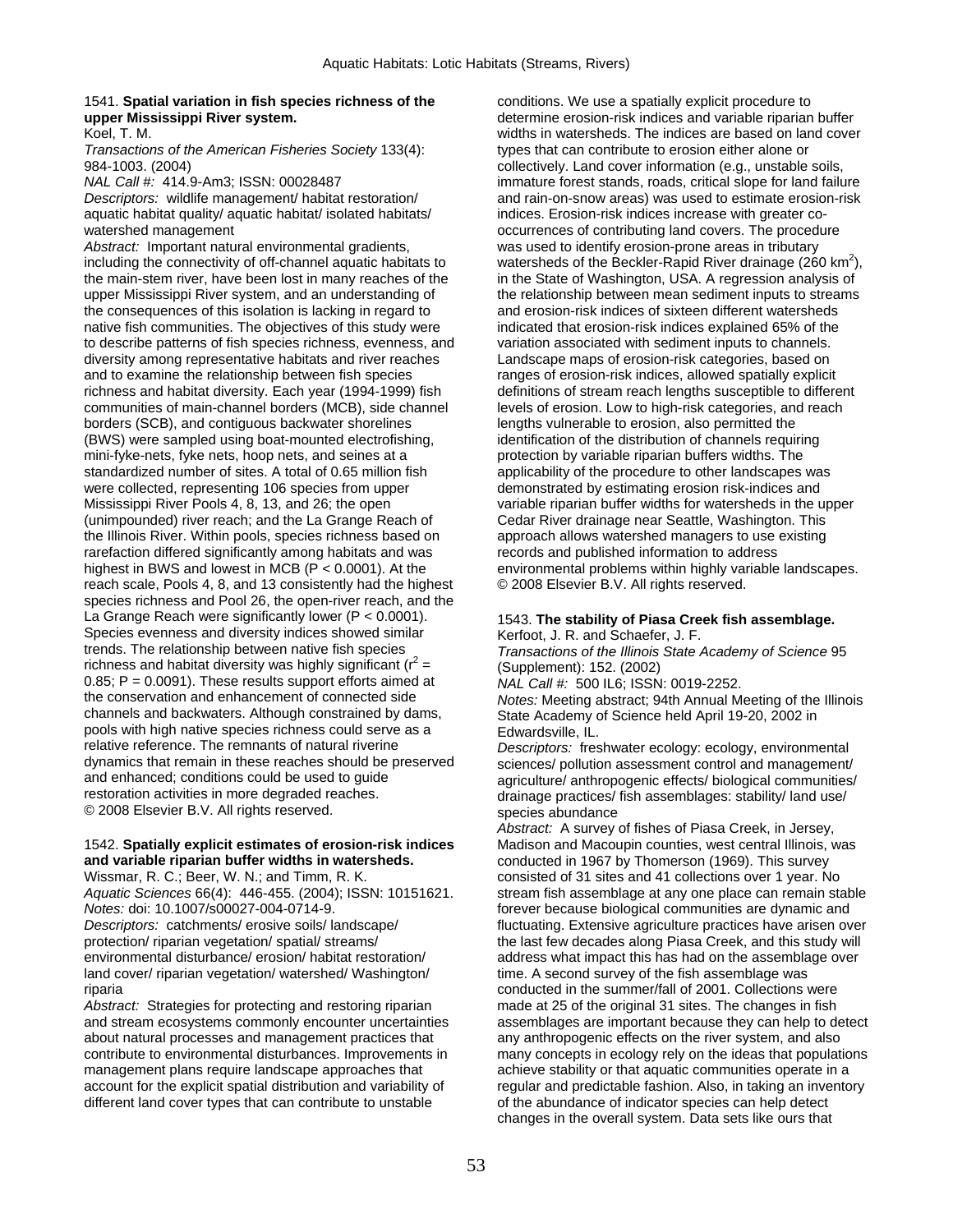detail changes in assemblages over periods of decades are extirpation of 13 others, and endangerment of the Rio to the drainage and land use practices changes in enormous potential for recolonization of habitats, has been<br>assemblage have occurred. enormous potential for recolonization of habitats, has been<br>caused by a century of riv assemblage have occurred.<br>
© Thomson Reuters Scientific 
and the caused by a century of river and landscape modifications.<br>
Erosion from heavily grazed grasslands coupled with

*Canadian Journal of Fisheries and Aquatic Science* 61(12):

Canada/ Salmo salar/ ecology/ habitat/ aquatic habitat/ and recovery of the endangered silvery minnow will req<br>Cuebec/ Pisces Actinopterygii, Salmoniformes many changes in the way humans use the river and its Quebec/ Pisces, Actinopterygii, Salmoniformes,

*Abstract:* The important decline of Atlantic salmon (Salmo Rio Grande within a landscape context that includes salar) across its range during the past three decades.<br>Salar) across its range during the past three decades.<br> salar) across its range during the past three decades, strategies for humans to live in regions with despite in regions with despite numerous management and conservation despite numerous management and conservation fragile lands and their aquatic express or the vulnerability of this  $\bullet$  Thomson Reuters Scientific programmes, is an alarming index of the vulnerability of this species. The following series of papers was produced to summarize current knowledge on specific interactions 1546. **Stream characteristics and nonpoint pollution**  between biotic and abiotic variables that may contribute to **impacts on aquatic communities in the Lake Latonka**  determine the survival of Atlantic salmon. Evaluation of the **watershed, Mercer County, Pennsylvania.**<br>
challenges encountered in spawning grounds (siltation, Brenner, Fred J.; Barber, Rebecca N.; and challenges encountered in spawning grounds (siltation, oxygenation), nursery habitats (substrate, trophic Walent, Jason S.<br>
interactions), overwintering habitats (flow conditions, winter Journal of the Pe feeding opportunities), and coastal and oceanic 65-71. (2005)<br>
environments (water temperature, predators, parasites) MAL Call #: Q11.J682: ISSN: 1044-6753 environments (water temperature, predators, parasites) suggest that all habitats required by Atlantic salmon and all processes that occur in each habitat represent a critical link water/ pollution/ abiotic factors/ land zones/ that allows this species to persist. Management practices Macroinvertebrata/ Pisces: community structure/ water employed during artificial fish selection, incubation, and quality and habitat characteristics relationship/ stream/ stocking also affect the success of restoration efforts. pollution/ water quality/ community structure relationship/ Because limiting factors may change in time and because chemical factors/ pollutants/ Pennsylvania/ Mercer County/ our ability to intervene in specific habitats may be minimal, Lake Latonka/ Pisces/ chordates/ fish/ invert our ability to intervene in specific habitats may be minimal, the only strategy within our reach may be to continue vertebrates gathering information about processes that determine the *Abstract:* The composition of macroinvertebrate and fish fragility of Atlantic salmon and, in the light of our findings, to communities were compared with water quality and habitat implement scientifically sound actions where and when characteristics at two locations above and below Lake possible. Latonka, Mercer County, Pennsylvania and for two

## 1545. **Strategies for ecological restoration of the middle** drainage from surrounding farms and septic discharges **Rio Grande in New Mexico and recovery of the activation in the lake was constructed in the early 1960's. Coliform endangered Rio Grande silvery minnow.<br>
<b>Example 1960**'s parameters in the bacteria, nutrient and suspended

*Reviews in Fisheries Science* 14(1-2): 169-186. (2006);

*Descriptors:* biogeography: population studies/ biodiversity/ wildlife management: conservation/ biodiversity/ the streams with the Lake Latonka Development, stream

Abstract: Issues relevant to management of and land<br>aquatic ecosystems include: (1) a poor understanding of **haracteristic and fish communities.** The size and aquatic ecosystems include: (1) a poor understanding of macroinvertebrate and fish communities. The size and<br>the extent and linkages of an aquatic ecosystem (2) human species composition of both the macroinvertebrate and f the extent and linkages of an aquatic ecosystem, (2) human species composition of both the macroinvertebrate and fis<br>Communities were similar in Coolspring Creek above and communities were similar in Coolspring Creek above population growth coupled with a highly variable water communities were similar in Coolspring Creek above and<br>supply (3) hydrologic modifications of rivers associated below the lake suggesting that the dam did not have an supply, (3) hydrologic modifications of rivers associated below the lake suggesting that the dam did not have an<br>with dams, levees, canalizations, and diversions, (4) adverse impact on the aquatic communities below the with dams, levees, canalizations, and diversions,  $(4)$  adverse in the adverse in the aquatic communities below the aquatic communities below the aquatic communities below the aquatic communities below the aquatic communi impairment of water quality, (5) alteration of vegetative structure.<br>
communities of catchments and rinarian zones (6) <br>
© Thomson Reuters Scientific communities of catchments and riparian zones, (6) introduction of invasive non-native species, and (7) imperiled native species. All of these issues occur in the Middle Rio Grande of New Mexico and the first six in combination have been responsible for the imperilment of its native aquatic biota. Pie extinction of two fish species,

rare. My hypothesis is that due to anthropogenic changes Grande silvery minnow, a pelagic-spawning species with an Erosion from heavily grazed grasslands coupled with appropriation of surface flows for irrigation, both associated 1544. **The status of Atlantic salmon (Salmo salar):** with human population expansion in New Mexico, led to **Populations and habitats. increased sediment deposition in the Middle Rio Grande.** Boisclair, Daniel<br>
Canadian Journal of Fisheries and Aquatic Science 61(12) Sediment deposition exacerbated problems due to flooding<br>
Canadian Journal of Fisheries and Aquatic Science 61(12) and droughts, which led to a se 2267-2410. (2004)<br>
MAL Call #: 442.9 C16J; ISSN: 0706-652X<br>
the large-bodied native fishes and all but one of the pelagic the large-bodied native fishes and all but one of the pelagic-<br>spawning minnows. Restoration of the Middle Rio Grande *Descriptors:* ecology/ habitat/ land zones/ North America/ spawning minnows. Restoration of the Middle Rio Grande Salmonidae/ chordates/ fish/ vertebrates floodplain. If those changes occur they should consider the<br>Abstract: The important decline of Atlantic salmon (Salmo Rio Grande within a landscape context that includes

Journal of the Pennsylvania Academy of Science 79(2-3):

Descriptors: ecology/ habitat/ freshwater habitat/ lotic

© Thomson Reuters Scientific tributaries to Coolspring Creek that discharge directly into the lake. Streams within the watershed have received bacteria, nutrient and suspended solids concentrations in Cowley, David E.<br>Reviews in Fisheries Science 14(1-2): 169-186 (2006): Streams were inversely correlated with the size and fish ISSN: 1064-1262<br>Descriptors: biogeography: population studies/ biodiversity/ positively correlated with these aquatic communities. For aquatic ecosystem/ habitat restoration example is a habitat appears to be more important than water quality in<br>Abstract: Issues relevant to management of and land<br>determining the size and characteristics of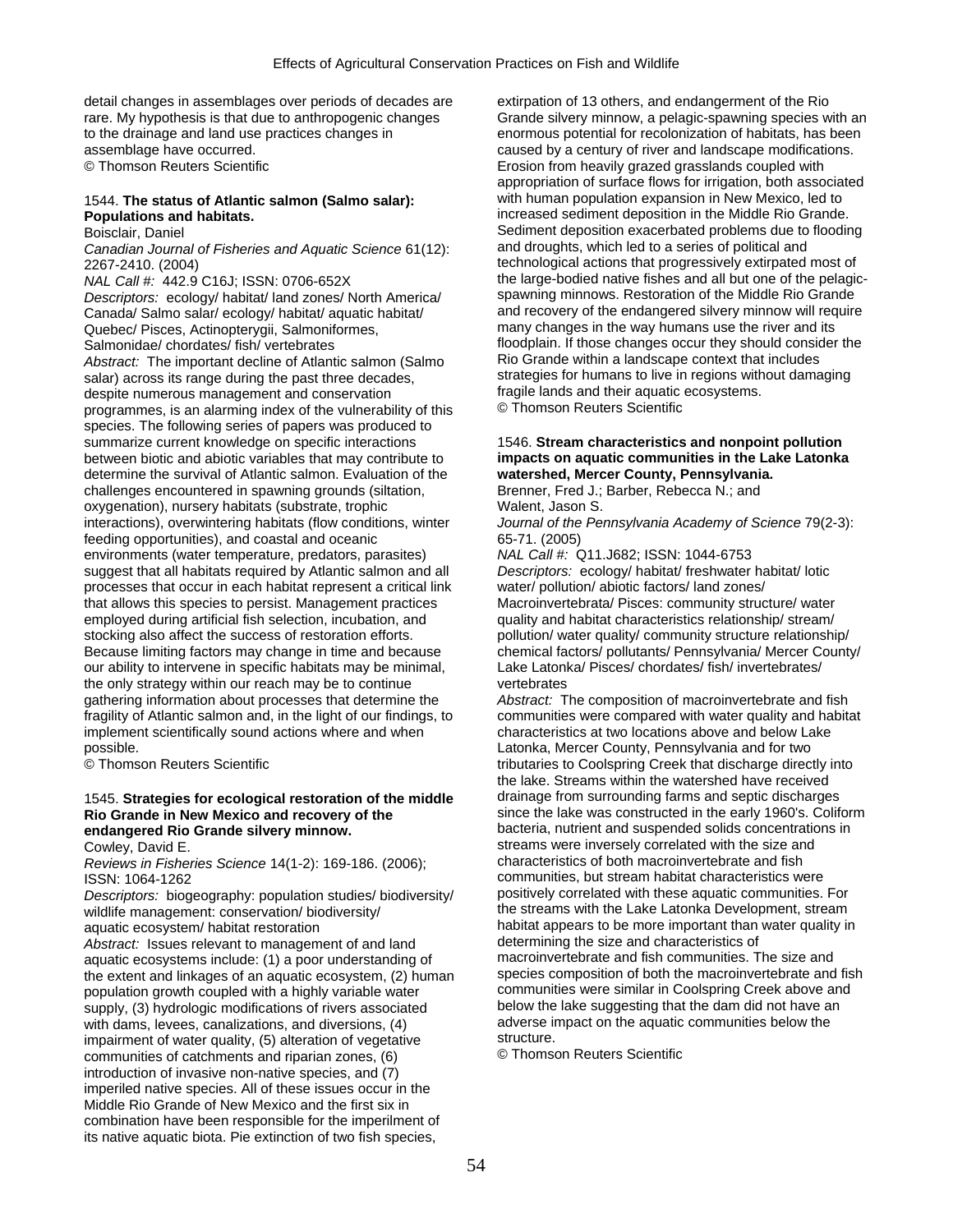Federal Interagency Stream Restoration Working Group. **agricultural stream.**<br>
USDA, Natural Resources Conservation Service, 1998. **Frothingham, Kelly M.; Rhoads, Bruce L.**; and USDA, Natural Resources Conservation Service, 1998. *Notes:* Cooperative effort among fifteen Federal agencies **Herricks, Edwin E.** and partners to produce a common reference on stream *Water Science and Application* 4: 105-117. (2001). corridor restoration./ Shipping list no.: 99-0011-S./ "National http://www.buffalostate.edu/geography<br>engineering handbook (NEH), part 653"--Transmittal sheet./ frothingham%20et%20al%202001.pdf engineering handbook (NEH), part 653"--Transmittal sheet./ frothingham%20et%20al%202001.pdf<br>"October 1998."/ "August 26, 1998"--Transmittal sheet./ Descriptors: Actinopterygii/ agriculture/ bedforms/ "October 1998."/ "August 26, 1998"--Transmittal sheet./ Includes bibliographical references and index. biodiversity/ biota/ Champaign County, Illinois/ channel http://www.nrcs.usda.gov/technical/stream\_restoration/ geometry/ channelization/ Chordata/ communities/ PDFFILES/ALL-SCRH-08-01.pdf conservation/ controls/ cross sections/ Cypriniformes/ *Descriptors:* stream restoration/ habitat management/ drainage/ ecology/ ecosystems/ Embarras River/ erosion/ biological communities/ agroecosystems/ fluvial features/ fluvial sedimentation/ geomorphology/

## 1548. Stream corridor restoration research: A long and **winding road.** United States/ Vertebrata/ waterways

Shields, F. D.; Cooper, C. M.; Knight, S. S.; and  $\bullet$  American Geological Institute Moore, M. T.

*Descriptors:* fishes/ habitats/ agriculture/ stream corridors/ **midwestern agricultural streams.** 

*Abstract:* Stream corridor restoration research and practice *Notes:* ePaper no.: 1218.<br>is presented as an example of the application of ecology *Descriptors:* agriculture/ is presented as an example of the application of ecology *Descriptors:* agriculture/ bedforms/ biota/ Champaign and engineering to solve a class of environmental County, Illinois/ channels/ drainage basins/ elevation/<br>
problems. Interest and public investment in stream corridor Fmbarras River/ geomorphology/ hydrology/ Illinois/ restoration has increased sharply in developed nations over Madden Creek/ Midwest/ Piatt County, Illinois/ river banks/ the last two decades, as evidenced by the volume of runoff/ Sangamon River/ streamflow/ streams/ technical and refereed literature. However, real progress at United States/ vegetation/ Vermilion River/ watersheds the regional and national scale depends on successful © American Geological Institute research outcomes. Research addressing problems associated with stream corridor ecosystem restoration is<br>beset by numerous problems. First, terms referring to<br>restoration are loosely defined. Secondly, stream<br>ecosystems are not amenable to rigorous experimental<br>ecosyste other sites or regions is uncertain. Social factors further complicate research and practice - riparian landowners may<br>or may not cooperate with the experiment, and application<br>or may not cooperate with the experiment, and application<br>compromise. Economic issues, namely assigning c

## 1547. **Stream corridor restoration: Principles,** 1549. **Stream geomorphology and fish community processes, and practices. structure in channelized and meandering reaches of an**

environmental impact and the state of the habitat/ human activity/ Illinois/ meanders/ Osteichthyes/ Pisces/ reclamation/ seasonal variations/ sedimentation/<br>sediments/ spatial variations/ streams/ Teleostei/

## *Ecological Engineering* 20(5): 441-454. (2003) 1550. **Stream geomorphology, bank vegetation, and**   *habitat hydraulics for fish in*

drainage ditches/ groundwater/ rivers/ lakes/ ecology/ Rhoads, Bruce L.; Schwartz, John S.; and Porter, Stacey<br>
Water Resources Research 39(8): 2-13 (Aug. 2003) Water Resources Research 39(8): 2-13. (Aug. 2003).

Embarras River/ geomorphology/ hydrology/ Illinois/

monitoring, planning/ upland streams: habitat *Abstract:* The effects of stream restoration on aquatic ecosystems.

© Thomson Reuters Scientific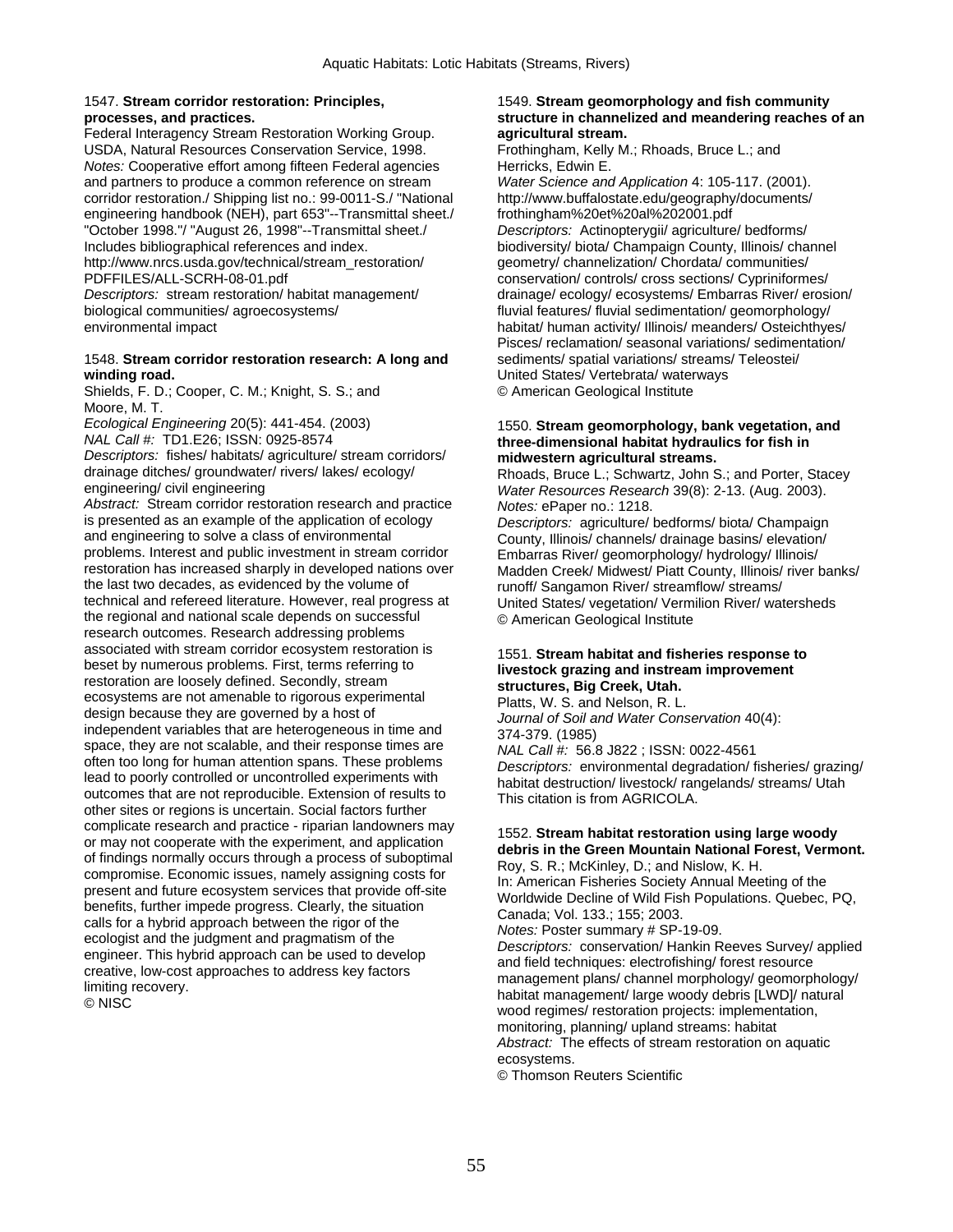## 1553. **Stream restoration practices in the southeastern** but instead to give nature a helping hand by restoring **United States.** segments of the stream back to what was more likely its

*Restoration Ecology* 15(3): 573-583. (2007)<br> *NAL Call #:* QH541.15.R45R515: ISSN: 1061-2971 © ProQuest *NAL Call #: QH541.15.R45R515; ISSN: 1061-2971 Descriptors:* channel reconfiguration/ evaluation/ in-stream habitat improvement/ monitoring/ riparian management/ 1555. **Stream vertebrates in managed headwater**<br>
United States, southeastern region/ stream restoration/ **1555. Streams: Habitat associations of assemblages and** water quality management/ United States **species. species.** Abstract: We collected information on 860 stream Olson, Deanna H.; Weaver, George W.;<br>
restoration projects in four states in the southeastern United Ellenburg, Loretta L.; Hansen, Bruce; and restoration projects in four states in the southeastern United States-Georgia, Kentucky, North Carolina, and South Thompson, Rebecca Carolina-to gain a better understanding of the practice of *Northwestern Naturalist* 81(2): 84-85. (2000) stream restoration in this area of high aquatic biodiversity *NAL Call #:* QL671.M8; ISSN: 1051-1733 and rapid metropolitan expansion. This was completed as a *Descriptors:* Ascaphus truei/ Dicamptodon tenebrosus/ part of the National River Restoration Science Synthesis,<br>with the larger goal of understanding the state of the variegatus/ Taricha granulosa/ amphibians and reptiles with the larger goal of understanding the state of the variegatus/ Taricha granulosa/ amphibians and reptiles/<br>science of stream restoration. Stream restoration project<br>habits-behavior/ distribution/ ecosystems/ forestry science of stream restoration. Stream restoration project habits-behavior/ distribution/ ecosystems/ forestry<br>density, goals, and monitoring rates varied by state, hexagging practices/ habitat management/ habitat surveys/ density, goals, and monitoring rates varied by state, entity practices/ habitat management/ habitat surveys/ habitat<br>although southeastern monitoring rates were higher than in entity reaganement/ microbabitat/ modeling/ ri although southeastern monitoring rates were higher than in use/ management/ microhabitat/ modeling/ riparian habitat/<br>other parts of the country. North Carolina had the most rivers/ socio-economic studies/ techniques/ wild other parts of the country. North Carolina had the most rivers/ socio-economic studies/ techniques/ wildlife-<br>projects in the Southeast, of which 36% were monitored. In-<br>habitat relationships/ Pacific giant salamander/ Cas projects in the Southeast, of which 36% were monitored. In-<br>depth phone interviews with project managers from a salamander/ southern Olympic/ salamanders/ tailed frog/ depth phone interviews with project managers from a salamander/ southern Olympic/ salamanders/ tailed frog/<br>
random subsample of projects provided insights into the Dunn's salamander/ roughskin newt/ Oregon, Western random subsample of projects provided insights into the Dunn's salamander/ roughskin newt/ Oregon, Western<br>process of stream restoration. Land availability was the *Abstract:* A greater understanding of the ecology of process of stream restoration. Land availability was the *Abstract:* A greater understanding of the ecology of most common basis for site prioritization, and 49% of headwater stream vertebrates in managed forest state most common basis for site prioritization, and 49% of headwater stream vertebrates in managed forest stands is<br>projects involved mitigation. Although 51% of projects were needed for the refinement of forestry practices tha projects involved mitigation. Although 51% of projects were needed for the refinement of forestry practices that manage associated with a watershed assessment, only 30% of formultiple resources, including species, habitats associated with a watershed assessment, only 30% of for multiple resources, including species, habitats and<br>projects were done as part of a larger plan for the socio-economic values. Pretreatment sampling for our watershed. Projects were monitored using physical (77% of Riparian Buffer Study in western Oregon has revealed<br>monitored projects), chemical (36%), and biological (86%) distinct amphibian and fish assemblages corresponding monitored projects), chemical (36%), and biological (86%) distinct amphibian and fish assemblages corresponding to<br>variables, although many projects were planned and instream habitat gradients in headwaters. Habitat and variables, although many projects were planned and instream habitat gradients in headwaters. Habitat and ultimately evaluated based on public opinion. Our results facinal data were collected across 13 study basins and ultimately evaluated based on public opinion. Our results faunal data were collected across 13 study basins and<br>suggest that stream restoration in the southeastern United sales and beadwater stream reaches: over 4,000 anim suggest that stream restoration in the southeastern United >140 headwater stream reaches; over 4,000 animals of 15<br>States is at an exciting point where better incorporation of a taxa have been sampled. Canonical correlatio States is at an exciting point where better incorporation of a taxa have been sampled. Canonical correlations were watershed perspective into planning and establishment and calculated separately for instream species-assemb watershed perspective into planning and establishment and calculated separately for instream species-assemblages,<br>evaluation of stated, measurable success criteria for every instream and bank fauna, and bank amphibians. Re evaluation of stated, measurable success criteria for every instream and bank fauna, and bank amphibians. Results<br>interval distinct species-assemblages, each with project could lead to more effective projects. in the match of identified several distinct species-assemblages, each with projects.<br>In the more more more more more more and the more more more more more were more more with

*Descriptors:* aquatic habitat/ cattle/ dams/ environmental were generated for seven taxa (trout spp., cottid spp., quality/ environmental restoration/ grazing/ habitat/ Dicamptodon tenebrosus, Rhyacotriton variegatus, R. livestock/ morphology/ streams/ technology/ trout/ water cascadae, Plethodon dunni, Ascaphus truei, and Taricha management/ water quality/ North Carolina, Chaney Creek granulosa). Results correspond to assemblage-*Abstract:* Silver Springs Ranch contains about twelve miles associations. Our study shows the relatively restricted use of spring creeks, each with multiple underground water of the uppermost nonfish-bearing stream channel by a sources issuing all along its bed. One of these is Chaney anique amphibian assemblage dominated by torrent<br>Creek, a main tributary of Silver Creek, a world-renowned salamander species, currently a species of concern i Creek, a main tributary of Silver Creek, a world-renowned salamander species, currently a species of concern in the trout-fishing stream. Cattle had been grazing on this ranch region. Our Riparian Buffer Study treatments a trout-fishing stream. Cattle had been grazing on this ranch region. Our Riparian Buffer Study treatments are designed<br>for over a hundred years and had seriously damaged to advance the development of management approaches Chaney Creek. Its banks had been broken down and the that have a high likelihood of persistnce of such sensitive creek itself gradually widened. When ranch owner Tom species within managed wetlands. O'Gara first saw Chaney Creek, its banks were bare dirt in © NISC many places, and the creek was as much as 80 feet wide, with an average depth of 3 to 4 inches. He was interested in restoring Chaney Creek, and began by removing livestock grazing from this part of the ranch. The cattle have been out for four years, and there has already been noticeable improvement. Nature would, over time, finish restoring Chaney Creek; however, Tom decided not to wait,

Sudduth, Elizabeth B.; Meyer, Judy L.; and original channel width and meandering course. Focus<br>Bernhardt, Emily S. original channel would be on fish (specifically, trout) habitat and related would be on fish (specifically, trout) habitat and related

# streams: Habitat associations of assemblages and

socio-economic values. Pretreatment sampling for our ranked habitat correlates. Assemblage patterns were more related to hydrological, topographic, and geomorphic 1554. **Stream restoration using new dam technology.** habitat attributes (e.g. channel flow type and size, gradient) Griffin, G. B. than fine scale microhabitat features (e.g. downed wood, *Land and Water* 45(1): 12-16. (Jan. 2001-Feb. 2001) substrate size). Generalized linear models (Poisson and *NAL Call #:* HD101.L36 *NAL Call #:* HD101.L36 *NAL Call #:* HD101.L36 *NAL Call #:* HD101.L36 *N* to advance the development of management approaches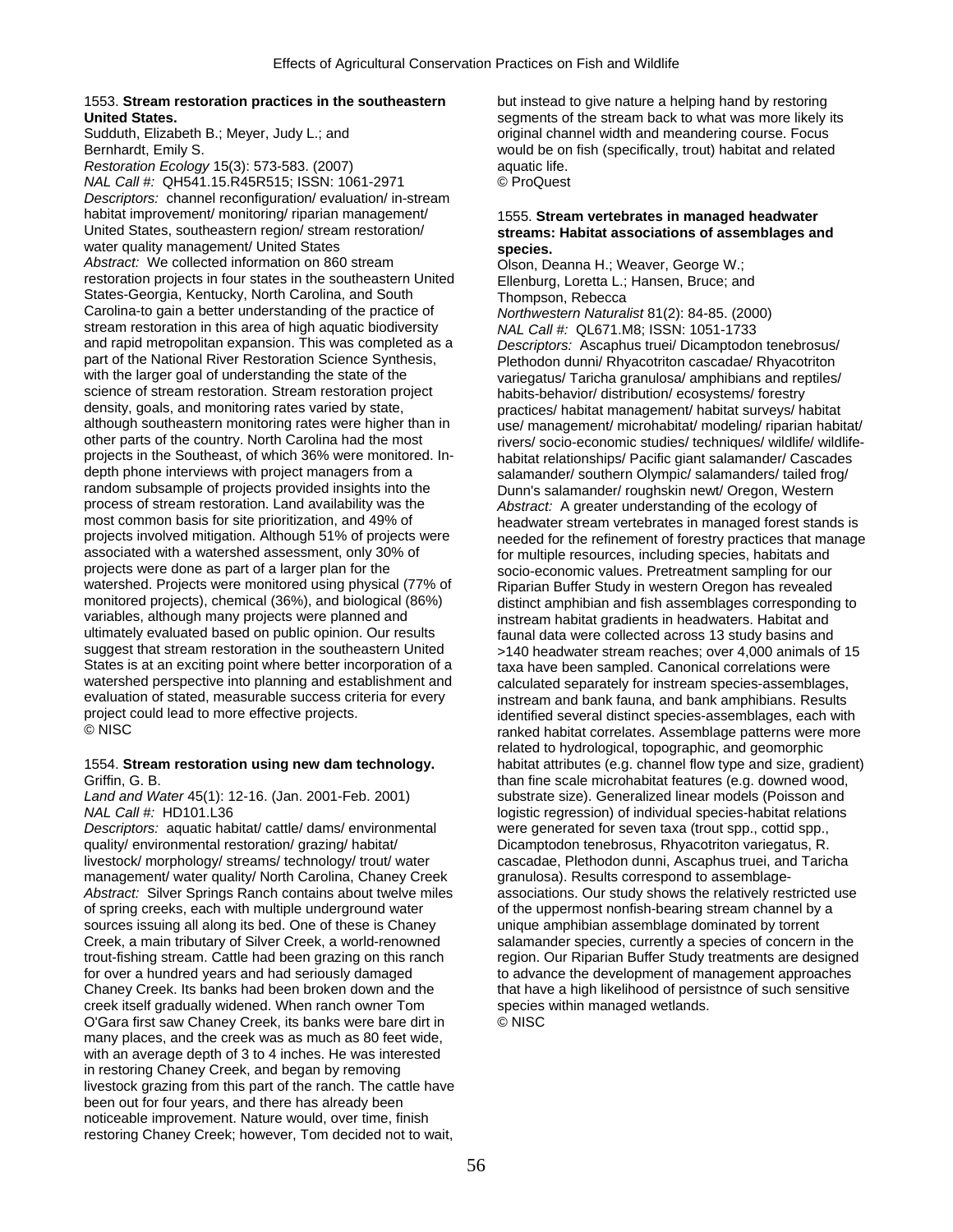## 1556. **Streambank restoration effectiveness: Lessons** characteristics changed from summer to late fall. Sampling **learned from a comparative study.** *our manumeral states of fish was conducted with night snorkeling. During the*

experimental design/ grading/ habitat improvement/

evaluation of a streambank restoration program for salmon occupied slightly deeper water over finer substrates than<br>streams in the southern interior of British Columbia. bull trout. Deep water with low velocities evidently Restoration involved treating eroding riverbanks with bank important rearing areas for large bull trout and large grading, riparian plantings, and installation of rock toes, cutthroat trout in the fall. Land management practices that rock-wood current deflectors, and livestock exclusion maintain such environments will benefit these species. fencing. Absence of pre-treatment site characterization data © 2008 Elsevier B.V. All rights reserved. necessitated comparing post treatment conditions at treated sites to conditions at untreated eroding control sites. 1558. **Surface water quality: Calibration of paired**<br>We measured in-channel and riparian conditions plus **basins prior to streambank fencing of pasture lan** invertebrate abundance and biomass at 16 sites treated Galeone, D. G.<br>between 1997 and 2002 and 11 nearby control sites. Journal of Environ Treatment and control sites did not substantively differ in their habitat condition or aquatic macroinvertebrate abundances, although treated sites tended to have more quality/ communities/ equations/ manures/ nutrients/<br>shrubs along the outside bank, higher inside banks, and pretreatment/ revenetation/ sediment/ streams/ tramr narrower wetted widths. Absence of statistical differences yields/ geological sedimentation/ losses from soil<br>between treatment and control sites might be due to low abstract: Streambank fencing is a best manager between treatment and control sites might be due to low *Abstract:* Streambank fencing is a best management sampled for power to reach 0.8 at the effect sizes nutrient inputs to streams by reducing direct inputs from<br>observed. Site specific channel gradient, a variable and promotic and promotic observed. Site specific channel gradient, a variable animals, eliminating streambank trampling, and promoting<br>unaffected by restoration actions, was correlated with many streambank revegetation. A paired basin study was unaffected by restoration actions, was correlated with many streambank revegetation. A paired basin study was<br>of the variables we measured to characterize habitat conducted in two small adjacent basins in Pennsylv. of the variables we measured to characterize habitat conducted in two small adjacent basins in Pennsylvania, condition, thereby confounding our ability to determine the USA, to determine the water quality effects of stream condition, thereby confounding our ability to determine the USA, to determine the water quality effects of streambank<br>magnitude of change relating to treatment efforts. Our fencing This article documents the 3-yr calibrati results demonstrate the weaknesses of relying on a post- between control and treatment basins prior to fence collection of pre-treatment data should be an essential part applied as manure, benthic-macroinvertebrate<br>of the restoration process so more appropriate "before-<br>communities and the physical habitat of each of the restoration process so more appropriate "before-<br>after" experimental designs can be applied.<br>similar in both basins. Total N. P. and suspended sediment after" experimental designs can be applied.<br>
© ProQuest similar in both basins. Total N, P, and suspended sediment of pach basin averaged  $\sim$  56

# juvenile bull trout and cutthroat trout in a wilderness

*NAL Call #:* 410 H992; ISSN: 00188158. both basins for low flow and stormflow samples for *Descriptors:* char/ fish ecology/ Oncorhynchus clarki/ significant relation for most constituents. Pretreatment microhabitat/ marine biology/ habitat use/ juvenile/ would need to change by 6 and 14% for total N Abstract: Microhabitat use and availability were evaluated order for streambank fencing to significantly affect water and compared between different size classes of juvenile quality in the treatment basin.<br>
resident bull trout (Salvelinus confluentus) and cutthroat © CABI resident bull trout (Salvelinus confluentus) and cutthroat

trout (Oncorhynchus clarki) in a small wilderness stream within the South Fork Clearwater River basin, Idaho. The objective was to determine if utilization of measured habitat

Cooperman, M. S.; Hinch, S. G.; Bennett, S.; summer, smaller juvenile bull trout (<66 mm) total length<br>Branton, M. A.; Galbraith, R. V.; Quigley, J. T.; and (TL) were associated with shallow stream margins over (TL) were associated with shallow stream margins over Heise, B. A. coarse substrates. In the fall, they moved to significantly *Fisheries* 32(6): 278-291. (June 2007) deeper, lower velocity water, and closer to cover (p<0.05), <br>
MAL Call #: SH1.F54 **and Call 2008** but maintained their association with coarse substrates. but maintained their association with coarse substrates. *Descriptors:* banks/ channels/ erosion/ evaluation/ During the summer, larger juvenile bull trout and larger experimental design/ grading/ habitat improvement/ interactive provenile cutthroat trout (66-130 mm TL) occupied habitats/ monitoring/ nature conservation/ riparian zone/ significantly deeper water than smaller juvenile bull trout river banks/ salmon/ shrubs/ streams/ zoobenthos/ (p<0.05). Generally, larger juvenile bull trout were found Canada, British Columbia closer to the bottom and in lower velocity water than larger *Abstract:* Post-treatment effectiveness monitoring should juvenile cutthroat trout (p<0.05). In the fall, larger juvenile be an integral part of stream restoration efforts, but it is bull trout and larger juvenile cutthroat trout were associated often neglected due to lack of funds or insufficient project with significantly deeper, lower velocity water located closer planning. Here we report results of an effectiveness to cover than in summer (p<0.05). However, cutthroat trout evaluation of a streambank restoration program for salmon occupied slightly deeper water over finer substrates bull trout. Deep water with low velocities evidently provide

# basins prior to streambank fencing of pasture land.

Journal of Environmental Quality 28(6): 1853-1863. (1999)<br>NAL Call #: QH540.J6: ISSN: 0047-2425 Descriptors: catchment hydrology/ fencing/ pastures/ water pretreatment/ revegetation/ sediment/ streams/ trampling/ statistical power, as >50 sites per group would need to be practice that is targeted to reduce suspended sediment and<br>sampled for power to reach 0.8 at the effect sizes providence in putrient inputs to streams by reducing fencing. This article documents the 3-yr calibration period. treatment, between-group comparison experimental design installation. Approx.70% of land adjacent to streambanks in<br>for restoration effectiveness monitoring. We suggest the study area is used as pasture. Nutrient quantitie the study area is used as pasture. Nutrient quantities yields measured at the outlet of each basin averaged  $~56$ , 2.8, and 2650 kg/ha on an annual basis. For both basins, 1557. **Summer and fall microhabitat utilization of**  $\sim$ 90% of the total N yield was attributable to dissolved NO3-<br>**juvenile bull trout and cutthroat trout in a wilderness** N and ~90% of the total N yield occurred during **stream, Idaho. hotal P yield was** nonstormflow; conversely, ~90% of the total P yield was Spangler, R. E. and Scarnecchia, D. L. attributable to stormflow and 60 to 65% of the total P yield<br>
Hydrobiologia 452: 145-154. (2001) <br>
was suspended. Regression equations developed betweer *Hydrobiologia* 452: 145-154. (2001) was suspended. Regression equations developed between nutrients, suspended sediment, and discharge indicated a Salvelinus confluentus/ trout/ ocean habitats/ stream flow/ relation between basins for low flow and stormflow samples microhabitat/ salmonid/ United States concentrations and 24 and 9% for total P concentrations in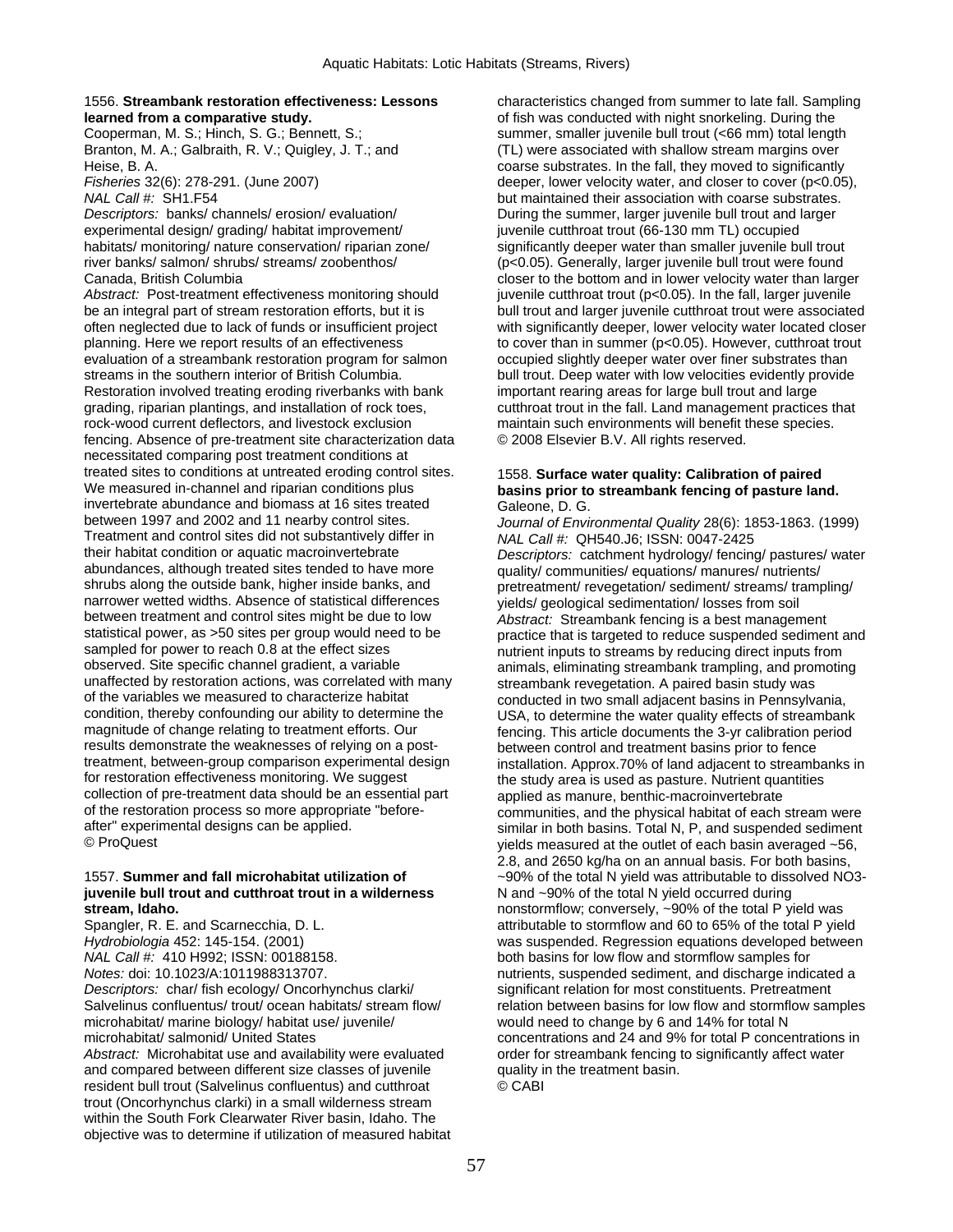Belsky, A. J.; Matzke, A.; and Uselman, S. protected.<br>
Journal of Soil and Water Conservation 54(1): Dournal COSES Elsevier B.V. All rights reserved. *Journal of Soil and Water Conservation* 54(1): 419-431. (1999)

*NAL Call #:* 56.8 J822; ISSN: 0022-4561.<br>http://www.landsinfo.org/ecosystem\_defense/ **1990 and anality, physical habitat, and benthic communitiently** http://www.landsinfo.org/ecosystem\_defense/ **quality, physical habitat, and benthic communities in**  *Descriptors:* livestock/ water quality/ riparian land/ streams/ **Joaquin Valley.**  grazing/ environmental effects/ channel morphology/ arid Hall, Lenwood W. and Killen, William D.<br>Hall, Lenwood W. and Killen, William D. Hall, Lenwood W. and Killen, William D. agricultural pollution/ agricultural runoff/ environmental impact/ water pollution/ river banks/ natural channels/ impact/ water pollution/ river banks/ natural channels/ *Descriptors:* biogeography: population studies/ freshwater Abstract: This paper summarizes the major effects of environmental degradation/ benthic community/ livestock grazing on stream and riparian ecosystems in the physical habitat arid West. The study focused primarily on results from *Abstract:* The a arid West. The study focused primarily on results from *Abstract:* The goal of this study was to characterize and peer-reviewed, experimental studies, and secondarily on discuss the relationships among water quality, physical<br>comparative studies of grazed versus naturally or discuss habitat, and benthic community data collected annual comparative studies of grazed versus naturally or habitat, and benthic community data collected annually<br>historically protected areas. Results were summarized in here over a three-year period (2000-2002) in an impaired historically protected areas. Results were summarized in over a three-year period (2000-2002) in an impaired<br>tabular form. Livestock grazing was found to negatively anticultural stream (Orestimba Creek) in California's tabular form. Livestock grazing was found to negatively agricultural stream (Orestimba Creek) in California's San<br>affect water quality and seasonal quantity, stream channel and paquin River watershed. Conductivity, pH, and affect water quality and seasonal quantity, stream channel Joaquin River watershed. Conductivity, pH, and turbidity<br>morphology, hydrology, riparian zone soils, instream and were the most important water quality conditions No positive environmental impacts were found. Livestock conditions and lower dissolved oxygen values were<br>also were found to cause negative impacts at the reported in Orestimba Creek in 2001: increased turb landscape and regional levels. Although it is sometimes conditions were reported in 2002. Channel alteration,<br>difficult to draw generalizations from the many studies, due riparian buffer, sediment deposition, and channel f difficult to draw generalizations from the many studies, due riparian buffer, sediment deposition, and channel flow were<br>in part to differences in methodology and environmental really the most important physical habitat me in part to differences in methodology and environmental the most important physical habitat metrics influencing the<br>variability among study sites, most recent scientific studies various benthic metrics. Higher total physic variability among study sites, most recent scientific studies various benthic metrics. Higher total physical habitat scores<br>document that livestock grazing continues to be detrimental were reported in 2001 when compared wi to stream and riparian ecosystems in the West.<br>© ProQuest sampling were oligochaetes and chironomids. Oligochae

## 1560. **Targeting conservation efforts in the presence of** be either sensitive or tolerant to environmental stressors

*NAL Call #:* QH540.E26; ISSN: 09218009. types of environmental degradation. The exception is that *Notes:* doi: 10.1016/S0921-8009(02)00104-0. daphnids are highly sensitive to organophosphate *Descriptors:* conservation policy/ correlated benefits/ fund insecticides. The % filterers increased over time, which allocation/ salmon restoration/ targeting criteria/ threshold suggests an increase in environmental disturbance. The % zone/ salmonid/ targeting/ United States improvement in environmental conditions. The presence of Abstract: The prevailing federal policy of targeting similar to 100 taxa in Orestimba Creek during each of the tends to ignore the threshold effect of conservation efforts this stream are fairly diverse, considering their ephemeral and the correlation between alternative environmental environment, but without a clear definition of benthic benefits. In this article, we examine the extent to which community expectations based on established reference<br>conservation funds will be misallocated when threshold conditions it is unknown if this water body is actually effects and correlated benefits are ignored. We show that impaired. targeting conservation efforts based on physical criteria or © Thomson Reuters Scientific political equity concerns may actually lead to the lowest<br>possible benefits to society from conservation expenditure. possible benefits to society from conservation expenditure. 1562. **Toward efficient riparian restoration: Integrating**  Ignoring correlated benefits may lead not only to **economic, physical, and biological models.**  misallocation of conservation funds among watersheds, but Watanabe, Michio; Adams, Richard M.; Wu, JunJie; also to incorrect resources (e.g. land, streams) being Bolte John P Cox Matt M Johnson Sherri L targeted for conservation. The empirical analysis focuses Liss, William J.; Bog<br>on riparian habitat investments for salmon restoration in the Ebersole, Joseph L. on riparian habitat investments for salmon restoration in the Pacific Northwest. We show that a large portion of *Journal of Environmental Management* 75(2): conservation benefits would be lost when threshold effects 93-104. (2005) and correlated benefits are ignored, and argue that funds *NAL Call #:* HC75.E5J6 ; ISSN: 0301-4797

1559. **Survey of livestock influences on stream and** should be allocated so that the total value of environmental **riparian ecosystems in the western United States. benefits is maximized, not the total amount of resources** 

# an impaired agricultural stream in California's San

Journal of Environmental Science and Health: Part A 40(5):<br>959-989. (2005); ISSN: 1093-4529

ecology: ecology, environmental sciences/ water quality/

morphology, hydrology, riparian zone soils, instream and were the most important water quality conditions influencing<br>streambank vegetation, and aquatic and riparian wildlife.<br>the various benthic metrics. Significantly hig the various benthic metrics. Significantly higher flow reported in Orestimba Creek in 2001; increased turbidity document that livestock grazing continues to be detrimental were reported in 2001 when compared with 2002. The most<br>to stream and riparian ecosystems in the West.<br>dominant benthic taxa collected during all three years of sampling were oligochaetes and chironomids. Oligochaetes are found in stressful environments while chironomids can depending on the species. Populations of both daphnids Wu, J. and Skelton-Groth, K. **and Skelton-Groth, K.** and the exotic clam Corbicula were reported to increase corported to increase corported to increase corported to increase corported to increase corported to the Ecologic over time. Both of these taxa are generally tolerant to most effects/ nature conservation/ restoration ecology/ riparian collectors decreased from 2000 to 2002, which suggests an conservation programs on the basis of physical criteria three years of sampling implies that benthic communities in conditions it is unknown if this water body is actually

Bolte, John P.; Cox, Matt M.; Johnson, Sherri L.;<br>Liss, William J.; Boggess, William G.; and

*Descriptors:* conservation measures/ habitat/ freshwater habitat/ lotic water/ land zones/ comprehensive zoology: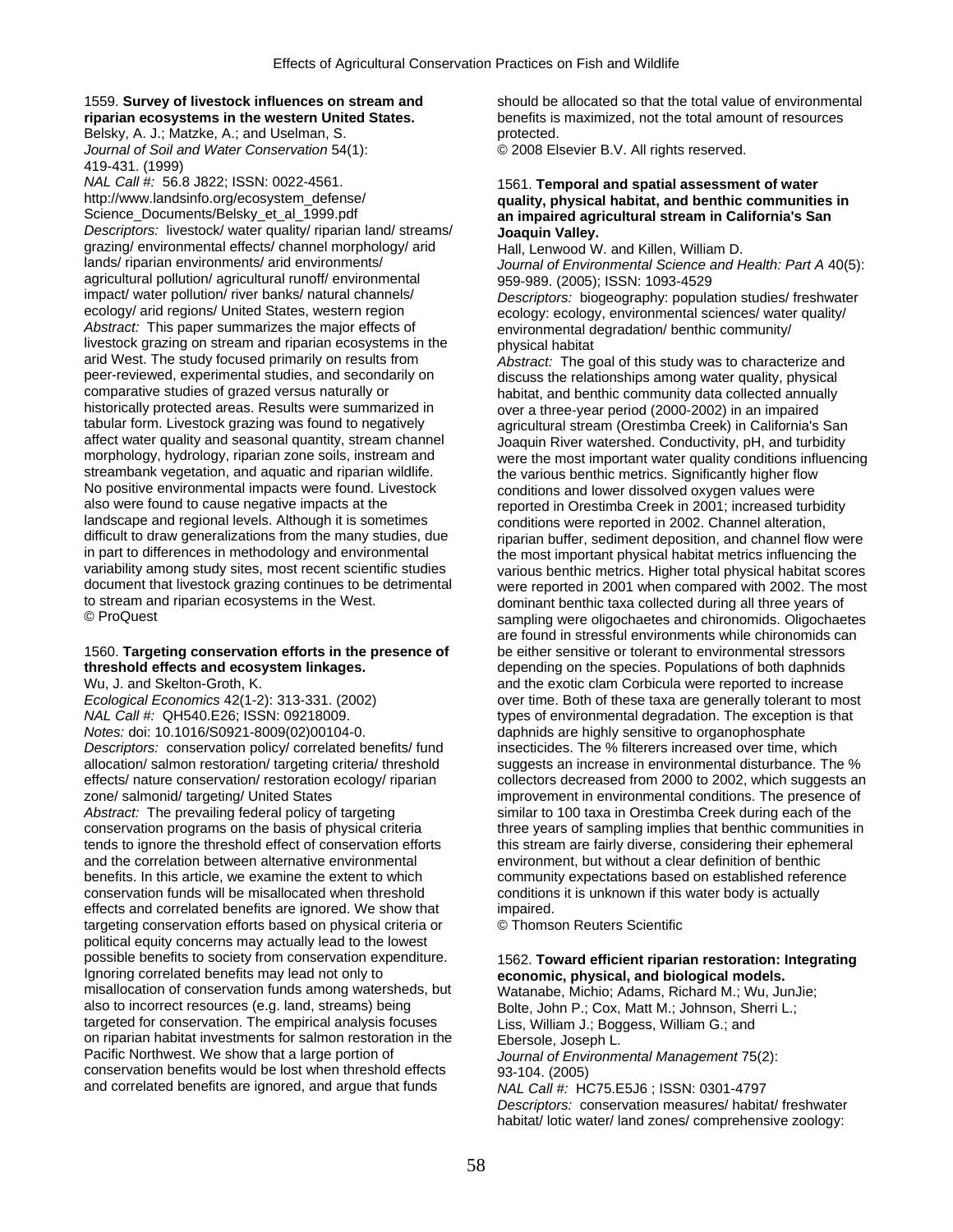habitat management/ habitat restoration/ stream riparian sections. Projected fishing opportunities within the fenced habitat/ analysis of models/ stream/ riparian habitat sections were double those estimated for a comparable restoration/ Oregon/ Grand Ronde basin/ stream riparian length of unfenced habitat along the same stream.<br> **C** ProQuest habitat restoration

*Abstract:* This paper integrates economic, biological, and physical models to explore the efficient combination and 1564. **Undamming rivers: A review of the ecological**  spatial allocation of conservation efforts to protect water **impacts of dam removal.**<br>
quality and increase salmonid populations in the Grande Bednarek, A. T. quality and increase salmonid populations in the Grande Bednarek, A. T.<br>Ronde basin, Oregon. We focus on the effects of shade on *Environmental Management* 27(6): 803-814. (2001) Ronde basin, Oregon. We focus on the effects of shade on water temperatures and the subsequent impacts on *NAL Call #:* HC79.E5E5; ISSN: 0364-152X endangered juvenile salmonid populations. The integrated *Descriptors:* dams/ rivers/ environmental restoration/ river modeling system consists of a physical model that links engineering/ restoration/ fluvial morphology/ habitat/ riparian conditions and hydrological characteristics to water sediment transport/ ecosystem resilience/ environmental temperature; a biological model that links water impact/ migratory species/ stream flow rate/ cost benefit temperature and riparian conditions to salmonid analysis/ biota/ regulated rivers/ environmental quality/ abundance, and an economic model that incorporates both sediment load/ streamflow/ alteration of flow/ Pisces/ fish<br>physical and biological models to estimate minimum cost passage/ dam removal/ reclamation/ protective meas allocations of conservation efforts. Our findings indicate that conservation alternatives such as passive and active water development riparian restoration, the width of riparian restoration zones, *Abstract:* Dam removal continues to garner attention as a and the types of vegetation used in restoration activities potential river restoration tool. The increasing possibility of should be selected based on the spatial distribution of dam removal through the FERC relicensing process, as riparian characteristics in the basin. The relative well as through federal and state agency actions, makes a effectiveness of passive and active restoration plays an critical examination of the ecological benefits and costs important role in determining the efficient allocations of essential. This paper reviews the possible ecological conservation efforts. The time frame considered in the impacts of dam removal using various case studies. restoration efforts and the magnitude of desired Restoration of an unregulated flow regime has resulted in temperature reductions also affect the efficient increased biotic diversity through the enhancement of combinations of restoration activities. If the objective of preferred spawning grounds or other habitat. By returning conservation efforts is to maximize fish populations, then riverine conditions and sediment transport to formerly fishery benefits should be directly targeted. Targeting other impounded areas, riffle/pool sequences, gravel, and cobble criterion such as water temperatures would result in have reappeared, along with increases in biotic diversity.<br>
different allocations of conservation efforts, and therefore Fish passage has been another benefit of dam rem different allocations of conservation efforts, and therefore Fish passage has been another benefit of dam removal are not generally efficient. © 2005 Elsevier Ltd. All rights However, the disappearance of the reservoir may are not generally efficient. © 2005 Elsevier Ltd. All rights reserved. affect certain publicly desirable fisheries. Short-term

## opportunities in fenced vs unfenced riparian habitat **along Sheep Creek, Colorado. caused by removal should be a short-term effect.**

120/ Johnson, R. Roy ; Ziebell, Charles D.; Patton, David continued examination of the possible ecological impacts in the possible ecological impacts in Reference of interestion of the possible ecological impacts in Refere R.; Ffolliott, Peter F.; and Hamre, R. H.; Fort Collins, Colo.: important for quantifying the resistance and resilience of Rocky Mountain Forest and Range Experiment Station aguatic ecosystems. Dam removal, although contro Rocky Mountain Forest and Range Experiment Station, and aquatic ecosystems. Dam removal, although c<br>Forest Service, U.S. Department of Agriculture, 1985 Forest Service, U.S. Department of Agriculture, 1985. is an important alternation.<br>
© ProQuest pp. 310-314.

*Notes: Conference held April 16-18, 1985 in Tuscon, Ariz. NAL Call #: aSD11.A42* 

*Descriptors:* riparian environments/ livestock/ river banks/ **in Maryland, USA.**  grazing/ abundance/ Salmo/ standing stock/ Colorado, Sheep Creek/ livestock *Journal of the North American Benthological Society* 24(3):

Abstract: Fencing was used to protect 40 hectares of 643-655. (2005)<br>
riparian stream habitat along 2.5 km of Sheep Creek, MAL Call #: QL141.F7; ISSN: 08873593. riparian stream habitat along 2.5 km of Sheep Creek, Colorado, from adverse impacts due to heavy streamside *Notes:* doi: 10.1899/0887-3593(2005)024\ recreation use and cattle grazing. Fish habitat within the [0643:UEOSFA\]2.0.CO;2. fenced area was narrower, deeper, had less streambank *Descriptors:* fish assemblages/ Maryland/ MBSS/ alteration, and better streamside vegetation than urbanization/ ichthyofauna/ index of biotic integrity/ stream/ comparable unfenced sections. Estimated trout standing urbanization/ Maryland crop was twice as great, and proportional stock density *Abstract:* We examined patterns in Maryland fish (PSD) was higher than in unfenced sections. There was a higher proportion of nongame fish present in unfenced

passage/ dam removal/ reclamation/ protective measures<br>and control/ environmental action/ ecological impact of

© Thomson Reuters Scientific ecological impacts of dam removal include an increased sediment load that may cause suffocation and abrasion to 1563. **Trout habitat, abundance, and fishing** various biota and habitats. However, several recorded dam Stuber, R. J. Preremoval studies for contaminated sediment may be not applied by Preremoval studies for contaminated sediment may be In: Riparian ecosystems and their management: effective at controlling toxic release problems. Although<br>Reconciling conflicting uses. General Technical Report-RM monitoring and dam removal studies are limited, a Reconciling conflicting uses, General Technical Report-RM monitoring and dam removal studies are limited, a<br>120/Johnson, R. Roy : Ziebell, Charles D.: Patton, David continued examination of the possible ecological impacts

## 1565. Urbanization effects on stream fish assemblages

along an urbanization gradient in the Eastern Piedmont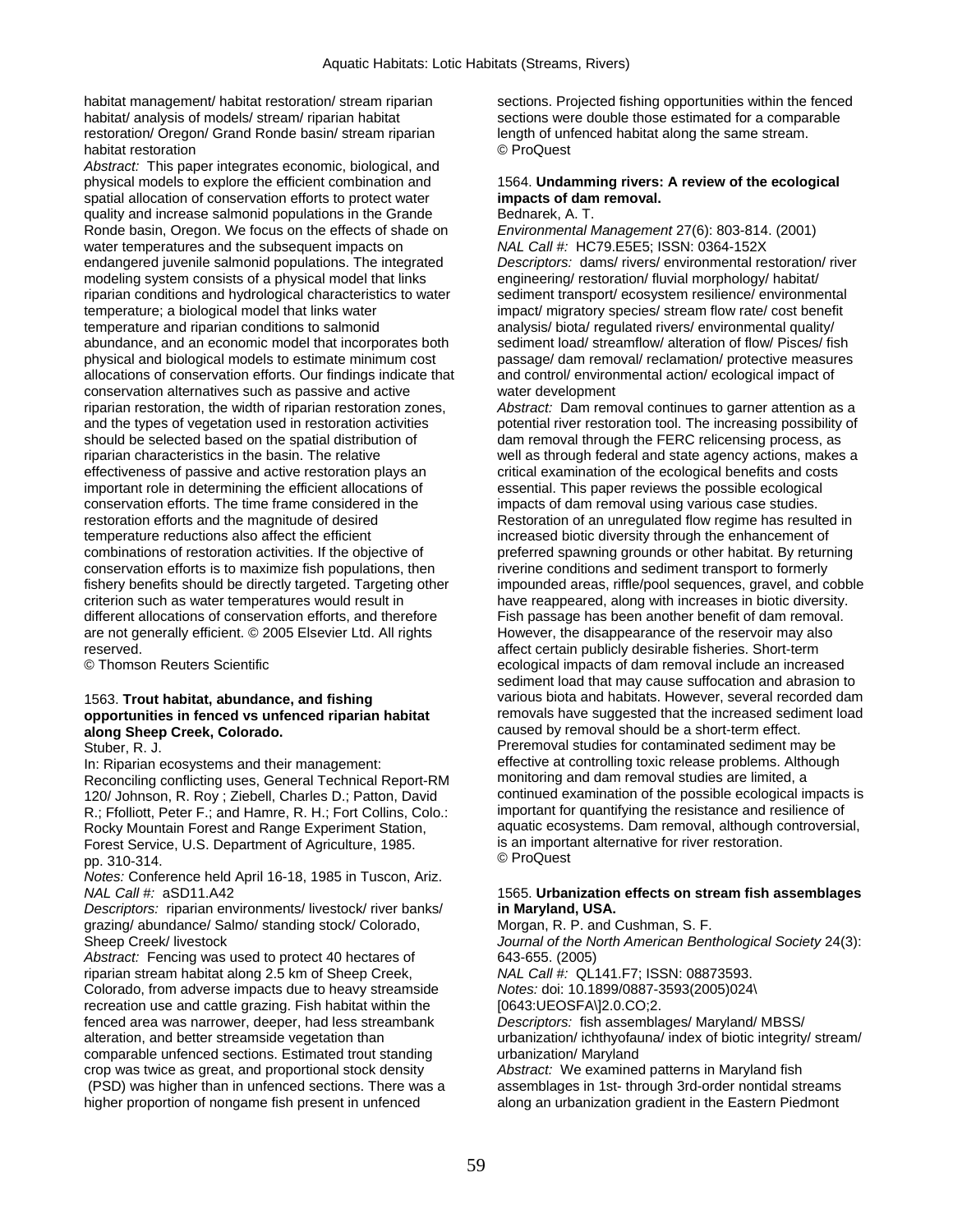(EP) and Coastal Plain (CP) physiographic ecoregions of data for the mainstem. In particular, mean estimates were Maryland, USA, using 1995 to 1997 and 2000 to 2002 data very similar between the reduced and full data sets, from the Maryland Biological Site Survey (MBSS). Major whereas standard error estimates were much greater in the urbanization and other historical stressors occur in both reduced subset. Analysis of serial autocorrelation patterns ecoregions, and there is potential for further stress over the among the fish metrics over the three time periods next 25 y as urbanization increases. We assigned each suggests changes in the nature of stressors over time. A MBSS site (n = 544 streams) to a class of urbanization comparison within the most recent time period showed<br>based on land cover within its upsite catchment. We significantly better condition for Big Darby mainstem that compared observed fish abundance and species richness for Hellbranch Run (the easternmost subwatershed), after to the probable (expected) assemblages within each adjusting for watershed size. The consistency of paired and ecoregion, and also assessed the accuracy of the Maryland nonrandomized results suggested that either type of data fish index of biotic integrity (FIBI) to indicate catchment might be judiciously used for this watershed assessment. urbanization. Relationships between urbanization and fish Results indicated that overall biological condition of the assemblages and FIBI varied between the 2 ecoregions. mainstem of the Big Darby Creek watershed has Assemblages in EP streams exhibited stronger strategy significantly improved since the early 1980s. relationships with urbanization than those in CP streams, This citation is from AGRICOLA. particularly when urban land cover was >25% of the catchment. Across all EP stream orders (1st, 2nd, and 3rd), 1567. **Using stream bioassessment protocols to**  high urbanization was associated with low fish abundance **monitor impacts of a confined swine operation.**  and richness, low FIBI, and few intolerant fish species, Jack, J.; Kelley, R. H.; and Stiles, D.<br>
resulting in assemblages dominated by tolerant species.<br>
Journal of the American Water Resc Conservation practices minimizing urbanization effects on 42(3): 747-753. (2006) fish assemblages may be inadequate to protect sensitive *NAL Call #: GB651.W315; ISSN: 1093474X*<br>fish species because of the invasiveness of urban *Descriptors:* best management practices/ BN fish species because of the invasiveness of urban *Descriptors:* best management practices/ BMPs/ development and stressors related to the urban stream bioindicators/ confined animal feeding operations/ CAFOs/<br>syndrome. © 2005 by The North American Benthological macroinvertebrates/ nonpoint source pollution/ water qual syndrome. © 2005 by The North American Benthological macroinvertebrates/ nonpoint source pollution/ water quality<br>Society. Mastract: The processing of waste from confined animal

## 1566. **Using historical biological data to evaluate status** subsequent land application is a common best **and trends in the Big Darby Creek Watershed (Ohio,** management practice (BMP) for these operations in

*Notes:* In the Special Issue: Ecosystem Vulnerability. Paper riffle habitats downstream of the CAFO were compared to presented at the American Society for Testing and samples collected from an upstream site and a control<br>Materials-U.S. Environmental Protection Agency-Society of stream in 1999 and 2000. Riffle communities downstream Materials-U.S. Environmental Protection Agency-Society of Environmental Toxicology and Chemistry Symposium, only of the fertilized fields had higher chlorophyll a levels than August 17-20, 1998, Seattle, Washington. Includes other sites, but there were no significant differences in references. macroinvertebrate numbers or in biometrics such as taxa

*Abstract:* Assessment of watershed ecological status and however, similar assessments at other CAFO sites should trends is challenging for managers who lack randomly or be done to assess their impacts. Functional measures such consistently sampled data, or monitoring programs as nutrient retention and litter decomposition of streams developed from a watershed perspective. This study impacted by CAFOs should also be investigated to ensure investigated analytical approaches for assessment of status that these operations are not adversely affecting stream and trends using data collected by the Ohio Environmental communities. Protection Agency as part of state requirements for  $\heartsuit$  2008 Elsevier B.V. All rights reserved. reporting stream quality and managing discharge permits.<br>Fish and benthic macroinvertebrate metrics collected during three time periods (1979-1981, 1986-1989, 1990-1993) **management practice effectiveness.**  were analyzed for the mainstem of Big Darby Creek, a Vowell, J. L.<br>high-quality warm-water stream in central Ohio, USA. Forest Fcold Analysis of variance of transformed metrics showed *NAL Call #:* SD1.F73; ISSN: 03781127. significant differences among time periods for six fish *Notes:* doi: 10.1016/S0378-1127(00)00521-1. metrics. In addition, significant positive linear trends were *Descriptors:* benthic macroinvertebrates/ best observed for four metrics plus the index of biotic integrity management practices/ bioassessment/ BMP e observed for four metrics plus the index of biotic integrity management practices/ bioassessment/ BMP effectiveness/<br>score, and negative linear trends for two fish metrics. An logging/ nonpoint source pollution/ aquatic ec score, and negative linear trends for two fish metrics. An logging/ nonpoint source pollution/ aquatic ecosystems/<br>analysis of a subset of sites paired by location and sampled environmental management/ assessment method/ s over the three periods reflected findings using all available United States

significantly better condition for Big Darby mainstem than

Journal of the American Water Resources Association

Society.<br>
© 2008 Elsevier B.V. All rights reserved.<br>
© 2008 Elsevier B.V. All rights reserved.<br>
Society. The processing of waste from confined animal reading operations (CAFOs) presents a major feeding operations (CAFOs) presents a major environmental challenge. Treatment of waste and USA). **USA** USA, but there are few data assessing the effect in the effect of the effect of the effect of the effect of the effect of the effect of the effect of the effect of the effect of the effect of the effect of the Schubauer Berigan, M. K.; Smith, M.; Hopkins, J.; and of runoff from such operations on aquatic communities. The Cormier, S. M. **Cormier, S. M.** authors sampled a stream bordering a CAFO with a land *Environmental Toxicology and Chemistry* 19(4,pt.2): application program to determine if runoff from the fertilized 1097-1105. (2000)<br>
MAL Call #: QH545.A1E58; ISSN: 0730-7268 [ETOCDK]. chemistry, periphyton, and macroinvertebrate samples from chemistry, periphyton, and macroinvertebrate samples from *Descriptors:* watersheds/ watershed management/ richness among the sites. The BMP in place at this site may biological indicators/ trends/ Ohio be effective in reducing this CAFO's impact on the stream;

## 1568. Using stream bioassessment to monitor best

Forest Ecology and Management 143(1-3): 237-244. (2001) environmental management/ assessment method/ streams/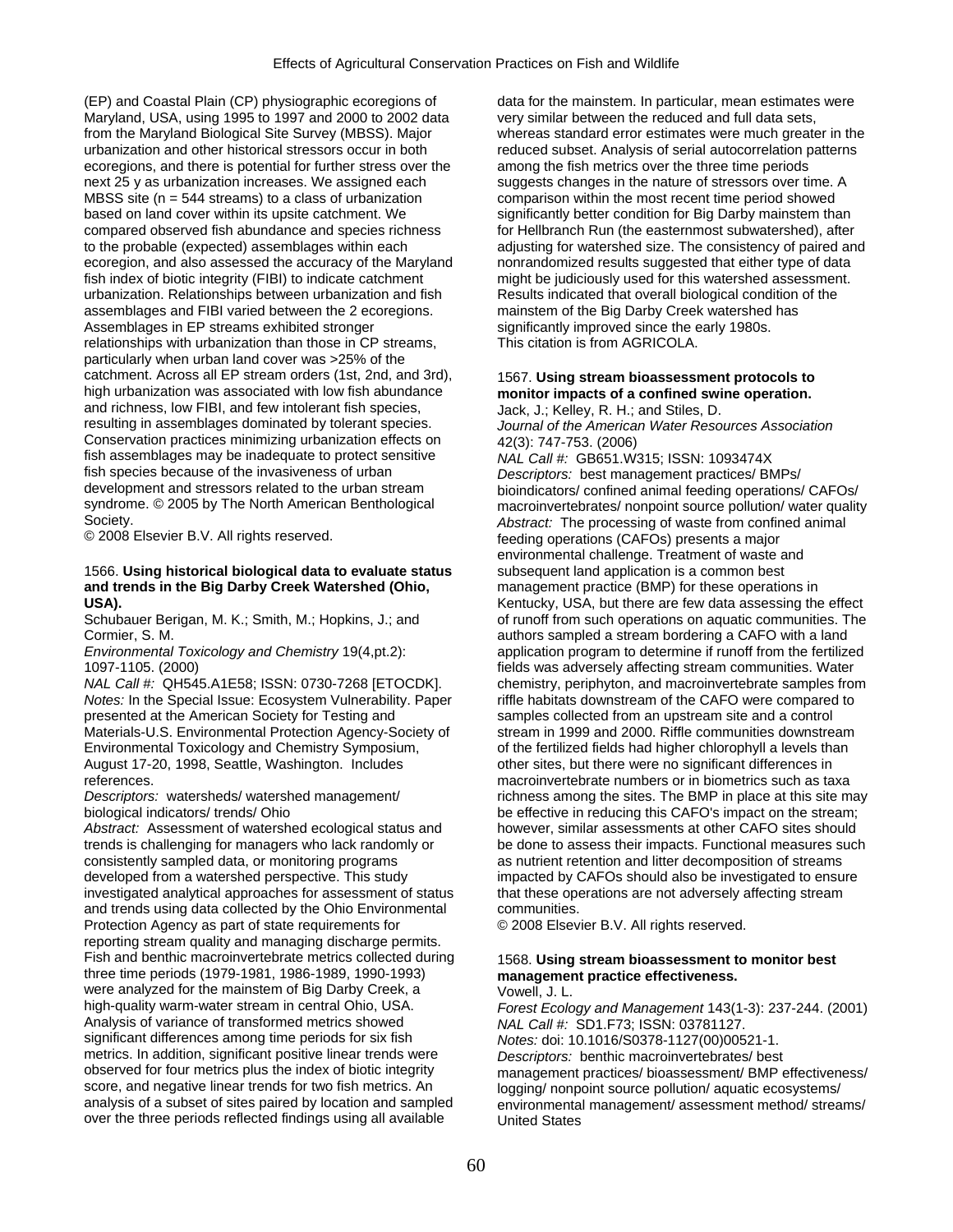Florida's BMPs for protecting aquatic ecosystems during **best management practices: A review.**<br>
intensive forestry operations. Sites were selected in major Fortino, K.; Hershey, A. E.; and Goodman, K. J. intensive forestry operations. Sites were selected in major ecoregions of the state and each site was associated with a *Journal of the North American Benthological Society* 23(3): stream adjacent to intensive silviculture treatments. A 634-646. (2004) stream bioassessment was conducted at each site before *NAL Call #:* QL141.F7; ISSN: 08873593. silviculture treatments, to determine a pre-treatment stream *Notes:* doi: 10.1899/0887-3593(2004)023 condition index (SCI). Sampling for the bioassessment was <0634:UOBMFD>2.0.CO;2. conducted at points along each stream, above and below *Descriptors:* biological monitoring/ multimetric/ predictive the treatment area, to establish reference and test modeling/ timber harvest/ biomonitoring/ community conditions. Silviculture treatments of clearcut harvesting, structure/ management practices/ stream/ timber harvesting intensive mechanical site preparation and machine planting *Abstract:* Best Management Practice (BMP) guidelines were then completed, during which all applicable BMPs have been developed to reduce the negative impacts of were adhered to. One year after the first bioassessment timber harvest on streams. BMPs are widely implemented, and following the treatments, the sites were re-sampled at but the effectiveness of timber harvest BMPs has not been the same points. No significant difference in the SCI was evaluated using modern biological monitoring techniques.<br>
observed between the reference and test portions of the Most current biological monitoring is based on 1 o streams that could be attributed to the treatments using approaches: multimetric monitoring or predictive modeling. BMPs. Hence, the results of the study support the These approaches differ considerably, and their respective hypothesis that proper application of BMPs provides merits and failings have been debated extensively in the protection to adjacent stream ecosystems. The stream is elected to the ability of these protection to adjacent stream ecosystems.

# riparian land use practices on cattle farms in

Weigel, B. M.; Lyons, J.; Paine, L. K.; Dodson, S. I.; and Undersander, D. J. Community, so we have concluded that both techniques

*NAL Call #:* QH541.5.F7J68; ISSN: 0270-5060 BMPs.<br>Descriptors: benthos/ riparian environments/ land use/ © 2008 Elsevier B.V. All rights reserved. *Descriptors: benthos/ riparian environments/ land use/* agriculture/ sedimentation/ environmental effects/

Abstract: Vegetative riparian buffer strips are typically used to curb stream degradation due to cattle grazing, but<br>
intensive rotational grazing has shown promise as an *Environmental Management* 26(3): 317-328. (2000) intensive rotational grazing has shown promise as an alternative best management practice. The authors *NAL Call #:* HC79.E5E5 ; ISSN: 0364152X. compared aquatic macroinvertebrate assemblages among *Notes:* doi: 10.1007/s002670010089. stream segments within continuously grazed pastures, *Descriptors:* fish/ habitat/ stream bank protection/ stream intensive rotationally grazed pastures, undisturbed grassy restoration/ streambank erosion/ bank protection/ biomass/ vegetative buffer strips, and undisturbed woody vegetative cost benefit analysis/ ocean habitats/ stream bank buffer strips. Macroinvertebrate and stream sedimentation protection/ environmental protection/ conservation planning/ data were collected from four streams in each land use fish/ habitat restoration/ river management/ cost/ category in two consecutive years. In an attempt to account environmental management/ environmental protection/ fish/ for inherent watershed variability among streams, marine environment/ nonhuman/ United States/ watershed condition was represented with a sample *Abstract:* Fishes and their habitats were sampled in collected upstream of each treatment reach. Watershed Harland Creek, Mississippi, for 3 years to compare the condition tended to have greater influence on relative value of three types of bank treatment in an incised, macroinvertebrate measures than local riparian land use. warm-water stream. Semiannual samples were collected However, local riparian land use influences were apparent if from 10 reaches: 3 reaches protected by each of the three watershed condition was statistically accounted for with types of protection (longitudinal stone toe, stone spurs, and analysis of covariance. Stream reaches with intensive dormant willow posts) and an unprotected, slowly eroding rotational grazing tended to have macroinvertebrate bend. Protection of concave banks of bends had no<br>assemblage characteristics intermediate of the buffer and measurable effect on the habitat quality of downstream assemblage characteristics intermediate of the buffer and continuously grazed reaches. Although we detected some riffles. Although bends and adjacent downstream riffles differences in macroinvertebrate assemblages that were faunistically similar at the species level, catostomids apparently reflected very local land use, our results suggest and centrarchids were more dominant in pools and smaller the macroinvertebrates were mostly responding to large- cyprinids more dominant in riffles. Reaches with willow

## *Abstract:* A best management practices 1570. **Utility of biological monitoring for detection of**  (BMPs)effectiveness study was conducted to evaluate **timber harvest effects on streams and evaluation of**

Most current biological monitoring is based on 1 of 2 main © 2008 Elsevier B.V. All rights reserved. biological monitoring approaches to detect timber harvest effects and to assess the effectiveness of BMPs. Both 1569. **Using stream macroinvertebrates to compare** techniques detect impairment via changes in **southwestern Wisconsin.**<br>
Weigel, B. M.: I vons. J.: Paine. L. K.: Dodson, S. L.: and **timber harvest result in changes in the macroinvertebrate** *Journal of Freshwater Ecology* 15(1): 93-106. (2000) should be effective for the evaluation of timber harvest and<br>MAL Call #: OH541 5 EZ I68: ISSN: 0270-5060

## Invertebrata/ Wisconsin<br>Abstract: Vegetative riparian buffer strips are typically used **habitat: A comparative study.**

scale watershed influences.<br>
© ProQuest example than the others, most likely<br>
o ProQuest example the others, most likely<br>
because of geomorphic factors rather than bank treatn because of geomorphic factors rather than bank treatment. Mean water surface widths in reaches stabilized with stone spurs were 40% to 90% greater than for other treatments, and current velocities were greatest in reaches with stone toe. Patterns of fish abundance and species diversity did